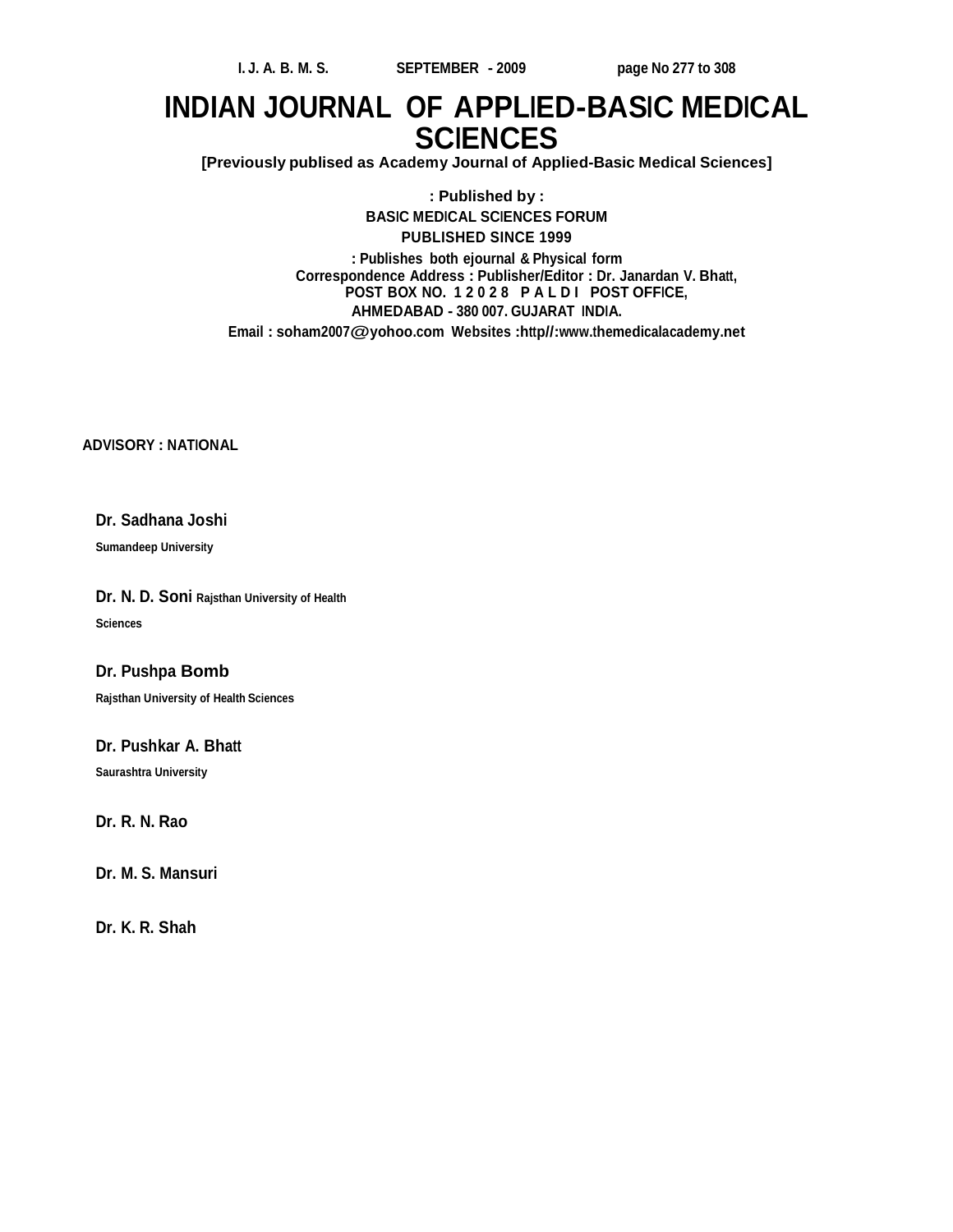## **INDEX INDEX:**

## **EDITORIALS**

## **1] QUEST OF IMMORTALITY, DOES AGEING MATTERS?**

**DR JANARDAN V BHATT EDITOR,**

## **PAPERS**

**2] A STUDY OF SERO-CONVERSION AFTER IMMUNIZATION WITH HEPATITIS B VACCINE.**

**NEETA KHANDELWAL. URVESH V. SHAH ,. HETAL S. SHAH.ANIL RAJPUT**

## **3] A STUDY OF 40 CASES INTRATHECAL KETAMINE IN PATIENTS UNDERGOING ROUTINE AS WELL AS EMERGENCY SURGERY**

**SHAH KOMAL S., JANI C R., SHAH SAMIR M***.*

## **4] INCIDENCE OF CERVICAL HUMAN PAPILLOMA VIRUS INFECTION & IMPACT OF VARIOUS CONTRACEPTIVE METHODS**

**\*DR. RASHMIKA PARMAR, \*\*DR. P.J. JOSHI, \*\*\*DR. DHAVAL J. PARMAR**

**5] SURGERY IN ELDERLY PATIENTS A PROSPECTIVE STUDY OF 300 CASES.**

**SHAH SAMIR M\*., SHAH NIMESH\*\* , SHAH KOMAL S\*\*\***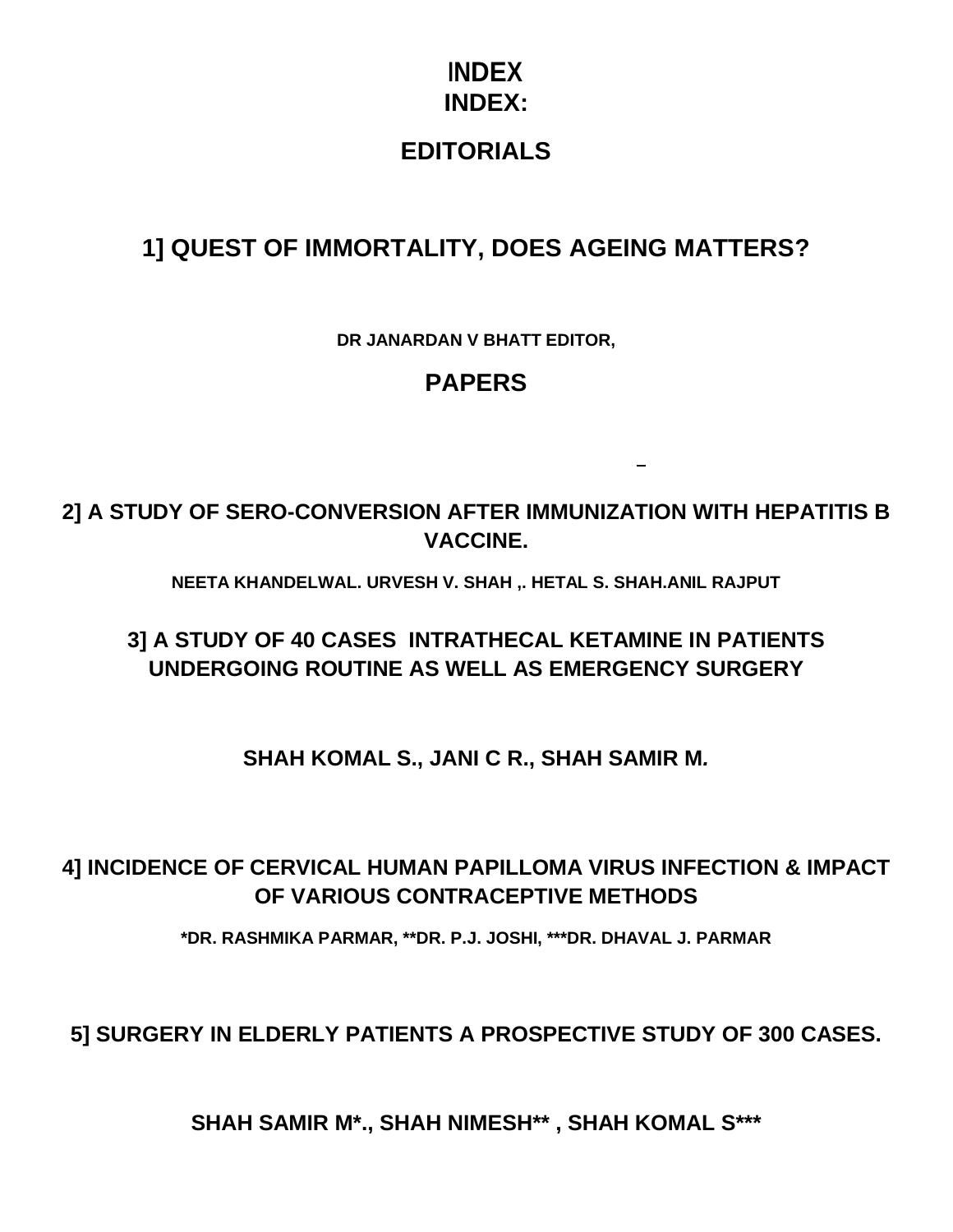### **6] STUDY OF VIRECHANA KARMA WITH TRIVRITADI CHURNA IN THE MANAGEMENT PSORIASIS** *DR. POOJA SHAH\*, DR.CHINMAY SHAH\*\**

### **7] MANNERS OF FATAL POISONING DEATHS & ABUSED POISONS**

### **DR. DHAVAL PARMAR\*DR. R. N. TANDON\*\*DR. RASHMIKA PARMAR\*\*\***

## **8] IMPACT OF GENDER /SEX ON PREVALENCE OF PAIN PRESENTATION AMONG ELDERLY PEOPLE IN SPECIAL REFERENCE TO MUSCULOSKELETAL PAIN.**

### **DR JANARDAN V BHATT,**

## **9] STUDY OF UNDERGRADUATE MEDICAL STUDENTS' ATTITUDES TOWARDS COMMUNICATION SKILLS**

## *SHAH SAMIR M\*. SHAH KOMAL S\*\*, DR. RASHMIKA* **PARMAR\*\*\*DR. DHAVAL J. PARMAR\*\*\*\* DR. POOJA SHAH#, DR.CHINMAY SHAH##**

## **10] EFFECTS OF ENVIRONMENTAL POLUTION ON RESPIRATORY FUNCTIONS IN RESIDENTS OF AHMEDABAD CITY**

**Dr. N. R. Pathak, Dr. V. J. Patel, Dr. P. J. Bhatt, Dr. S. Kulkarni**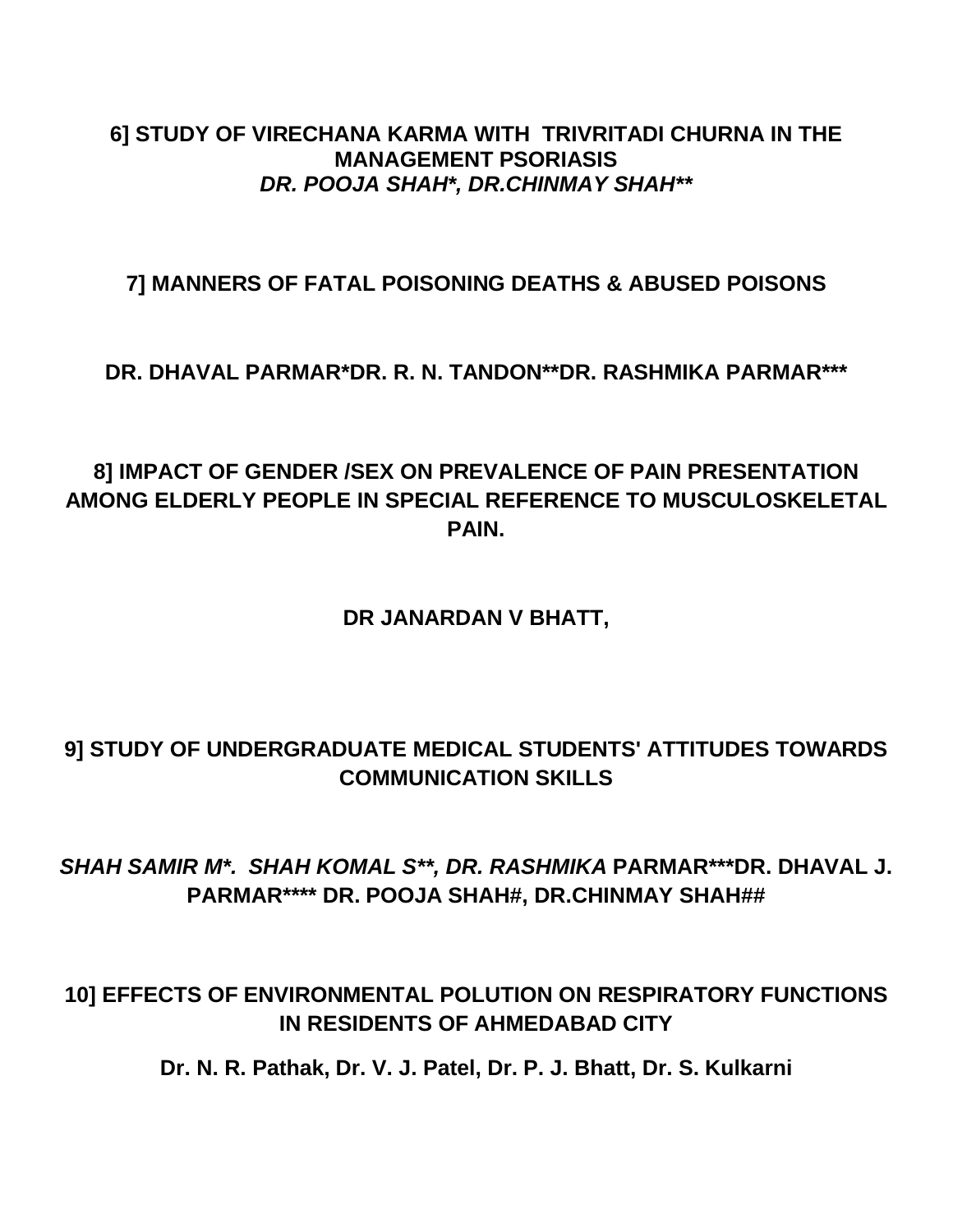### **REVIEWS**

## **11] AQUAPORINS AT A GLANCE**

## **DR. SWAPNIL J. PARALIKAR ,**

### **12] ROLE OF PRANAYAMA IN MENOPAUSE**

**DR. POOJA SHAH\*, DR.CHINMAY SHAH\*\***

## **13] UNRAVELLING THE STOMACH- A HISTORICAL PERSPECTIVE**

**DR. SWAPNIL J. PARALIKAR M.D.\*, DR. M.B.JANI PH.D.\*\* 14] PERIPHERAL ARTERIAL PULSATION: A REVIEW ON ANATOMY AND PHYSIOLOGY NIRVAN AB+ , PATEL JP++, SHAH RK\***

**15] PULMONARY FUNCTION TESTS & ITS APPLICATION IN COPD**

**Dr Ashok Solanki ,**

**16] A CASE OF BILATERAL RENAL AGENESIS DR. SUNITA GUPTA,**

## **1] QUEST OF IMMORTALITY,**

## **DOES AGEING MATTERS?**

**EDITOR, DR JANARDAN V BHATT,EDITOR, PROF. AND HEAD PHYSIOLOGY, AMC MET MEDICAL COLLEGE, LG HOSPITAL CAMPUS- MANINAGAR AHMEABAD 380008**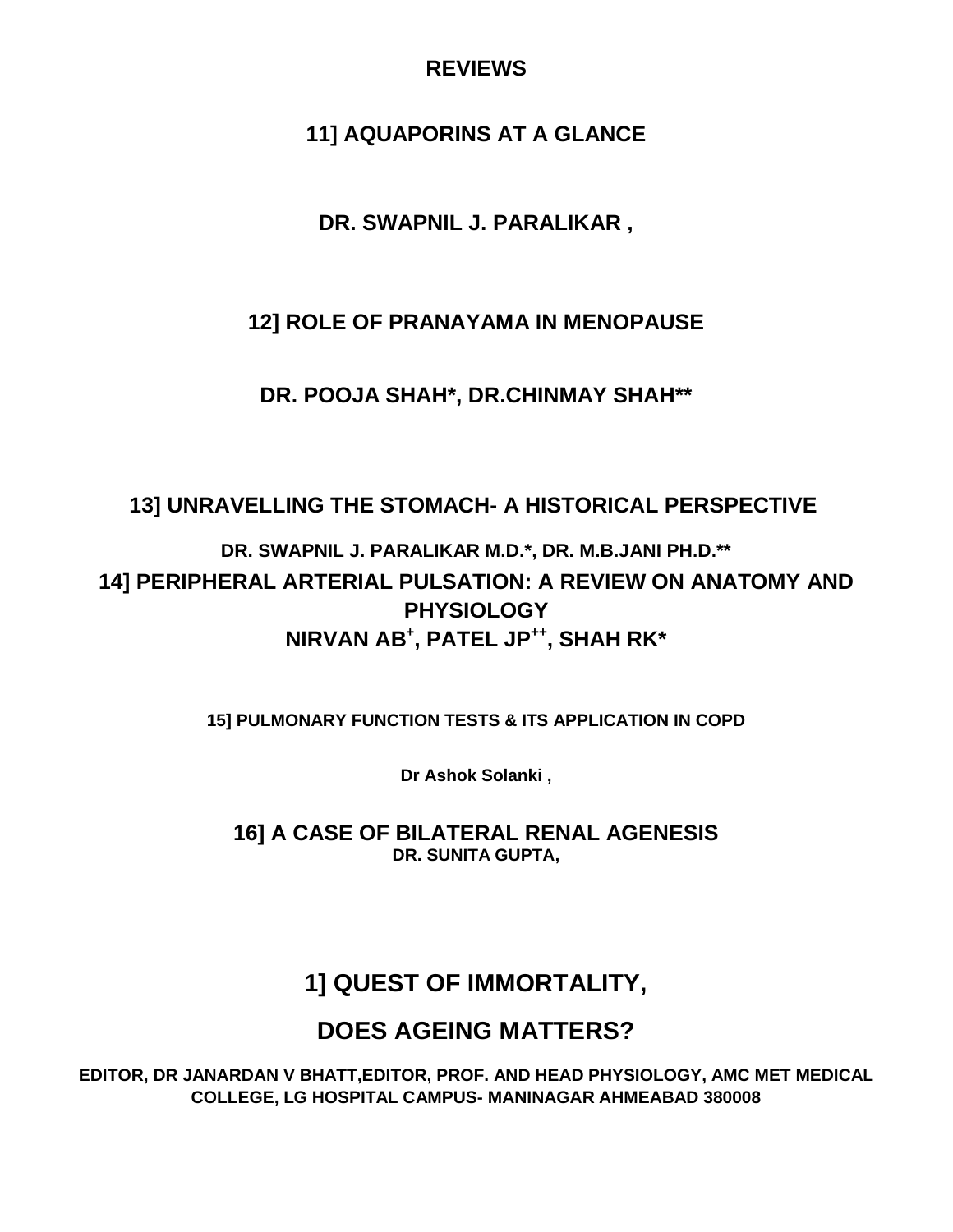Human beings have always hungered for immortality .Would you like to die or live on even as time stretches to its ultimate limit. Mortal stars collapse to their nebulous cores. .

It reminds of the Greek mystic story of Tithonus. The poor chap fell in love with the goddess of dawn who asked Zeus to grant immortality to her lover. However, she forgot to ask for eternal youth. Therefore, while the goddess basked in the glory of her beauty each dawn, time caught up with her immortal lover. Tithonus now had an eternity to face in a body shriveled, hunched, sick—yet undying. Is this type of immortality you want? Immortality is of what value if the body if full of diseases and aged. IT IS CURSE THAN BOON.

Consider this example. Cancer cells have somehow superseded nature's code of aging and suicide. These cells can be kept alive and dividing in the lab until the edge of eternity. In fact, a few cells obtained from Baltimore-based Henrietta Lacks, who died of cancer in 1951, have now gone up to billions, and are alive in laboratories around the world, still dividing profusely. A curious kind of immortality!

However, none of us would appreciate eternal *life* as a tumor.

Statistically IMMORTALITY is possible. If we can raise its average life span from 25 years in the medieval times to 64 years today, there is no reason why we cannot extend it indefinitely. The cells of our body are programmed for collective suicide. The internal suicide genetic program is triggered off after a certain age [biological clock theory] and our system begins to age. According to a study conducted by Rudi Westendorp of the Netherlands and Thomas Kirkwood of the University of Manchester, women who postpone their pregnancy are likely to live longer. Even those who have fewer children or none at all make better candidates for longevity. If it you do not believe this, consider this: the adrenal glands of the Pacific salmon release a massive amount of corticoid hormones into the bloodstream just after they spawn. This ages them immediately: they wither and die. The octopus glands are not even that considerate. The eight-limbed mollusk gets its hormone overdose immediately after mating. However, if you restrict their amorous instincts, both species live longer. If a species wants to procreate and evolve, it has to die faster—to make way for future generations. Think other way. In a research conducted at the University of Colorado, scientists modified a specific gene, Age-1, that was responsible for aging a roundworm. The roundworm's life span increased by 70 per cent—and its fertility dropped by 80 per cent. Even male fruit flies that mated with more females had a shorter life span. Cancer cells can be kept alive and dividing in the lab until the edge of eternity. In fact, a few cells obtained from Baltimore-based Henrietta Lacks, who died of cancer in 1951, the cancer cells have now gone up to billions and are kept alive in laboratories and still dividing profusely. It is immortality! However, since none of us would appreciate eternal life as a tumor.

Ancient Egyptian recipes for rejuvenation with pastes of semiprecious stones (*Smith Papyrus*, 2900 B.C.) to medieval alchemic concoctions of gold, withered flesh of mummies, viper meat and children's blood—the seekers of eternal life tried it all. In ancient Rome, doddering old people would suck the blood of dying gladiators, believing it would prolong their own life. Indians, in their own mystical way, sought immortality through a mythical herb, soma the soma Rasa. *Susruta Samhita*, the ancient Ayurvedic treatise, gives detailed instructions on how to use soma for *kaya kalpa* (rejuvenation): *kaya kalpa* is followed by a description of how the body cleans itself of impurities. Next comes a falling of hair, nails, and skin, giving way to new skin and organs, each fresh and totally rejuvenated. The *Susruta Samhita* states: "Such a person bears a charmed life against fire, water, poison, and weapons, and develops great muscular energy", which enable him to "witness ten thousand summers on earth in the full enjoyment of a new and youthful body." However, the soma plants are "invisible.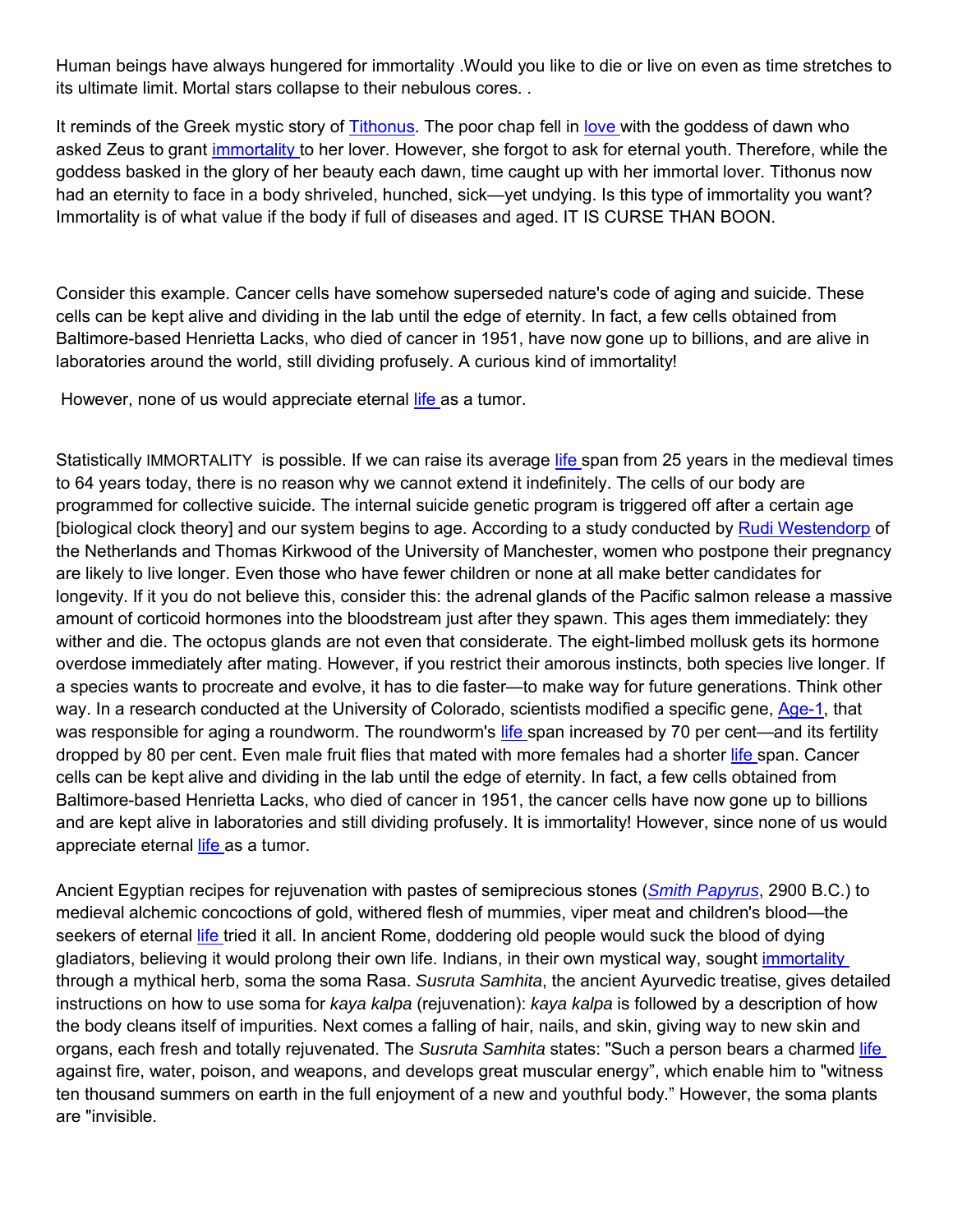At the age of 72-year-prof. Edouard Brown-Sequard, a professor at Harvard, [yes, Brown-Sequard syndrome] claimed that he had regained his youth and virility after injecting himself with the crushed testicles of a dog.

Spirituality also claims to prolong life. The transcendental meditation (TM) of Maharishi Mahesh Yogi is said to aid longevity. Maharishi's organization claims that people practicing TM have a lower biological age. In ancient China, attainment of longevity—and immortality—was the goal of Taoism.

Psychology and behavior science also try to help. The belief that death is inevitable has probably killed more people than all other causes combined", we die when our death urge becomes stronger than our life urge.

In addition, the secret for eternal life is

Just to desire to live—

Moreover, to have a reason to live as Norman cousin said.

Research indicates that life forms living in colder climates usually have a higher life span. In fact, if certain kinds of fish are transferred to a colder climate, they not only live twice their normal life span, but also grow bigger and stronger. In fact, various yogic techniques such as hatha yoga are believed to lower the internal body temperature. It was this basic contradiction of the assumed laws of science that led Walford to visit India. He scientifically tested some yogis near the foothills of the Himalayas. The yogis could easily lower their internal body temperature by 4°-5°. Could there be a possible secret of longevity here?

Cloning and eternity: Even upon enough argument in favor of human stem cell research, cloning is banned .Today the cloning is reality .But question remain are you happy with your body dye and your clone survive? So again, we have to think more realistic about ageing and how to prolong ageing and maintain youthful life. So now, the question is seeking life rather than eternality .Why not to consider those theories, which help to postpone ageing and help to maintain youthful life. One thing about all theories of aging is common and i.e. it is cell which age first .Average Cells contain two type of DNA i.e. mitochondrial DNA and nuclear DNA .According to free radical theory, DNA are damaged by free radicals. There are enough evidences to believe in the theory .Free radicals are constantly produced by

- 1] mitochondrial electron transport,
- 21 peroxisomal fatty acid.
- 3] cytochrome P-450,
- 4]phagocytic cells.

There is natural anti oxidants enzyme system in our body to combat these free radicals. They are

- SOD,
- catalase.
- **quidibibile peroxidase, and**
- **glutathione reductase.**
- Excess of oxidative stress damages not only DNAs and RNAs but also other cellular macro and micro molecules i.e. cell membrane, lipids [peroxydation] ,proteins [Amino acids],…Such damage are the starter point of cell aging. And large number of experimental evidences in fly to rhesus monkey suggest that low calorie diet prolong the life span .And the mechanism is that such low calorie diet is associated with decrease production of free radicals. In this context it worth to note that role SUPPLEMENTARY artificial anti oxidants in pharmacological doses is remained controversial. Food sources rich with anti oxidants i.e. Phyto chemicals and Polyphenolic Compounds are beneficial to postpone aging and degenerative changes. Such food include i.e.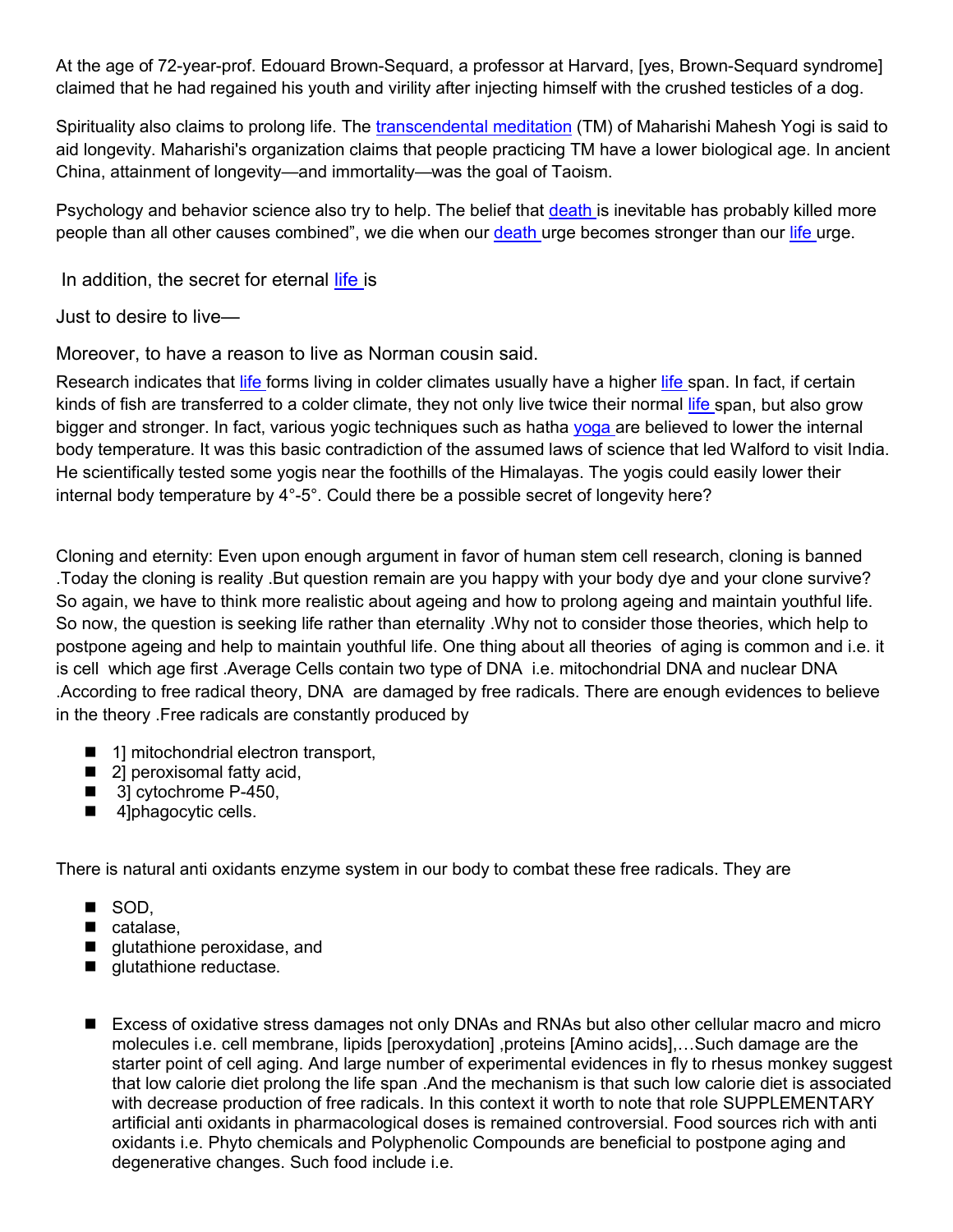- Fruits,
- vegetables, nuts,
- **De** blue-green
- algae,
- Green tea
- Cucumber
- spirulina

In addition, are found beneficial to postpone ageing process.

- If we accept that our genes are blue print of our life [genetic clock theory] than aging and survival are also expression of genes. Moreover, nothing can be done until we can go in to the cell nucleus and manipulate genetic clock. But DNA damage and mutation [ one more theory] are influenced
- $\blacksquare$  by diet,
- $\blacksquare$  lifestyle,
- $\blacksquare$  toxins,
- pollution,
- radiation and
- unknown outside influences.
- We have the ability to accelerate DNA damage or slow it down.
- Recently the telomerase theory has raised a good hope due to encouraging results in experimental animals. Telomere is part of the chromosome that shorten every time a cell divides .Ultimately there is no telomerase resulting inability of the cell to duplicate a starting point of aging process. The enzyme *telomerase* appears to repair and replace telomeres. This enzyme found in germ and cancer cells and has therapeutic potential for prolonging aging process.

Glucose in our body combines with proteins and amino acids, producing glycosylation. In addition, glycosylation products, especially with collagen and elastic tissue, damages the body making corner stone of aging process Cross-Linking Theory of Aging. In this context, Diabetes mellitus is considered as accelerated state of ageing process. By reducing the glycosylation products calorie restriction help to postpone aging if not completely stopping.

Role of hypothalamus has attracted the attention of scientists in context to Neuro endocrine theory. As age advances hypothalamus looses receptors sensitivity and so the regulatory ability. The endocrine secretion of hypothalamus declines and endocrine effectiveness is also reduced due to the receptors downgrading. Cortisol hormones that increase with age damage the hypothalamus. This damage could then lead to further hormonal imbalance as the hypothalamus loses its ability to control the system. This theory poses potential role of use of cortisol *adjusters and* receptor desensitizers as anti aging strategy .But as stress and cortisol production are interlinked , role of control the stress by adequate stress management may further help by reducing cortisol induced damage to hypothalamus and help to slow down aging process.

Lastly, we consider rate living theory, which suggest which suggest slow down the rate of cell division if one wants to live long lives. Cell division can be slowed down by diet etc., other anti aging strategies described above. Here worth to remember role of yoga and meditation .In essence of yoga is to slow down by pranayam and dhyana i.e. by control of breathing and meditation. Further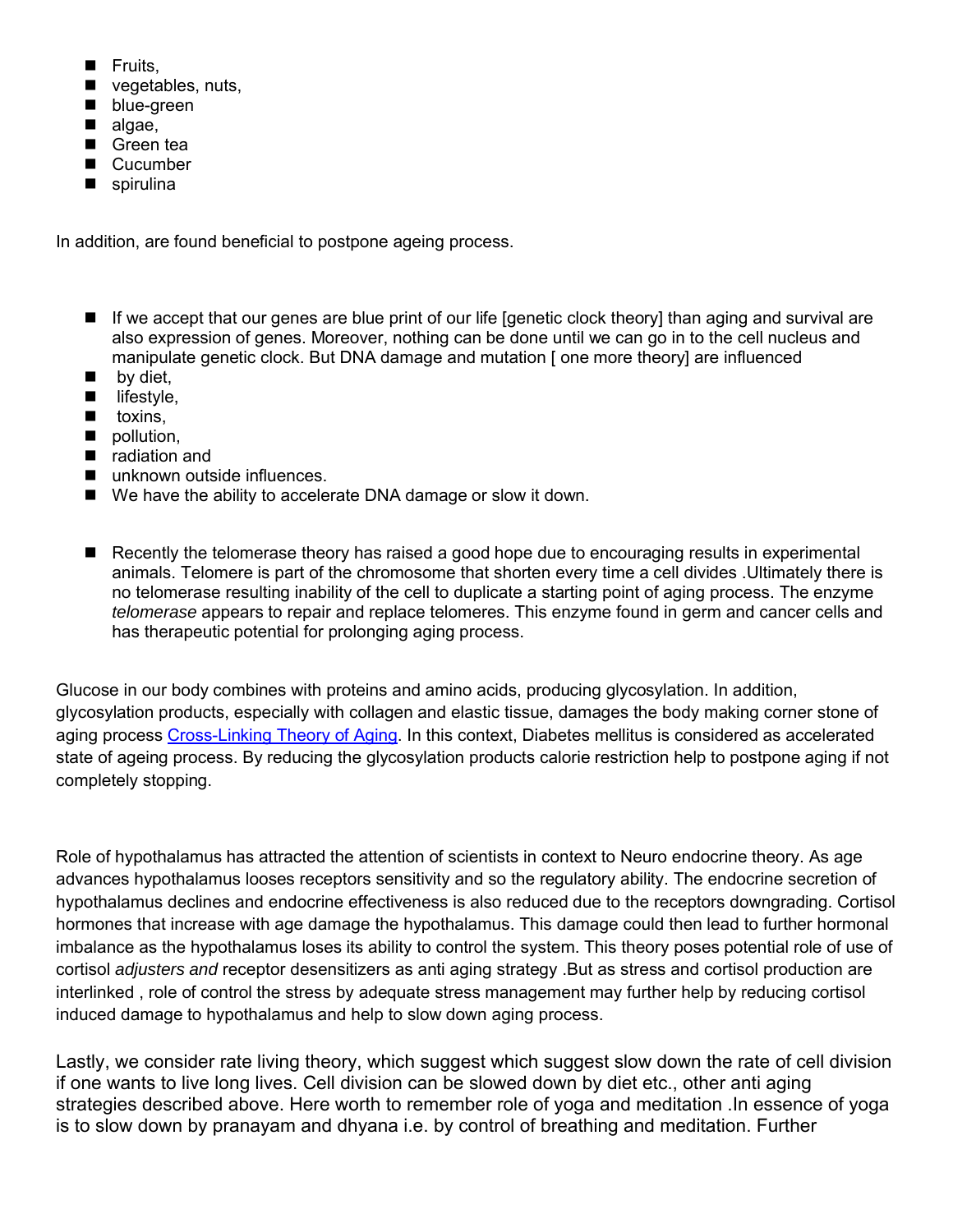researches are required to determine whether control of breath and meditation slow down the cell division or not.

1] Ames BN, Shigenaga MK, Hagen TM. Oxidants, antioxidants, and the degenerative diseases of aging. *Proc Natl Acad Sci USA.* 1993; 90: 7915. [PubMed]

2]Barja G. Mitochondrial free radical production and aging in mammals and birds. *Ann NY Acad Sci.* 1998; 854: 224. [PubMed]

3]Beckman KB, Ames BN. The free radical theory of aging matures. *Physiol Rev.* 1998; 78: 547. [PubMed]

4] Bodkin NL. et al. Mortality and morbidity in laboratory-maintained Rhesus monkeys and effects of long-term dietary restriction. *J*

*5] Gerontol A Biol Sci Med Sci.* 2003; 58: 212. [PubMed]

6] Harman D. The biologic clock: the mitochondria? *J Am Geriatr Soc.* 1972; 20: 145. [PubMed]

7]Harris SB. et al. Dietary restriction alone and in combination with oral ethoxyquin/2-mercaptoethylamine in mice. *J. Gerontol.* 1990; 45: B141. [PubMed]

8]Markowska AL. Neurobiol Aging. Vol. 20. 1999. Life-long diet restriction failed to retard cognitive aging in Fischer-344 rats; p. 177

9]Masoro EJ. Caloric restriction and aging: an update. *Exp Gerontol.* 2000; 35: 299. [PubMed]

10] Poon HF. et al. Free radicals and brain aging. *Clin Geriatr Med.* 2004; 20: 329

## **2] A STUDY OF SERO-CONVERSION AFTER IMMUNIZATION WITH HEPATITIS B VACCINE.**

### **DR. NEETA KHANDELWAL, PROFESSOR, DEPARTMENT OF MICROBIOLOGY, B. J. M. C.,**

**AHMEDABAD.**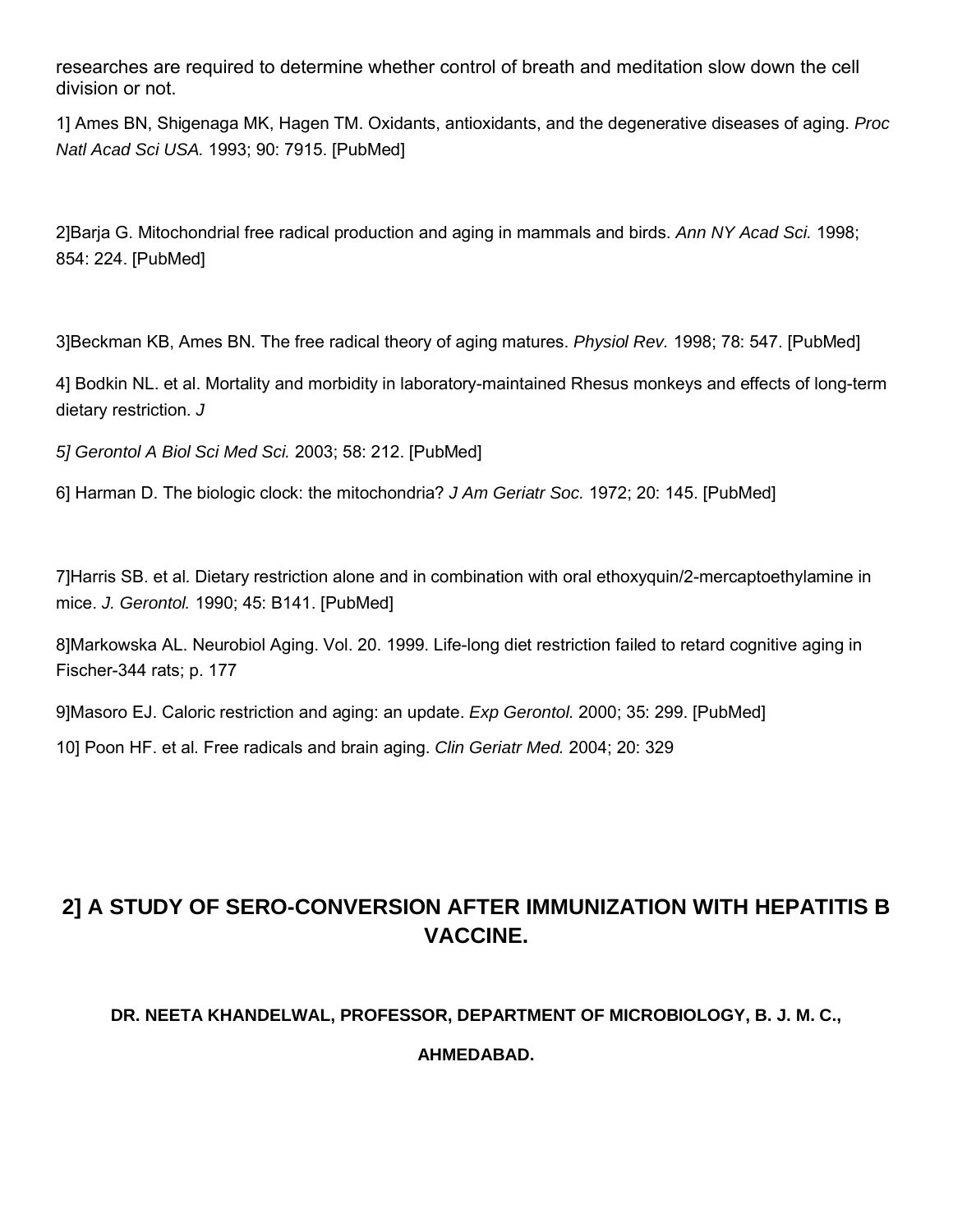## **DR. URVESH V. SHAH ASSIST PROFESSOR, DEPARTMENT OF MICROBIOLOGY, NHL MEDICAL, AHMEDABAD 6, DR. HETAL S. SHAH ASSIST. PROFESSOR,DEPARTMENT OF MICROBIOLOGY, B. J. MEDICAL COLLEGE, AHMEDABAD.**

## **DR. ANIL RAJPUTASSIST PROFESSOR ,DEPARTMENT OF MICROBIOLOGY, SMT NHL MEDICAL COLLEGE. AHMEDABAD.**

#### **Abstract:**

Inadequate immune response to hepatitis B vaccine has been reported. Various factors may be responsible for it. Three doses are recommended for complete vaccination. A booster dose may improve immune status. Present study was conducted to assess immune status of different vaccinated persons by measuring anti HBsAg titer. **Observation:** Amongst the persons who received 3 doses of vaccines, 12.5 % were nonresponders with titer below 10 IU / L, 22.2% were poor responders and having antibody titer 10 – 100 IU / L. While 65.3 % were good responders with titer more than 100 IU / L. All the individuals who received booster dose were good responders with anti HBsAg titer more than 100 IU / L.

#### **Key words:**

Hepatitis B Vaccine, Anti HBsAg titer, Responders

#### **Introduction**

Viral Hepatitis B is a leading cause of acute and chronic liver disease worldwide, including cirrhosis and hepatocellular carcinoma. Safe and effective vaccines have been available since the early 1980s, offering the opportunity to exert substantial prevention and control of the disease on a global scale.

A substantial reduction of newly acquired infections of hepatitis B, carrier rate, and hepatitis B related mortality has been reported in countries where universal vaccination has been implemented.

Non-seroconversion after Hepatitis B immunization has been reported. 5-10 % of healthy people may fail to respond to the proven immunogenic vaccines.<sup>(1)</sup> Non-responsiveness may be attributed by several factors including site of injection, age, smoking, immunosuppression & immunogenic make up.  $(1)$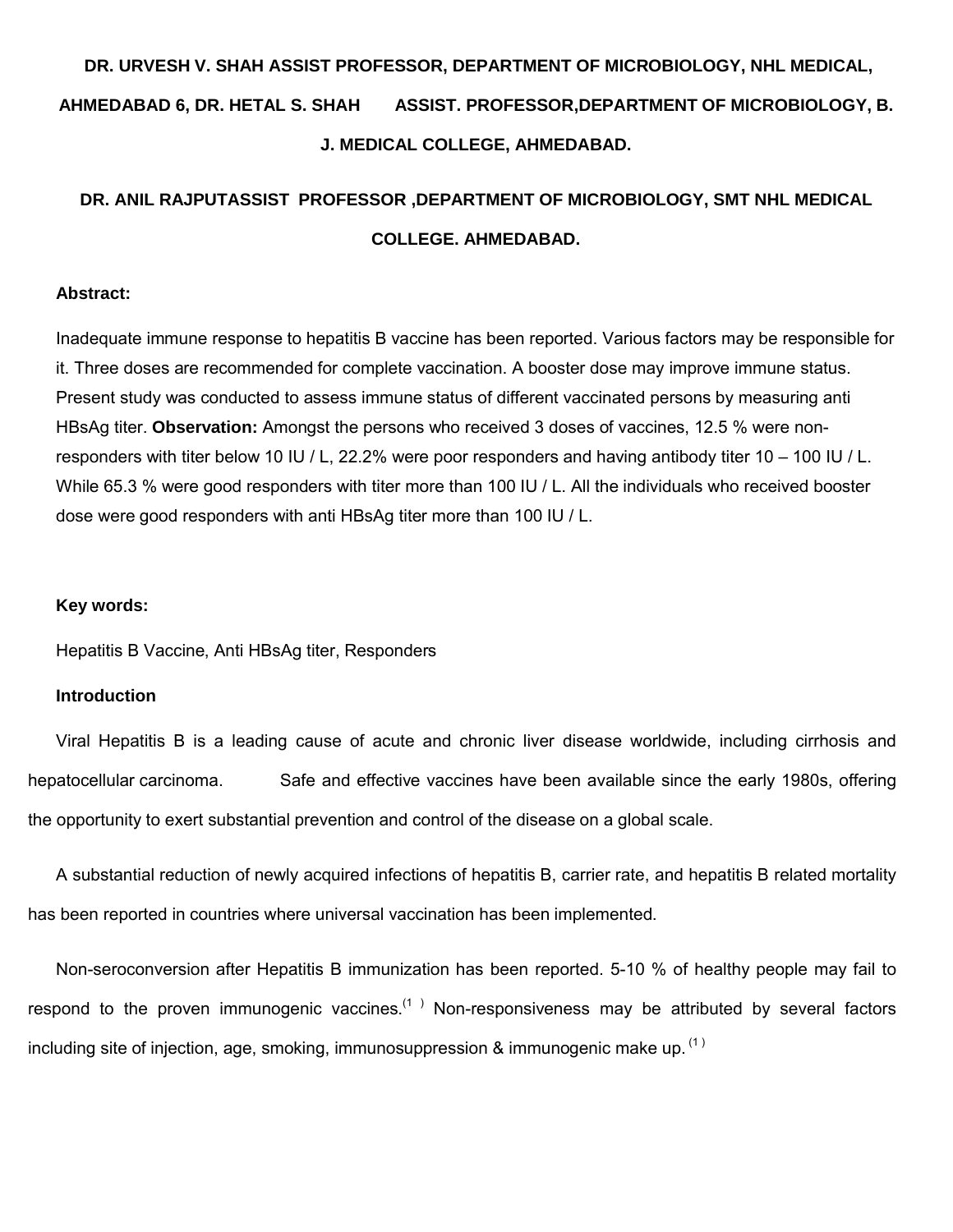Issue of inadequate immune response following Hepatitis B vaccination needs to be given a serious consideration and studies needed to assess long term protection after vaccination, various factors affecting immunogenicity of vaccines & possible need for booster dose of vaccine.

The present study was aimed to find out status of seroconversion after immunization with Hepatitis B vaccines in different group of individuals in relation to age, sex, booster dose & duration after last dose of vaccine.

### **Material and method:**

Blood sample were collected from 84 randomly selected persons immunized against Hepatitis B. Informed consent was taken from the persons and from parents (in case of children). Relevant history of study group was taken. The serum was separated from the samples and samples were stored at  $-20$  ° C.

Enzyme immunoassay for qualitative determination of HBsAg was performed on all the samples. The results were interpreted as positive or negative.

ELISA for quantitative determination of Anti HbsAg antibody titre was also performed on all the serum samples.

Kits used were -

For HbsAg : Tulip Diagnostic

For Anti HBsAg: Anti HBs ENZYME IMMUNOASSAY KIT - DiaSorin

### **Results:**

## **Table 1 : Distribution of Anti HBsAg titer & their relation to number of doses**.

| Doses No. |   | $\mathbf 0$ | $ 0 - 10 $ 100 | 10 - | $100 -$ | $ 1000 $ >1000 |
|-----------|---|-------------|----------------|------|---------|----------------|
| Two       | 3 |             |                |      |         |                |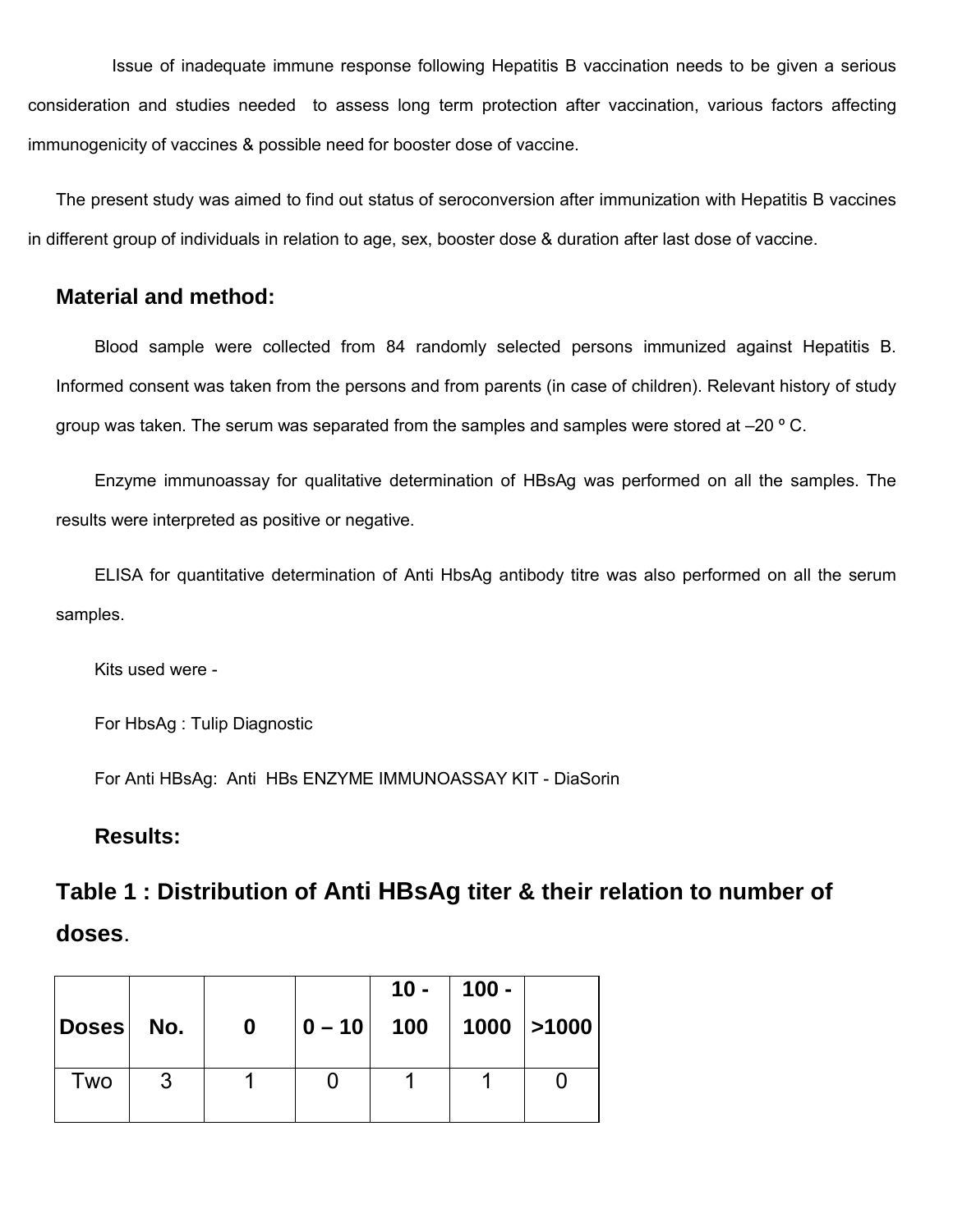| $ $ Three $ $ 72 | G | 16 | 34 | 13 |
|------------------|---|----|----|----|
| Four             |   |    |    |    |

## **Table 2: Sex wise distribution of Anti HBsAg titer**

|        |       |                |            | Anti HBsAg titer (IU/L) |          |       |    |                       |
|--------|-------|----------------|------------|-------------------------|----------|-------|----|-----------------------|
|        |       |                |            |                         |          |       |    | Protectiv   Percentag |
|        | Total | $\overline{0}$ | $ 0 - 10 $ | 10 - 100                | 100-1000 | >1000 | e  | e                     |
| Male   | 61    | 3              | 3          | 12                      | 27       | 16    | 55 | 90.1                  |
| Female | 23    | 3              |            | 4                       | 12       | 3     | 19 | 82.6                  |

# **Table 3: Distribution of Anti HBsAg titer amongst different age groups**

| Age                                      |       | Anti HBsAg titer (IU/L) |  |  |  |  |                                                               |
|------------------------------------------|-------|-------------------------|--|--|--|--|---------------------------------------------------------------|
| $(years)$ <sub><math>T_{c1}</math></sub> | Total | $\overline{0}$          |  |  |  |  | 10   10 - 100   100 - 1000   > 1000   Protective   Percentage |
|                                          |       |                         |  |  |  |  | 75                                                            |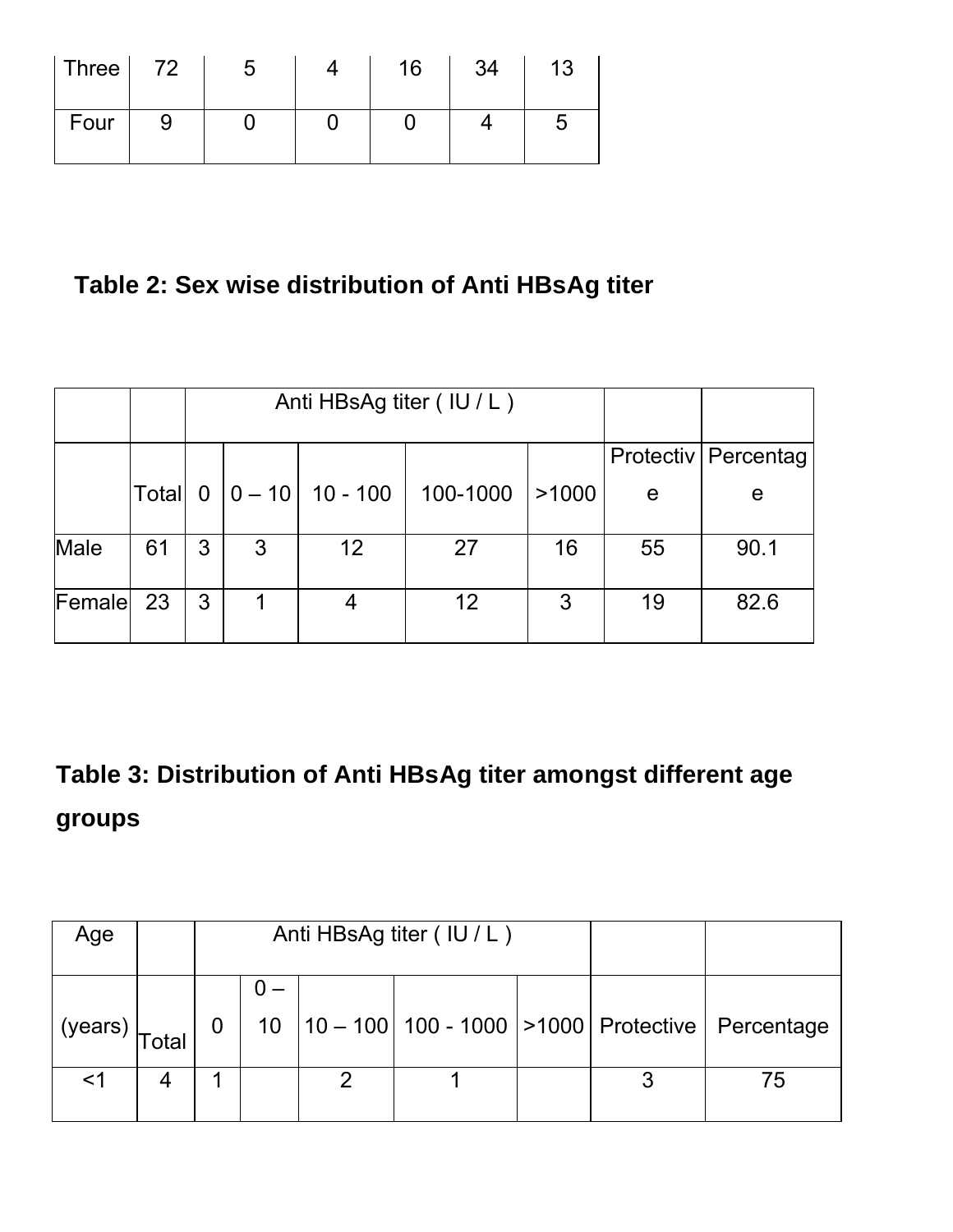| $ 1$ to 10 $ $           | $\overline{7}$ | 1              |                |                | 3  |    | 5  | 71.4 |
|--------------------------|----------------|----------------|----------------|----------------|----|----|----|------|
| $ 10 \text{ to } 20 $    | 9              | $\overline{2}$ | $\overline{0}$ | 3              | 3  |    |    | 77.8 |
| $ 20 \text{ to } 30 $ 54 |                | $\mathbf 1$    | 3              | 8              | 28 | 14 | 50 | 92.6 |
|                          |                |                |                |                |    |    |    |      |
| $>30$                    | 10             | $\mathbf 1$    | $\overline{0}$ | $\overline{2}$ | 4  | 3  | 9  | 90   |

# **Table 4 : Relationship between titer and duration of last dose of Hepatitis B vaccination**

|                |    |                |                | Anti HBsAg Titer (IU/L) |                          |   |    |          |
|----------------|----|----------------|----------------|-------------------------|--------------------------|---|----|----------|
|                |    |                | $0 0-10$       |                         | $ 10-100 100-1000 >1000$ |   |    |          |
| Duration       |    |                |                |                         |                          |   |    |          |
| $\overline{2}$ | 1  | 1              | 0              | O                       | 0                        | 0 | O  | $\Omega$ |
| 3              | 3  | $\overline{0}$ | $\overline{0}$ | $\Omega$                | 2                        | 1 | 3  | 100      |
| 3 to 36        | 31 | $\Omega$       | 1              | 5                       | 17                       | 8 | 30 | 96.8     |
| $>36$          | 37 | 4              | 3              | 11                      | 15                       | 4 | 30 | 81.1     |

**Table 5: Distribution of different type of responders who have received 3 doses (Total 72)**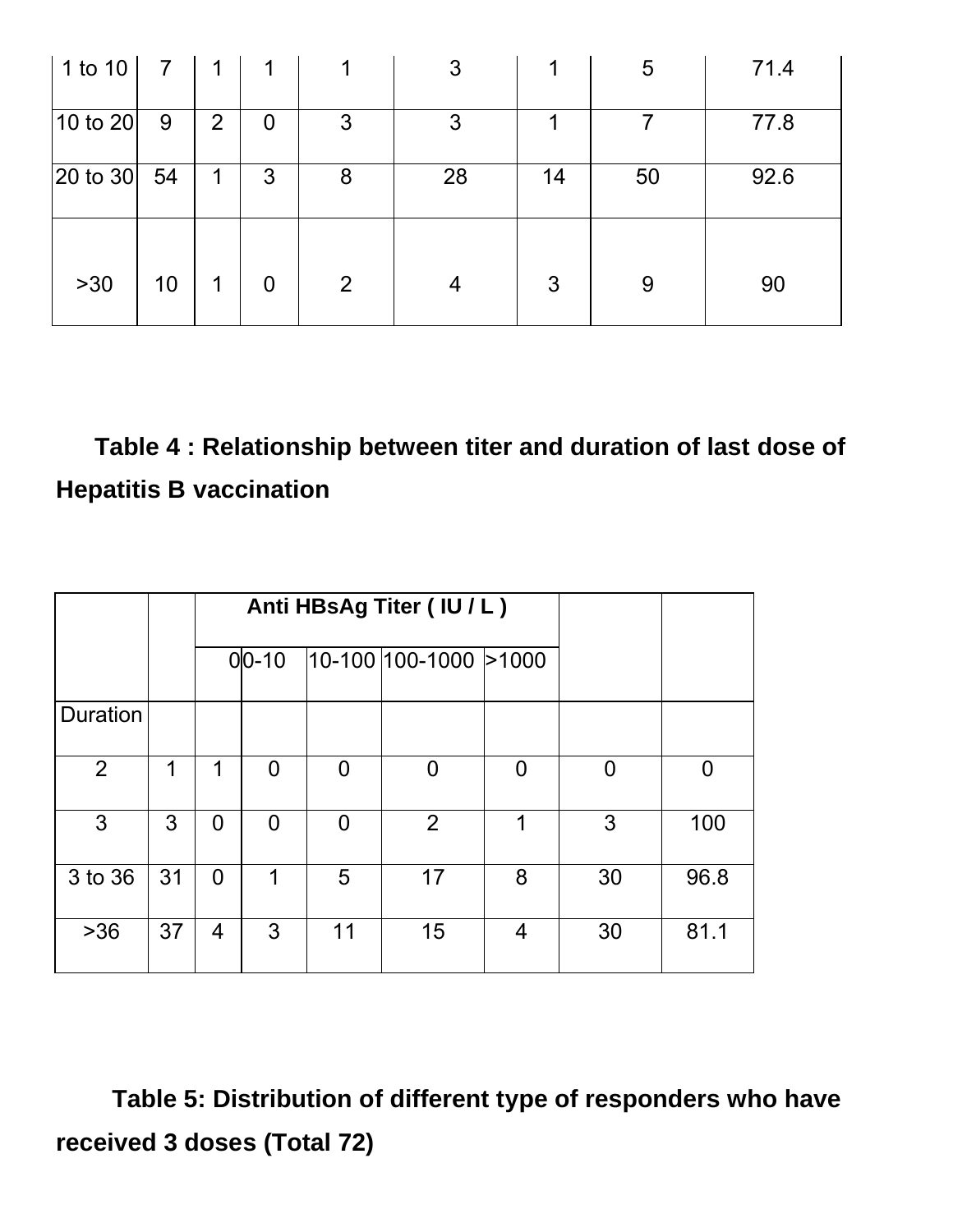|                     |                |            | Poor responders | Responder      | Responders & |       |
|---------------------|----------------|------------|-----------------|----------------|--------------|-------|
|                     |                | <b>Non</b> | (booster dose   | (booster dose) |              | Fully |
|                     |                | responders | required)       | required)      | protected    |       |
| Anti HBsAg          |                |            |                 |                | $500 -$      |       |
| titer $($ IU $/$ L) | $\overline{0}$ | $0 - 10$   | $10 - 100$      | 100-500        | 1000         | >1000 |
| No.                 | 5              | 4          | 16              | 26             | 8            | 13    |
| Percentage          | 6.9            | 5.6        | 22.2            | 36.1           | 11.1         | 18.1  |
| No.                 | 9              |            | 16              | 47             |              |       |
| Percentage          | 12.5           |            | 22.2            | 65.3           |              |       |

**Figure 1: Comparison of present study with study by S.Kuhail et al1996 (11 )**

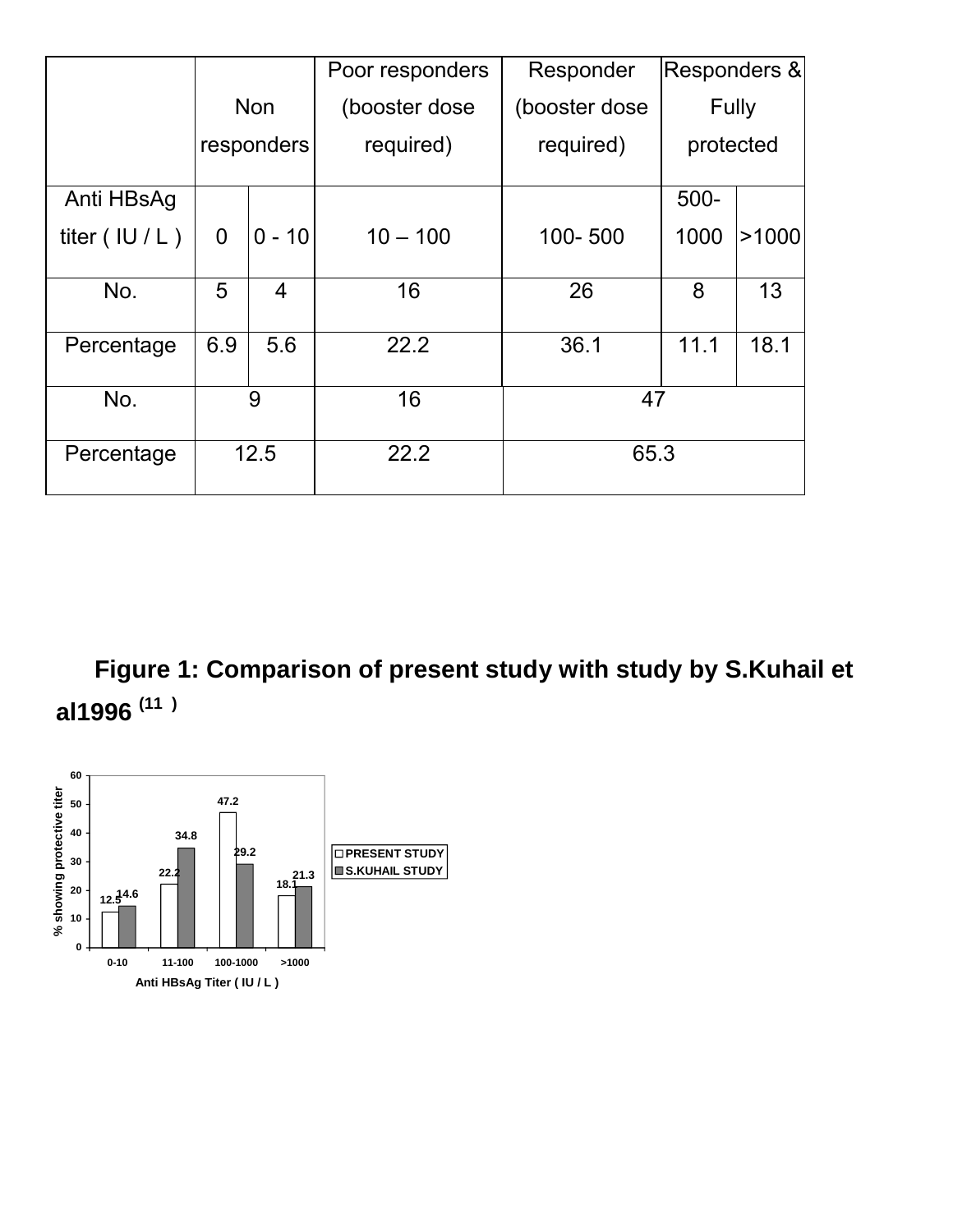## **Figure 2: Comparison of present study with Study by Antonio Parlato et al ( 2 )**



### **Discussion:**

A 10 IU/L concentration of anti HBsAg antibody is the clinically recognized immunity threshold (minimal protective level) in accordance with the recommendations of the CDC immunization practices Advisory committee. (MMWR, 40 RR13 : 1-25, 1991 ). Nor-responders are those whose antibody levels never exceed 10 IU / L after hepatitis B immunization and poor responders are those individual with antibody levels less than 100 IU/L who should receive a booster dose to be adequately protected. <sup>(1)</sup> Antibodies resulting from immunization decline after 5 years. Tizley and colleagues  $(1)$  suggested a booster dose in healthy individuals when the antibody titer fell below 500 mlIU/ml to provide full protection for at least 3 years.

In present study, out of 72 persons immunized with 3 doses of vaccine, 12.5 % were found to achieve anti HBsAg titer below immunity threshold ( < 10 IU / L ). While, 76.9% of the children & 89.8 % of the adults were achieved a protective titer (>10 IU/ L). In study by S.Kuhail et al  $(11)$ , 14.6 % were found be non-responders & in study by Antonio Parlato et al<sup>(2)</sup> 64.3 % of the children and 89.2 % of adults were found to achieve protective titer. These show a good similarity between present & other studies.

The present study also revealed a little high percentage of seroconversion amongst male ( 90.1%) as compare to female (82.6 %). Out of 34 persons who were tested for anti HBsAg titer at 3 to 36 months after 3<sup>rd</sup> dose of hepatitis B vaccine, 33 (97.1 %) shown protective titer. While 81.1 % of the persons having passed 36 months after  $3<sup>rd</sup>$  dose of vaccine shown a protective level of titer.

In present study, 22.2 % were found poor responders, who have achieved titer between 10 – 100 IU / L, such population was 34.8 % in study by S. Kuhail et al<sup>(11)</sup>. 36.1% were found to have titer between 100 – 500 IU / L.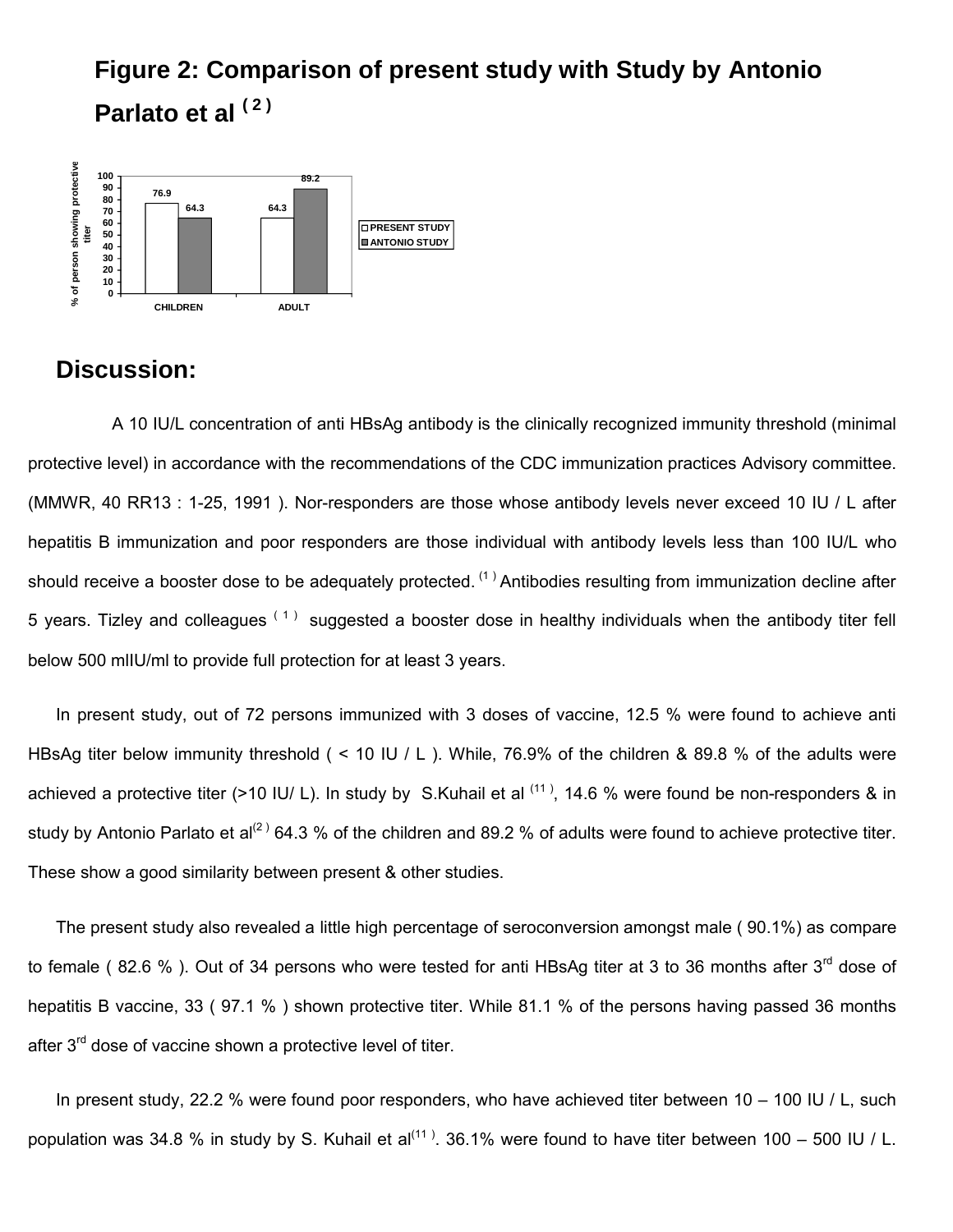Tizley & colleagues<sup>(1)</sup> suggested a booster dose in such healthy individuals with antibody titer fell below 500 IU / L to provide full protection for at least 3 years. Present study revealed all of the individual received titer more than 100 IU / L, which shows effectiveness of booster dose. According to study by Antonio Poralato et al<sup>(2)</sup> all adults & all but 6 children responded to a booster dose of vaccine; Pre booster and post booster antibody titer were strongly correlated with each other; Over all, the booster dose elicited a rapid and vigorous anamnestic response.

## **Conclusion:**

The present study shows that ,12.5 % of the fully vaccinated ( 3 doses ) persons are non responders ( Anti HBsAg titer < 10 IU / L ). Such persons should be revaccinated to attain protective titer. 22 % of the fully vaccinated ( 3 doses ) persons had Anti HBsAg titer between 10 – 100 IU / L, which is protective titer but they can be considered as poor responders. Probably such persons require booster dose. 36 % of the fully vaccinated ( 3 doses ) persons had Anti HBsAg titer between 100 – 500 IU / L. Which is protective titer and they can be considered as responders. The titer in such persons can be improved by booster dose. Remaining 29 % fully vaccinated ( 3 doses ) persons had Anti HBsAg titer > 500 IU / L. Which is protective titer and they are considered as responders. 100 % of the persons who received 4 doses of the vaccine, attained the protective titers ( > 100 IU / L ). None of them are non responder or poor responders. This emphasizes the booster effect of the fourth dose but further studies are needed to assess long term protection after vaccination and need for booster dose of the vaccine.

## **Bibliography :**

1. Tilzey A J et al. Hep. B vaccine bosting among young healthy adults (letter) Lancet 1994 344 ; 1438-9.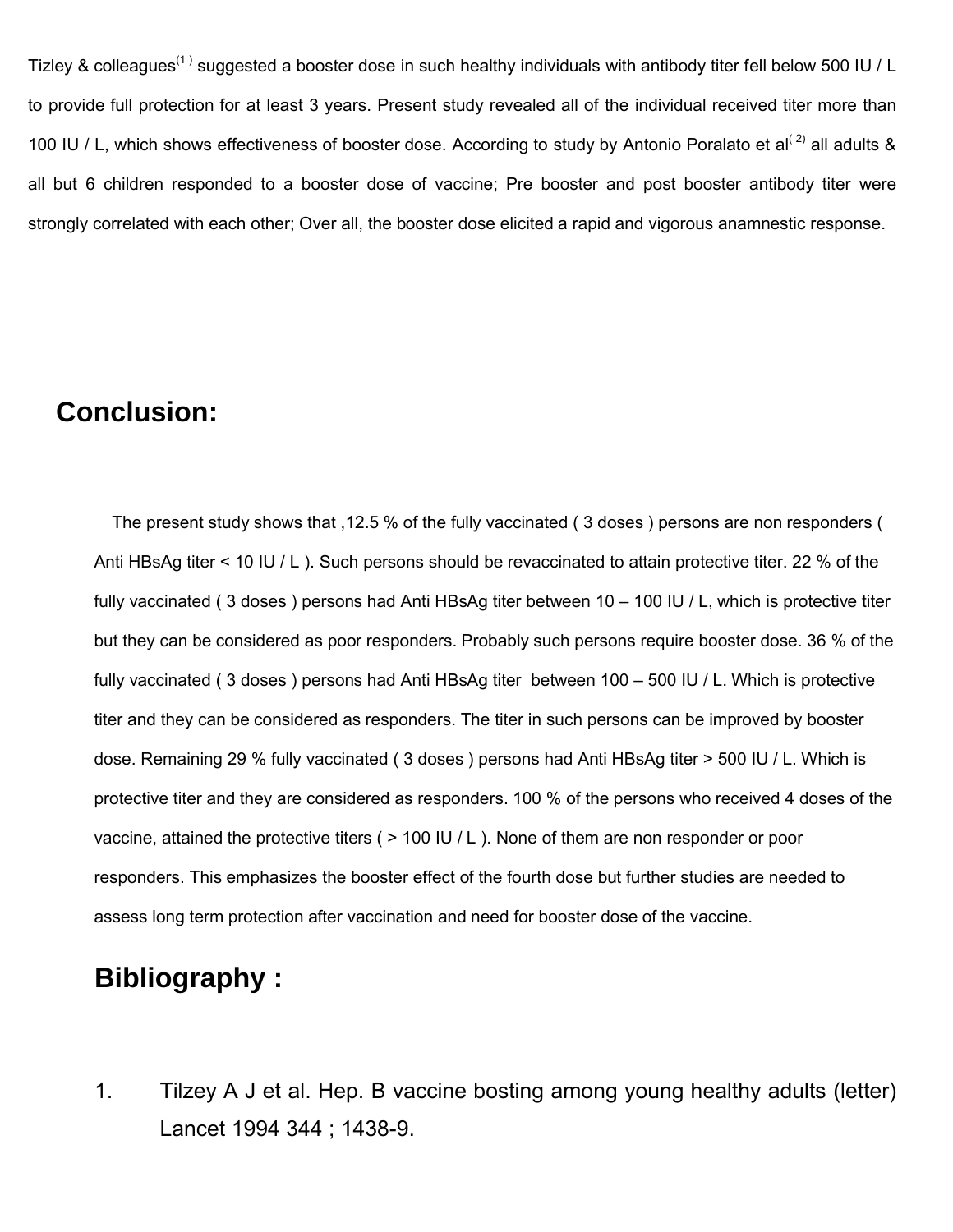- 2. Antonio Parlato j. Emanuela Zamparo K Carla Zatti L, Tommaso stroffolini b m and Alfonso Mele b . The study group.
- 3. Alper CA krushall MS , Mircus -Bagley D. Craven DE, Katz AJ, Brink SJ.Genetic Prediction of nonresponse to Hepatitis B vaccine N. Eng J. Med 1989; 321: 708-712.
- 4. Zuckerman J N, Sabin C, Craig FM , Williams A, Zuckerman A J. Immune response to a new Hepatitis B vaccine in health workers who had not responded to standard vaccine BMJ. 1997; 314: 333
- 5. G. Karthikeyan Immunogenic Response to Hepatitis B vaccine in Indian Infants . Indian Pediatrics : page 375 , Vol 35- Apr 1998.
- 6. Poovorawan Y, Sanpanat S. Pongpulert W, Chumdermpadetsuk S. Sentrakul P, Safary A. . Protective efficacy of a recombinant DNA hepatitis B vaccine in neonates of HbeAg antigen Positive mothers. IAMA 1989 ; 261 : 3278-3281.
- 7. Greeberg DP. Pediatric experience with recombinant hepatitis B vaccine. Paed. Inf Dis. J. 1993: 12: 438-445.
- 8. Hadler SC, Francis DP, Mayna Longterm immunogenicity and efficacy of Hepatitis B vaccine in homosexual . Engl J med 1986: 315: 209-214.
- **9.** Del Conho R, Grosheide PM,Heijitink RA, Schalm SW, Hepatitis vaccination and preterm infants. Pediatric Dis J 1993: 12: 407-408.
- 10. ACIP updates Recommendations for prevention of Hepatitis B virus Transmission. Carrie Morantz –American Family Physician vol 73, No 10 May15 2006.
- 11. Evaluation of the routine Hepatitis B immunization programme in Palestine 1996. –S. Kuhail R El Khodari S F Ahmed.

## **3] A STUDY OF 40 CASES INTRATHECAL KETAMINE IN PATIENTS UNDERGOING ROUTINE AS WELL AS EMERGENCY SURGERY**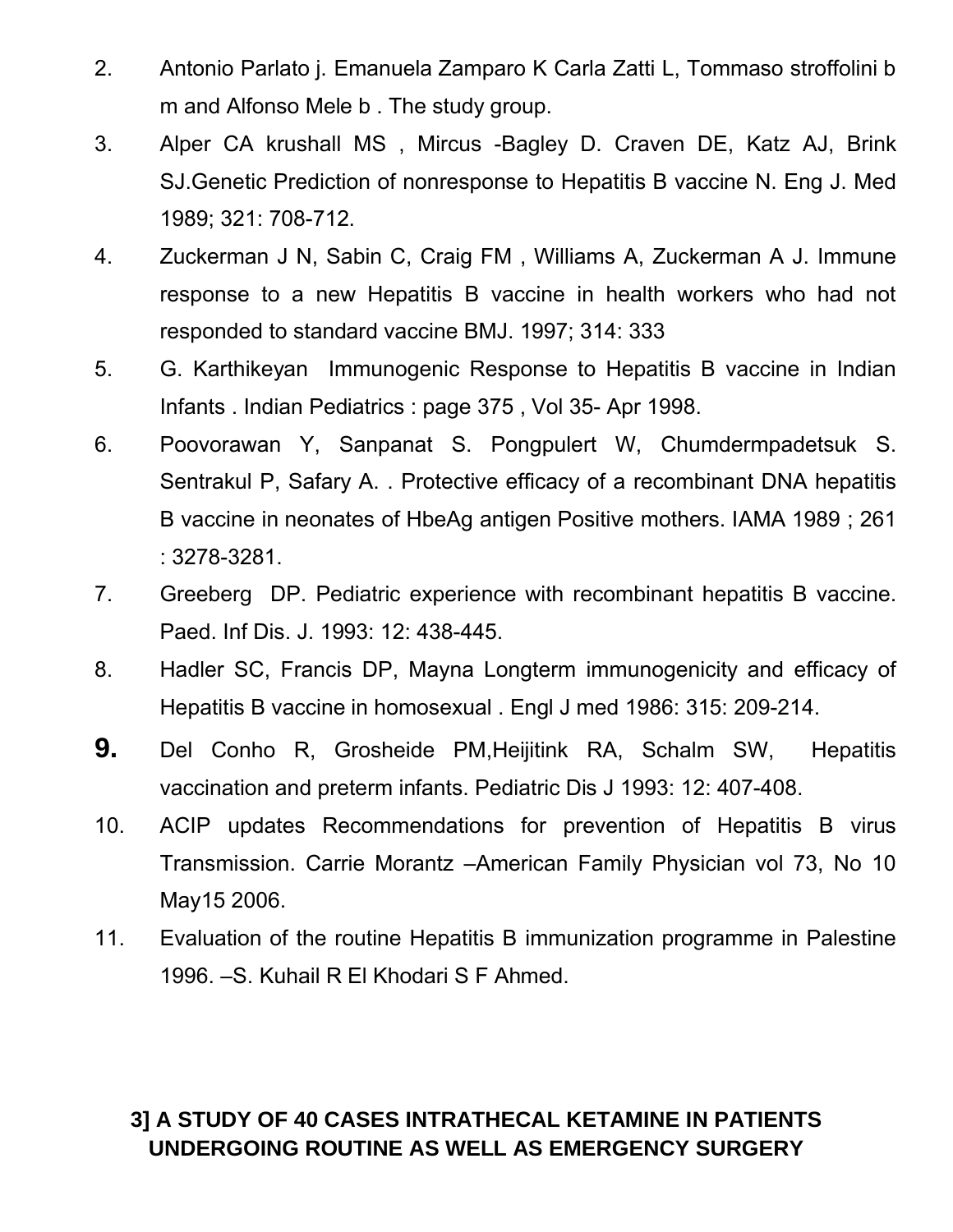## *SHAH KOMAL S., JANI C R., SHAH SAMIR M.*

## **DEPARTMENT OF ANAESTHESIOLOGY, B.J MEDICAL COLLEGE AND CIVIL HOSPITAL AHMEDABAD GUJARAT**.

#### **Abstract:**

**Background**: Intrathecal Ketamine is a safe and effective anaesthetic drug which can be used in the anaesthetic management of routine and emergency surgeries..

**Aims**: To Assess the efficacy of Ketamine as s sole spinal anesthetic agents and observe the onset and duration of sensory and motor blockade.To study the effect of the adrenaline with Ketamine on the quality and duration of analgesia.To observe cardiovascular and respiratory stability of the patients and to study effect on post operative analgesia.

**Setting and Design**: Anaesthetic from Department of Anaesthesia and Surgeons and Orthopedic surgeons of B.J Medical College Ahmedabad. Gujarat. India.

**Material and methods**: The present study was carried out in 40 patients of either sex to evaluate the efficacy of administering intrathecal Ketamine for routine and emergency surgeries. The patients selected were from age group 20-50 yearsand with ASA grade I and II. They were further divided in Group I 20 patients receiving intrathecal Ketamine without adrenaline and Group II 20 patients receiving intrathecal Ketamine with adrenaline.

**Result**: 40 cases in which intrathecal Ketamine was given with or without adrenaline to evaluate the efficacy of intrathecal Ketamine for surgical purpose this study included the observations of onset and duration of sensory and motor blockade, effect on the level of consciousness, post operative analgesia, cardiovascular and respiratory stability during intra operative period.Majority of patients belong to 20-30 age group with majority being male paitens. Onset of sensory and motor block is almost equal in both groups which is no significant but duration of sensory and motor block was prolonged in group II in comparison to group I patients.

**Conclusion**: Thus we conclude that intrathecal Ketamine is effective as a spinal anesthetic agent for surgical purpose with quick onset of action, effective sensory and motor blockage.

**Keywords**: Intrathecal Ketamine, Routine Surgery, Emergency surgery.

**Introduction** 

Regional anesthesia is not an excuse for taking short cuts in patients care; rather it is very satisfying way to make patient care better.

The spinal subarachnoid space was identified by J.Leonard Coring (1885) by accidental dural space puncture in dogs. With the introduction of spinal analgesia for pain relief during surgery by August Bier in 1889, one more technique was gained by the anesthetists without the complications of general anaesthesia.

The regional anaesthesia has much to offer to the patients, surgeons and anesthetists, all the three, due to its simplicity of administration, preservation of consciousness, good analgesia with least side effect since its introduction in 1885, of the many regional anesthetic techniques, spinal anesthesia has remained the most favorite technique of anesthesia for the lower limb and lower abdominal surgeries. Moreover, the drugs used are less costly and hence the over all procedure costs much less. The technique also preserves the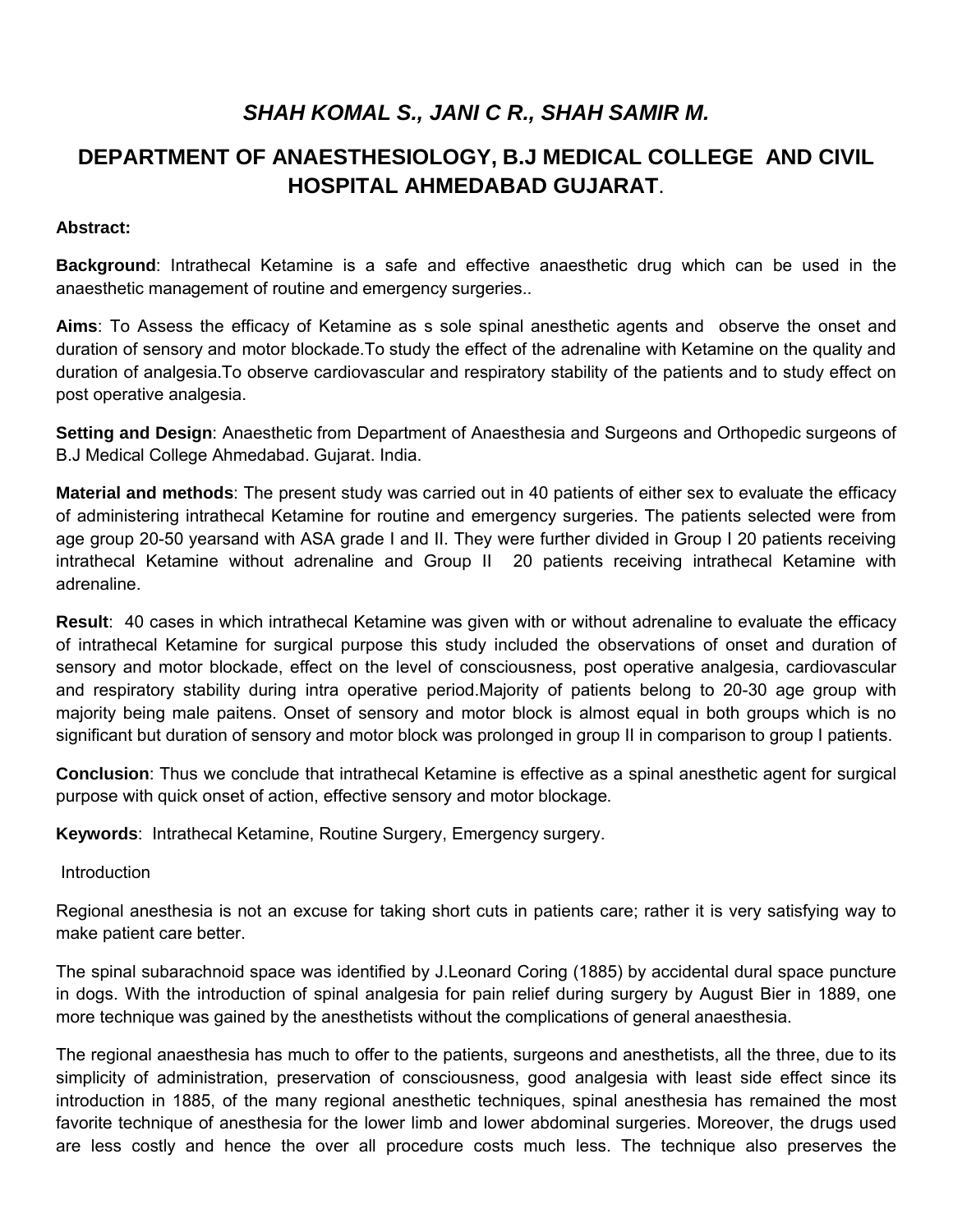consciousness and thus the protective airway reflexes are maintained reducing the chances of aspiration, intraoperative narcotics are not required but the addition of narcotic and NSAIDS to the w local anaesthetics procedures excellent relief from post operative pain. Most commonly used local anesthetic agents in spinal anaesthesia are xylocaine and Bupivacaine, the problem associated with local anaesthetics in spinal anaesthesia is that they produce hypotension intraoperative and therefore they are not good in shock and hypovolaemic patients, a conditions commonly associated with accident and injured patients.

Ketamine is a phencyclidine derivative with potent analgesic properties which has gained popularity as a sole intravenous anesthetic for short surgical procedures. It was introduced as a spinal anesthetic drug in animals in 1979 and found to have advantage for not producing hypotension. Dr J.F.Bion2 (1984) used Ketamine for the first time for war injuries during fighting on thiocambodian border. In majority of patients who were in shock, administration of intrathecal Ketamine either maintained or improved their hemodynamic. After the, Dr S.K. Bansal 1 carried out a study with different dose of Ketamine with or without adrenaline and found adrenaline prolongs and improves the block produced by Ketamine.

However, the number of studies done was so less that we decide to conduct this study, to observe and confirm with added confidence.

Aims of Study:

This study was done to:-

- Assess the efficacy of Ketamine as s sole spinal anesthetic agents.
- To observe the onset and duration of sensory and motor blockade.
- To study the effect of the adrenaline with Ketamine on the quality and duration of analgesia.
- To observe cardiovascular and respiratory stability of the patients.
- To study effect on post operative analgesia.

### Material and Method.

The present study was carried out in 40 patients of either sex to evaluate the efficacy of administering intrathecal Ketamine for surgery.

### Selection of patients.

The criteria adopted for selection of patients are as follows.

- 1) Age of the patients 20-50 years.
- 2) Physical status ASA Grade I and II
- 3) Under going routine and emergency surgeries from general and orthopedic services.
- 4) Patients with MI, HT, bleeding disorders psychiatrics patients, CVA and with head injuries were excluded.

### Pre Anesthetic Assessment:

All the patients were examined in details and history regarding the present illness and other history of major illness like DM, HT< bronchial asthma, epilepsy, bleeding disorders, any other history of drug therapy, surgery done in past was taken , history of last meal taken in emergency cases.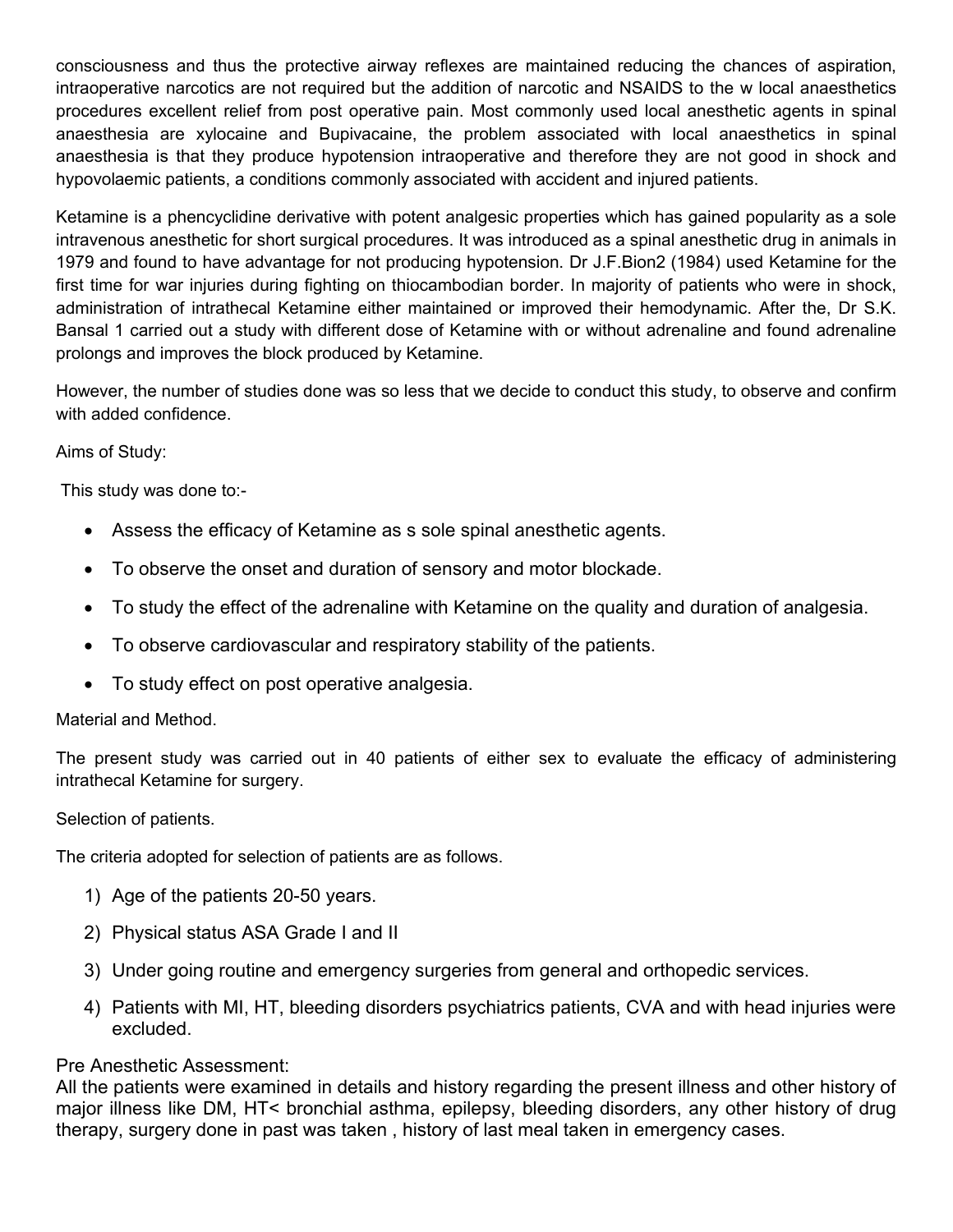In G/E vital data like pulse, blood pressure and respiratory rate were noted, In S/E including respiratory, Cardiovascular, alimentary and CNS system were examined.

The vital parameters like pulse, blood pressure and respiratory rate were monitored immediately and at 2 min, 5 min, 10 min and then every 15 min up to end of procedure intraoperative and monitored for the onset of Analgesia by pinprick and for level and onset of sensory block and for peak effect of analgesia.

Degree of motor block is assessed by bromage scale.

Grade 0 no motor block

I Partial, able to flex knee.<br>Il Dhable to flex Knee

Unable to flex Knee

III Unable to move the legs.

And for duration of block, quality of muscular relaxation was specifically monitored in abdominal surgeries. All the patients were observed for level of consciousness as per scale.

- Grade 0 Alert
	- I Drowsy
	- II Sleepy but arousable

III unarousable with loss of verbal contact.

And complication like nausea, vomiting, hypotension, bradicardia and high spinal and were treated accordingly. It should be looked for irrelevant talking, hallucinations and delusion. In all the patients' total duration of analgesia was noted.

Supplementation:

G/A was supplementated if anaesthesia lasted shorter duration or patchy effect, IV fluids were given as per the requirements of the surgery and blood loss was replaced with blood transfusion. Post operative period.

All the patients were observed for total duration of sensory and motor effect of drug and for duration of post operative analgesia. All the patients were observed for vital signs till the effect started wearing off, and then 2 hourly for 6 hours and then on 2<sup>nd</sup> post operative day and at the time of discharge. All the patients were observed for post operative complications like nausea, vomiting, bradicardia, hypotension, headache, backache, urinary retention and other neurological complications and for emergence phenomenon.

Observation and Results:

The present study consisted of 40 cases in which intrathecal Ketamine was given with or without adrenaline to evaluate the efficacy of intrathecal Ketamine for surgical purpose this study included the observations of onset and duration of sensory and motor blockade, effect on the level of consciousness, post operative analgesia, cardiovascular and respiratory stability during intra operative period.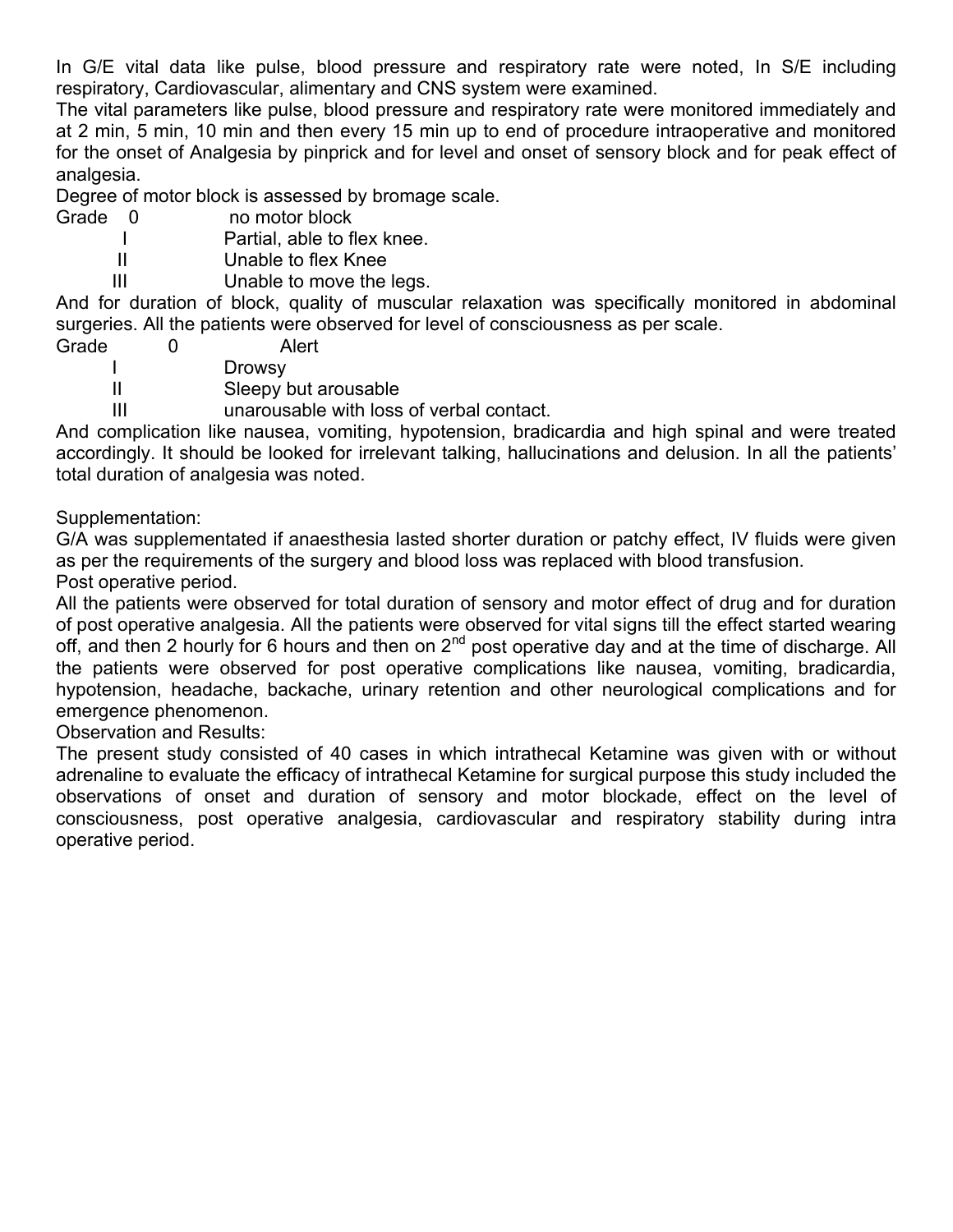Table I

| <b>AGE</b> | <b>GROUP I</b> |            | <b>GROUP II</b> |            |  |
|------------|----------------|------------|-----------------|------------|--|
|            | No of cases    | Percentage | No of cases     | Percentage |  |
| $20 - 30$  |                | 45         |                 | 30         |  |
| $31 - 40$  |                | 30         | О               | 40         |  |
| 41-50      | о              | 25         | 6               | 30         |  |
| Total      | 20             | 100        | 20              | 100        |  |

Table II

### Sex variation of patients.

| <b>Sex</b> | Group I     |            | Group II    |            |  |
|------------|-------------|------------|-------------|------------|--|
|            | No of cases | Percentage | No of cases | Percentage |  |
| Male       | 15          | 75         | 18          | 90         |  |
| Female     | 5           | 25         | 2           | 10         |  |
| Total      | 20          | 100        | 20          | 100        |  |

Majority of Patients were male.

Table III

Routine versus emergency cases.

| Case type | Group I     |            | Group II    |            |  |
|-----------|-------------|------------|-------------|------------|--|
|           | No of cases | Percentage | No of cases | Percentage |  |
| Routine   | 13          | 65         | 17          | 85         |  |
| Emergency | 7           | 35         | 3           | 15         |  |
| Total     | 20          | 100        | 20          | 100        |  |

### Table IV

Type of Surgical Procedure:

| Procedure               | Group       | Group     | Ш. |
|-------------------------|-------------|-----------|----|
|                         | No of cases | <b>No</b> | of |
|                         |             | cases     |    |
| Herniorrahphy           | 00          | 05        |    |
| Appendisectomy          | 00          | 01        |    |
| Retrograde Urethroscopy | 00          | 01        |    |
| Fistulectomy            | 01          | 02        |    |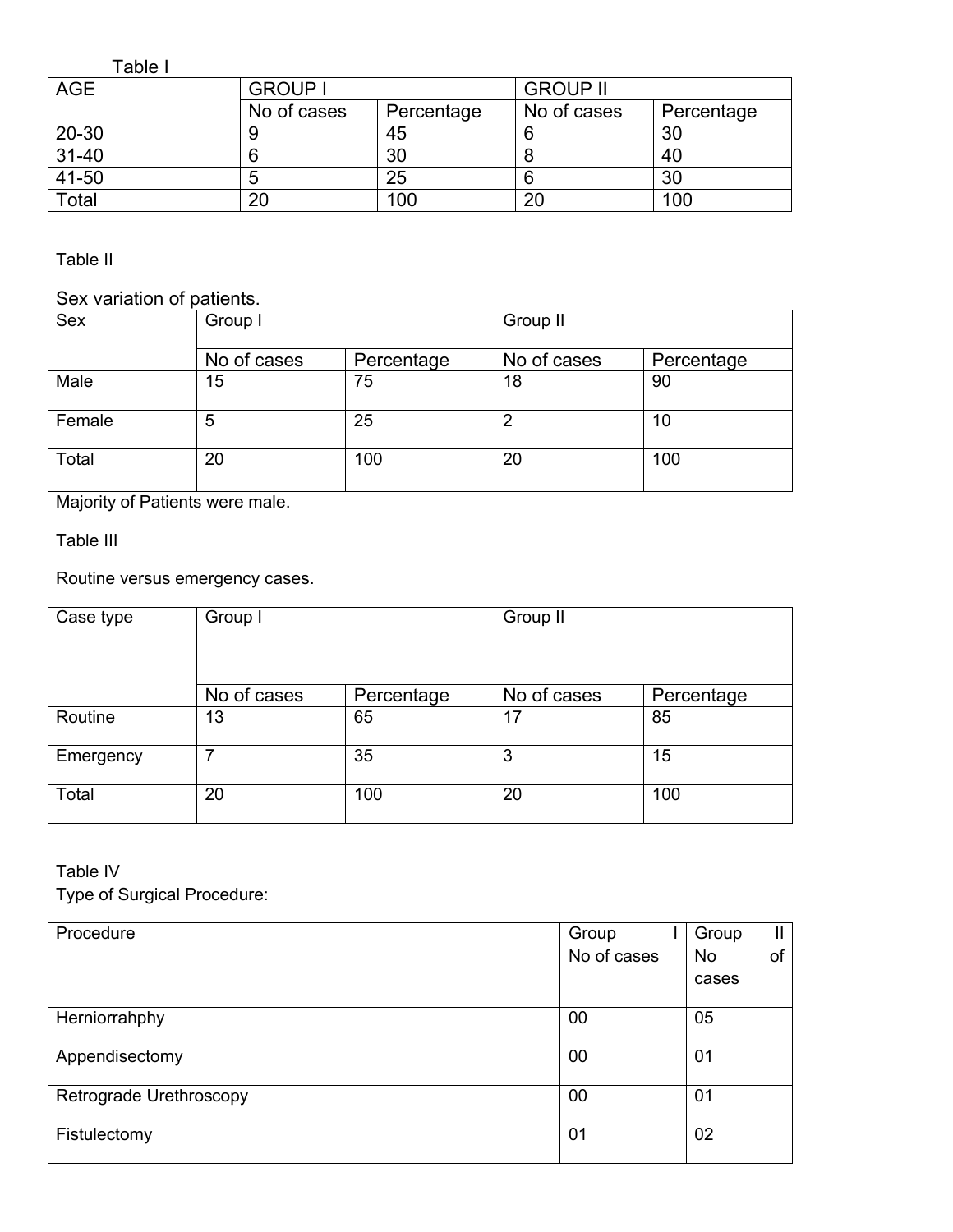| Debridement              | 05     | 01 |
|--------------------------|--------|----|
| <b>B.K.</b> Amputation   | $00\,$ | 02 |
| Implant removal          | 02     | 01 |
| Lords plication          | 02     | 04 |
| <b>STSG</b>              | 05     | 01 |
| 2degree suturing         | 01     | 00 |
| Abdominal tubal ligation | 02     | 01 |
| Incision & drainage      | 01     | 00 |
| Sub facial ligation      | 01     | 01 |
| Band ligation of piles   | 01     | 01 |
| Total                    | 20     | 20 |

In this study cases are taken from ASA grade I and II only.

Table V

### ONSET AND DURATION OF SENSORY BLOCK

| Group     | Sensory block |          | Motor block |          |  |
|-----------|---------------|----------|-------------|----------|--|
|           | Onset         | Duration | Onset       | Duration |  |
| Group I   |               |          |             |          |  |
| Mean      | 69.75 sec     | 34min    | 138.0sec    | 29.5min  |  |
|           |               |          |             |          |  |
| <b>SD</b> | 27.36         | 3.83     | 34.2        | 3.79     |  |
| Group II  |               |          |             |          |  |
| Mean      | 76.25 sec     | 46.0 min | 57.5 sec    | 40.7 min |  |
|           |               |          |             |          |  |
| <b>SD</b> | 51.70         | 9.54     | 23.5        | 7.48     |  |

M = Mean value, SD = Standard deviation.

Onset of sensory and motor block is almost equal in both groups which is no significant but duration of sensory and motor block was prolonged in group II in comparison to group I patients.

Table VI

INTENSITY OF ANALGESIA, DEGREE OF MOTOR BLOCK AND LEVEL OF COUSCIOUSNESS.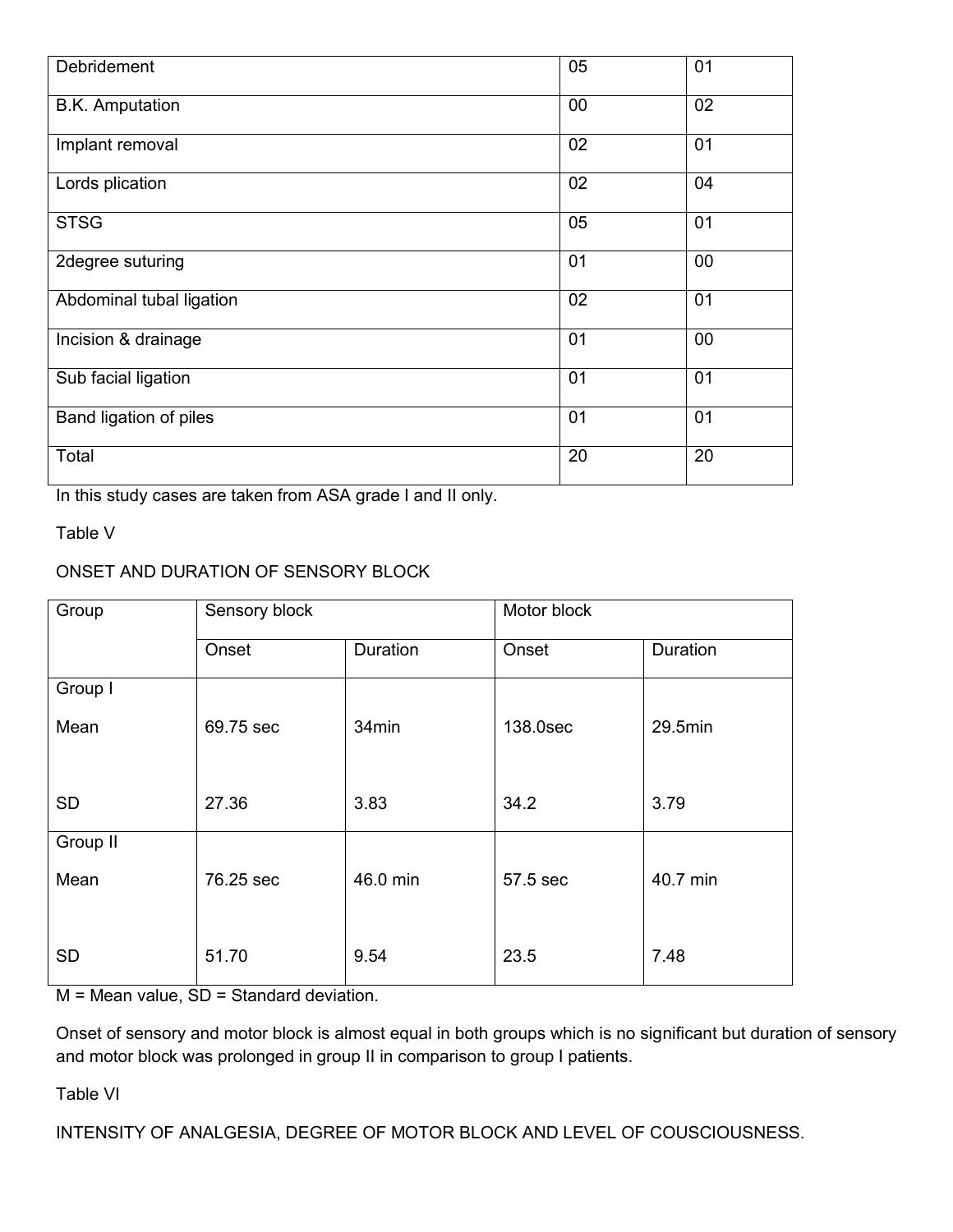| Group    | Intensity of Analgesia   |  |                       |                    | Degree of Motor Block    |   |              |                    | Level of consciousness |      |                 |                |
|----------|--------------------------|--|-----------------------|--------------------|--------------------------|---|--------------|--------------------|------------------------|------|-----------------|----------------|
|          | No of cases $(\%)$       |  |                       | No of cases $(\%)$ |                          |   |              | No of cases $(\%)$ |                        |      |                 |                |
|          | 0                        |  | $\mathbf{\mathsf{I}}$ | $\mathbf{III}$     | $\overline{0}$           |   | $\mathsf{I}$ | $\mathbf{III}$     | $\overline{0}$         |      | H               | $\mathbf{III}$ |
| Group I  | ۰                        |  | ۰                     | 20                 | $\overline{\phantom{0}}$ | ۰ | 4            | 16                 | $\overline{2}$         | 7    | 11              | ۰              |
|          |                          |  |                       | (100)              |                          |   | (20%         | (80%               | (10%                   | (35% | (55%            |                |
|          |                          |  |                       | $%$ )              |                          |   |              |                    |                        |      |                 |                |
| Group II | $\overline{\phantom{a}}$ |  | ۰                     | 20                 |                          | ۰ | 1            | 19                 | ۰                      | 8    | 12 <sup>2</sup> |                |
|          |                          |  |                       | (100)<br>$%$ )     |                          |   | (5%)         | (95%               |                        | (40% | (60%            |                |

Thus in both the groups intensity of analgesia was 100%, the degree of motor block was Grade III in 80 % of group I patients and 95% of group II patients. Thus no. of patients was having Grade III motor block in group II patients.

Level of consciousness was grade II in 55% of group I patients and 60% group II patients.

Thus it was observed that degree of motor block was more after addition of inj. Adrenaline where as intensity of analgesia remain same. In both group, patients remain sleepy by arousable (Grade II) in more than 50% cases.

### Table VII.1

### HAEMODYNAMIC CHANGES – PULSE RATE/MIN

| Group |           | Pre-op | After 2min | After 5min | After<br>10<br>min | Post-op | P value. |
|-------|-----------|--------|------------|------------|--------------------|---------|----------|
|       | M         | 84.9   | 84.9       | 83.0       | 83.9               | 84.4    | N.S      |
|       | <b>SD</b> |        |            | 6.56       | 6.91               | 5.64    |          |
| Ш     | M         | 84.5   | 86.2       | 87.4       | 87.8               | 90.6    | $= 0.05$ |
|       | <b>SD</b> | 7.19   | 5.54       | 6.74       | 7.33               | 7.68    |          |

Table VII.2

### HAEMODYNAMIC CHANGES – BLOOD PRESSURE mm Hg

| Group |           | Pre-op | After 2min | After 5min | After<br>10<br>min | Post-op | P value.    |
|-------|-----------|--------|------------|------------|--------------------|---------|-------------|
|       | M         | 118.5  | 118.5      | 110.0      | 112.5              | 117.5   | N.S         |
|       |           |        |            |            |                    |         |             |
|       | <b>SD</b> | 7.45   | 7.45       | 7.2        | 9.6                | 8.5     |             |
| H     | M         | 119.0  | 119.5      | 118.0      | 119.5              | 125.5   | $\leq 0.05$ |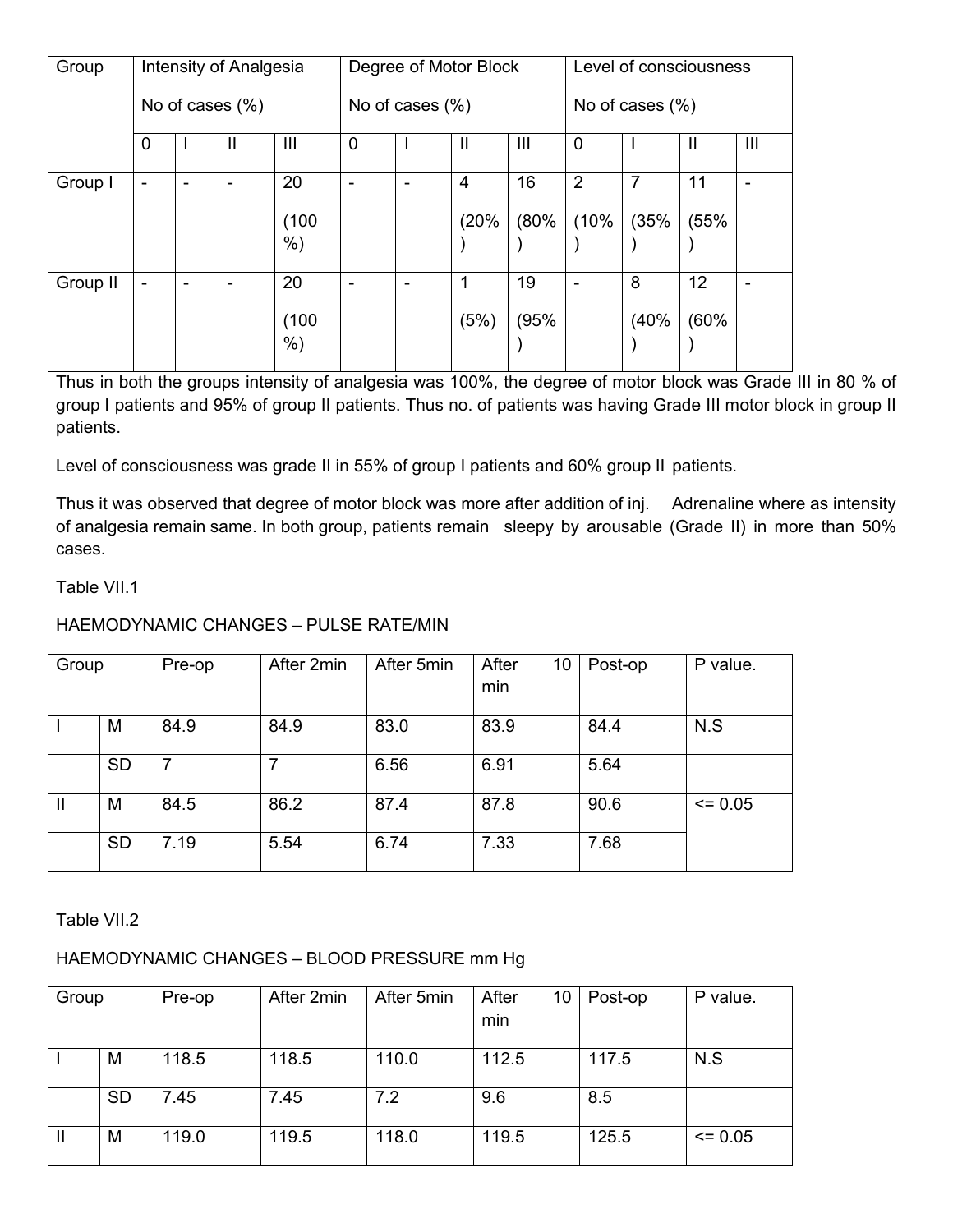| חר<br>◡◡ | .<br>$\sim$ $\sim$ | $\ddotsc$ | $\overline{a}$<br>. <del>.</del> | . . | $\overline{ }$<br>$\ddotsc$<br>- - - |  |
|----------|--------------------|-----------|----------------------------------|-----|--------------------------------------|--|
|          |                    |           |                                  |     |                                      |  |

Table VII.3

### HAEMODYNAMIC CHANGES – RESP. RATE/ MIN

| Group        |           | Pre-op | After 2min | After 5min | After<br>10<br>min | Post-op | P value.    |
|--------------|-----------|--------|------------|------------|--------------------|---------|-------------|
|              | M         | 18.35  | 18.35      | 18.35      | 18.35              | 18.35   | N.S         |
|              | <b>SD</b> | 1.26   | 1.26       | 1.26       | 1.26               | 1.26    |             |
| $\mathbf{I}$ | M         | 18.5   | 18.7       | 18.7       | 19.3               | 19.3    | $\leq 0.05$ |
|              | <b>SD</b> | 1.27   | 1.17       | 1.17       | 1.03               | 1.03    |             |

 $M = Mean$  value,  $SD = Standard$  deviation,  $P = \le 0.05$  significant

It is evident from the above observation that there is minor increase in pulse rate, blood pressure, and respiratory rate after the addition of inj Adrenaline that is significant, otherwise the patient remained haemodynamically stable intra operatively and post operatively.

Intraoperatively only 2 patients suffered from nauseating sensation and one patient develops irrelevant talking, no other complication was found.

Postoperatively 2 patients develop headache and 2 patient's backache which might be due to spinal anaesthesia.

Summary and Conclusion:

The present study of 40 patients evaluated the relative efficacy of drug Ketamine (1.5mg/kg) alone and with Inj Adrenaline used for spinal anaesthesia. Post operative analgesia was also evaluated. Each group consists of 20 patients from ASA Gr. I and II

The onset of sensory and motor block is almost equal i.e. 1.5 to 3 min in both the groups. Duration of sensory block was 34 min in group I and 46 min in gr II and motor block was 29.5 min in grade I and 40.7 min in grade II (mean value). Thus duration was prolonged in gr II patients. Intensity of analgesia Grade III (100%) in both groups. Of patients, degree of motor blockage was grade III in 95% of group II patients and 80 %

Of grade I patients. In both groups patients were sedated but almost 60 % Patients were sleepy but arousable.

Patients remained haemodynamically stable intra operatively. There was mild increase in pulse, B.P, resp. rate in Group I patients that was not significant. In Group II patients there was increase in pulse, B.P. , resp rate which was significant.

One patient develops irrelevant talking intra operatively and 2 patients develop nauseating sensation and treated accordingly, muscular relaxation was good for abdominal surgeries. Post operatively all vital parameters were stable and no complications observed.

Thus we conclude that intrathecal Ketamine is effective as a spinal anesthetic agent for surgical purpose with quick onset of action, effective sensory and motor blockage.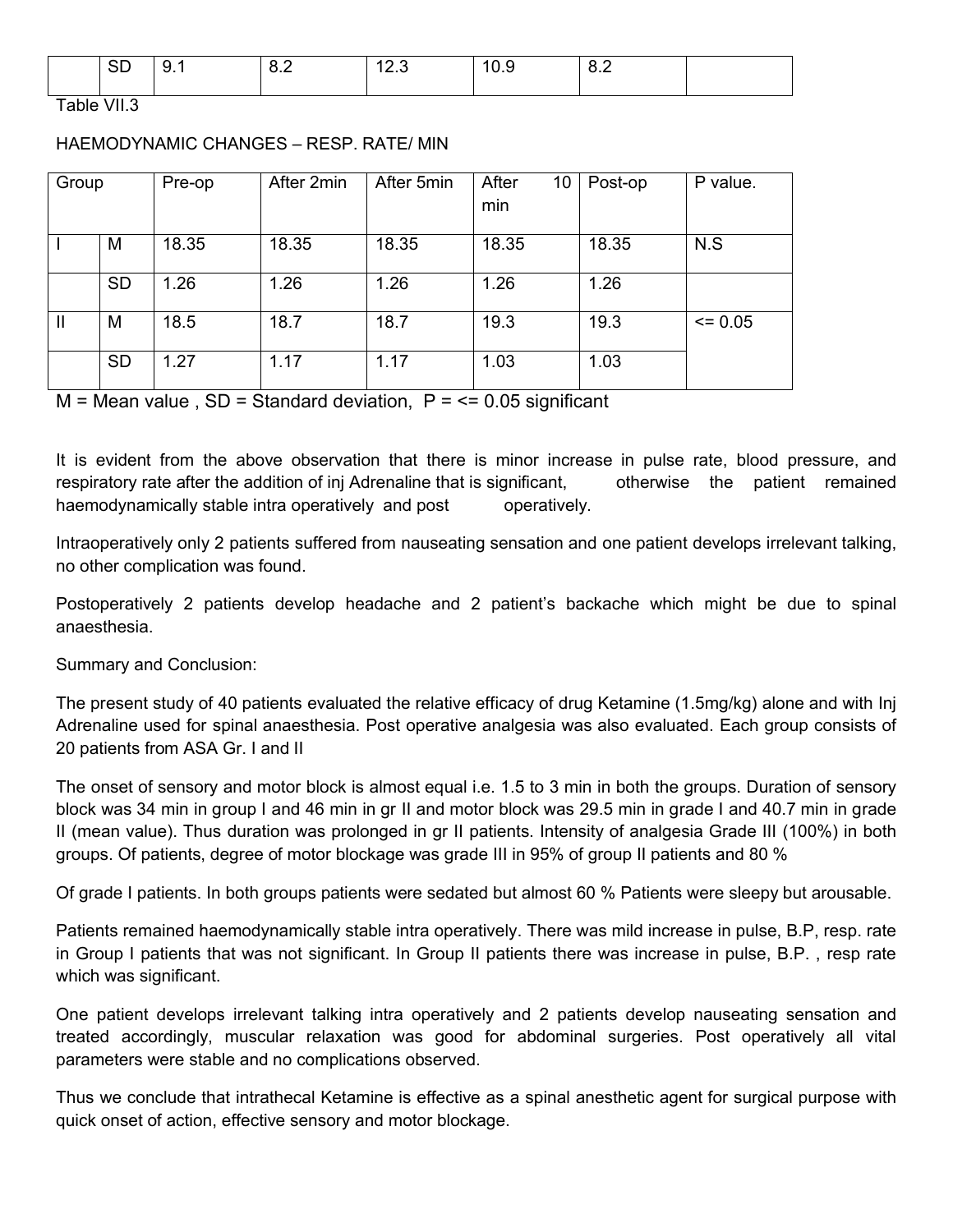All the patients remained haemodynamically stable even in hypovolaemic patients with least intraoperative and postoperative complications. And good post Op. analgesia thus it is very useful as a spinal anesthetic agent when patient is in shock.

Bibliography:

- 1. BANSAL SK, Bhatia VK et al: Intrathecal Ketamine in Emergency Surgery. Indian Journal of Anaesthesia (42), 32, 1994.
- 2. Bion Intrathecal Ketamine for acute war injuries. Anaesthesia 39,1023,1028,1984.
- 3. Borgbjerb FM Sevenson BA, Frigast C, Gordh T Jr. Histopathology after repeated intrathecal injection of preservative free Ketamine in Rabbits Anesthesia- Analgesia, 79,105-1117, 1994.
- 4. Brock Meyer D, Kendig JJ, Selective effects of Ketamine on amino acid mediated pathways in neonatal rat spinal cord: British Journal of Anesthesiology J – 74(1) : 78-74; 1995.
- 5. Brock Utne J.G: S Kalidhurum et al: Intrathecal Ketamine with preservative Histological effects on spinal nerve roots of Baboon: S Afr. Med.J.61:440, Mar, 1982.
- 6. Crossen and Domino: Text book of Anaesthesia, Miller. R.D Miller, Vol 1, IVth edition.
- 7. Collins JG et al: Spinally administered epinephrine suppresses noxiously evoked activity of neurons in the dorsal horn of spinal cord: Anesthesiology; 60, 1984.
- 8. Dhasmana KM, Slt. DJ, Faithful NS Erdmann : Anesthesiology, 1986.
- 9. Fink AD, Nagi SH Opiate receptors mediation of Ketamine analgesia: Anesthesiology, vol.56, 291-7, 1982.
- 10.Gehardt B. Pharmacology and clinical results with peridural and intrathecal administration of Ketamine: Anaesthesia vol.43, Supplement, 534-40, 1994.
- 11.I.V. Dewoolkar, Nishibhanti Ketamine in prevention for spinal hypotension: Ind J Anaesthesia. (43), 1995.
- 12.J.Khubchand : Ind J Anesthesiology, 1996.
- 13.J. Leonard Corning 1885; text Book of Anesthesiology, Wylie.
- 14.Lambert DH, Covino BG, Hyperbaric, hypobaric and isobaric spinal anaesthesia; 1987.
- 15.Malinovsky JM, Lepage JY, Cogin A et al: Is Ketamine or its preservative responsible for its neurotoxity in Rabbit: Anesthesiology, 78(1), 109-115, 1993.
- 16.Mankowitz E, Brock Utne JG et al: Epidural Ketamine: A preliminary report: South Afr. Medical Journal 61, 1982.
- 17.Masui, Analgesic mechanism of Ketamine: Jun 45 (6) 689-97, 1996.
- 18.Reich DL, Salivary G: Ketamine an update on the first twenty five years of Clinical experience: Canadian Journal of Anaesthesia 36(2): 186-197, 1989.
- 19.Stevens : Anaesthesia R.D. Miller, M.D., IVth edition.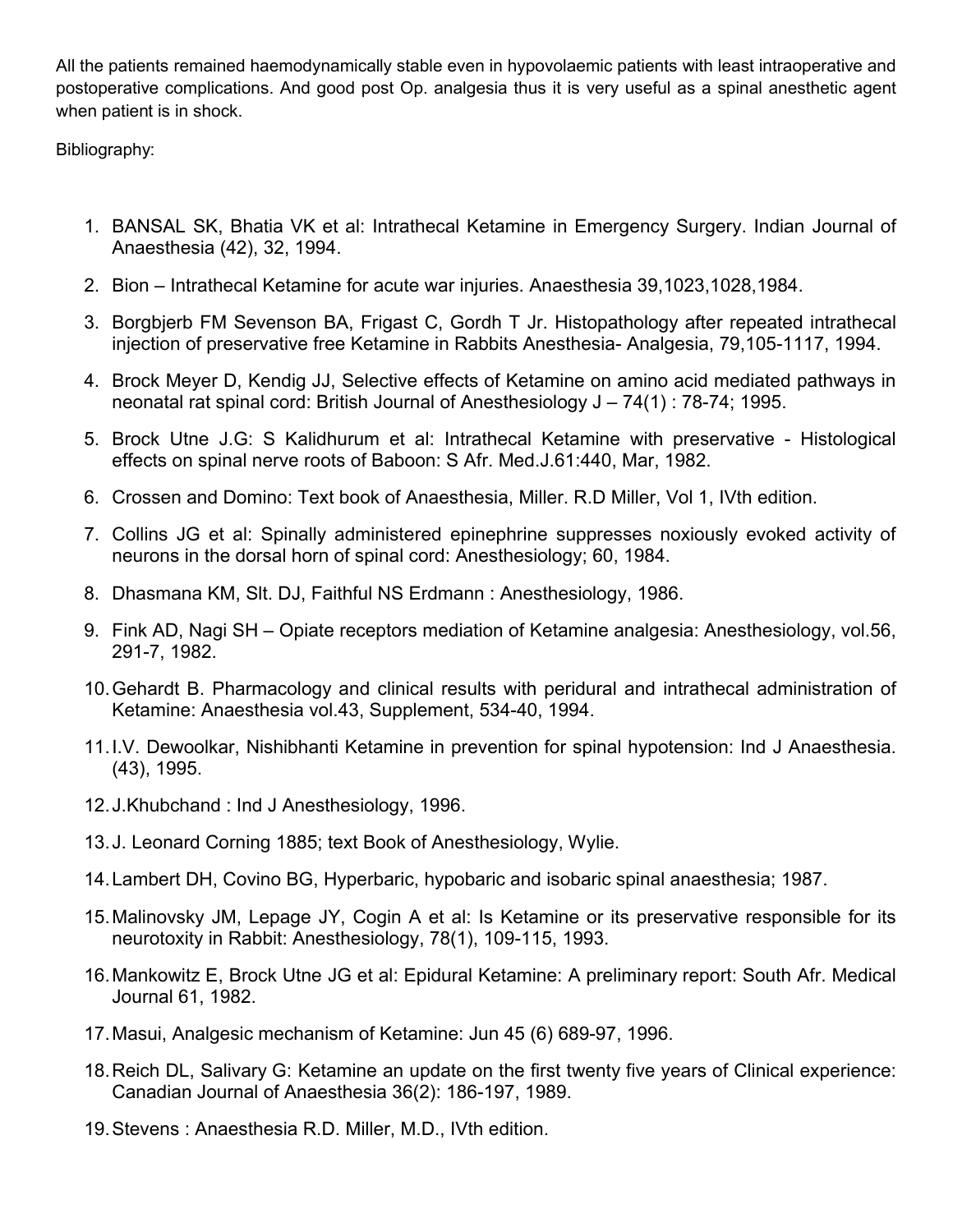20.Smith DJ, West fall DP et al: Ketamine interacts with opiate receptors as agonists: Anesthesiology 53:3, 55; 1980.

## **4] INCIDENCE OF CERVICAL HUMAN PAPILLOMA VIRUS INFECTION & IMPACT OF VARIOUS CONTRACEPTIVE METHODS**

#### *\*DR. RASHMIKA PARMAR, \*\*DR. P.J. JOSHI, \*\*\*DR. DHAVAL J. PARMAR*

\* Assistant Professor, Microbiology, Govt. Medical College, Bhavnagar.

\*\* Professor, Microbiology, C. U. Shah Medical College, Surendranagar.

\*\*\* Assistant Professor, Forensic Medicine, Govt. Medical College, Bhavnagar.

#### **Introduction**

Human Papilloma viruses are among the most commonly sexually transmitted diseases  $<sup>1</sup>$  Human</sup> Papilloma virus infection may be asymptomatic or may be manifested in various benign or malignant lesions, most notably warts on cutaneous & mucosal surfaces & anogenital neoplasia or carcinoma.<sup>2</sup>.

The incubation period of HPV disease was established experimentally by inoculation of human species with extracts of cutaneous warts<sup>3</sup>. Most often, warts developed within 3-4 months although lesions occasionally grew as early as 6 weeks or as long as 2 years after inoculation. All types of squamous epithelium may be infected by HPV, but other tissues appear to be relatively resistant<sup>4.</sup>

Papillomaviruses infect epidermal cells still capable of proliferating, commonly basal layer cells via micro – lesions or at sites where such cells are normally exposed to the surface. This occurs regularly at the junction of different epithelia & seems to account for the preferential localization of cervical intraepithelial neoplasias at the transformation zone where 90 % of all cervical lesions develop. The large transformation zone in young women seems particularly vulnerable to these infections<sup>5</sup>.

### **Materials & Methods**

In present study random 110 cases attending Gynecology OPD of Guru Gobindsingh group of Hospital, Jamnagar with various complains were examined for cervical HPV infection during year January 2003 to March 2004. 53 samples were collected from women with normal cervix while 57 samples were collected from women with cervical lesion on visual examination.

A detailed clinical history with history of contraception method was taken. After taking patient's consent cervical smear was collected using Ayre's spatula. The smear was fixed by covering it with methanol for 2-3 minutes & stained by Giemsa Stain. Diagnosis of HPV infection was done by demonstrating Koilocytotic Atypia, dyskeratosis, binucleation & clear cytoplasm in squamous epithelial ells

#### **Results**

It has been observed that out of 110 cervical samples collected, 12 cervical samples were positive for HPV infection (10.9%).Age wise distribution of HPV infection shows high incidence in age group of 20-29 (16.60%) & 50-59 (20%)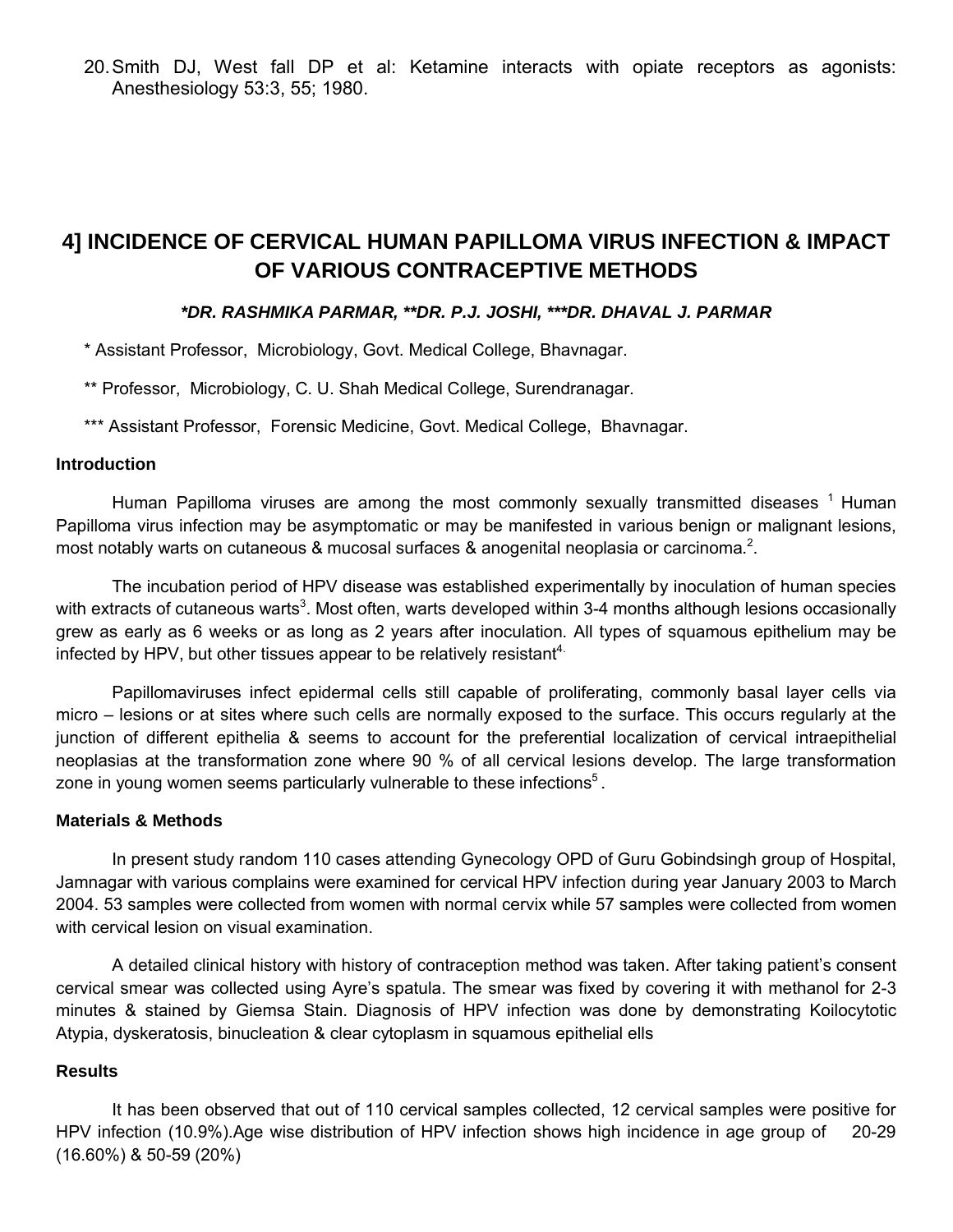In our study use of condom shows absence of HPV infection. Women's using Intrauterine device also shows low incidence of HPV infection. Other methods of contraception have no such association

|                                   | <b>No Contra</b><br>ception | Oral<br>contra<br>ceptiv<br>e pills | <b>Itra</b><br>uterin<br>е<br>devic<br>е | Co<br>nd<br>Ο<br>m | Perma<br>nent<br>sterili<br>sation |
|-----------------------------------|-----------------------------|-------------------------------------|------------------------------------------|--------------------|------------------------------------|
| <b>HPV</b><br><b>Positiv</b><br>е | 6(15%)                      | 02<br>(13.33)                       | 01<br>(5%)                               | 0<br>(0)           | 03<br>(11.5)                       |
|                                   |                             | $%$ )                               |                                          | $%$ )              | $%$ )                              |

### **Discussion**

Human papilloma viruses are widespread through out the population<sup>5</sup>. The American Social Health Association reported estimates that about 75-80% of sexually active Americans will be infected with HPV at some point in their lifetime  $6$ . In comparison to 10.9% incidence in present study, Ghiradini reported 4%<sup>7</sup>, Hagmer from Sweden 12.8%<sup>8</sup>, Sharma B.K. from New Delhi 20%<sup>9</sup> while Rezza G. reported 36.4%<sup>10</sup> incidence of HPV infection. Estimates of HPV prevalence vary from 14% to more than 90%<sup>11</sup>. One reason for the difference is that some studies report women who currently have a detectable infection, while other studies report women who have ever had a detectable infection.

Dunne FE shows incidence of 44.8% in 20 to 24 year, 27.4% in 25 to 29 year & 19.6% in 50 to 59 year age group<sup>12</sup> in comparison to 16.6% in 20 to 29 year & 20% in 50 to 59 year age group in present study. Incidence of cervical HPV infection decreases with high age due to reduced risk behavior & due to increased aquired immunity at the systemic & mucosal level over time<sup>2</sup>. But an older woman in whom HPV is persistent is at highest risk of developing cervical carcinoma<sup>13</sup>. In this study also, both women with high age with HPV infection were thereafter diagnosed as having cervical carcinoma & this may be the reason of high incidence of HPV infection in older women in present study.

Egendorf concluded that among newly sexually active women, consistent condom use by their partners appears to reduce the risk of cervical & vulvovaginal HPV infection<sup>14</sup>. Moscicki AB suggested that regular condom use can effectively limit the ongoing persistence and spread of HPV to additional genital sites in individuals who are already infected<sup>15</sup>. Same findings are noticed in present study indicating effectiveness of condom in prevention of HPV infection. Low incidence of HPV infection in women using intrauterine device needs to be further investigated.

### **References:**

1. Denver, Genital & perianal warts, New treatment opportunities for HPV infection Am. J. obset Gynecol, 189  $(3<sup>rd</sup> supp!)$ : S<sub>3</sub> – 11, 2003.

2. Donald Armstrong, Jonathan Cohen, Infectious Disease: Vol- 1 : 2.66.1 – 8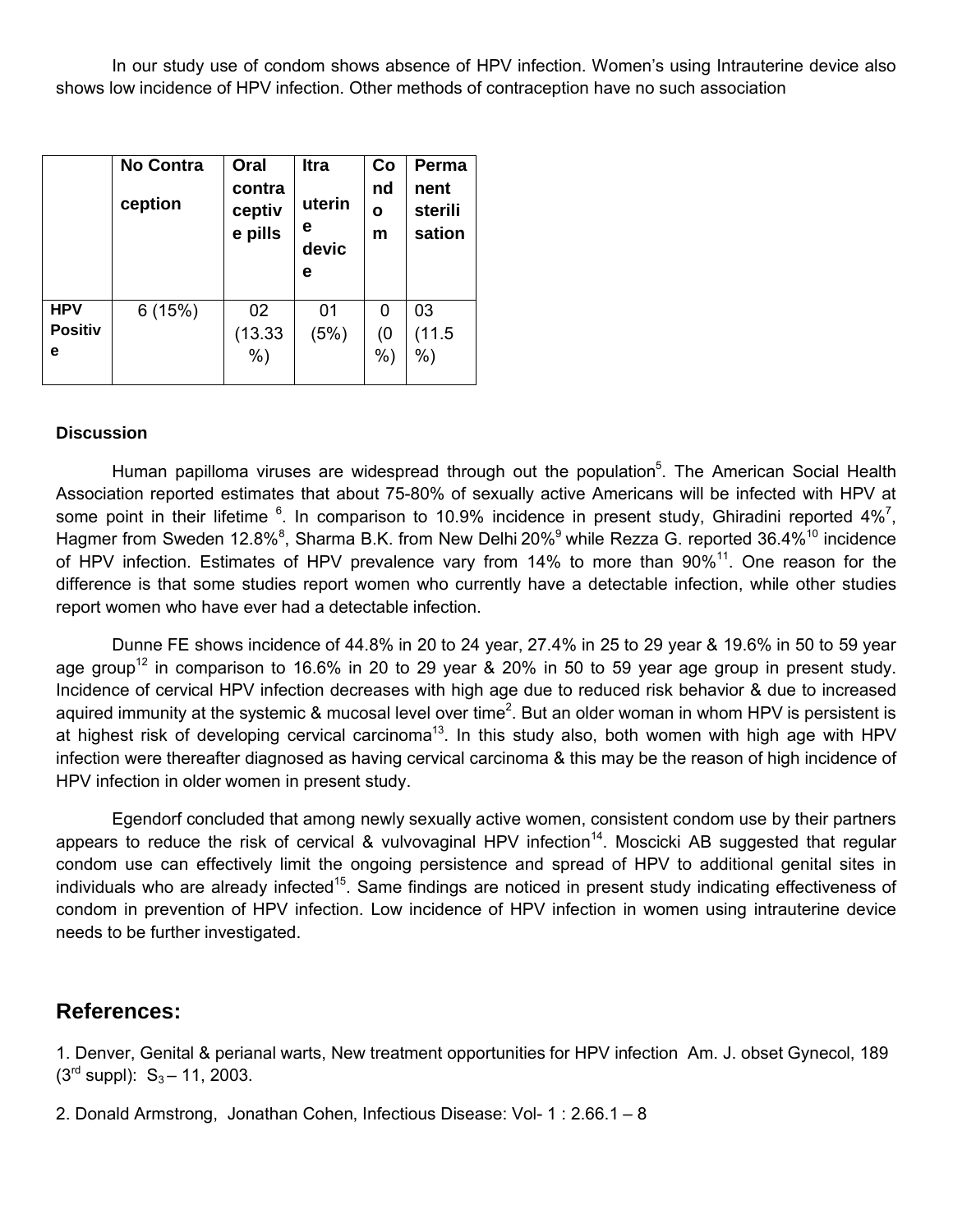3. Rylander et al, the absence of vaginal HPV 16 DNA in women who have not experienced sexual intercourse : obset Gynecol, 83:735-7,1994

4. Mandell, Douglass & Bennet's Principles & Practise of Infectious Diseases :  $4^{\text{th}}$  Edition, vol. – 2: 1387 -96.

5. B W J Mahg, L. Collier, Topley & Willson's Microbiology & Microbial infections: Virology, Vol. – 1: 9<sup>th</sup> Edi., 294

6. "American Social Health Association – HPV Resource center" http://www.ashastd.org/hpv/hpv learn men.cfm. Retrived 2007 – 2008-17.

7. Ghiradini et al, DNA detection in Papinicolaou stained cervical smear with a non radio active in situ hybridization assay: Acta cytological, 36 (2): 183-88, 1992.

8. Hagmer et al, HPV in cell samples from Stockholm Gynaecologic health screening Acta cytological: 39(4) : 741-44,1995.

9. Sharma BK, Immuno histochemical identification of HPV infection in tissues from cervical precancerous & early cancerous lesion among Indian women: Annu Biol Clin (Paris), 46 (2): 113-5,1998.

10. Rezza G, Risk factors for cervical presence of HPV DNA among women at risk of HIV infection DIANAIDS collaborative study group : Epidemiol infect, 121 (1): 173-7,1998.

11. Revzina Nv, Diclemente RJ (2005). "Prevalence & incidence of human papillomavirus infection in women in the USA : a systematic review". International journal of STD & Aids 16 (8): 528-37.

12. Dunne EF, Unger ER, Sternberg M, *et al.* (2007). "Prevalence of HPV infection among females in the United States". *JAMA* **297** (8): 813–9

13. Ivan Damajinov, James Linder, Anderson's Pathology,  $10<sup>th</sup>$  Edi., Vol. 2 – 2258

14. Egendorf, Laura. Sexally transmitted diseases, New York:Greenhaven press,2007

15. Moscicki AB (2005). "Impact of HPV infection in adolescent populations". The Jpurnal of adolescent health : official publication for the Society for Adolescent Medicine 37 (6 suppl): S3-9 . PMID 16310138

## **5] SURGERY IN ELDERLY PATIENTS A PROSPECTIVE STUDY OF 300 CASES.**

## *SHAH SAMIR M\*., SHAH NIMESH\*\* , SHAH KOMAL S\*\*\**

\*Department of Surgery, Medical College Bhavnagar Gujarat ,\*\*Department of Surgery, Baroda Medical College and civil Hospital Baroda Gujarat,\*\*\*Department of Anesthesia, Medical College Bhavnagar Gujarat.

### **Abstract:**

**Background**: Our society is continuing to age. Medical advances in the last century have enabled people in our society to live longer and to remain healthy for a significant greater amount of time during the period of aging.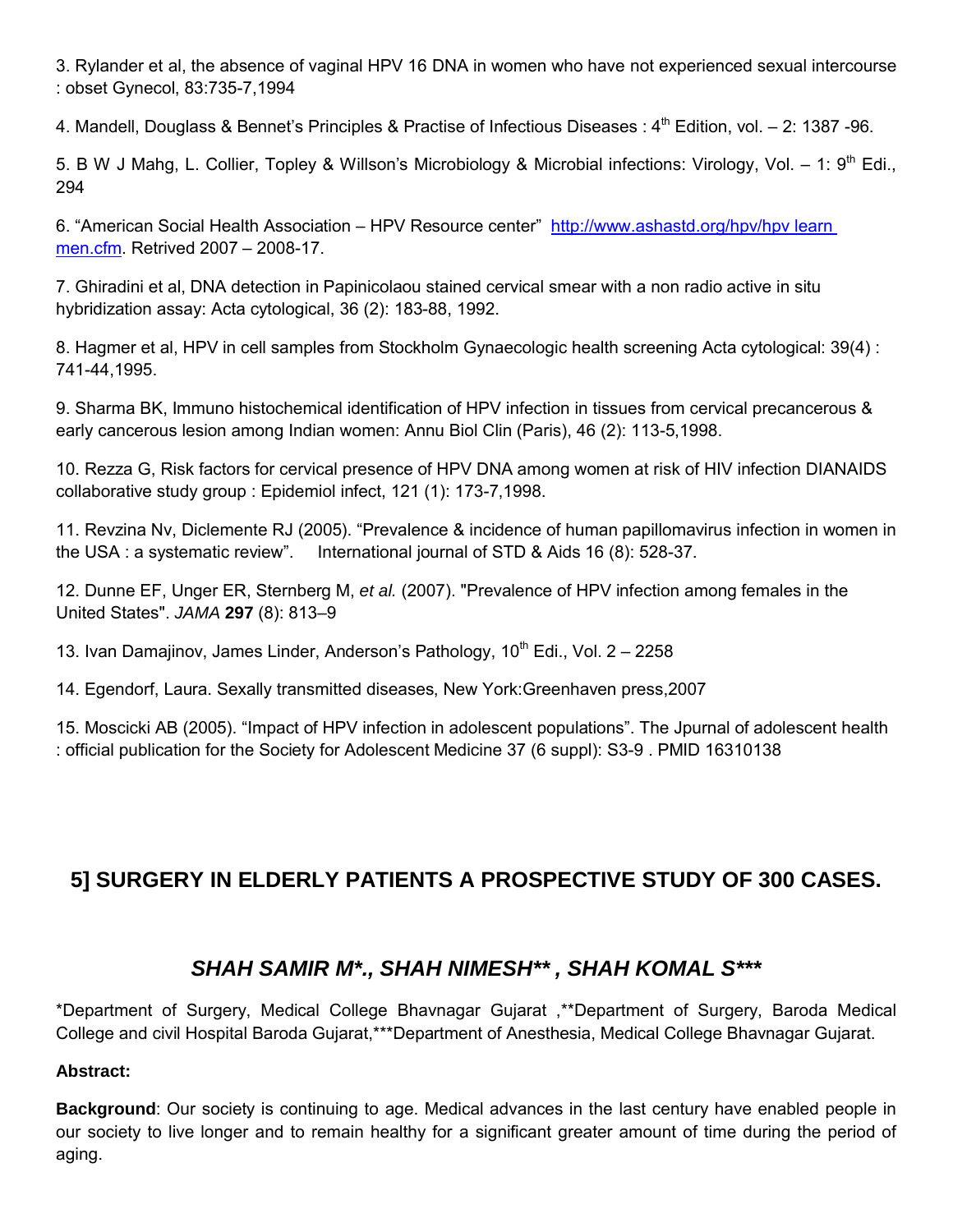**Aims**: this study of Surgery in Elderly has been undertaken to know what has liberalized the surgical indications and how the outcome of surgery has been influenced by age and associated disease.

**Setting and Design**: Patients from Department of Surgery Baroda Medical College and SSGH hospital Baroda Gujarat. India.

**Material and methods**: The present series comprises of the study of 300 cases of surgery in elderly patients with an emphasis on the type of disease, associated diseases, surgical intervention, post operative complications, morbidity, mortality and average hospital stay.

**Result**: 300 cases were been reviewed as per their age group with all the associated diseases and was seen that in the group C the mortality, morbidity, hospital stay and the complications were more compared to the other groups. It is also seen that as the age increases there was a tremendous increase in the percentage of complication occurring in both the groups.

**Conclusion**: Thus we conclude that in the elderly above the age of 85 years the morbidity and mortality greatly increases and these are the patients who need a special care.

**Keywords**: Surgery in Elderly, Elective surgery, emergency surgery,

Introduction:

Our society will continuing to age and with luck the trend will continue. The term aging is commonly used to refer to post maturational process that are deteriorative and lead to an increased vulnerability. Why we study aging? It is a problem of conspicuous sociological importance. The accelerating increase in the population of older individuals all over the world, the corresponding increase n the need of medical services as well as long term care provide an enormous social challenge.

The function of the surgeon is to establish and to maintain the optimum conditions for a smooth post operative outcome by avoiding or controlling the factors that may interfere with the biological process.

This smooth post operative outcome has further liberalized surgical indications in the elderly. This study of Surgery in Elderly has been undertaken to know what has liberalized the surgical indications and how the outcome of surgery has been influenced by age and associated diseases.

Aims of Study:

This study was done to:-

- 1. The type of surgical diseases present in the different subdivided groups in elderly patients.
- 2. The involvement of systems of the body or type of different diseases in the elderly patients.
- 3. Type of associated systemic disorder present in the different age groups.
- 4. Type of surgical intervention emergent or elective done and their impact o post operative outcome.
- 5. Type of anaesthesia used and the associated mortality rate.
- 6. The different types of post operative complications occuring in different age group.
- 7. The average hospital stays required by the elderly surgical patients.
- 8. The associated morbidity and mortality rates in the elderly surgical patients.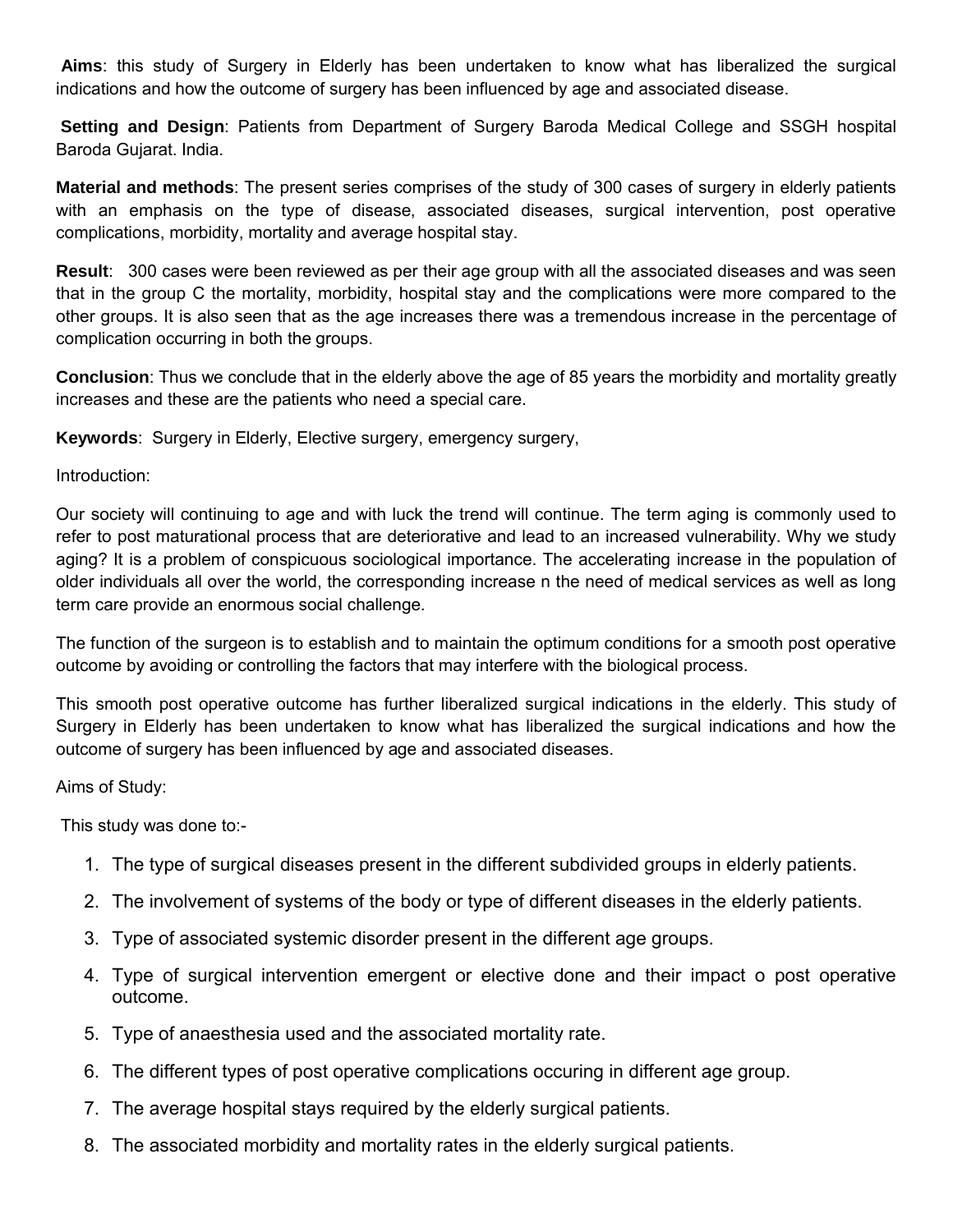Material and Method:

The present study comprises of the study of 300 cases of surgery in elderly patients with an emphasis on the type of disease, associated diseases, surgical intervention, post operative complications, morbidity, mortality and average hospital stay.

The criteria for age group was 65 years and above. These cases were divided as per the system involved that is general surgery, central nervous system, thoracic diseases, gastrointestinal system, and genitourinary system. Again the type of surgery was classified into various categories as (1) Emergency and Elective. (2) \*patients with associated medical diseases and without it.

Routine and specific investigation were been performed which included.

Blood pressure, Hemoglobin, ESR, Serum Electrolyte, Random blood sugar, S. proteins,LFT, S. Cholesterol, S. Creatinine, X ray chest, ECG/Echocardiography, Ultrasonagraphy.

The patients were followed preoperatively, perioperatively and post operatively and a note was made about any complication occurred in the immediate or late postoperative period. The complications that were seen in these series were wound complication, hypotension, electrolyte imbalance, septicemia, respiratory failure, cardiac failure, renal failure.

The prevalence of the systemic diseases in elderly patients were noted and the effect of these systemic diseases either directly or indirectly on the perianaesthetist risk, post operative complications, and the hospital stay of the patient s were noted.

An account was made about the average hospital stay, morbidity and mortality in this age group. After discharge the patients were followed in OPD up to six months.

Observation and Results:

Out of 300 cases that were studied in the present series the distribution as:

- Group A patient between 65-74 years
- Group B patient between 75-84 years

Group C patient between 85-100 years

This group was further divided according to the system involved. In group A there were 69.33% male and 11.66% female, in group B it was 11% and 2.66% and in group C it was 3.66% and 1.66% respectively.

Emergency versus elective surgeries in group A 24.66% and 56%, group B 3.66% and 12%, group C 1.66% and 3.66% respectively. Table I gives details of the associated systemic diseases.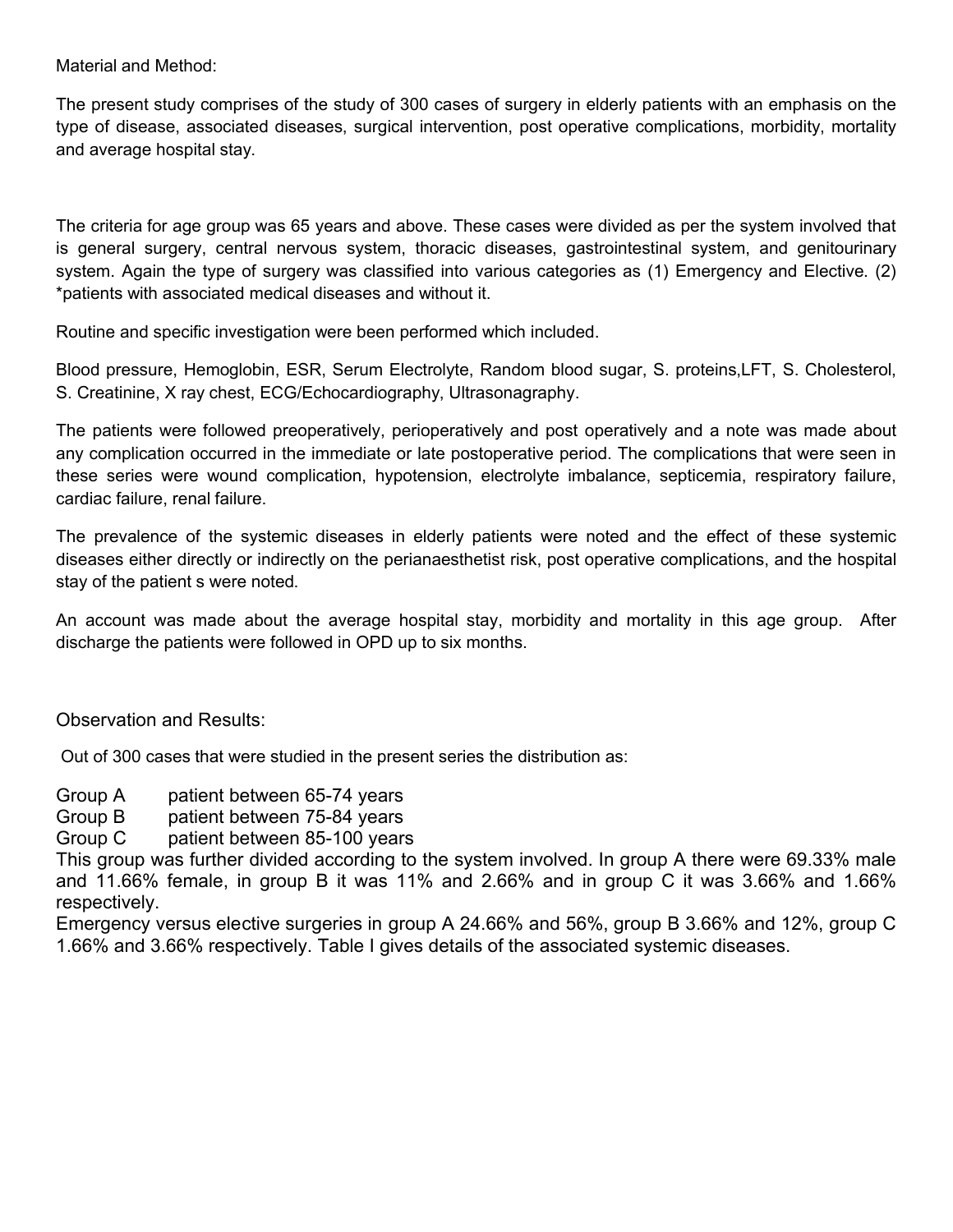| Group | Anemi | <b>Hypoprotine</b> | <b>Diabete</b> | Uremia | Jaundi | Cardiac     | Resp        |
|-------|-------|--------------------|----------------|--------|--------|-------------|-------------|
|       | a     | mia                | S              |        | ce     | Abnormality | Abnormality |
|       |       |                    |                |        |        |             |             |
| A     | 79    | 30                 | 15             | 21     | 06     | 18          | 11          |
|       | 32.51 | 12.34%             | 6.17%          | 8.64%  | 2.46%  | 7.40%       | 4.52%       |
|       | %     |                    |                |        |        |             |             |
| B     | 15    | 04                 | 00             | 06     | 00     | 09          | 06          |
|       | 36.58 | 9.75%              | 00%            | 14.63  | 00%    | 21.95%      | 14.63%      |
|       | %     |                    |                | %      |        |             |             |
| C     | 08    | 01                 | 00             | 03     | 00     | 03          | 05          |
|       | 50%   | 11.66%             | 5%             | 10%    | 2%     | 10%         | 7.33%       |
| Total | 102   | 35                 | 15             | 30     | 06     | 30          | 22          |
|       | 34%   | 11.66%             | 5%             | 10%    | 2%     | 10%         | 7.33%       |

These figures suggest that as the age increases the prevalence of anemia, uremia, Cardiac abnormality and respiratory diseases increased which lead to an increase in the post operative mortality and morbidity and the hospital stay. General anesthesia was used more in emergency cases while regional anaesthesia was been used in elective surgeries. The mortality were more seen when the patients were induced with GA 3.93% as compare to regional anesthesia 0.98%, this suggest that regional and local anaesthesia is been preferred to general anesthesia.

Table II

| Postoperative          | Emergency (%)    |                          |                          | Elective                 |                          |                          |
|------------------------|------------------|--------------------------|--------------------------|--------------------------|--------------------------|--------------------------|
| complication           |                  |                          |                          |                          |                          |                          |
|                        | A                | B                        | C                        | A                        | B                        | C                        |
| Hypotension            | $\overline{4}$   |                          | $\overline{2}$           | $\overline{2}$           | 1                        |                          |
|                        | 5.4              |                          | 40                       | 1.19                     | 2.77                     |                          |
| Septicemia             | 12               | 1                        | 2                        | $\overline{2}$           | 1                        |                          |
|                        | 16.21            | 9.09                     | 40                       | 1.19                     | 2.77                     |                          |
| Unconsciousness        | 1                | $\overline{\phantom{0}}$ | $\overline{\phantom{a}}$ | $\overline{\phantom{a}}$ | $\blacksquare$           | $\blacksquare$           |
|                        | 1.35             |                          |                          |                          |                          |                          |
| Loss of memory         | 1                | $\overline{\phantom{0}}$ | $\mathbf{1}$             | $\overline{\phantom{a}}$ | $\overline{\phantom{a}}$ |                          |
|                        | 1.35             |                          | 20                       |                          |                          |                          |
| Paraplegia             |                  |                          | $\overline{a}$           | 1                        | $\blacksquare$           |                          |
|                        |                  |                          |                          | 1.19                     |                          |                          |
| Bronchopneumonia       | $\overline{2}$   | $\overline{a}$           | $\blacksquare$           | 5                        |                          |                          |
|                        | $\overline{2.7}$ |                          |                          | 2.97                     |                          |                          |
| Uremia                 |                  | -                        | 1                        | 3                        | $\blacksquare$           |                          |
|                        |                  |                          | 20                       | 1.78                     |                          |                          |
| <b>Wound Discharge</b> | $\blacksquare$   | $\overline{\phantom{0}}$ | $\blacksquare$           | 4                        | $\blacksquare$           | $\overline{\phantom{0}}$ |
|                        |                  |                          |                          | 2.38                     |                          |                          |
| <b>Wound Infection</b> | 10               | 3                        | $\overline{\phantom{a}}$ | 21                       | 5                        | 1                        |
|                        | 13.51            | 27.27                    |                          | 12.5%                    | 13.88                    | 9.09                     |
| Wound gapping          |                  | 1                        | $\blacksquare$           | 11                       | 2                        |                          |
|                        |                  | 9.09                     |                          | 6.54                     | 5.55                     |                          |

### Table I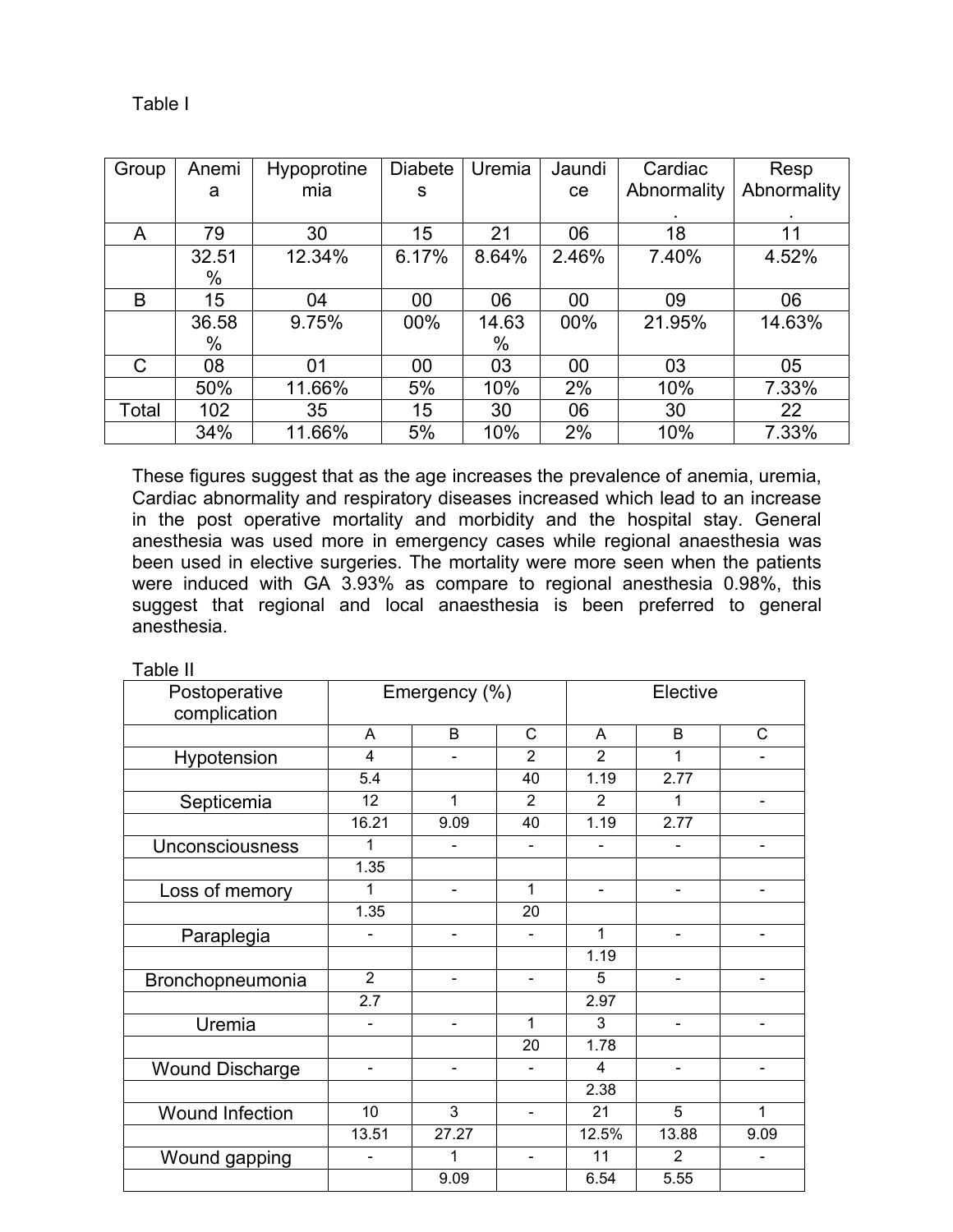| Delayed healing |              |      | $\sim$ |       | - | - |
|-----------------|--------------|------|--------|-------|---|---|
|                 | ററ<br>∣ ∪.∪∠ | 9.09 |        | ا ت.ع |   |   |

These figures suggest that the post operative complication occurred more frequently in the emergency surgery than elective surgery in elderly patients. It also suggests that as age increases the rate of life threatning complications increases leading to increased morbidity and mortality.

Table III

| Mortality        | 13     |        |        |
|------------------|--------|--------|--------|
|                  | 5.34%  | 2.43%  | 12.5%  |
| <b>Morbidity</b> | 107    | つつ     |        |
|                  | 44.03% | 53.65% | 56.25% |
|                  |        |        |        |

This figure suggests that as age increases the morbidity figures increase tremendously while the mortality rate steadily increases.

Summary and Conclusion:

In this series of "Surgery in Elderly" in 300 prospective elderly patients above 65 years of age during a three year period was done at medical college Baroda. with reference to different diseases affecting different system, presence of associate diseases, type of

Surgery performed type of anaesthesia, post operative complication, morbidity, mortality and average hospital stay.

- 82% patients were between the age group 65-74 years, 13.66% of patients were between 75-84 years, 5.33% were between 85 years and older.
- There were more male patients in all the three groups.
- 77 patients presented with general surgical pathology, 17 with CNS pathology, 12 patients with thoracic pathology, 122 patients with gastrointestinal pathology, and 72 patients with genitourinary pathology.
- As age increases the prevalence of associated diseases increases.
- Post operative complication occurred more frequently in the emergency surgery than elective surgery in elderly patients. It also suggests that as age increases the rate of life threatening complications increases leading to increased morbidity and mortality.
- The mortality were more seen when the patients were induced with GA 3.93% as compare to regional anesthesia 0.98%, this suggest that regional and local anaesthesia is been preferred to general anesthesia.

This suggests that in the elderly above the age of 85 years the morbidity and mortality greatly increases and these are the patients who need a special care and more hospital stay.

Bibliography:

1. Adkin R B. et al Diseases of the stomach and duodenum in the elderly. J B Lippincott 1989, pp 272-284.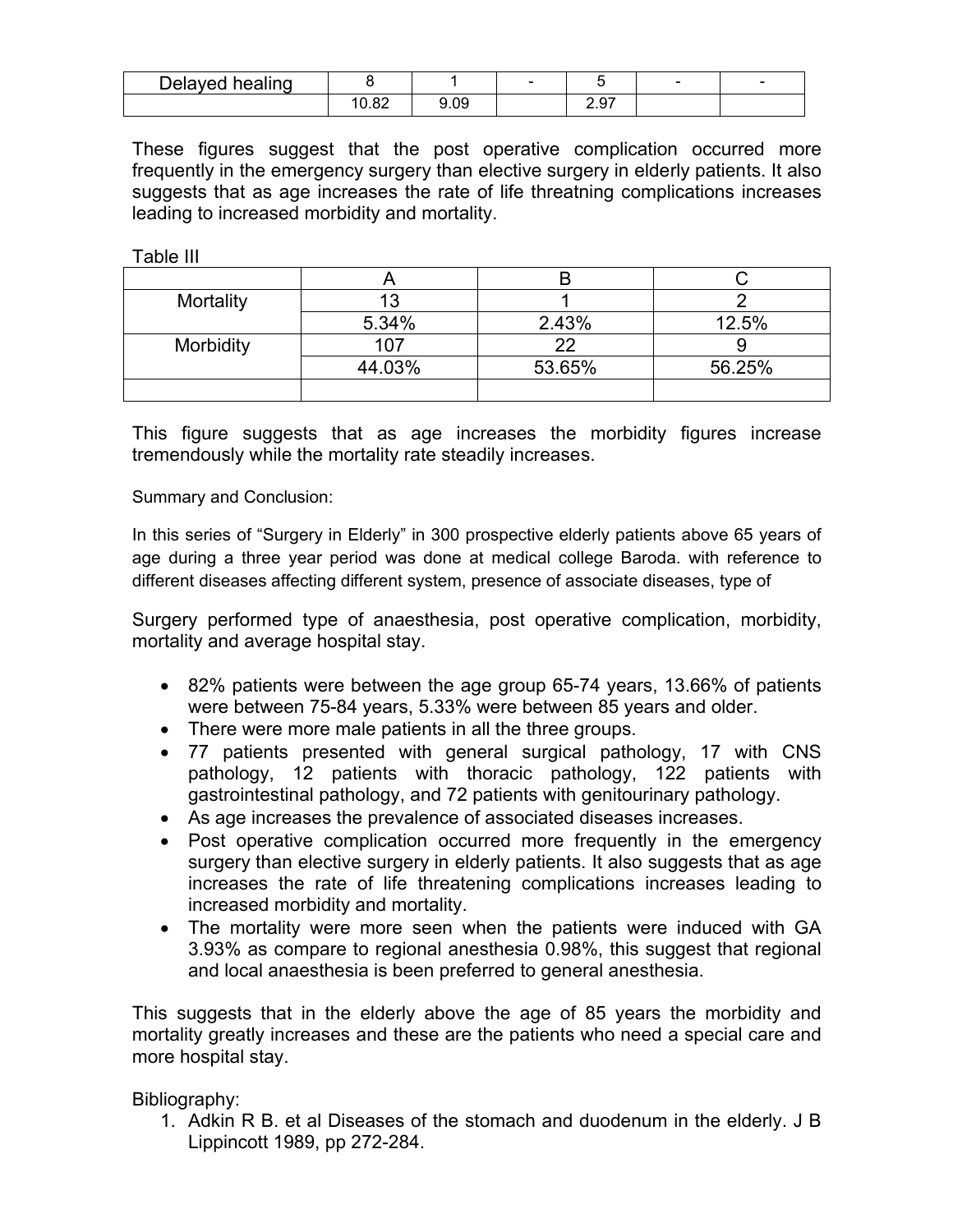- 2. Altman D.F Changes in gastrointestinal, pancreatic, biliary and hepatic function with aging. Gastrointestinal clinics of North America 19: 227-234, 1990.
- 3. Amacher A L.et al: Toleration of head injury by the elderly Neurosurgery 20: 954, 1987.
- 4. Arnaud J P. et al: Colorectal cancer in patient over age 80 years. Diseases of colon rectum 34: 896-898, 1991.
- 5. Atm Prakesh: Study of post operative wound infection. Indian journal of Surgery 35:57:1973.
- 6. Bloem B R. et al: Prevalence of subjective dysphagia in community residents aged over 87. British Journal of Surgery 300:721:1990
- 7. Boring C C.et al: Cancer statistics 1993 CA 43:7,1993
- 8. Brent T.S et al: Colorectal diseases in elderly patients SCNA April 1994, vol 74, No 2, pp 293.
- 9. Bruce A P.: Vascular diseases in elderly patients SCNA Feb 1994, vol 74, No 1, pp 199.
- 10.B. Mark Evers et al: organ physiology of aging. SCNA vol 74, No 1, 1994.
- 11.Christopher K.et al: Genitourinary diseases in elderly. SCNA April 1994, vol 74, No 2, pp 401.
- 12.Cogbill T H et al: Late results of peripheral vascular surgery in patients 80 years of age and older. Arch Surgery 122: 581, 1998
- 13.Deysine M et al: Herniorrahphy in elderly. American Journal of Surgery 153:387, 1987.
- 14.Edwards W H. et al: Vascular reconstruction in the octogenarian. South Medical journal 75: 648, 1982.
- 15.Kim U K. et al: Surgical issues for the elderly patients with hepatobiliary diseases. SCNA Surgery in elderly patient II: 345, 1995.
- 16.Keith D L: Pancreatic diseases in elderly patient. SCNA April 1994, vol 74, N0 2, pp 317
- 17.Jamjoom A et al: Outcome following surgical evacuation of traumatic intracranial haematomas in elderly. British Journal Neurosurgery 6:27, 1992.
- 18.Jodie L B. et al: Per anesthetic consideration for elderly patients. SCNA Feb 1994, vol 74, No 1.
- 19.Robert C G et al: Esophageal diseases in elderly patient. SCNA Feb 1994, vol 74, No 1, pp 93.
- 20.Vicent et al: Molecular biology of aging. SCNA vol 74, No 1,

### **6] STUDY OF VIRECHANA KARMA WITH TRIVRITADI CHURNA IN THE MANAGEMENT PSORIASIS** *DR. POOJA SHAH\*, DR.CHINMAY SHAH\*\**

**\***Consultant Panchkarma Physician, Chakrapani Panchkarma Hospital, Bhavnagar \*\* Assistant Professor, Department of Physiology, Govt. Medical College, Bhavnag**ar**

Among all skin diseases, '*PSORIASIS'* ( named in modern science ) , is a very distressing disease both for the patients and physicians because of its pathogenic mechanism. The etiology is still undetectable. In modern science psoriasis is described as a psychosomatic disorder. In 10 to 30 percent cases it is found in more than one member in the family. It can occur almost at any age and involves both the sex equally. Psoriasis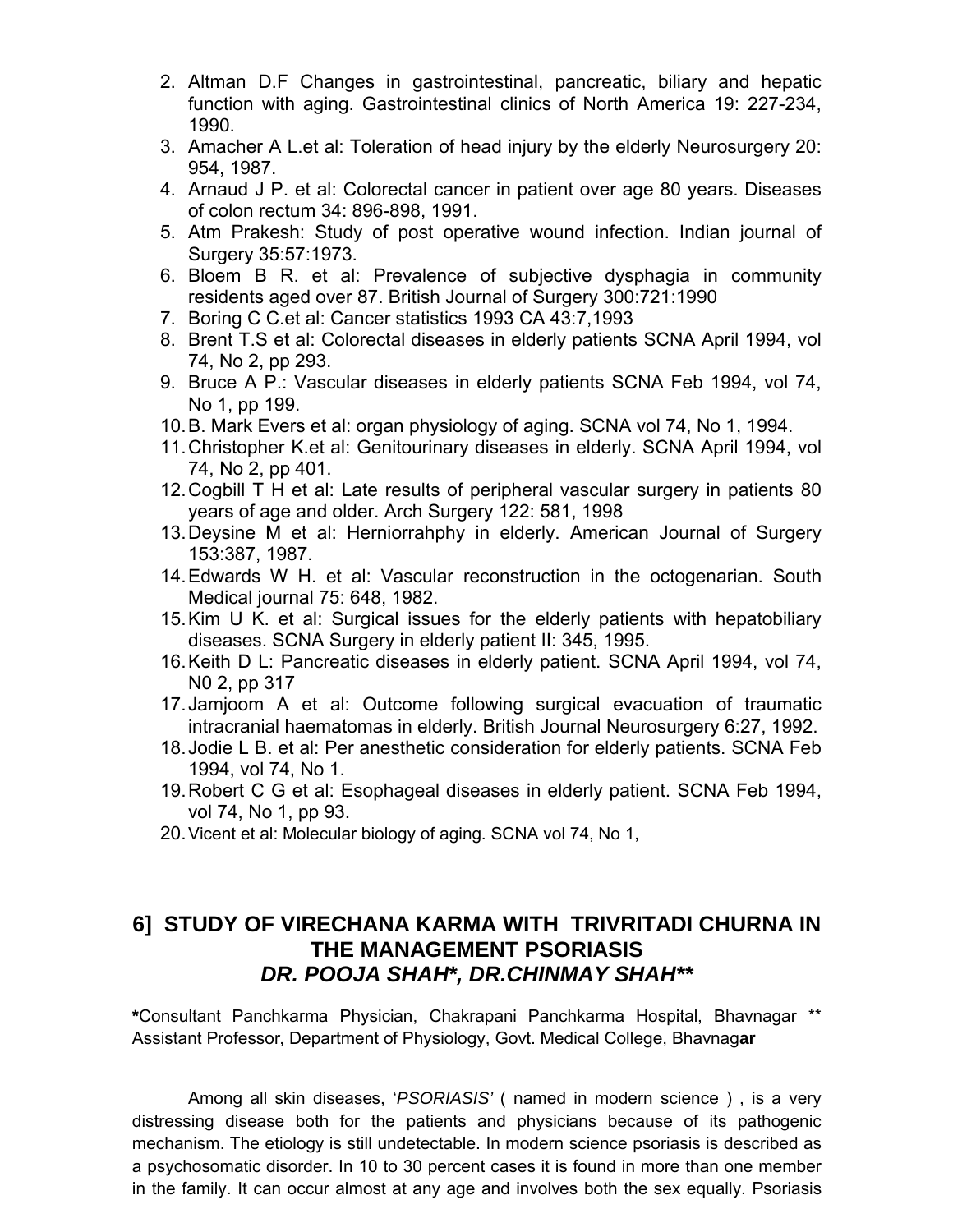now a dsys become more problem among people. It is a common, chronic, recurrent inflammatory disease of skin. In ayurvedic epics *Panchkrma therapy* (sodhan therapy) has chief dominance. Disease manages and apruted by panchkrma are rarely reoccur and enhance prophylactic action as almost all skin disease are *raktaprdosaj* and *sodha sadhy vyadhi*. our object of this stdy is to observe the result and efficacy of virachan karma with two different yoga in the psoriasis.

In this subject of *"Psoriasis*", work has been done previously with vaman karm purvak saman, virechan karm purvak saman etc., but nobody has done study on virechan karma.

Aims and objectives:

- 1) To study the etiology, pathology, symptometology and the progress of the disease i.e. nidan panchak and dhosh vrudhhi, according to ayurvedic science as well as modern science.
- 2) To assess the efficacy of shodhn karma (virechan karma) in management of Psoriasis.

### **MATERIAL & METHODS :**

### **Criteria of Patient Selection:**

Patients will be selected irrespective of Age, Sex, Caste, Religion & Profession from O.P.D. & I.P.D. of Govt. Akhandanand Ayurved College - Hospital, Ahmedabad. And Government Shrimati Maniben Ayurved Hospital, Ahmedabad. And then they will be randomly grouped for the Study.

All the patients coming in the O.P.D. & I.P.D. of Govt. Akhandanand Ayurvedic Hospital were randomly divided into two groups. Prior to that the patients were subjected to various investigations already described above. A detailed proforma specially prepared for this purpose was filled. 10 patients were used as subject. And 10 patient ware used as control groupThe management plan was as under.

### **Virechana karma with Trivritadi churna**

In this group 10 patients of Ekakushtha were first given trikatu churna3gm/t.d.s.(3 days) for dipen pachan than snehpan with tictsatpaladi ghrut (3 to 9 days). was given as per kostha and than abung swedan for three days followed by Virechanakarma done by Trivrut, Trifla, Danti. they were examined for their general condition as well as to find any disorder in which Virechana therapy is contraindicated. The difference in treatment is only different yoga for Virechana karma. Pathya - Apathya was advised according to classical reference of Kushtha.

### **Result and Discussion**

- ◆ Higher incidence of Eka Kushtha was reported in the age group of 41-60 years.
- $\blacklozenge$  Higher incidence was found in males (60%) when compared to females.
- Family history was not supporting in many patients which suggests atopicity in individuals. Disease presents with Gradual onset with chronic nature & is a chirakari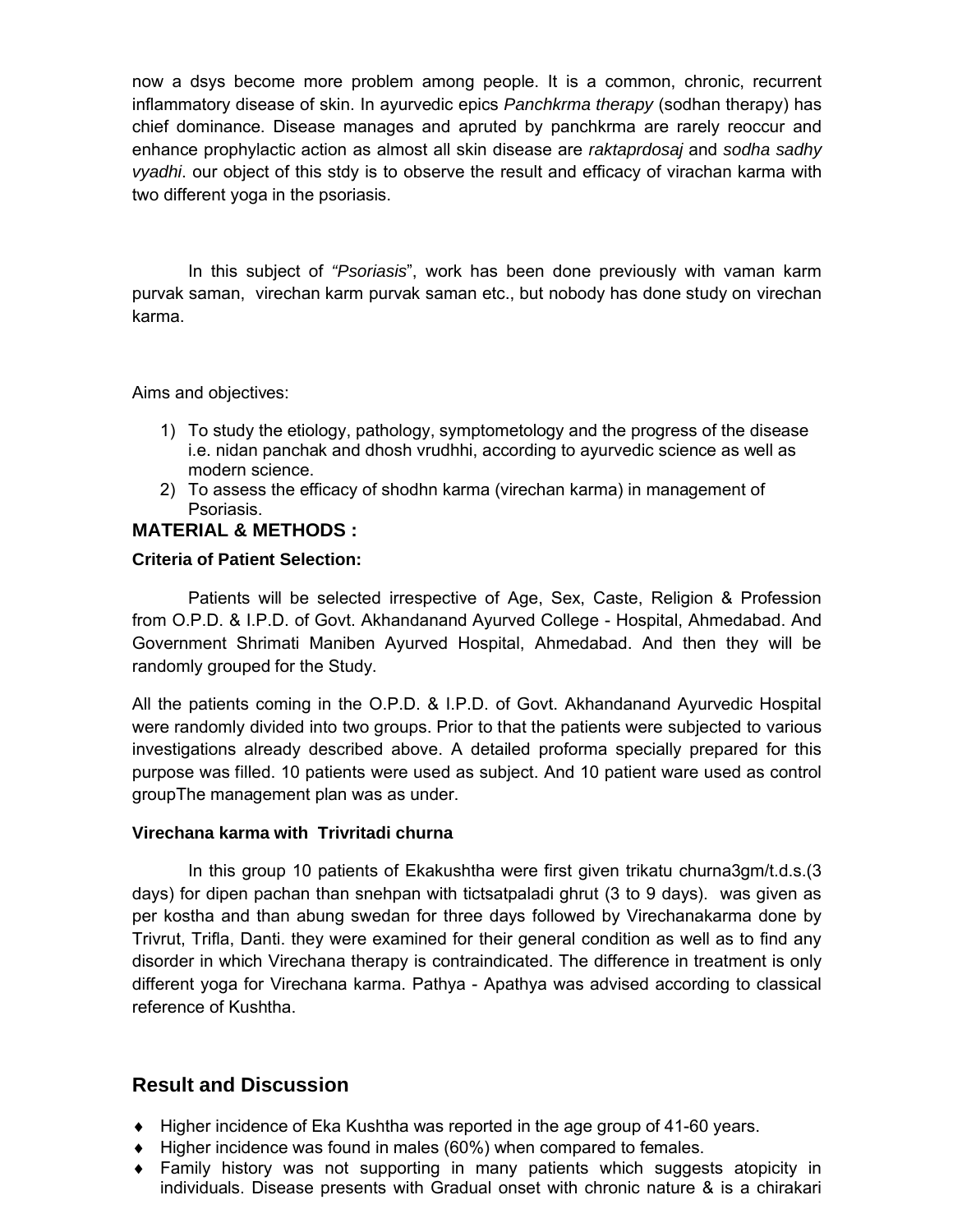vyadhi, which even supports the classical verse: 'Sheegrotpatti chirasthiti'. The disease used to aggravate during winter season & due to contacts with chemicals was also found. In majority the disease presented itself in progressive state.

- Socio-economic status: 100% were belonging to middle class family.
- Dietary habits: 80% were vegetarians., even then there is intake of more madhura rasa, amla ras & lavana rasa , Intake of viruddahara, apathya vihar is taken as a reason. 90% of patients were following regular dietary habits & majority 76.66% were consuming excess of katu ahara. 80% of patients were also taking ushna gunayukta ahara.
- 90% were taking tea only, which hampers the process of digestion.
- $\blacklozenge$  Higher incidence of Vishamagni (40%) was found.
- ◆ Study shows 70% with madhyama kostha.
- Higher incidence was found in patients with vata pitta prakriti. Study predicted highest involvement of raja prakriti(70%).
- The data of chronicity among 20 patients reveals that majority (50%) were suffering from the disease since <1 yrs.
- Majority of the patients i.e.80% had aggravation during winter season.
- Effect on MATSYASHAKALOPAM with Trivritadi churna was providing 87.5% relief which showed highly significant improvement at P < 0.001.
- Effect on VARNA was 65% relief obtained which is statistically highly significant at P<0.001.
- $\bullet$  In PIDIKA 100% relief observed but it is statistically not significant at P<0.10.
- Effect on KANDU shows relief of 58.82% seen, which is statistically highly significant at P<0.01.
- Therapy showed relief in DAH 100%, but it is statistically not significant at P<0.10.
- Effect of Virechana on VEDANA, was 62.5% observed, which is also statistically not significant at P<0.10.
- Effect of on RUKSHTA,87.5% relief was seen with statistically highly significant result at P<0.05.
- In case of VATA dushti, 68.70% relief was seen which is also statistically highly significant at P<0.001.
- In PITTA prakopa, improvement of 83.90% seen with a highly significance level at P<0.001
- ◆ In KAPHA dushti, relief of 91.32%, with highly significant at P<0.001.
- $\bullet$  In RASVAHA srotodushti there were relief of 42.22% was observed. Same way in case of RAKTAVAHA srotodushti 75% relief was seen. In MANSAVAHA srotodushti 81.74% relief was seen in Group II. In case of SWEDAVAHA srotodushti lakshanas 68.38% relief was observed
- ◆ 25 % relief was found in Auspitz sign and in Candle grease sign.
- 6 patients i.e.60% showed Marked Improvement. Moderate Improvement was seen in 4 patients i.e. 40%. . No one was observed to have Mild Improvement & No Response.
- Overall results indicate that virechan is having promising result in case of eka Kushtha.

**BIBLIOGRAPHY** 

- 1. Amar Kosha Ed. By Shivadatta, Nirnayasagar press, Mumbai.
- 2. Ashtanga Hridaya- Vagbhata with commentaries of Sarvanga Sundari of Arundatta and Ayurveda Rasayana of Hemadri; Krishnadas Academy, Varanasi- Repr. (1982).
- 3. Ashtanga Samgraha Vriddha Vagbhata with commentary by Indu Athavale A.D., Pune (1982).
- 4. Ayurveda Ka Vaigyanika Itihas Sharma P.V., II Ed. 1981.
- 5. Ayurvediya Panchakarma Vigyana- Kasture H.S., Ed. 1978.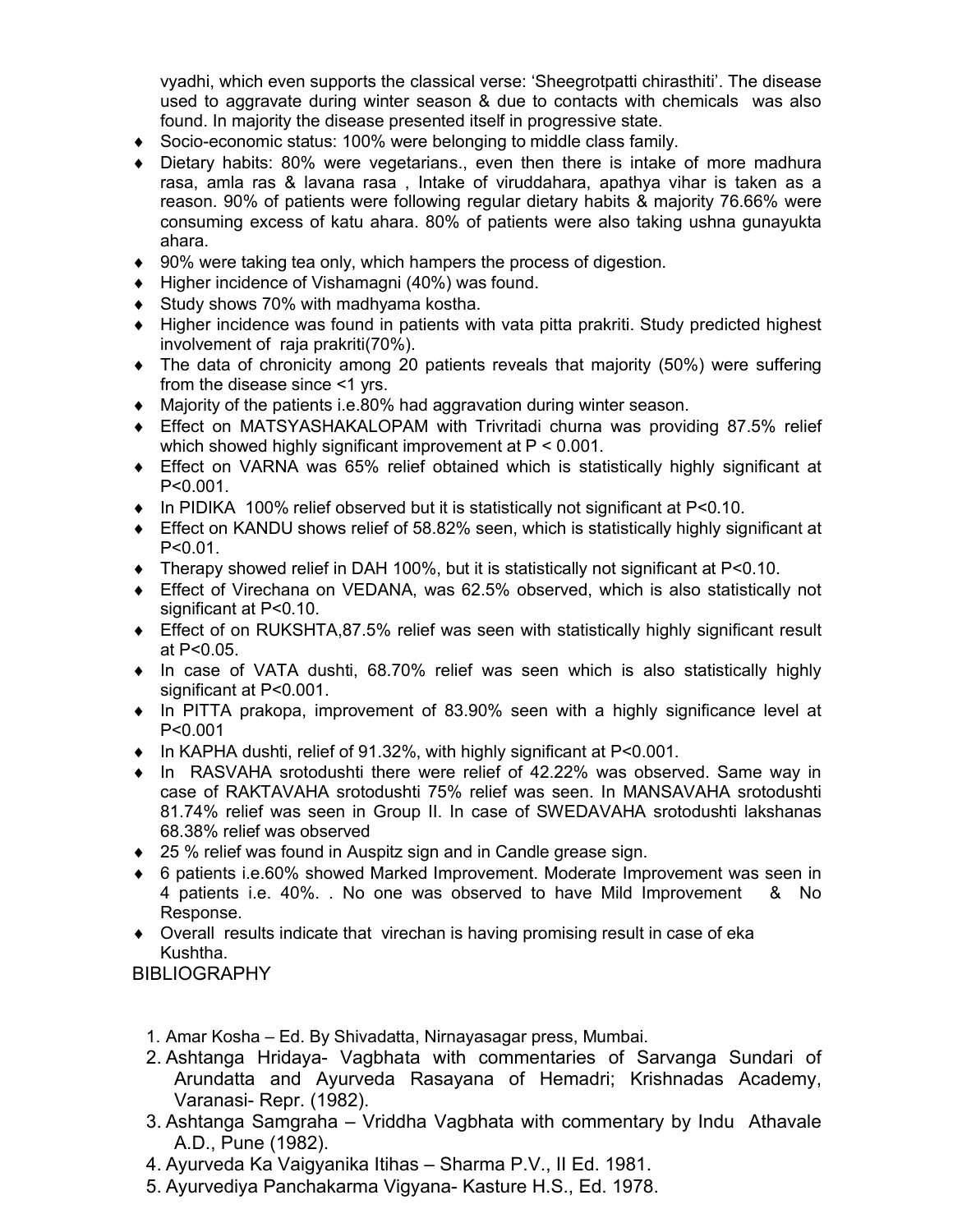- 6. Ayurvediaya Kriya sharira- Desai Ranjit Rai, Baidyanath Ayu. Bhavan, Nagpur.
- 7. Bhava Prakasha- Bhavamishra, Ed. By Brhmashankar Shastri, Chaukhamba Sanskrit Series, Varanasi (1984).
- 8. Bhaishajya Ratnavali with Vidyotini Hindi Comm. R. D. Shastri, Ed. 1991.
- 9. Bhel Samhita –Bhel, Ed. G.D.Shukla, Chaukhambha Vidya Bhavan, Varanasi.
- 10.Charaka Samhita with Ayurveda Dipika Comm. of Chakrapani, Ed. Yadavaji Trikamji Acharya, Chaukhamba Sanskrit series.
- 11.Charaka Samhita (Eng.), R.K. Sharma and Bhagwan Das, part I and II, Ed.1985.
- 12.Charaka Samhita, Vidyotini Hindi Comm., R.A.Shastri, Part I & II, Ed. 1989.
- 13. Chakradatta Ed. By. Pandit Sadanand Sharma, Meharachand L. Publication, New Delhi.
- 14. Charmaroga Nidarshika Ed. By. Raghuvirprasa Trivedi, Baidynath Ayu. Bhavan Ltd. Nagpur.
- 15. Color altals & synopsis of clinical dermatology, by Thomas B.Fitzpatrik
- 16.Davidson's principles and practice of medicine; Edwards Christopher; Boucher I.A.D., E.L.B.S. - xvi, Ed. Hongkong.1991.
- 17.Dravyaguna Vigyan- P.V. Sharma, Part II, Ed. 1988.
- 18.Dhanvantari Nigantu.
- 19. Dermatology in General Medicine- Fitzpatrick, Vol. I & II,  $5<sup>th</sup>$  ed., Mc Graw Hill, New Delhi.
- 20. Gadanigraha Vidyotini Hindi Comm. Chaukhambha Sanskrit Sansthana Varanasi.
- 21. Golwalla Aspi. Medicine for Students, 17<sup>th</sup> ed., National Book Depot, Mumbai.
- 22. Guyton & Hall Textbook of Medical Physiology, 10<sup>th</sup> ed., Saunders.
- 23.Harita Samhita, Ramavallabha Shastri, Ed. Ist, 1985.
- 24.Handbook of diseases of skin Herbert Mackey, 1968.
- 25. Harrison's principle of internal Medicine McGraw-Hill publication, medical publishing division, new york.
- 26.Kashaypa Samhita- Vidyotini Hindi Comm. S. Bhishagacharya, Ed. 1988.
- 27. Kaya Chikitsa- Ram Raksha Pathak, Ed. 7<sup>th</sup>, 1986.
- 28. Kaiyadev Nighantu.
- 29. Madhava Nidanam- Madhukosha comm. With Hindi Vidyotini Comm. By. S. Shastri. Vol. I & II, Chaukhambha Sanskrit Sansthanan, Varanasi.
- 30.Nidana Chikitsa Hastamalak, R.R.Desai, Part I, Ed. 1985.
- 31. Nighantu Adarsh- Vaidya Bapalal, Vol. I & II Chaukhambha Bharati Academy, Varanasi.
- 32.Shabda Kalpadruma, Raja Radhakanta Deva, 1967.
- 33.Sharangadhara Samhita, B. Tripathi, Chaukhambha Pub., Ed. II, 1994.
- 34.Sushruta Samhita- Sushruta, with dalhal commetntary, varanasi.
- 35. Sushruta Samhita, Dr. Ambika Dutta Shashtri. Ed. 9<sup>th</sup> 1995.
- 36.Tortora & Grabowski Principles of Anatomy & Physiology, 8th ed, Harper Collins, New York.
- 37. Yogaratnakar- Vidyotini Hindi Commentary by L. Shastri, Ed. Bramhashankar Shastri, Chaukhamba Sanskrit Series, Varanasi-

### **7] MANNERS OF FATAL POISONING DEATHS & ABUSED POISONS**

### *DR. DHAVAL PARMAR\*DR. R. N. TANDON\*\*DR. RASHMIKA PARMAR\*\*\**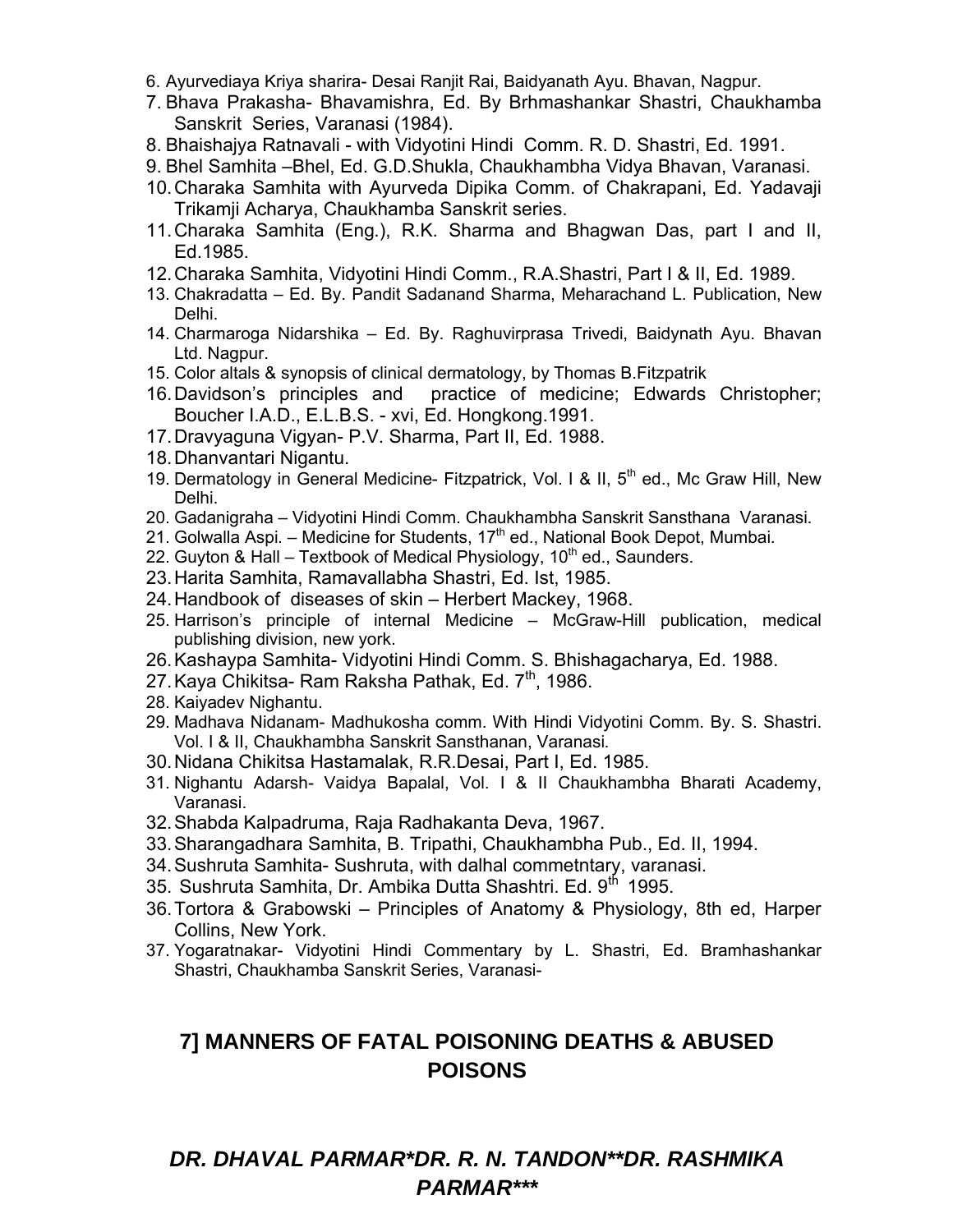\* Assistant Professor, Microbiology, Govt. Medical College, Bhavnagar. \*\* Professor, Microbiology, C. U. Shah Medical College, Surendranagar. \*\*\* Assistant Professor, Forensic Medicine, Govt. Medical College, Bhavnagar

### *Introduction*

Life and death are complimentary to each other, the two sides of the same coin. The weapon to end life is nothing but a handy agent poison. Poisoning is widely spread mode of death among all age groups and both sexes since antiquity. Poisoning, as a means of suicide, has gained popularity because of the general belief that it terminates life with minimal suffering.<sup>1</sup> The Poisoning is mainly suicidal or accidental but homicidal cases occur in children. $2,3,4$ 

Due to rapid development in field of science and technology and vast growth in industrial and agricultural sector incidence of poisoning is spreading like wild fire.<sup>1,5</sup> According to WHO, three million acute poisoning cases with 2, 20000 deaths occur annually. Of these 99% of fatal poisoning occur in developing countries particularly among agriculture workers. $6$  In the last half century because of modernization of farming methods, developing nations suffered most and this is sometimes increased by less stringent controls and less safe working methods.<sup>2</sup> A number of chemical substances, which are developed, to save agricultural products from rodents and pests, so as to protect human beings from starvation, are in fact themselves becoming man-eater.<sup>1</sup> In rural & urban areas increasing use of pesticides which the scientist thought a boon to the humanity, is proving to be a bane because of gradual increase in suicidal & accidental poisoning due to their easy availability & ignorance of illiterate population.<sup>7</sup>

In changing scenario of increasing poisoning deaths, medico legist has to be well conversant not only with different prevalent poisons and their fatality but also with the different manners of death associated with them. Present study is conducted to reveal association between gender and nature of fatal poisoning death in around Ahmedabad and to find out preference of poison. As a corollary however, its use in the homicidal and accidental death were also dealt with in similar context.

### *Materials and methods*

The present study has been conducted on the subjects brought for postmortem at the mortuary of Civil Hospital attached to B. J. Medical College, Ahmedabad during the years 2002 and 2003. During the period of 2 years 5296 autopsies were conducted at the mortuary out of which 410 cases were with the alleged history or suspicion of intake of poisonous substance.

Relevant data were acquired in performa and by analyzing inquest, hospital case papers, post mortem examination, FSL reports and inquiry with police and relatives.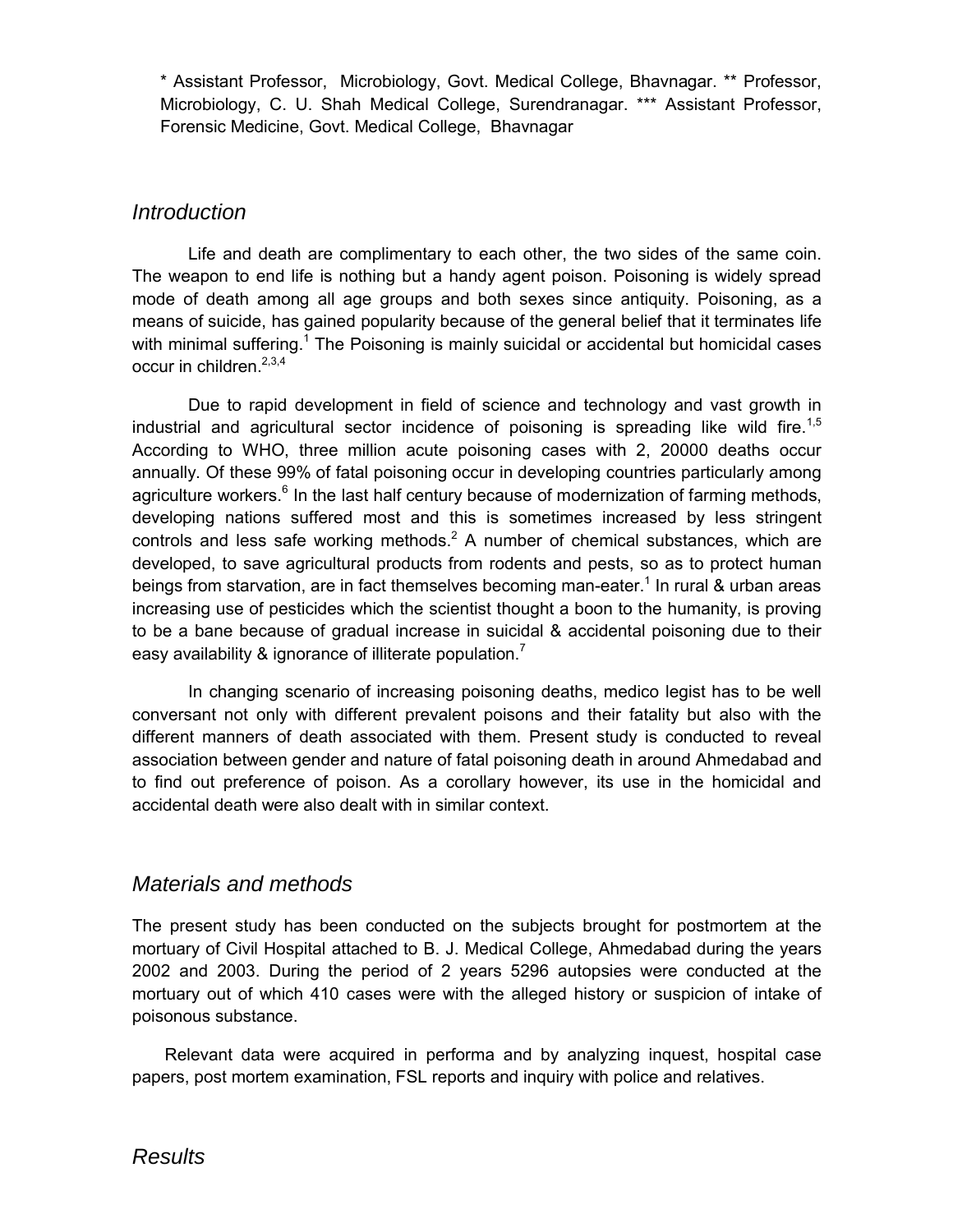It has been observed that during 2 years, there were 410 cases of poisoning deaths which constituted 7.74 % of total 5296 autopsies. The no of poisoning deaths in 2002 were 8.08%, & in 2003 were 7.39% of total autopsies.

Out of 410 poisoning cases 275(67.07%) were male and 135(32.92%) female. Males outnumber the females in both years.

Amongst various types of poisons incidence of Organo phosphorus poisoning (55) was highest in this two years with Aluminium Phosphide (41) as second highest and carbamates(31) is third commonest poisoning out of 410 poisoning cases. Commonly males preferred O. P. and carbamates and females preferred Aluminium Phosphide. Other poisons like Endosulfan, HCL, HCN, Kerosene, Ethyl Alcohol, Chloroquine etc. were also observed.

Manners of poisoning deaths observed is in table 1 shows suicide is the most common mode of poisoning 77.56 % followed by accident 20 % and homicide only 01.46 %. Males outnumbered females in suicide, homicide and accident cases.

*Table 01:* **Manners of poisoning deaths in year 2002 – 2003** 

| <b>Manners</b><br>of Death | <b>Sex</b>   | 2002<br>$(\%)$ | 2003<br>$(\%)$ | Total &<br>$(\%)$ |
|----------------------------|--------------|----------------|----------------|-------------------|
|                            | Male         | 106            | 103            | 209               |
|                            |              | (49.07)        | (53.09)        | (50.97)           |
| <b>Suicide</b>             | Female       | 68             | 41             | 109               |
|                            |              | (31.48)        | (21.13)        | (26.58)           |
|                            | <b>Total</b> | 144<br>174     |                | 318               |
|                            |              | (80.55)        | (74.22)        | (77.56)           |
|                            | Male         | 03             | 01             | 04                |
|                            |              | (01.38)        | (00.51)        | (00.97)           |
| Homicide                   | Female       | 01             | 01             | 02                |
|                            |              | (00.46)        | (00.51)        | (00.48)           |
|                            | <b>Total</b> | 04             | 02             | 06                |
|                            |              | (01.85)        | (01.03)        | (01.46)           |
| <b>Accident</b>            | Male         | 31             | 27             | 58                |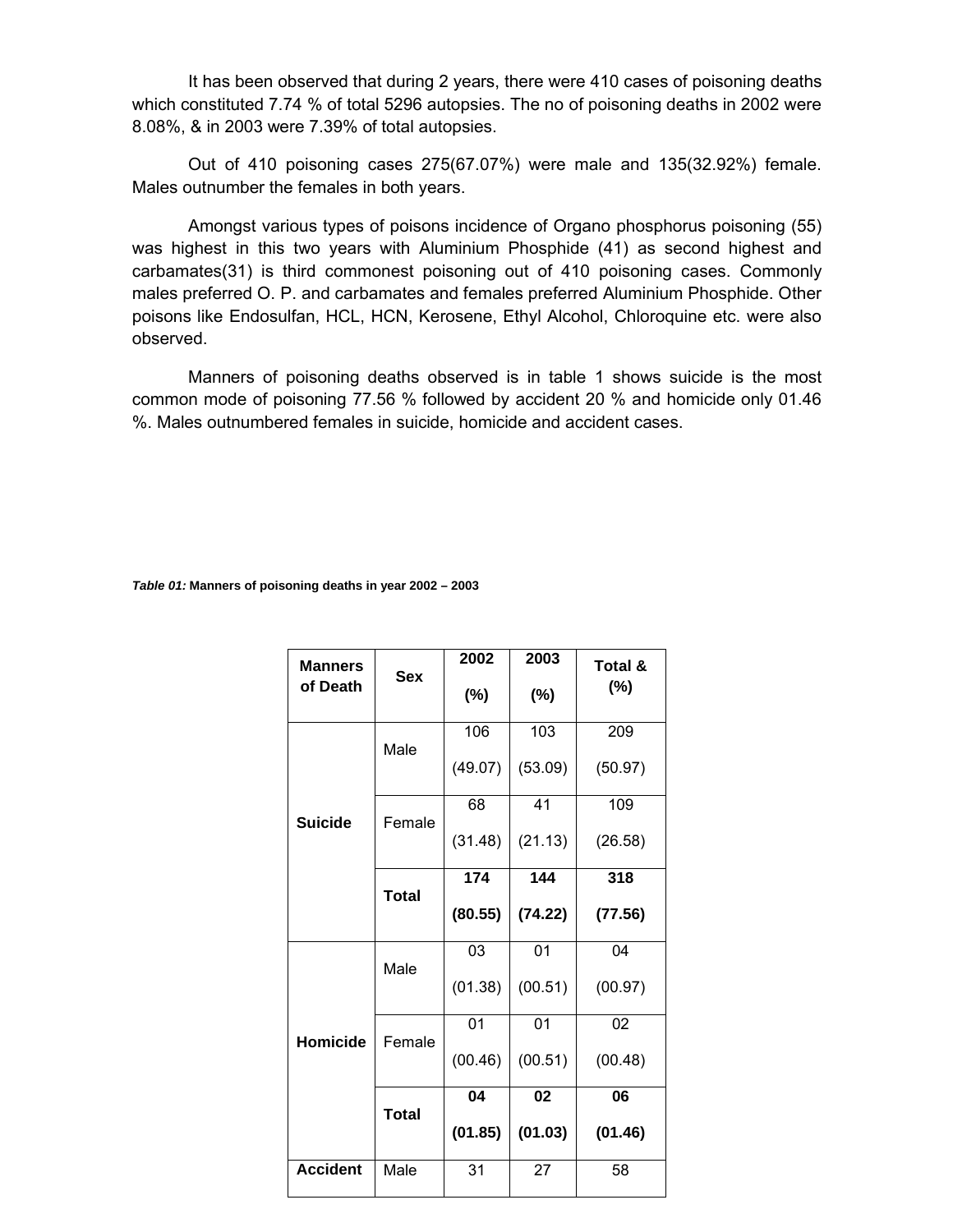|                |              | (14.35) | (13.91) | (14.14) |
|----------------|--------------|---------|---------|---------|
|                | Female       | 05      | 19      | 24      |
|                |              | (02.31) | (09.79) | (05.85) |
|                | Total        | 36      | 46      | 82      |
|                |              | (16.66) | (23.71) | (20.00) |
|                | Male         | 02      | 02      | 04      |
|                |              | (00.92) | (01.03) | (00.97) |
| <b>Unknown</b> | Female       | 00      | 00      | 00      |
|                |              | (00.00) | (00.00) | (00.00) |
|                | <b>Total</b> | 02      | 02      | 04      |
|                |              | (00.92) | (01.03) | (00.97) |

### *Discussion*

 Various types of agents have used in the past to cause poisoning. These may vary from state to state or from individual habits. $8 \text{ In present study poisoning deaths constituted}$ 7.74 % of total 5296 autopsies as compared to B. R. Sharma et al who reported 17.45 % poisoning deaths in their study.<sup>1</sup> Thus average in present series is lower than others suggestive of regional variations.

 Males are involved twice as compared to females. The fact is evident from our study as well as study of other workers.<sup>2,3,4</sup> Males outnumbered females 2.5:1 ratio.<sup>1</sup> Zine K U et al study on poisoning deaths indicate out of 255,males(174) and females(81)ie. M:F ratio 2.1:1. $^6$  Also study of Dhattarwal & Harnamsingh( M-63.8, F-36.2)<sup>5</sup>, Dhattarwal & Dalal(M-68.6, F-31.3)<sup>9</sup> & J S Dalal(M-63.1, F-36.8)<sup>10</sup> who found more than 60% males & less than 40% females comparable to present study with 67.07% male & 32.92% female poisoning deaths. It might be due to that males are more active in farming business & they share more responsibilities of their families and prone to suicide.<sup>11</sup>

In most of the cases history about the nature of death was clear.<sup>11</sup> Present study show suicide 77.56% as most common mode of poisoning which is comparable to Dr. Dhattarwal, Dr. Harnamsingh<sup>5</sup> and Dr. B. R. Sharma's series<sup>1</sup> showing 96.2% % 89.05% suicide respectively. This endorses our view that inability to cope with demands put forth by the standards set by materialistic modern society is the major curlprit<sup>1</sup>. 20% of accidental poisoning in present series & 9.31% in Dr. B.R.Sharma's series points out ignorance & disregard of precautions to be observed in use & storage of poisons eg. insecticide, pesticide etc. Only 1.46% homicide in present series and 1.4% & 1.20% in remaining revels that poisoning is rarely used for homicide.

### *Conclusion*

It is found in present work that out of 7.74% of poisoning deaths annually, males outnumbered the females & Organo-phosphorus followed by Aluminium Phosphide are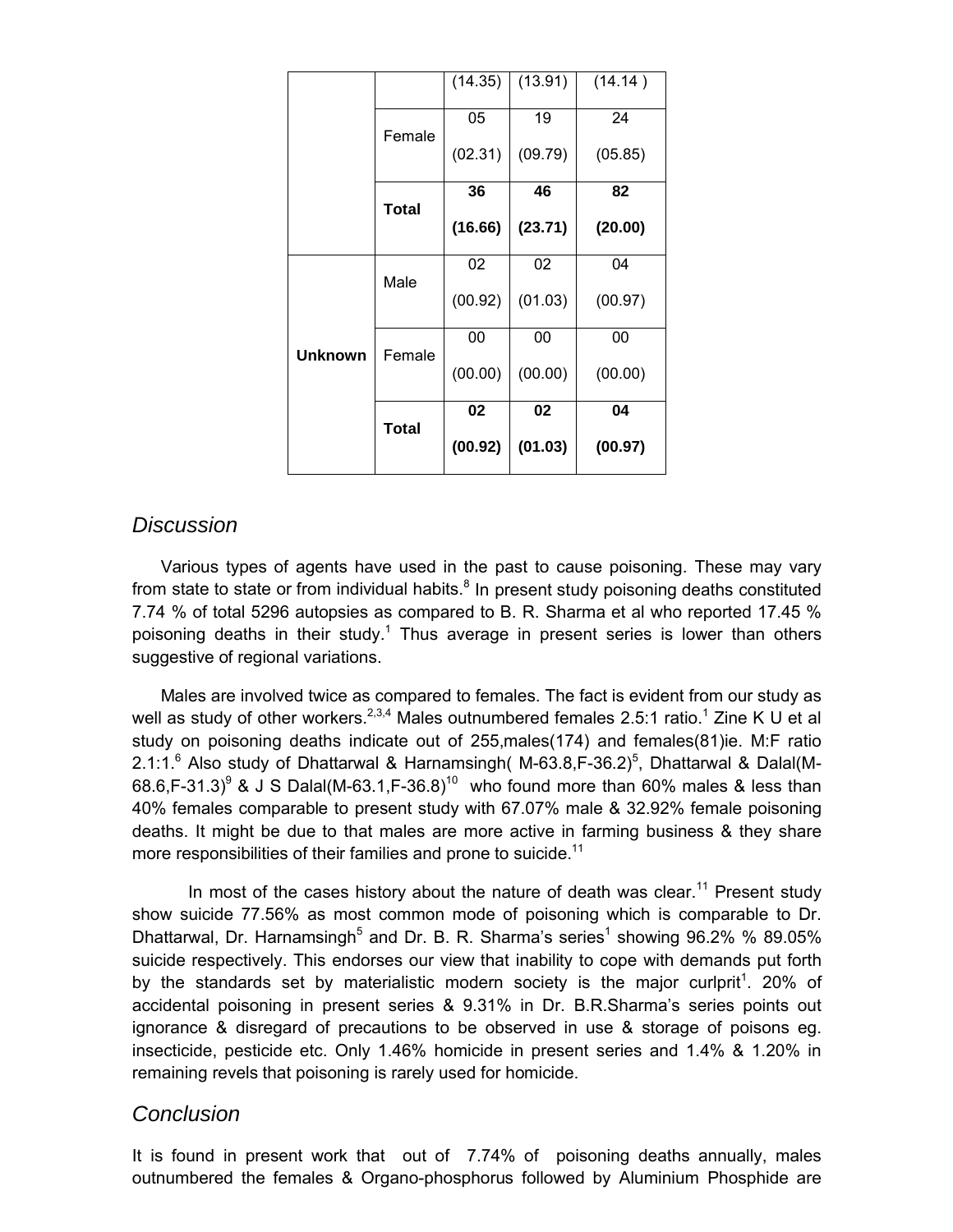commonly abused for self poisoning. Males dominated females in all manners of death, suicide being the most common. Therefore it is felt that prevention of poisoning should made a social issue & the people should be educated to take a realistic look at their problems.

## *Reference*

1. B. R. Sharma et. al. JFM&T, Vol.: 19, No.: 2, 2002, 5-6.

2. Vij K. Kumar JJ. Cellphos poisoning (A Awareness). J Forens Med Tox. 1994: XI, : 38-40.

3. Wig N. Aluminium Phosphide poisoning – An Indian experience, Proceedings of the national

 workshop on practical and emergency toxicology Feb 24-26, 1998 A.I.I.M.S., p. 25- 27

4. Sharma A. Gathawala G. Oral aluminium Phosphide poisoning in Indian children. J. Trop

Med Hyg 1992; 92:221-222.

5. S. K. Dhattarwal & Harnam singh,JFMT,Vol: 18, No:2,July-Dec2001,28

6. Zine K U et. al. JIAFM, Vol.: 20, No.: 2, 1998, 37.

7. R S Naik et al.,JIAFM, Vol.: 20, No.: 2, 1998,42

8. N. K. Aggarawal et al, JIAFM, Vol: 20, No.: 2, 1998, 32.

9. Dhattarwal and Dalal, JFM&T, Vol.: 14, No.: 1, 1997, 51.

10. J. S. Dalal et. al., JIAFM, Vol.: 20, No.: 2, 1998, 27.

11. N. K. Agrawal, BBL agrawal, IJMT&L, Vol:1, No:1,July-Dec1998, 41

# **8] IMPACT OF GENDER /SEX ON PREVALENCE OF PAIN PRESENTATION AMONG ELDERLY PEOPLE IN SPECIAL REFERENCE TO MUSCULOSKELETAL PAIN.**

## **DR JANARDAN V BHATT,**

**MD MEDICINE, MD PHYSIOLOGY PHD BEHAVIOR PHYSIOLOGY, PROF. & HEAD AMC MET MEDICAL COLLEGE, LG HOSPITAL MANINAGAR AHMEDABAD PIN 380008 EMAIL :JVBHATTIN@YAHOO.COM**

# **ABBREVIATION: CMP= CHRONIC MUSCULOSKELETAL PAIN**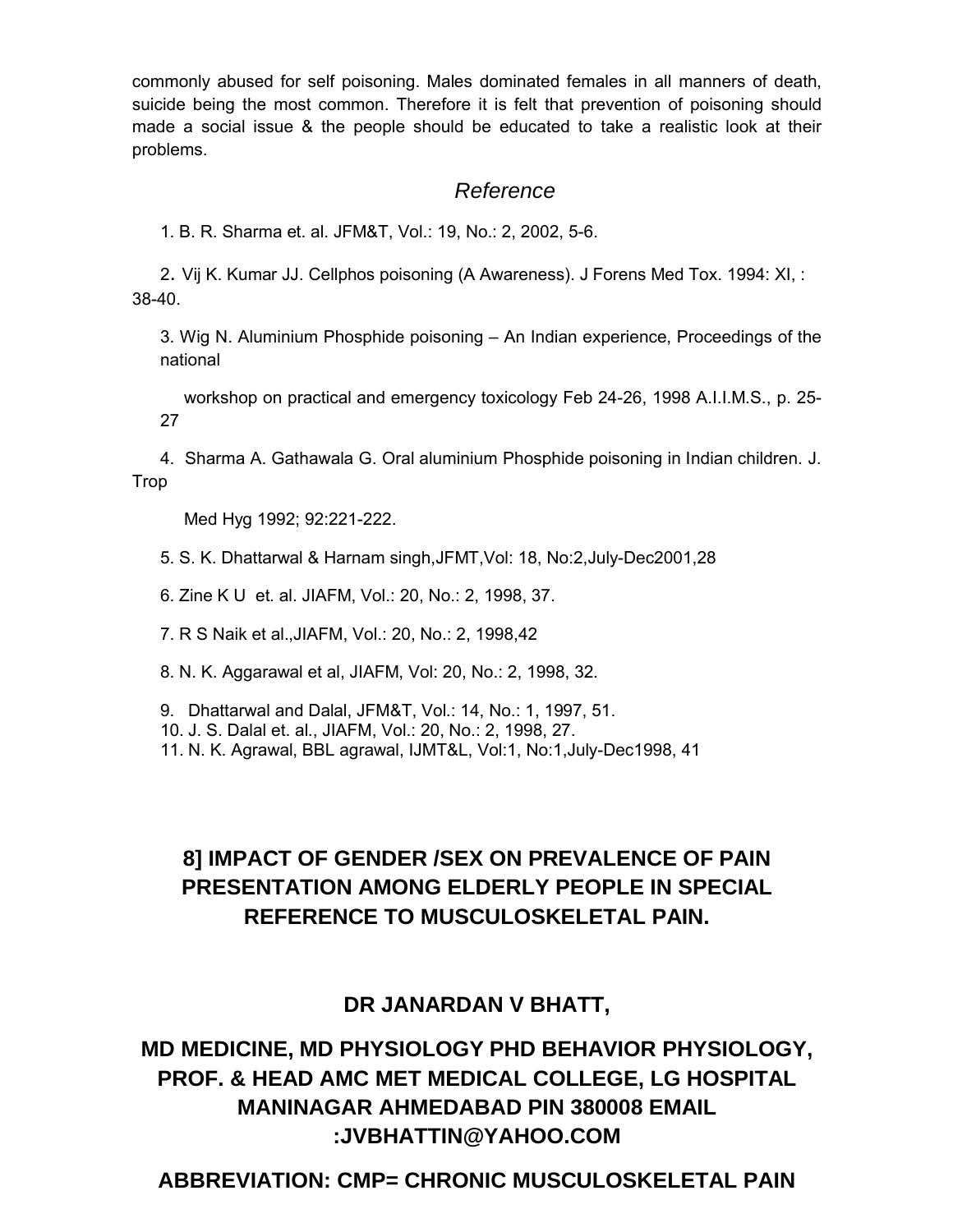#### **Introduction:**

Most clinical pain disorders are more common in women than in men, particularly during the peak reproductive years. No much studies is done about prevalence f pain among elder female i.e. beyond peak reproductive years .The present study is focused on whether elderly female suffer more than male in special reference to chronic musculoskeletal pain compared to man.

Aim: The aim of the study was to know the prevalence and distribution of chronic musculoskeletal pain among elderly man and woman. And than to compare the prevalence of pain among females and males.

#### **Method:**

Six randomized elderly homes of Ahmedabad district were selected for study. 186 Man and 230 female were selected for who were suffering from chronic musculo skeletal pain,. CMP was defined as pain lasting longer than 3 months and was assessed for any of 10 anatomical locations i.e. neck, shoulder, higher back, elbow, wrist/hand, lower back, hip, knee, ankle, foot.

- **Result:**
- 48.69% of females and 29.03% of males were suffering from chronic musculoskeletal pain at the time of study.There was significantly higher prevalence of CMP among female compared to male. [P<=0.05]
- Out of nine vruddhashram/Elderly Home of Ahmedabad
- Six were selected for study
- Total examined=416
- Sex distribution Male=186
- Female=230
- Age range 60 to 76 mean age 64
- 70 persons have no family members=16.8%
- 46 persons family member abroad=11.1%
- 300 persons family member in the city=71.1%

48.69% of females and 29.03% of males were suffering from chronic musculoskeletal pain at the time of study [P<=0.05] .There was significantly higher prevalence of CMP among female compared to male.

### **Table No 1: Table showing comparison of prevalence pain among elderly people among man and women**

| Gender | Total | presenting<br>with pain | $\%$  |
|--------|-------|-------------------------|-------|
| Man    | 186   | 54                      | 29.03 |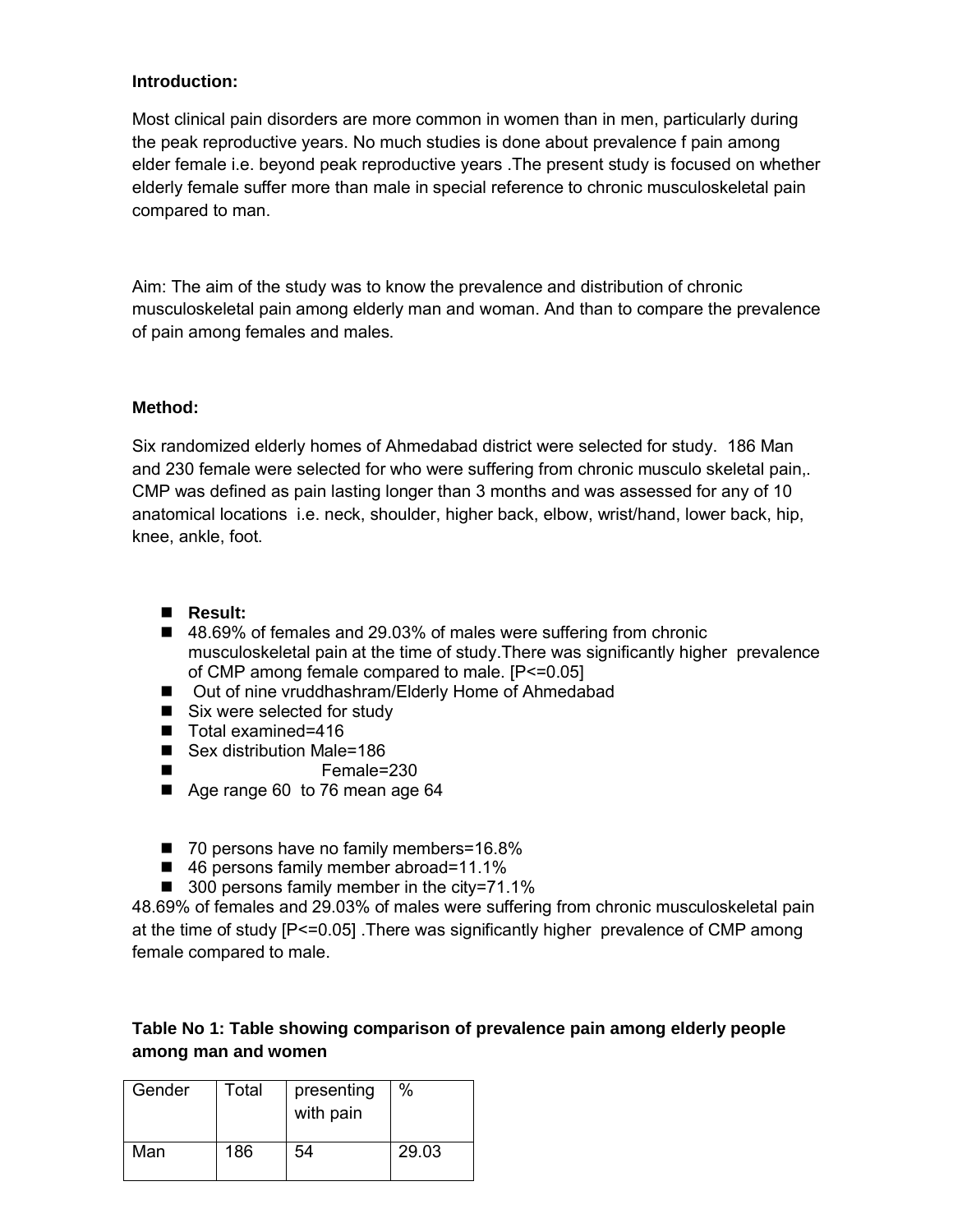| Women | 230 | 112 | 48.69                  |
|-------|-----|-----|------------------------|
| Total | 416 | 166 | P=Less<br>than<br>0.05 |

### **Table No 2: Distribution of musculoskeletal pain according to site**

| No             | site of pain | Man             | Women          | total |
|----------------|--------------|-----------------|----------------|-------|
| 1              | <b>Neck</b>  | 4               | $\overline{2}$ | 6     |
| $\overline{2}$ | shoulder     | 3               | 6              | 9     |
| 3              | High back    | 5               | 5              | 10    |
| 4              | Elbow        | 0               | 0              | 0     |
| 5              | Hands        | 0               | 18             | 18    |
| 6              | Low back     | 12              | 33             | 45    |
| $\overline{7}$ | Hip          | 6               | 5              | 11    |
| 8              | Knee         | $\overline{17}$ | 21             | 38    |
| 9              | Ankle        | 1               | 9              | 10    |
| 10             | foot         | 6               | 13             | 19    |
|                |              | 54              | 112            | 166   |

#### **among men and women in our study**

P=less than 0.05

#### **Discussions:**

The study documented the fact that female suffer significantly more pain than male in elderly population.

A study presented recently to the International Association for the Study of Pain in Glasgow concludes that women generally experience more recurrent pain, more severe pain and longer lasting pain than men.

Not only this, but they feel pain in different ways to the opposite sex, offering different symptoms for the same conditions.A study at Ohio State University by sociologists John Mirowsky and Catherine Ross shows that females experience symptoms of psychological distress--including sadness, anger, anxiety, malaise, and physical aches and pains--about 30% more often than males. Their work complements earlier research that found women about twice as likely as men to experience major clinical depression and pain and depression interrelated. Women genuinely suffered more distress than men by all the measures in study.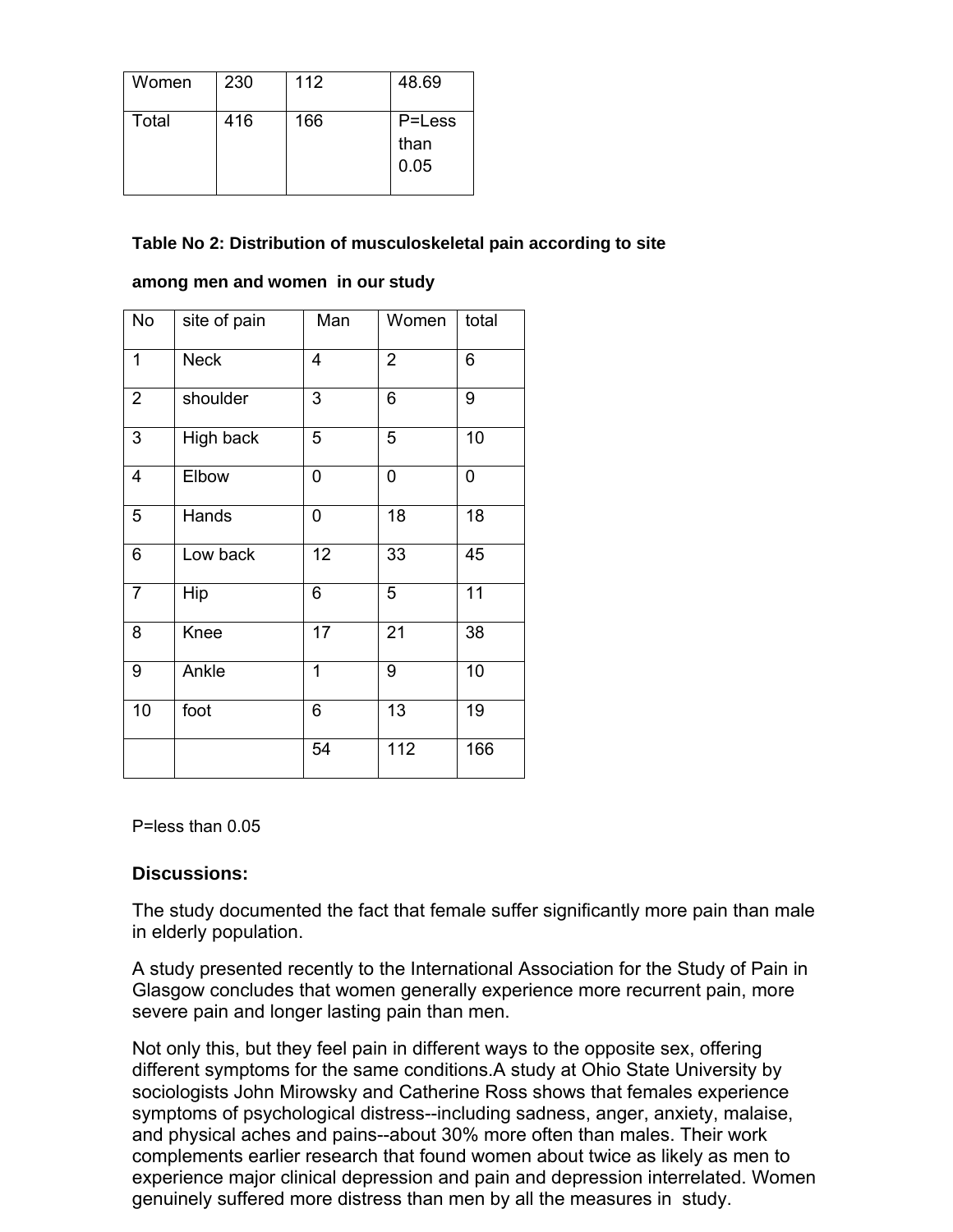John Mirowsky and Catherine Ross interviewed 1,282 women and 749 men aged 18 to 90 and asked them on how many of the last seven days they had experienced various emotions. In each case, women reported more days with symptoms of distress than men..

In the past, assertions about women's surplus of suffering have been dismissed because they were thought to be more emotional than men. In other words, females simply complained more than males, who hid their pain behind a stoic facade. Mirowsky and Ross examined that possibility and found that women did indeed express their emotions more than men. About 68% of the males in the study agreed or strongly agreed that they kept their emotions to themselves, compared to 50% of the females who responded similarly. Even after the researchers took these differences into account, women still showed more signs of distress than men.Old debate that divides the sexes –do women feel pain more profoundly than men? Now enough evidences are emerging that women may indeed be more longsuffering.

University of Iowa study discovered a biological link between pain and fatigue that may explain the reason why more women than men are having chronic pain and fatigue.

Study leader Kathleen Sluka, PhD., found a protein included in muscle pain works in conjunction with the male hormone testosterone to protect against muscle fatigue.

The study published in the Feb. 28 issue of the American Journal of Physiology -- Regulatory, Integrative and Comparative Physiology ,researchers compared exerciseinduced muscle fatigue in male and female mice with and without ASIC3 -- an acidactivated ion channel protein shown to be involved in musculoskeletal pain. Male mice with ASIC3 were less fatigued than female mice, but male mice without the ASIC3 protein showed levels of fatigue similar to the female mice.

The study found the difference in fatigue between male and female mice rely on both the presence of testosterone and the activation of ASIC3 channels, suggesting that they are interacting somehow to protect against fatigue.

Chronic musculoskeletal pain and fatigue often occur together -- as many 75 per cent of people with chronic, widespread musculoskeletal pain report having fatigue; and about 94 percent who have chronic fatigue syndromes report muscle pain.

. In one study, Keogh and his collaborators interviewed patients in a pain management program. Although the program reduced chronic pain for all the subjects, in follow up exams the women in the group reported pain levels as high as before the treatment - whereas the improvements in the male group were longer lasting.

In another set of experiments, volunteers were asked to put their arms in an ice water bath. Men were found to have higher pain thresholds (the point where they began to feel pain), as well as higher pain tolerances (the point where the pain became too much). With the notion of gender distinctions in pain perception becoming more widely accepted,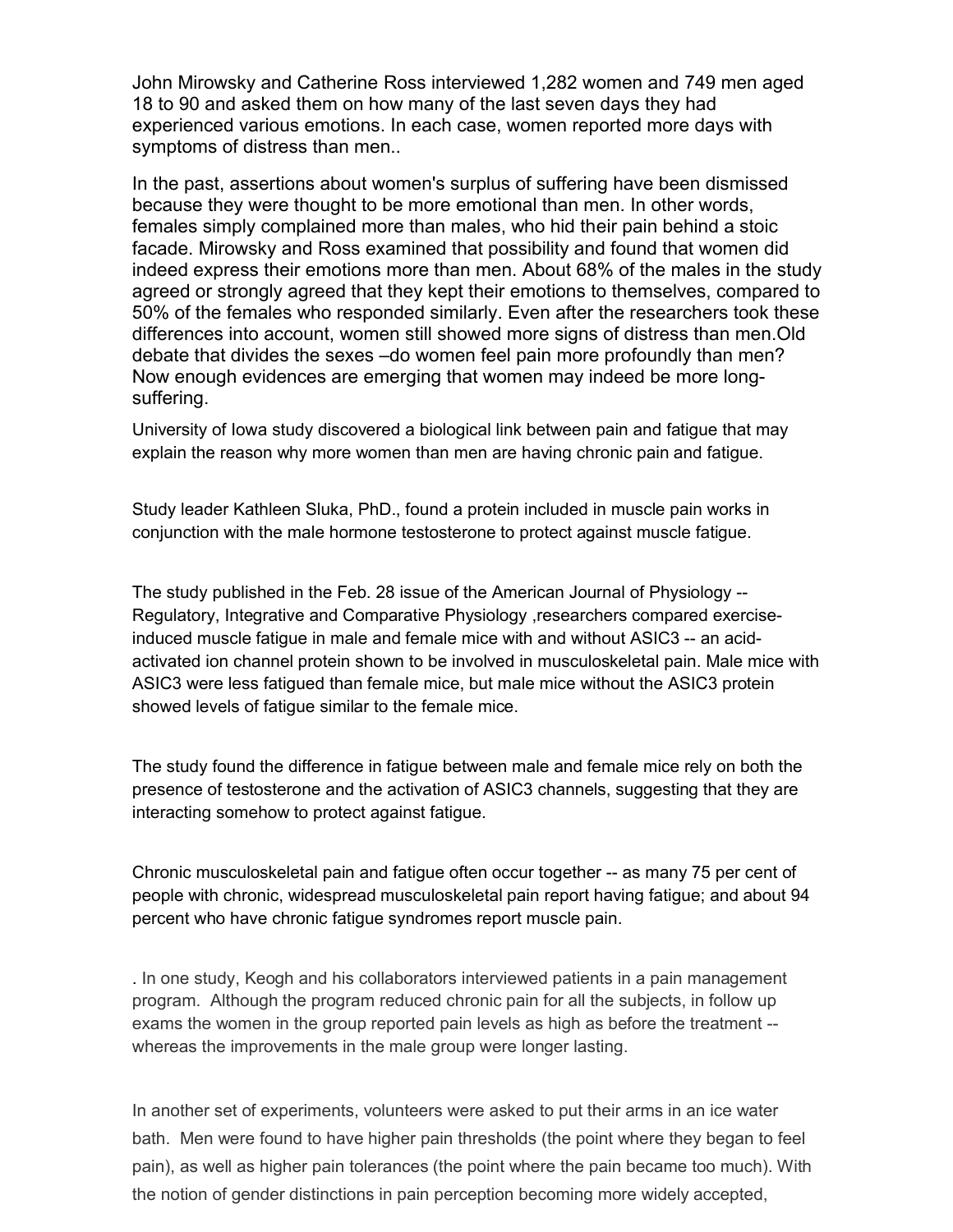scientists are now asking why men and women suffer differently, and whether treatments need to be made sex-specific.

Part of pain perception is clearly dependent on the genetic and biochemical differences between men and women.

"Women who concentrate on the emotional aspects of their pain may actually experience more pain as a result, possibly because the emotions associated with pain are negative. More work is necessary to find what lies at the heart of these differences. With greater understanding, doctors may one day improve the effectiveness of treatments by tailoring them to the gender of the patient.

Differences in CMP could not be explained by a different distribution of age, educational level, smoking status, overweight, physical activity , paid job or occupation .,but its role seems complex.

### **Conclusion and implication:**

Study reported a female predominance in the prevalence of chronic musculoskeletal pain (CMP).The mechanisms explaining these sex differences are poorly understood more researches are required in this area. There are two models proposed

1] Exposure model associated with incidence of high risk factors

2] Vulnerability model i.e. at any risk factor level females are more prone to MSP .

To conclude, sex differences in prevalence of CMP may partly be explained by sex differences in vulnerability to risk factors for CMP. More research towards sex-specific identification of risk factors for CMP is suggested .Further researches are required for role of ovarian estrogen and androgen in prevalence and perception pain especially in CMP. And eventually this lead to sex-specific tailor made treatment ,prevention and management of CMP.

### **References:**

0]Champagne A, Descarreaux M, Lafond D. Comparison between elderly and young males' lumbopelvic extensor muscle endurance assessed during a clinical isometric back extension test. J Manipulative Physiol Ther. 2009 Sep;32(7):521- 6.PMID: 19748403

O]Koopman JS, Vrinten DH, van Wijck AJ. Efficacy of microcurrent therapy in the treatment of chronic nonspecific back pain: a pilot study. Clin J Pain. 2009 Jul-Aug;25(6):495-9.PMID: 19542797

O] Cardoso R, Faleiros Sousa FA.Identification and validation of Brazilian chronic pain descriptors. Pain Manag Nurs. 2009 Jun;10(2):85-93.e3. PMID: 19481047

O] Urquhart DM, Shortreed S, Davis SR, Cicuttini FM, Bell RJ. Are low levels of low back pain intensity and disability associated with reduced well-being in communitybased women? Climacteric. 2009 Jun;12(3):266-75. PMID: 19437198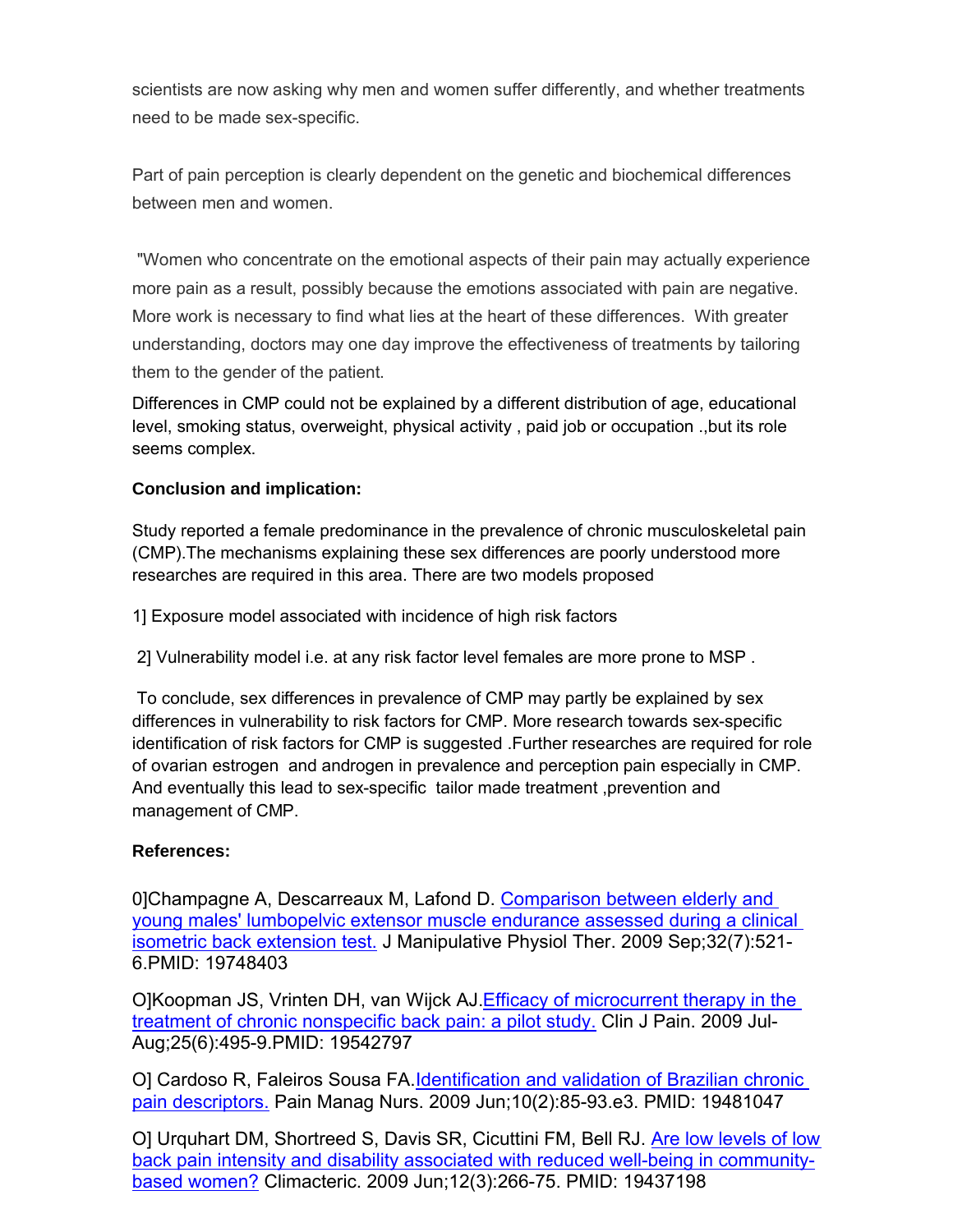O] Miller LR, Cano A. Comorbid chronic pain and depression: who is at risk? J Pain. 2009 Jun;10(6):619-27. Epub 2009 Apr 23.

O] Angner E, Ray MN, Saag KG, Allison JJ. Health and happiness among older adults: a community-based study. J Health Psychol. 2009 May;14(4):503-12. PMID: 19383651

0] Dworkin RH, Turk DC, Revicki DA, Harding G, Coyne KS, Peirce-Sandner S, Bhagwat D, Everton D, Burke LB, Cowan P, Farrar JT, Hertz S, Max MB, Rappaport BA, Melzack R.Development and initial validation of an expanded and revised version of the Short-form McGill Pain Questionnaire (SF-MPQ-2).Pain. 2009 Jul;144(1-2):35-42. Epub 2009 Apr 7. PMID: 19356853

ReviewSex differences in pain perception. *Gend Med. 2005 Sep; 2(3):137-45.* 

[O]Ovarian hormones and pain response: a review of clinical and basic science studies.Ovarian hormones and pain response: a review of clinical and basic science studies..2:168:92

**Author want to thank Dr Abhay Dixit** X 'President Ahmedabad Medical Association and all the doctors who voluntarily participated in diagnosis and management camp at elderly homes in Ahmedabad.

# **9] STUDY OF UNDERGRADUATE MEDICAL STUDENTS' ATTITUDES TOWARDS COMMUNICATION SKILLS**

# *SHAH SAMIR M\*. SHAH KOMAL S\*\*, DR. RASHMIKA PARMAR\*\*\*DR. DHAVAL J. PARMAR\*\*\*\* DR. POOJA SHAH#, DR.CHINMAY SHAH##*

*\*Department of Surgery, Medical College Bhavnagar Gujarat ,\*\*\*Department of Anesthesia, Medical College Bhavnagar Gujarat,.\*\*\*Assistant Professor, D/O Microbiology, Govt. Medical College, Bhavnagar. \*\*\*\*Assistant Professor, D/O Forensic Medicine, Govt. Medical College, Bhavnagar. #Consultant Panchkarma Physician, ## Assistant Professor, Department of Physiology, Govt. Medical College, Bhavnagar*

*Shah Samir M\*. Shah Komal S\*\*, Dr. Rashmika Parmar\*\*\*Dr. Dhaval J. Parmar\*\*\*\* Dr. Pooja Shah##, Dr.Chinmay Shah#*

Introduction:

Communication is a complex phenomenon. Definitions vary in their emphasis on the verbal, non-verbal, content, process, informational, relational and cultural aspects of communication. In broad terms, it is perhaps most useful to think about communication as a transactional process in which messages are filtered through the perceptions, emotions and experiences of those involved. Adding to the complexity, communication occurs at several levels, including intrapersonal (e.g., patients' personal constructions of the illness experience), interpersonal, group, organizational, mass, and technological. In addition, communication in medicine can be oral, written, or computer mediated####.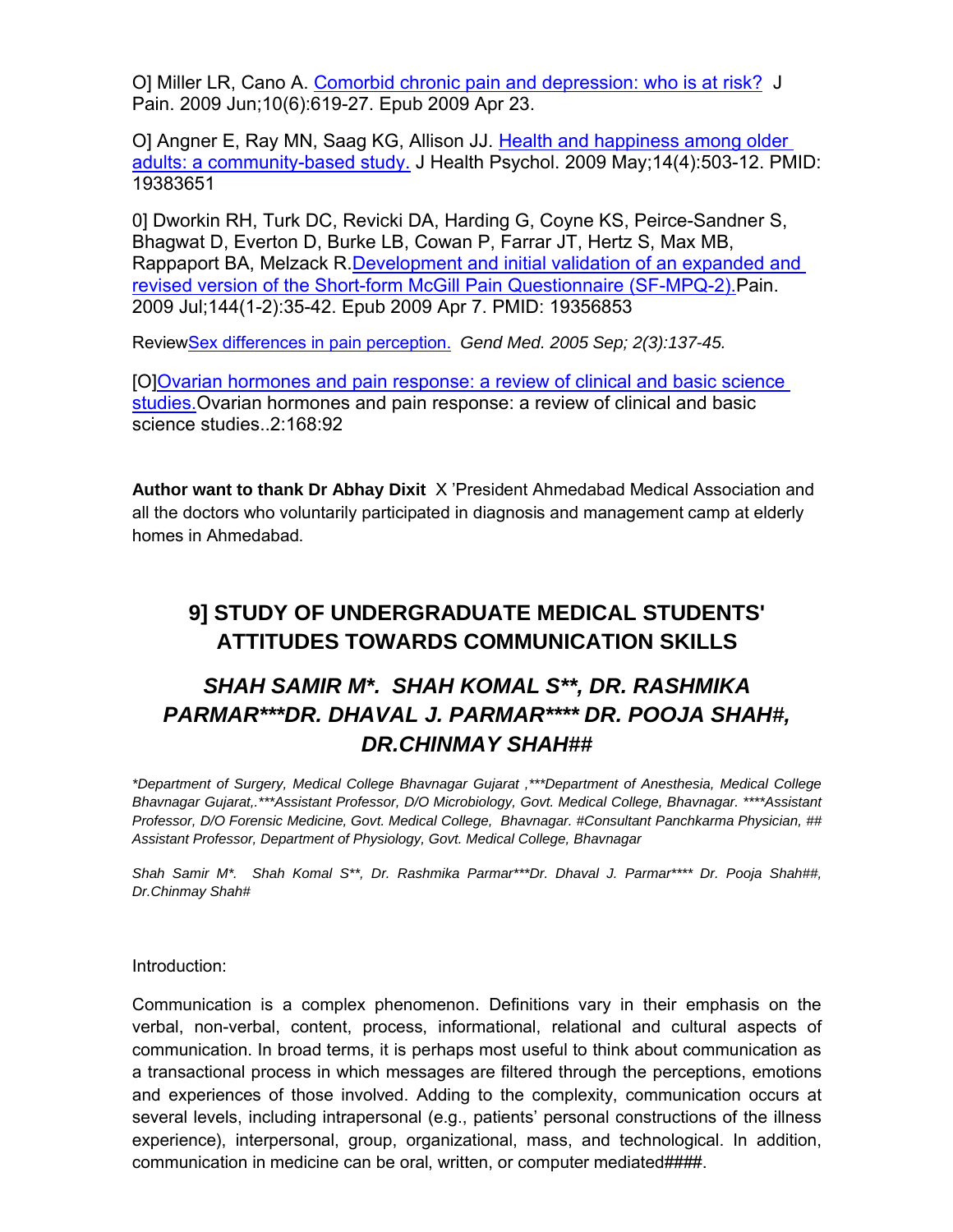Medical students' attitudes towards doctor-patient communication have for long been a concern among medical teachers, curriculum planners and policy makers [1,2] and have been addressed in many studies.

In 2004 Liddell and Davidson [10] published the use of a questionnaire measuring medical students' attitudes towards five groups of consultation skills, one of which was communication skills. They performed a cross-sectional study of three consecutive classes of 357 final year students before and after attachments in general practice and a Consulting Skills Program. After the program, attitudes towards communication skills were more positive.

#### Objectives:

To investigate medical students' self-assessments of their communication skills through small quiz

### Material and Method:

Present study was done in 85 first year MBBS student by using 13 questions with yes or no single answer, developed by Work Communication, UK%%%%%, which included following five areas of communications namely Listening, Blaming and Praising, Availability, Adapting Your Style as per need and General Communication Issues. Maximum score were 13. Responses scoring below 11 were considered to have poor communication skill.

Result:

Out of 85 students 44 females and 41 were males. We have recorded score of students in to three divisions: less then 11, 11-12 and 13. This is recorded as follow:

|           | F              | M  |
|-----------|----------------|----|
| $<$ 11    | 20             | 12 |
| $11 - 12$ | 22             | 28 |
| 13        | $\overline{2}$ |    |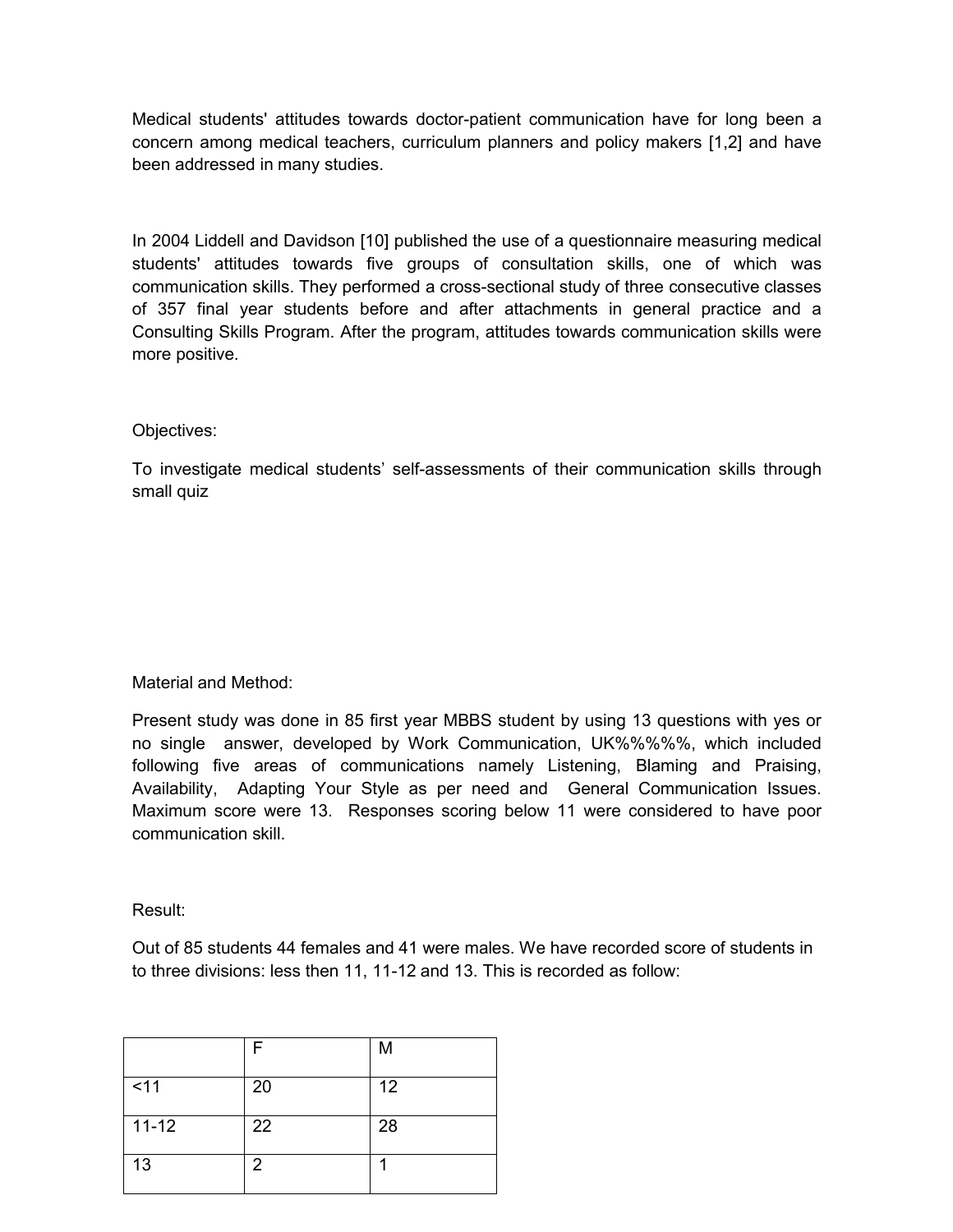| Total | Δ4 | 41 (P = $0.795$ ) |
|-------|----|-------------------|
|       |    |                   |

### Discussion:

Result of present study suggests that out of 85 only 3 students have score of 13, indicate they clearly know how to communicate well at work. Good communication isn't easy, though, and they need to maintain their communication skill during their future clinical practice. 55 students having score of either 11 or 12 means they have to address the areas where they are failing and need to work on that area for improvement in their communication skills but rest 38% with the score of less than 11 points means they have poor communication skills in many areas. They are in need of special training course to assist them to improve their communication skills.

Present study suggests that there is difference in the communication skill of male and female but the difference is statistically not significant.

Being in medical carrier where their future clinical practice will be affected very much by their communication skill, they have to improve their communication along with their academic improvement, so that at the end of their carrier they become confident enough for batter doctor- patient communication.

Thus, medical schools should access the communication skills of entry level graduate and give special training of communication in the clinical years apart from their clinical teaching in ward and develop assessment tools to evaluate affective domain and communication skill.

We are planning to continues the same study of the same students in second and third year also so we can see the difference in communication skill during preclinical and clinical years

#### Reference:

- **1.** Report III of Contemporary Issues in Medicine: Communication in Medicine, Medical School Objectives Project October 1999 by The Association of American Medical Colleges.
- **2.** Meryn S: Improving doctor-patient communication. Not an option, but a necessity. *BMJ* 1998, 316:1922.
- **3.** Jones R, Higgs R, de AC, Prideaux D: Changing face of medical curricula. *Lancet* 2001, 357:699-703.
- **4.** Liddell MJ, Davidson SK: Student attitudes and their academic performance: is there any relationship? *Med Teach* 2004, 26:52-56.

http://www.workcommunication.co.uk/questionnaire-do-you-have-goodcommunication-skills.html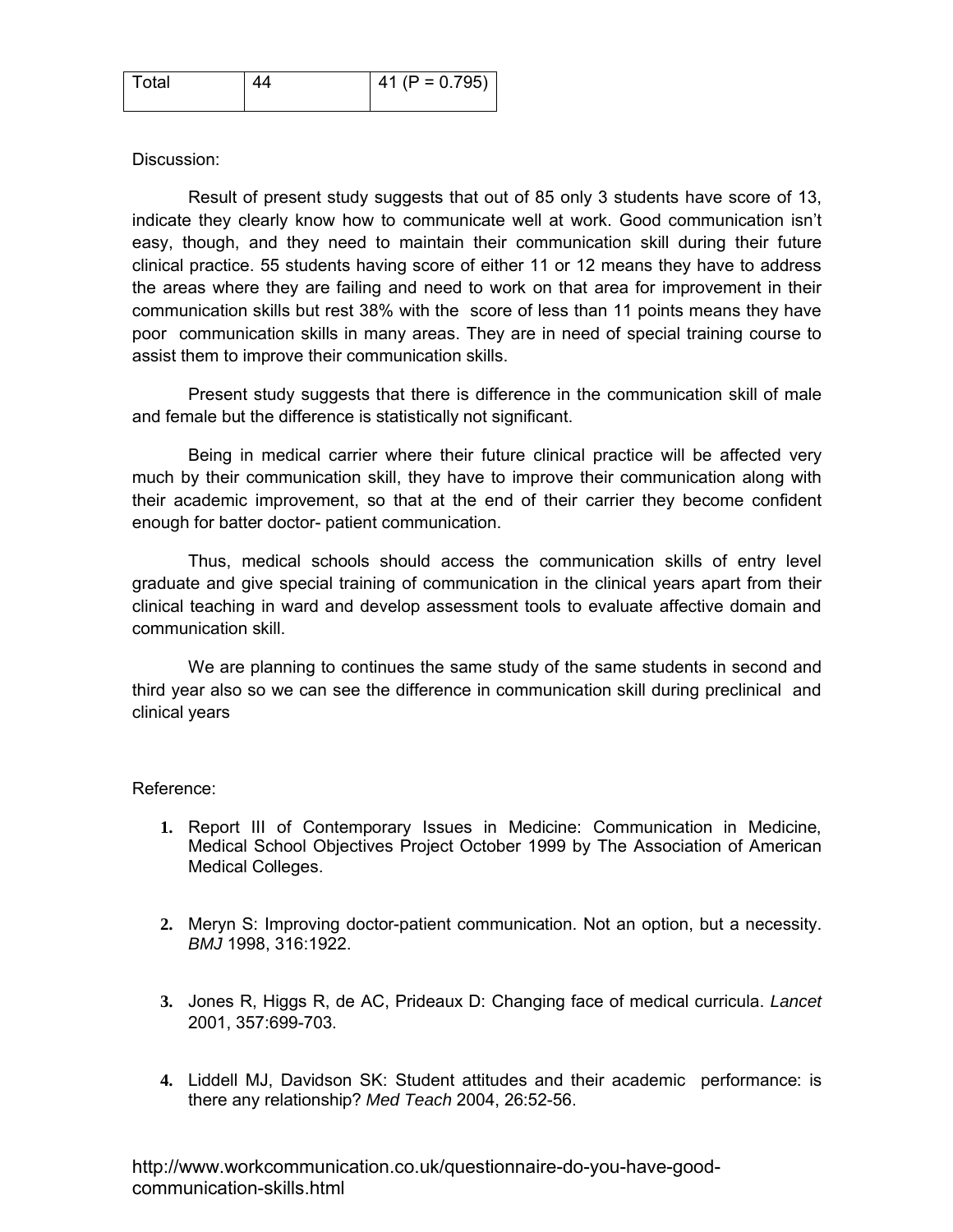# **10] EFFECTS OF ENVIRONMENTAL POLUTION ON RESPIRATORY FUNCTIONS IN RESIDENTS OF AHMEDABAD CITY**

### **Dr. N. R. Pathak, Dr. V. J. Patel, Dr. P. J. Bhatt, Dr. S. Kulkarni Department of physiology ,BJ Medical college Ahmedabad 380016**

#### **INTRODUCTION**

The chief types of environmental pollution include air pollution, water pollution, soil pollution, pollution caused by solid waste and hazardous waste, and noise pollution.

During recent years, attention has been drawn to the complexity of problems of air pollution in large urban centers.

In epidemiological studies in subjects exposed to community air pollutants, pulmonary function tests (PFT) are used as screening tests as it determines their effects (Colley, Douglas and Reid, 1973).

People who are exposed to smoke, pollution and various types of occupational dust, are more prone to be respiratory patients in future. Pulmonary tuberculosis, pneumonia, bronchiatasis, pneumoconiosis, chronic obstructive pulmonary disease (COPD) and bronchial asthma are the common respiratory diseases prevalent in India. Asthma and COPD are the most common causes of death in rural India.

Kamat, Doshi and Patade (1984) analyzed the effects of air pollution in Bombay, and concluded that vehicular pollution has been associated with respiratory symptoms in people residing in metropolitan cities. Taking it into consideration, the present research project was planned to carry out in Ahmedabad city. As people who reside in the city are more exposed to environmental (air) pollution compared to the people residing quite away from the city, the study included the population from the city as well as from the remote areas of the city.

#### **METHODOLOGY**

The research was carried out in the Department of Physiology, B.J. Medical College, Ahmedabad. The subjects selected were of the residents of Ahmedabad city and nearby villages The total number of subjects was 367 but out of that only 252 were considered for the study.

Those who were consented and convinced only were included in the current research study. All the subjects were informed the importance of the study. Their socio-demographic data was collected regarding age, sex, height, weight,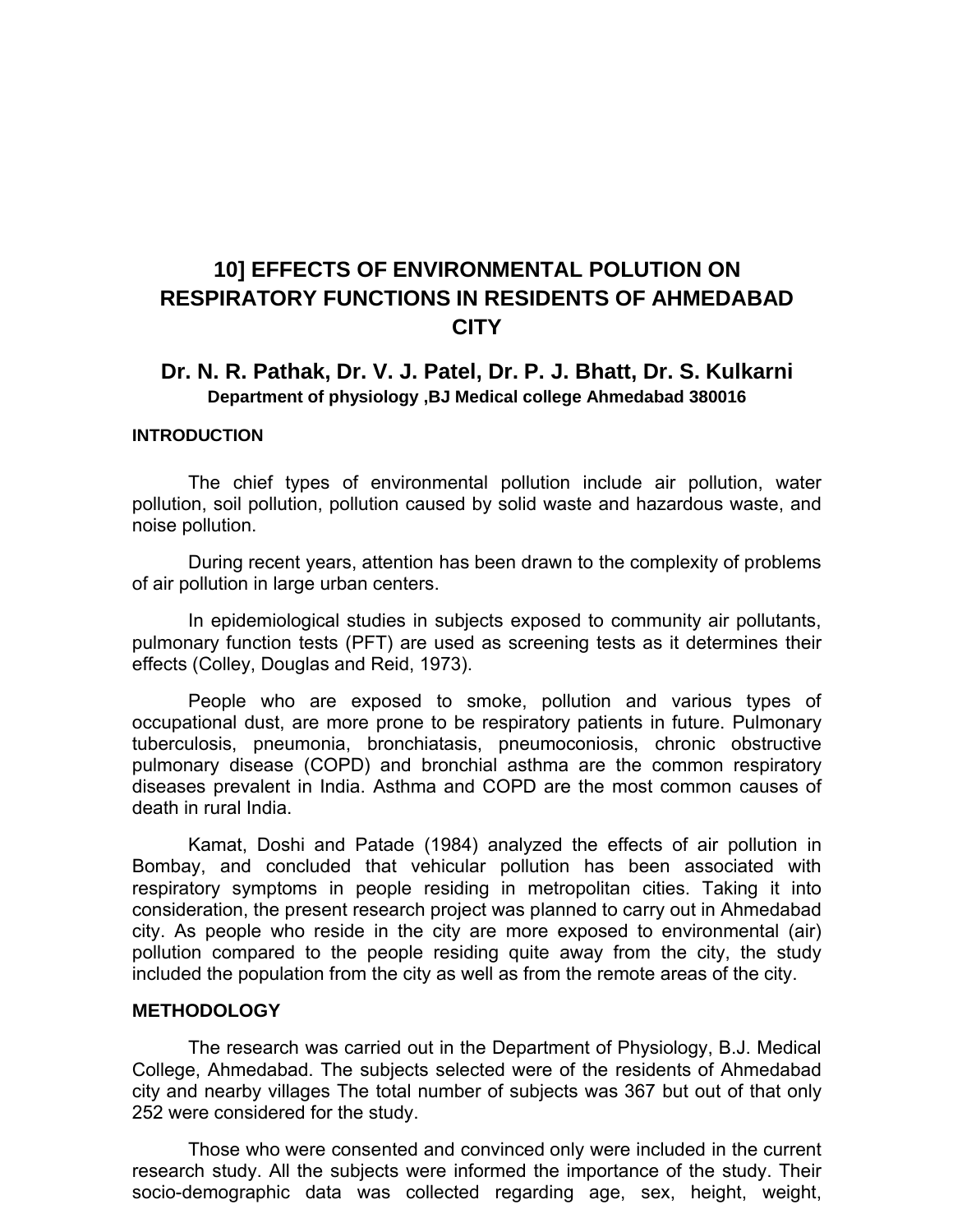education, socio-economical status, habits, diet, occupation (past/present), type of work, exposure in polluted environment with duration, smoking history in pack/years, current smoking status, history of oxygen dependence (if any), medication (if any) for the respiratory ailments including corticosteroids use with dosing, illness history(past/present, specially regarding respiratory problems) etc. They were instructed not to drink alcohol or puff biri or cigarette for two days starting one day prior of the data collection.

Patients with evidence of Ischemic heart disease, severe or systemic arterial hypertension, neuromuscular disorder, altered thoracic cage, intermittent claudication or asteoarticular lesion in the lower extremity that could affect normal ambulation, taking glucocorticoids, Asthma were excluded from the study. Patients with an acute exacerbation in the course of the programme were also excluded from the study.

The spirometry was done by using Computerized spirometer (COSMED, KIT MICRO). The parameters studied were FVC, FEV1, FEV1/FVC, PEFR, MVV, FEF25-75.

#### **RESULTS AND DISCUSSION**

There were total 367 subjects selected for the present research work. Out of these only 252 were considered as per inclusion – exclusion criteria. There were 69 females and 183 males in the present study. A control group of 40 subjects (28 males and 12 females) residing  $\geq$  30 kilometers away from the Ahmedabad city, not having any respiratory complaints, discomforts or dyspnea etc. and reside in villages since birth visiting city once or twice a month. The subjects for the study group were between the age ranges of 17 to 64 years, while those of control group were between the age ranges of 18 to 59 years of age.

There are tables which show symptoms of respiratory disorders found in the subjects of study group (i.e. residents of Ahmedabad city),and of respiratory parameters of such subjects.

| Group                     | Male               |       | Female |            |
|---------------------------|--------------------|-------|--------|------------|
|                           | Nos.<br>Percentage |       | Nos.   | Percentage |
| Control group<br>$(n=40)$ | 28                 | 70    | 12     | 30         |
| Study group<br>$(n=252)$  | 183                | 72.62 | 69     | 27.38      |

Table 1: Sex distribution of subjects in study group and control group.

Table 2: Distribution of subjects as per age in the present study.

| Age (yrs) | Control group |      | Study group |       |
|-----------|---------------|------|-------------|-------|
|           | $\%$<br>No.   |      | No.         | $\%$  |
| $15 - 20$ | 4             | 10   | 18          | 7.14  |
| $21 - 30$ |               | 17.5 | 44          | 17.46 |
| $31 - 40$ | 11            | 27.5 | 82          | 32.54 |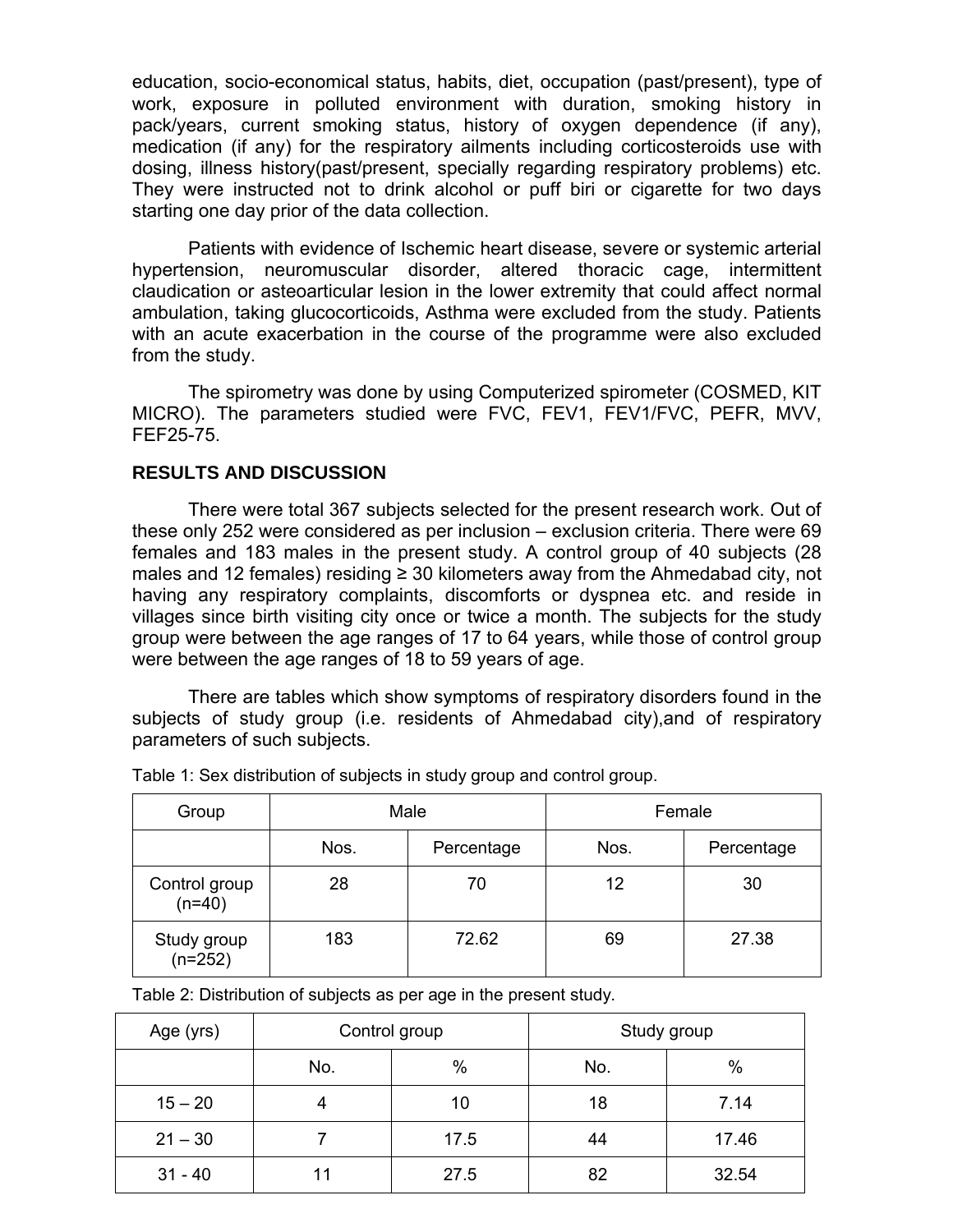| $41 - 50$ | 20 | 54  | 21.43 |
|-----------|----|-----|-------|
| $51 - 60$ | 15 | -37 | 14.68 |
| $61 - 70$ | 10 |     | 6.75  |

Table 3: Socio-economic status of the subjects.

| S-E Class    | Control group |      | Study group |       |
|--------------|---------------|------|-------------|-------|
|              | No.           | %    | No.         | %     |
| Lower        | 5             | 12.5 | 16          | 6.35  |
| Lower-Middle | 7             | 17.5 | 56          | 22.22 |
| Middle       | 18            | 45   | 78          | 30.96 |
| Upper-Midle  | 6             | 15   | 59          | 23.41 |
| Upper        | 4             | 10   | 43          | 17.06 |

Lower socio-economic class of subjects has per capita of Rs. 250-500, Lower-Middle class has > Rs.500 to 1500, Middle class has > Rs.1500-2500, Upper-middle class has > Rs 2500-4000 and that of Upper class is > Rs. 4000 per month.

Table 4: Education level of subjects

| Education        | Control group |      | Study group |       |
|------------------|---------------|------|-------------|-------|
|                  | No.           | $\%$ | No.         | %     |
| Primary          |               |      | 17          | 6.75  |
| Secondary        | 4             | 10   | 35          | 13.89 |
| Higher secondary | 21            | 52.5 | 102         | 40.48 |
| Graduate/Diploma | 9             | 22.5 | 62          | 24.60 |
| Post-graduate    | 4             | 10   | 31          | 12.30 |
| Professional     | 2             | 5    | 5           | 1.98  |

Table 5: Occupation of the subjects.

| Occupation      | Control group |      | Study group |       |
|-----------------|---------------|------|-------------|-------|
|                 | No.           | %    | No.         | $\%$  |
| Labors          | 9             | 2.5  | 23          | 9.13  |
| Govt. service   | 14            | 35   | 54          | 21.43 |
| Private service | 7             | 17.5 | 67          | 26.59 |
| Vendor          | 5             | 12.5 | 64          | 25.40 |
| Shopkeeper      | 3             | 15   | 27          | 10.70 |
| Professional    | $\mathcal{P}$ | 10   | 17          | 6.75  |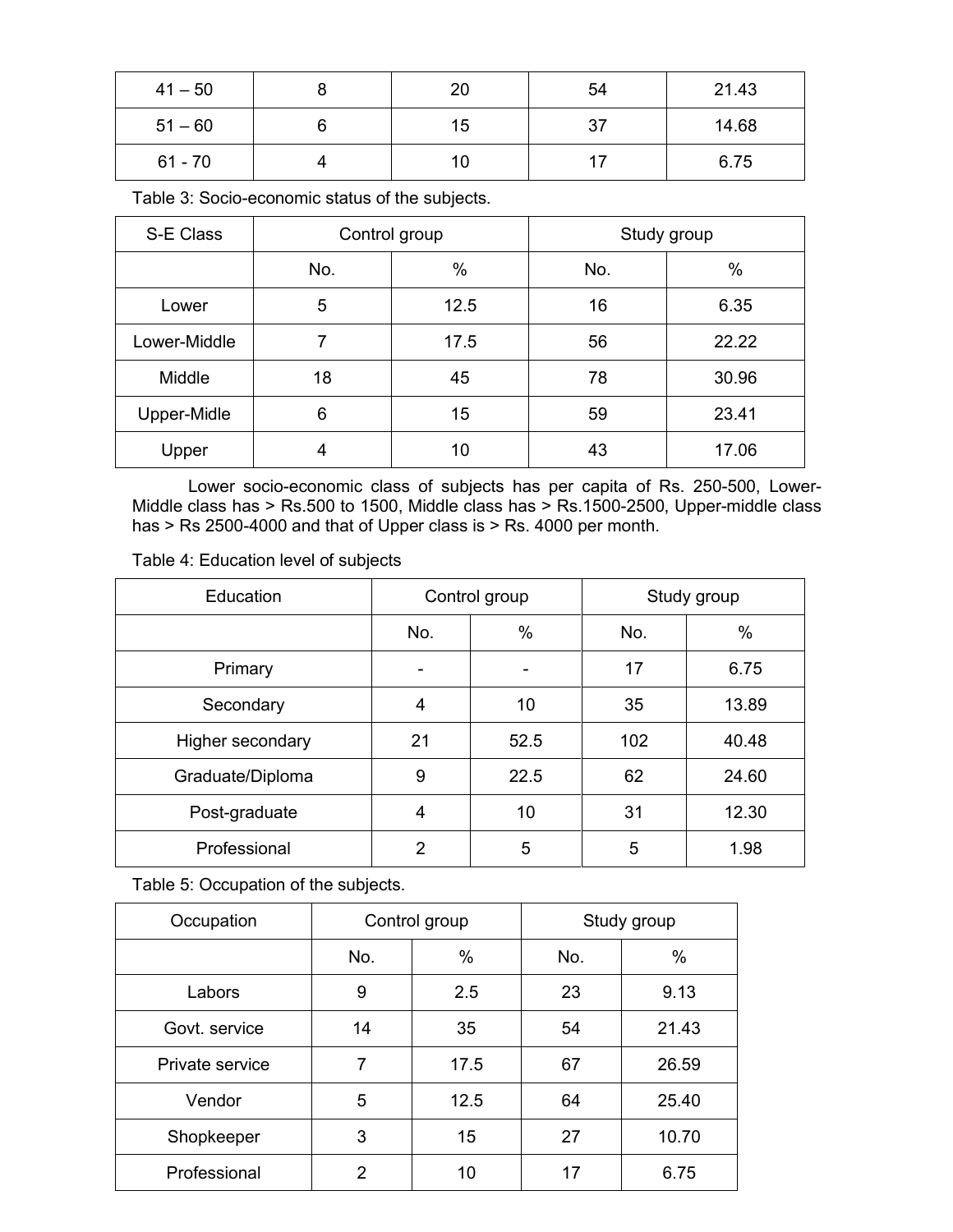Table 6: Height, Weight and BSA of the subjects.

| Parameters  | Control group |           | Study group |           |
|-------------|---------------|-----------|-------------|-----------|
|             | Mean          | <b>SD</b> | Mean        | <b>SD</b> |
| Height (cm) | 161.51        | 5.46      | 157.18      | 6.14      |
| Weight (Kg) | 57.73         | 12.5      | 53.44       | 15.46     |
| <b>BSA</b>  | 2.37          | 0.5       | 2.14        | 0.54      |

Table 7: Duration of exposure to polluted environment in residents of Ahmedabad city.

| Duration (yrs) | No.            | Percentage |
|----------------|----------------|------------|
| $1 - 2$ years  | 62             | 24.60      |
| $2 - 5$ years  | 57             | 22.62      |
| $5 - 10$ years | 92             | 36.51      |
| > 10years      | 4 <sup>1</sup> | 16.27      |

Table 8: Duration of Smoking and Alcohol consumption in subjects of study group.

|         | Duration      | No. | $\%$  |
|---------|---------------|-----|-------|
| Smoking | $1 - 5$ years | 14  | 5.55  |
|         | > 5 years     | 48  | 19.05 |
| Alcohol | $1 - 5$ years | 23  | 9.13  |
|         | > 5 years     | 19  | 7.54  |

Table 9: Symptoms observed in the subjects of study group.

| Symptoms                 | No. | %     |
|--------------------------|-----|-------|
| Cough with expectoration | 173 | 68.65 |
| <b>Dyspnea</b>           | 167 | 66.26 |
| Fever                    | 68  | 26.98 |
| Edema                    | 9   | 3.57  |
| Cyanosis                 | 5   | 1.98  |
| Chest pain               | 27  | 10.71 |
| Hemoptysis               | 3   | 1.19  |

The table 9 shows that there were complaints like cough with expectorations and dyspnea which show 68.65%and 6.26% respectively in the residents of Ahmedabad city who are facing the problem of environmental pollution as they had to work or stay in such environment.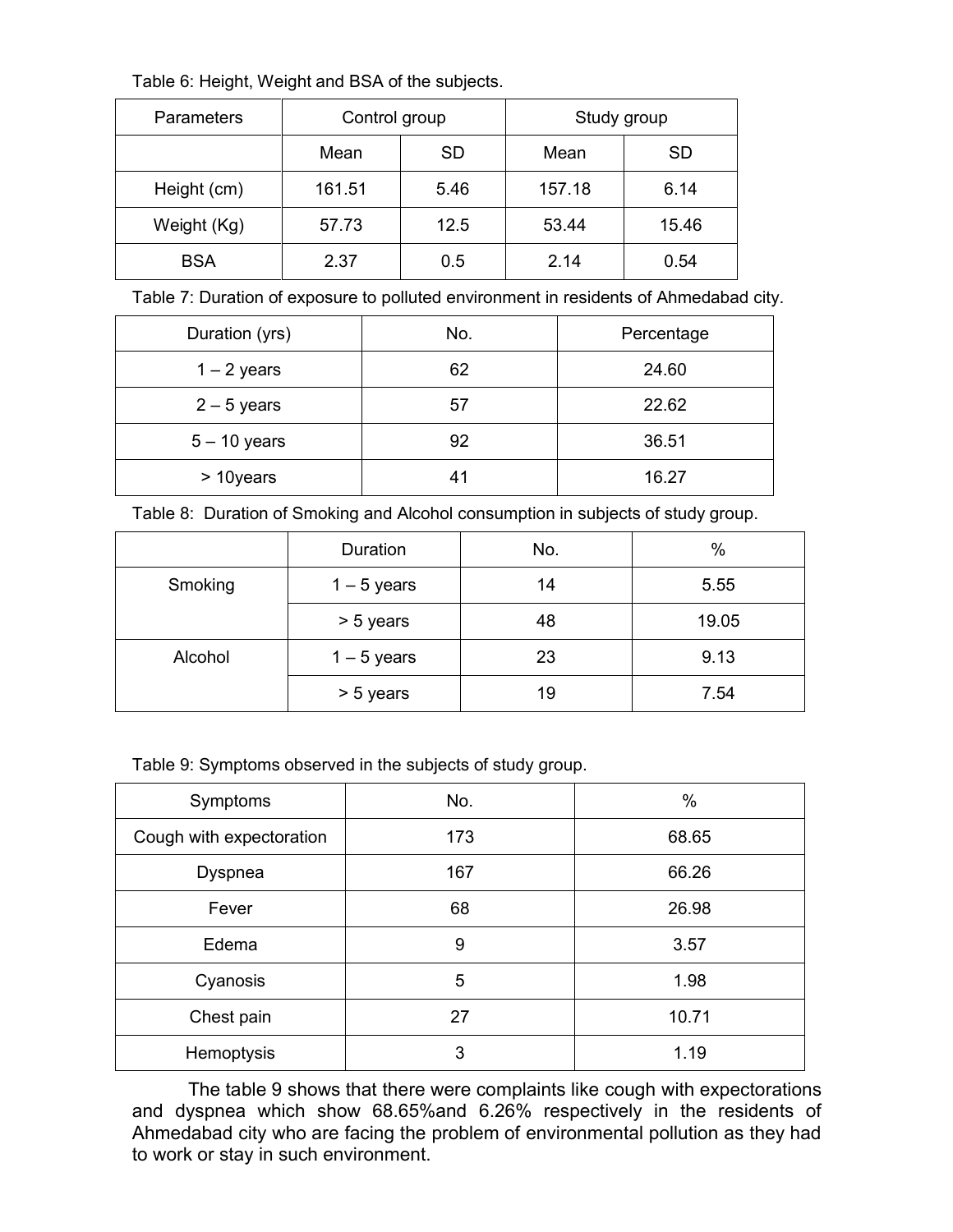| <b>Parameters</b>       | <b>Control group</b> |           | <b>Study group</b> |           |
|-------------------------|----------------------|-----------|--------------------|-----------|
|                         | <b>Mean</b>          | <b>SD</b> | <b>Mean</b>        | <b>SD</b> |
| $FVC$ (L)               | 3.16                 | 0.46      | 1.93               | 0.52      |
| <b>FVC (Pred)</b>       | 98.45                | 21.30     | 74.08              | 14.75     |
| FEV1(L)                 | 2.41                 | 0.68      | 1.05               | 0.33      |
| FEV1 (Pred)             | 78.92                | 12.36     | 46.8               | 10.9      |
| <b>FEV1/FVC %</b>       | 81.44                | 11.67     | 53.11              | 14.23     |
| FEV1/FVC%<br>(Pred)     | 82.65                | 16.54     | 64.24              | 20.55     |
| FEF 25-75 (L)           | 2.88                 | 0.82      | 1.55               | 0.44      |
| <b>FEF 25-75 (Pred)</b> | 92.21                | 15.23     | 77.02              | 14.91     |
| PEFR (L/Sec)            | 5.92                 | 2.31      | 3.01               | 2.25      |
| PEFR (Pred)             | 98.45                | 12.35     | 64.93              | 19.91     |
| <b>MVV (L/min)</b>      | 102.68               | 35.11     | 42.34              | 24.01     |
| <b>MVV (Pred)</b>       | 82.14                | 32.54     | 68.50              | 22.68     |

**Table 10: Comparison of respiratory parameters in subjects of control group and study group.**

There was reduction in all the parameters of pulmonary function tests. On comparison the various PFT values showed the 'p' value less than o.oo1 showing highly significant difference between the two groups.

Though this study was undertaken on limited subjects, it clearly shows the effect of environmental pollution which affects the respiratory system most.

The present study was the pilot study to find out the effect of environmental pollution on respiratory parameters in residents of developed urban areas of our country. Similar types of studies can be undertaken on large scale to categorize the effects with the levels of pollution and to find out the measures to reduce the effects of such type of pollution.

### **CONCLUSION**

Herewith we conclude that there are definite damaging effects of environmental pollution on various systems of the body but the effects on respiratory are the most and may lead to permanent damage to the respiratory system and may lead to death. The measures to decrease the environmental pollution should be considered and implemented so that large number of people can be benefited.

### **Acknowledgement:**

We acknowledge and thank the following for the support extended: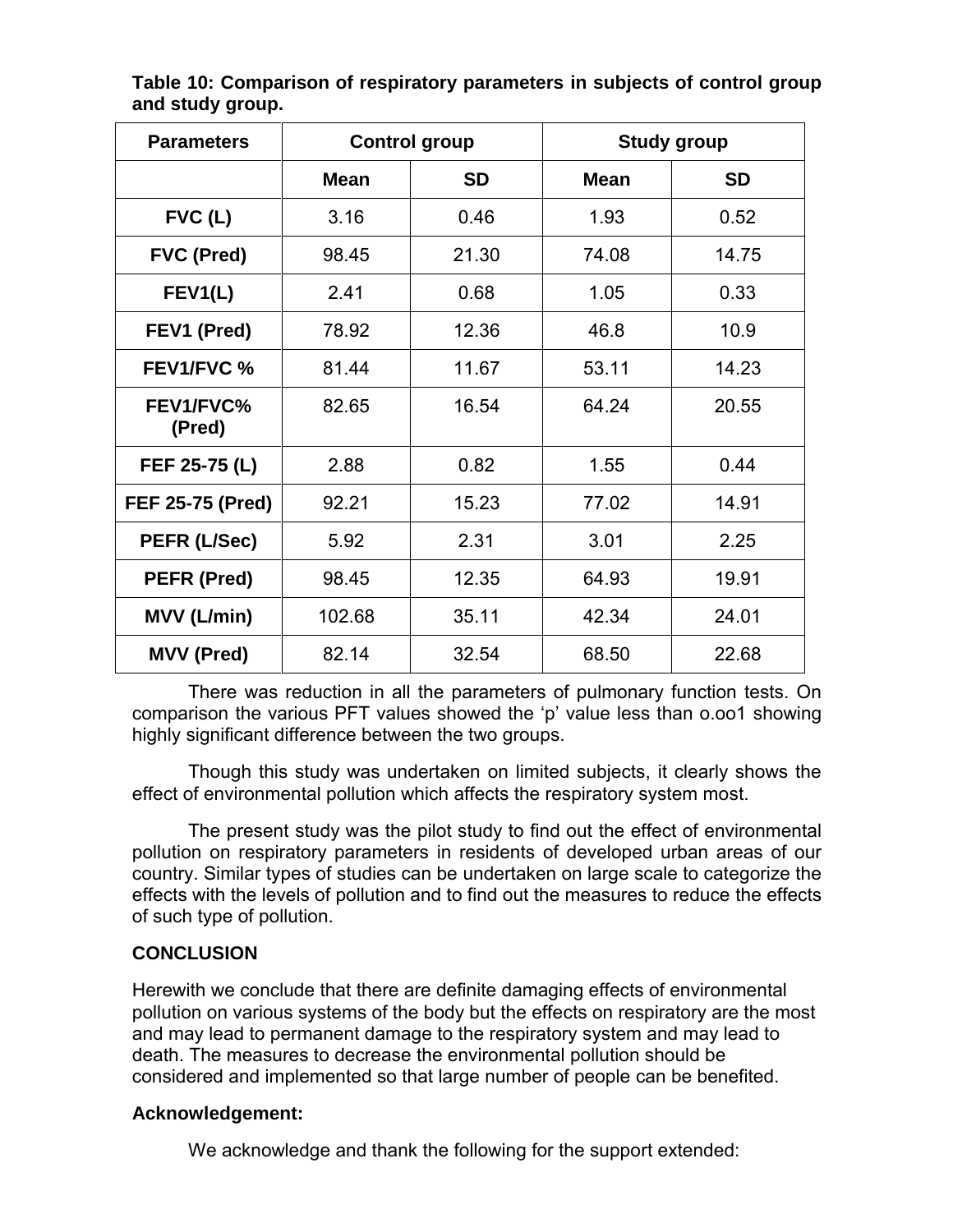- 1. The Commissioner, Health, Medical Services and Medical Education, Govt. of Gujarat.
- 2. The Additional Director, Medical Education and Research, Govt. of Gujarat.
- 3. The Deputy Director, Medical Education and Research, Govt. of Gujarat.
- 4. The Dean, B. J. Medical College, Ahmedabad.

### **BIBLIOGRAPHY**

- 1. Cooley J. R. T., Douglas J. W. B. and ReidD. D. : Respiratory disease in young adults. Br.Med. J., 1973; 3: 195-198.
- 2. Kamat S. R., Godkhindi K. D. et al.: Prospective 3 year study of health morbidity in relation to air pollution in Bombay, India. Lung, India, 1984; 2: 1-20.
- 3. Mosechalm L, Tausori,E and Frosig A.: Pulmonary function changes in asthmatic associated with low level of SO2 and NO2 air pollution, whether and medicine intake. Allergy, 48:334,1993.
- 4. Biersteker K and Van Leeuven P.: Air pollution and peak flow rates of school children, Arch Environ Health, 20: 382, 1970.
- 5. Ferris B. G.: Effects of air pollution on school absences and differences in lung function in first and second graders in Berlin, New Hampshire. Jan 1966 to June 1967.Am Rev Respir Dis., 102:591,1070.
- 6. Shy C. M. et al.: Air pollution effects on ventilatory function of US school children. Arch Environ Health,27:124,1973.
- 7. Chapman R. S. et al.: Air pollution and childhood ventilatory function. In Clinical Implications of Air Pollution Research. Eds. A.J. Finkel and W. C. Duel. Publ. Science Group. Inc. Action, Mass,p. 285, 1976.
- 8. Keidig L.M., Rindel A. K. and Kronbarg D.: Respiratory illness in children and air pollution in Copenhagen. Arch Environ Health.50:200, 195.
- 9. Burrows B., Knudson R.J. and Lebowitz M.: The relationship of childhood respiratory illness to adult obstructive airway disease. Am. Rev. Respir Dis.115:751,1977.
- Reid D. D. et al.: Studies of migrants and native population in Great Britain, Norway and US. Natl Cancer Inst. Monogr. 19:321, 1966.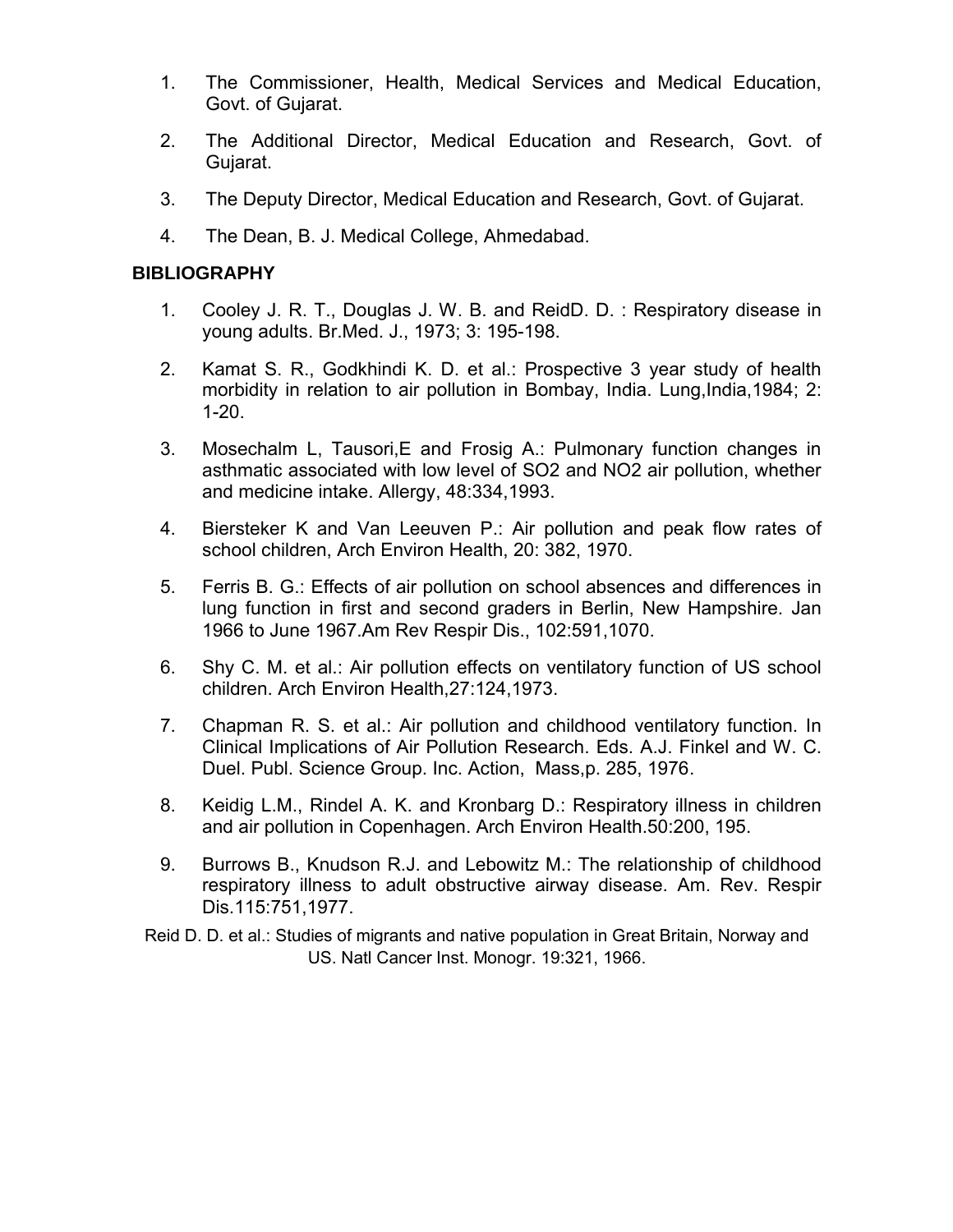# **11] AQUAPORINS AT A GLANCE**

### **DR. SWAPNIL J. PARALIKAR ,**

M.D.(Physiology Department of Physiology,Medical College, Baroda, Gujarat, India.email: drsparalikar@gmail.com

#### **ABSTRACT**

**Aquaporins are proteins embedded in the cell membrane that facilitate and regulate the movement of water across cell membranes. They** 

**are found in various cells of the body, including the kidney. They mediate**

**water reabsorption in the proximal tubule, and are necessary for ADH regulated water reabsorption in the collecting duct of the kidney. Diabetes insipidus, a disease characterized by polyuria is associated with defects in AQP-2 expression.**

### **INTRODUCTION**

A number of proteins are found in the cell membrane of every cell of the body. They facilitate the movement of ions and solutes both downhill ( along concentration gradient ) and uphill (against concentration gradient ). Aquaporins are such protein channels embedded in the cell membrane, that facilitate and regulate the movement of water. They are " the plumbing systems of the cells."

## **DISCOVERY OF THE FIRST AQUAPORIN**

Like a number of other great discoveries in science, aquaporins were discovered by a convoluted route in Dr. Peter Agre's laboratory at John Hopkins University, Baltimore, USA around 1989-1991. The lab had received a NIH grant to study the Rh blood group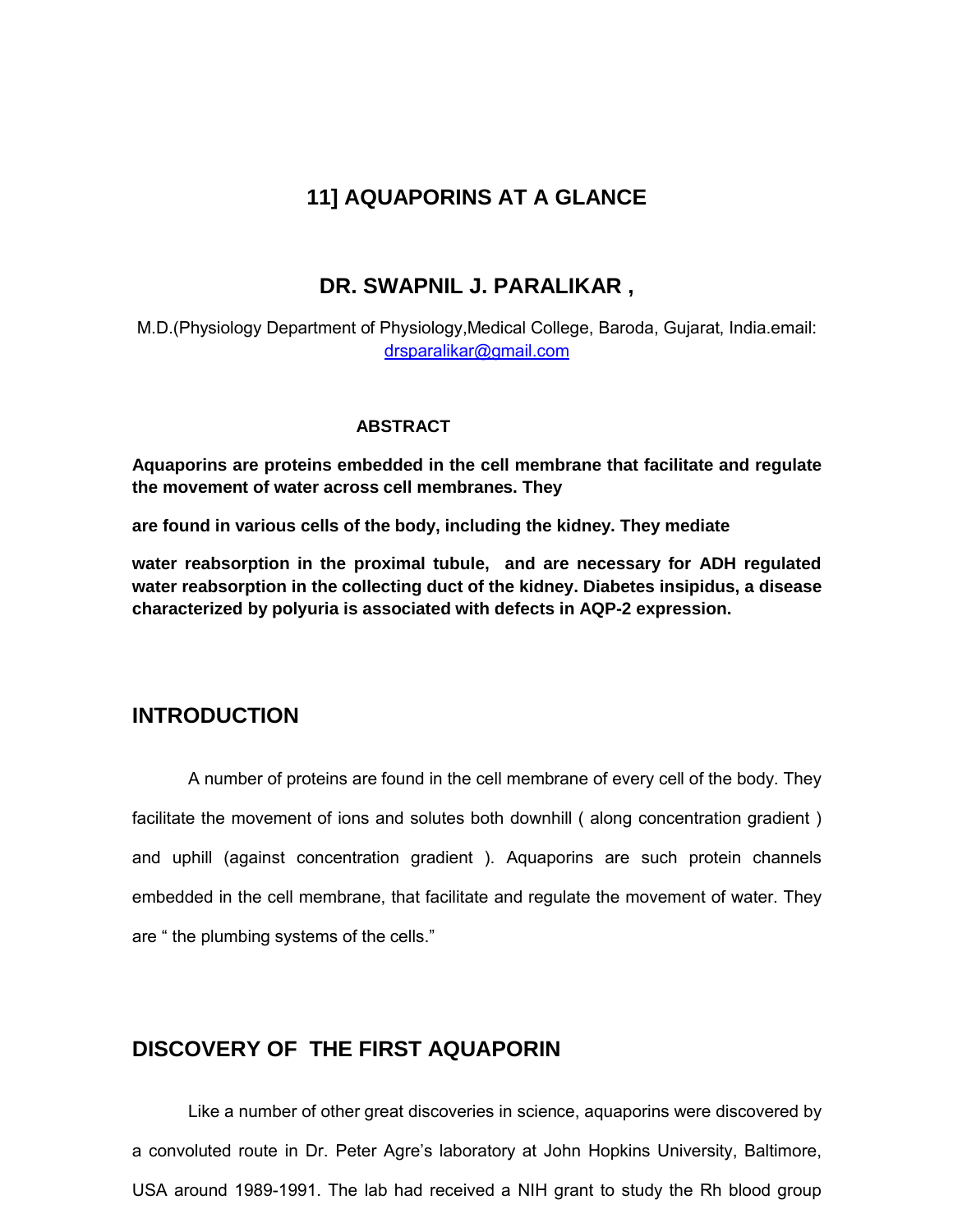antigen. They isolated the Rh antigen, but another protein kept appearing. It was a 28 kDa protein abundant in red blood cells and kidney tubules, and also in plant tissues. Dr. Agre consulted his hematology teacher at North Carolina University, John Parker, who suggested it may be the long sought after water channel.

Agre then conducted a decisive and elegant experiment. He introduced the newly discovered protein ( now called CHIP 28 –channel like integral protein with 28kDa molecular weight), into frog oocytes and kept these oocytes in water. These cells were swollen up, while the other oocytes ( with no CHIP 28 ) were hardly so(Fig.2). Thus, it became established that this protein was both necessary and sufficient to explain the movement of water across the red cell membrane. Agre christened it Aquaporin-1 (water pore).Subsequently, the human genome nomenclature committee has accepted the nomenclature for all similar proteins.

The pioneering discovery and research by Agre and colleagues culminated in the 2003 Nobel Prize in Chemistry being awarded to Dr. Peter Agre. In 1999, together with other research teams, Agre reported the first three dimensional structure of aquaporins viz. aquaporin-1 . *(Fig. 1 to be inserted here ).*



**Fig. 1. Frog oocytes that contained the protein(CHIP 28, later christened AQP-1) are swollen up**

**( From www.nobelprize.org)**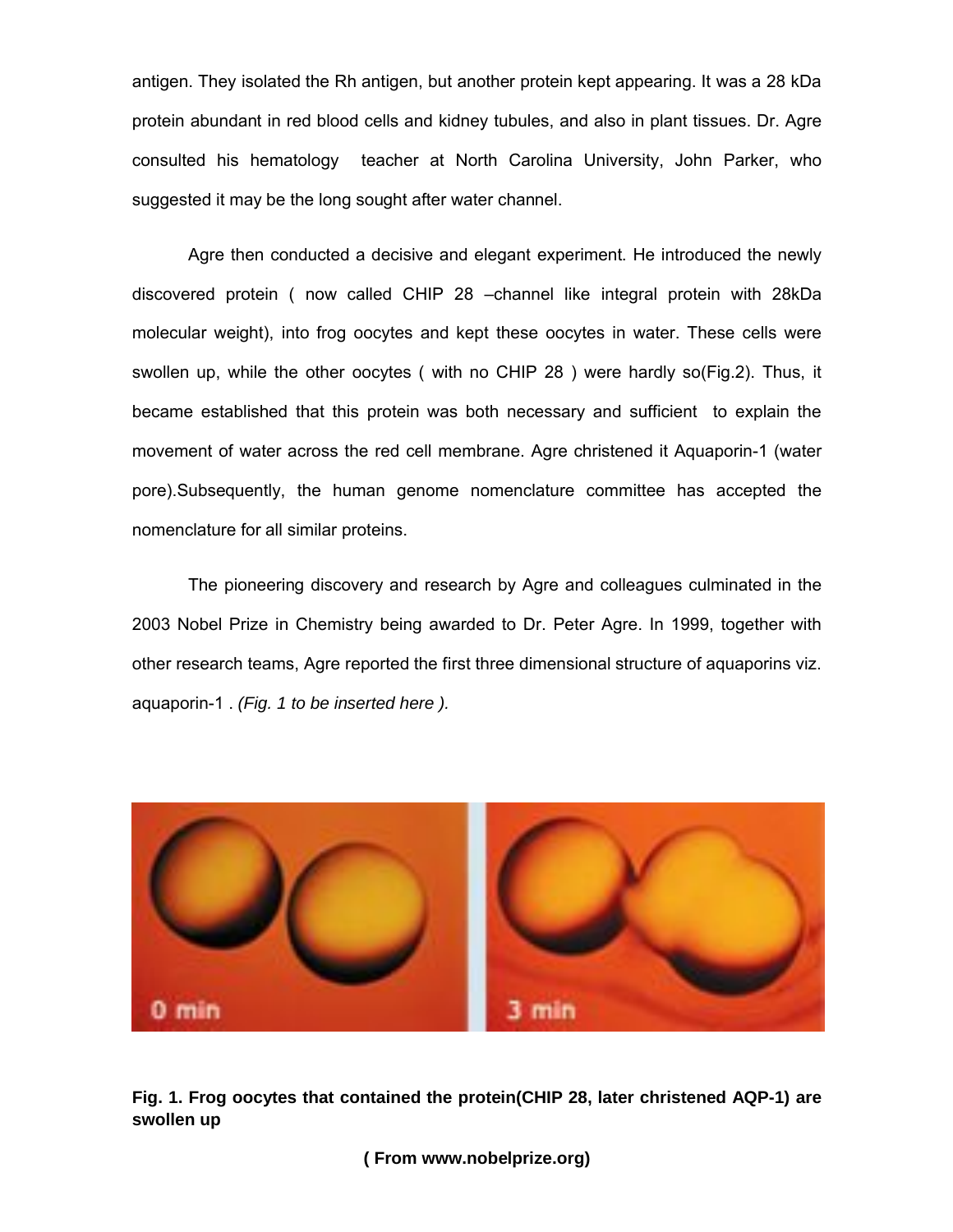# **STRUCTURE OF AQUAPORINS**

Aquaporins have six membrane spanning regions, both intracellular amino and carboxy terminals, and internal tandem repeats, that are due to an ancient gene duplication.

 Of the five loops in AQP-1(Fig. 3), loops B and E dip into the lipid bilayer, and it has been proposed that they form 'hemichannels' that connect the leaflets to form a single aqueous pathway within a symmetrical structure that resembles an 'hourglass'.

Aquaporins form tetramers in the cell membrane, with each monomer acting as a water channel. The different aquaporins contain differences in their peptide sequence, which allows the size of the pore to differ. The resultant size of the pore directly affects what molecules pass through, with small pore sizes allowing only small molecules like water to pass through. *(Fig. 3 to be inserted here ).*

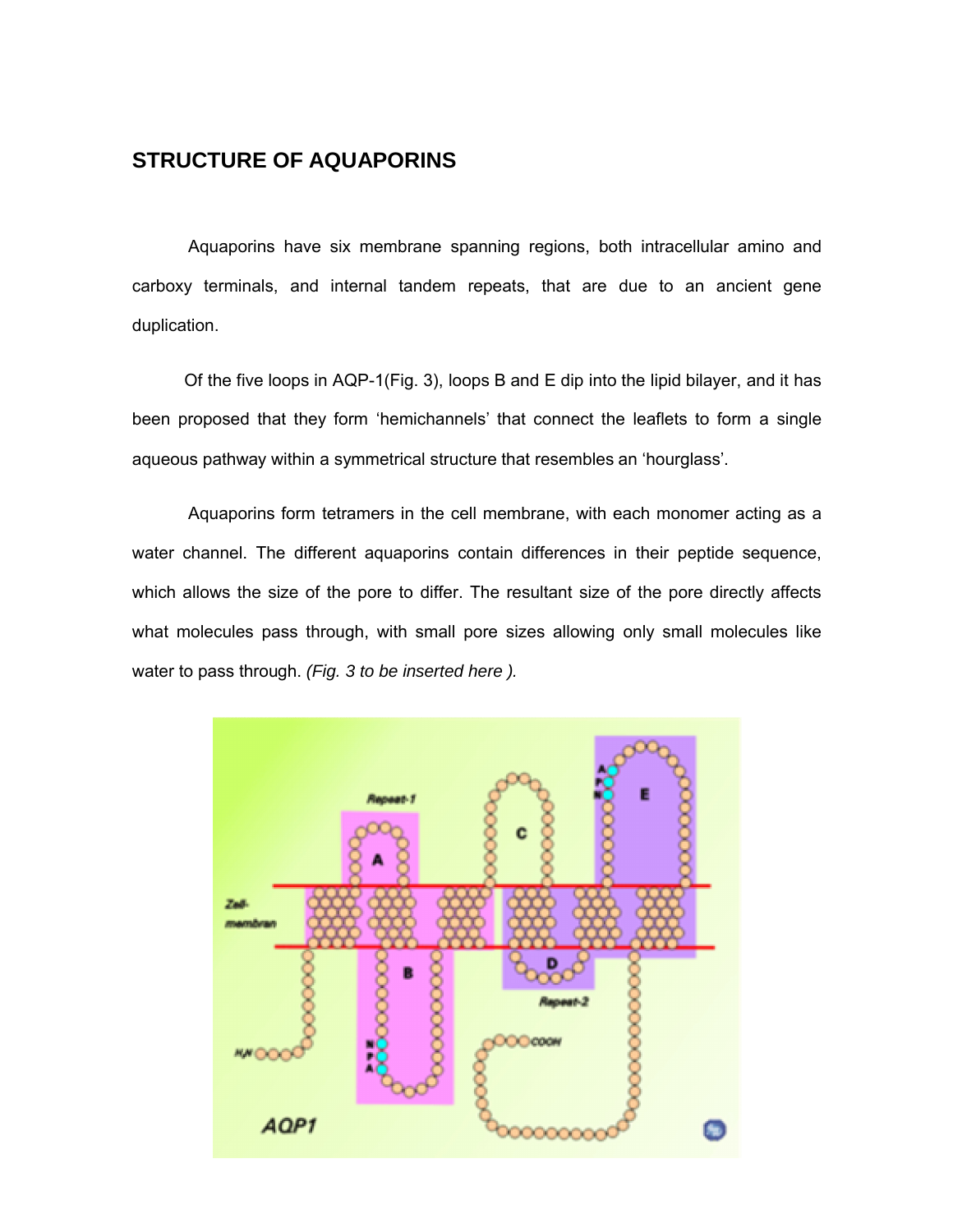#### **Fig.3 Structure of AQP-1**

#### **( www.wikipedia.org)**

# **TYPES AND DISTRIBUTION OF AQUAPORINS :**

The aquaporin family is divided into two groups on the basis on their permeability characteristics :

- 1. **The 'orthodox set' or AQUAPORINS** –permeable to water ( include AQP-1, AQP-2, AQP-4, AQP-5, AQP-6, AQP-8)
- 2. **The 'cocktail set' or AQUAGLYCEROPORINS** –permeable to water and small solutes, especially urea and glycerol ( include AQP-3, AQP-5, AQP-7, AQP-9, AQP-10 ).
- AQP-1 is expressed in various cells of the body including red blood cells and kidney tubules. The permeability of the red cell membrane to water is explained by the presence of AQP-1.
- AQP-2 is regulated by Anti-Diuretic Hormone(ADH), and is present in the distal nephron; it is also expressed in the testis.
- AQP-3 and 4 are present constitutively on the basolateral membrane in the late distal tubule and cortical collecting duct of the kidney. In addition, AQP-4 is present in the brain and other organs.
- AQP-6 is present in intracellular vesicles in the intercalated cell ( acid secreting cell in the late distal tubule and cortical collecting duct ).
- AQP-7 & 8 are expressed in the kidney and in various tissues like testis, adipocyte, placenta, heart, etc.
- AQP-5 & 9 are extrarenal aquaporins, expressed in various tissues of the body, but not in the kidney. *(Table 1 to be inserted here )*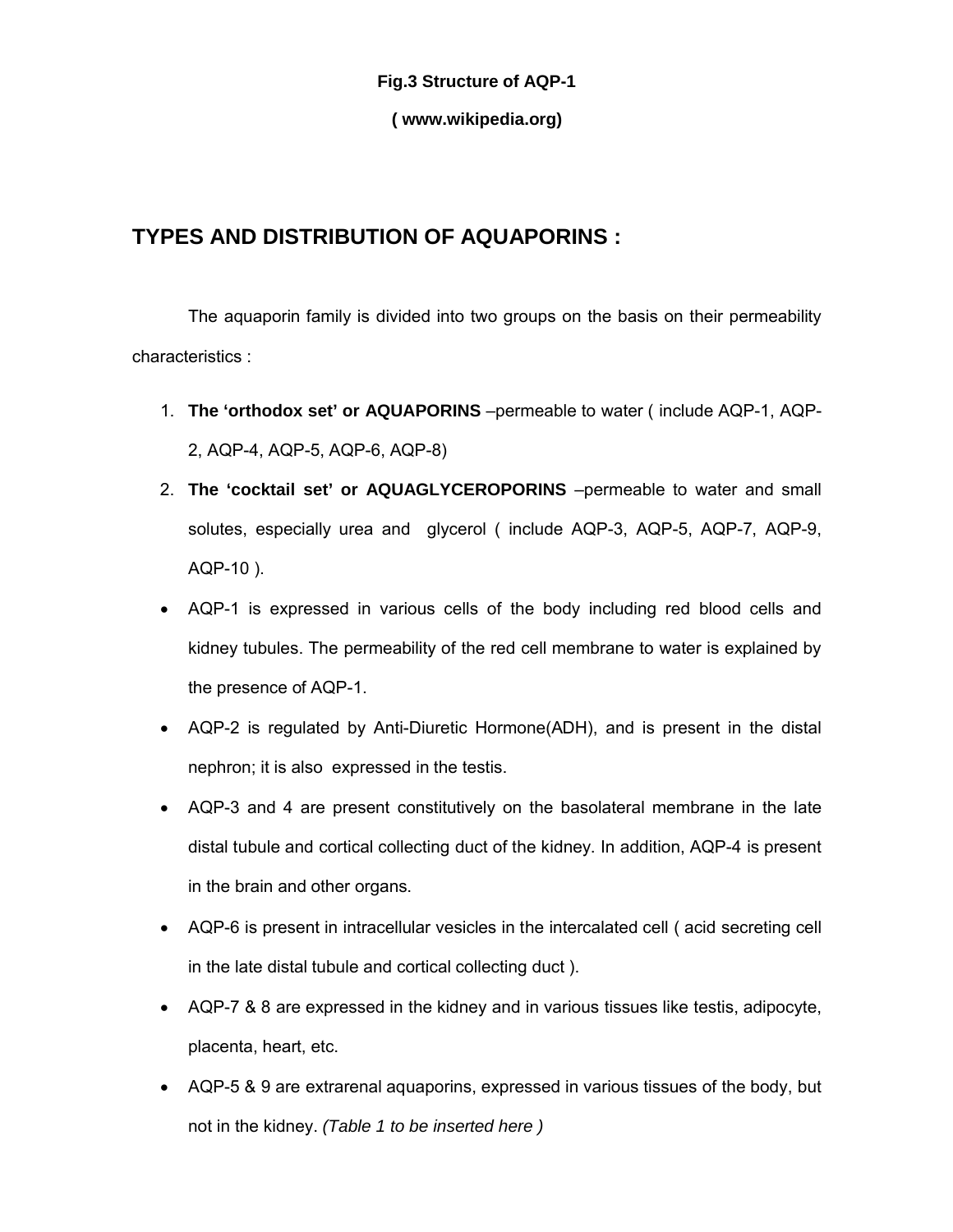| <b>AQUAPORIN</b>                       | <b>Localization in</b>                                                                     | <b>Subcellular</b>                                    | <b>Extrarenal</b>                                                             |
|----------------------------------------|--------------------------------------------------------------------------------------------|-------------------------------------------------------|-------------------------------------------------------------------------------|
|                                        | <b>Kidney</b>                                                                              | <b>Distribution</b>                                   | <b>Distribution</b>                                                           |
| <b>RENAL</b><br><b>AQUAPORINS</b>      |                                                                                            |                                                       |                                                                               |
| Aquaporin-1                            | Proximal<br>convoluted<br>tubule,<br>descending<br>thin<br>limb                            | Apical<br>membrane,<br><b>Basolateral</b><br>membrane | Multiple organs                                                               |
| Aquaporin-2                            | Principal cell in<br>late distal tubule<br>cortical<br>and<br>collecting duct              | Apical<br>membrane,<br>Intracellular<br>vesicles      | <b>Testis</b>                                                                 |
| Aquaporin-3                            | Principal cell in<br>the<br>late<br>distal<br>tubule<br>and<br>cortical collecting<br>duct | <b>Basolateral</b><br>Membrane                        | Multiple organs                                                               |
| Aquaporin-4                            | Principal cell in<br>late<br>distal<br>the<br>tubule<br>and<br>cortical collecting<br>duct | Basolateral<br>membrane                               | <b>Brain</b><br>and<br>multiple organs                                        |
| Aquaporin-6                            | Intercalated cell                                                                          | Intracellular<br>vesicles                             | $\overline{?}$                                                                |
| Aqauporin-7                            | <b>Proximal tubule</b>                                                                     | Apical<br>membrane                                    | Testis, adipocyte                                                             |
| Aquaporin -8                           | Cortex, medulla                                                                            | Intracellular<br>vesicles                             | Testis,<br>epididymis,<br>pancreas,<br>liver,<br>colon,<br>heart,<br>placenta |
| <b>EXTRARENAL</b><br><b>AQUAPORINS</b> |                                                                                            |                                                       |                                                                               |
| Aquaporin-5                            |                                                                                            | Apical<br>membrane,<br>Intracellular<br>vesicles      | Salivary glands,<br>Lungs, eye                                                |

## **Table 1. DISTRIBUTION OF AQUAPORINS IN THE BODY**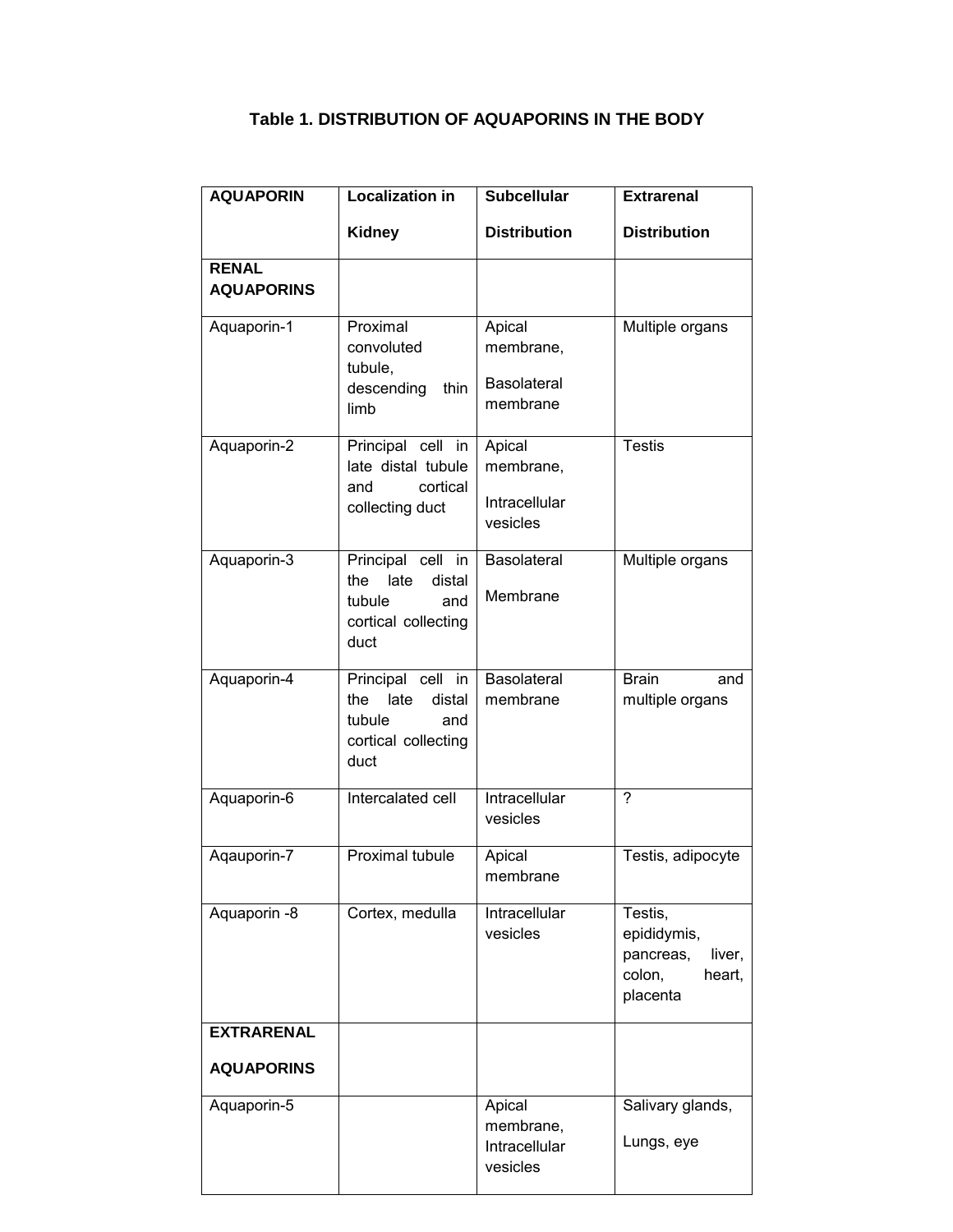| Aquaporin-9 | Apical   | Liver, leucocytes, |
|-------------|----------|--------------------|
|             | membrane | spleen,<br>brain,  |
|             |          | lung, epididymis,  |
|             |          | testis             |
|             |          |                    |

## **ROLE OF AQUAPORINS IN THE KIDNEY :**

Aquaporins expressed in the kidney are AQP-1, AQP-2, AQP-3, AQP-4, AQP-6, AQP-7 & AQP-8 (Fig. 4). An overview of their role in the kidney is discussed below : *( Fig. 4 to be inserted here )*

#### 1. **AQP-1**

AQP-1 is expressed in the proximal convoluted tubule and descending thin limb of the nephron. At both these sites, it is present both on the apical membrane ( the side facing towards the lumen ) and basolateral membrane (the side facing towards the interstitium).

- $\checkmark$  In the proximal tubule, AQP-1 mediates transcellular reabsorption of water. About 67% of the filtered water is reabsorbed in the proximal tubule; this is accomplished due to the presence of AQP-1.
- $\checkmark$  The descending thin limb is freely permeable to water just like a sieve. It participates in the process of forming a concentrated urine through the operation of the countercurrent multiplier system. This function is facilitated by the presence of AQP-1.

#### 2. **AQP-2, 3 & 4 and the role of ADH :**

AQP-2 is expressed on the apical membrane of the principal cell in the late distal tubule and cortical collecting duct, on stimulation by Anti-Diuretic Hormone (ADH). An increase in extracellular fluid osmorality ( solute concentration ) stimulates the release of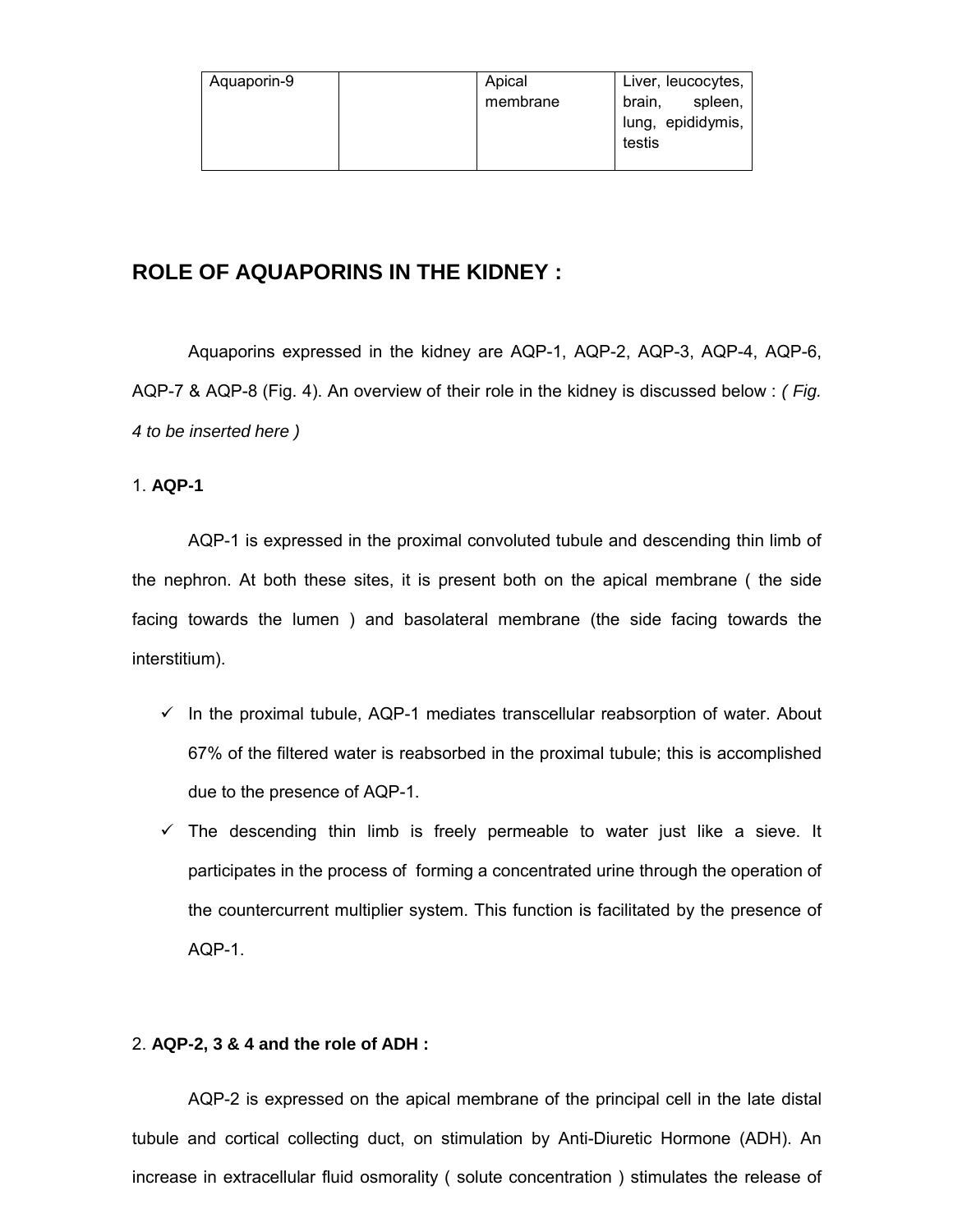ADH from the posterior pituitary. ADH acts on the V2 receptor (vasopressin receptor, type 2 ) ; the resultant activation of the adenyl-cyclase-cAMP system results in the insertion of AQP-2 water channels on the apical membrane of the principal cell . AQP-3 & 4 are always present on the basolateral membrane. Thus a pathway is created for the passage of water- water entering the cell through the apical AQP-2 leaves the cell through the basolateral AQP-3 & 4. This reabsorption of water resets the extracellular fluid osmolarity.

#### 3. **AQP-6 :**

AQP-6 is present in the intercalated cell in the cortical and medullary collecting duct. It is almost exlusively present in intracellular vesicles, with no

expression in the plasma membrane. It is thus, an internal ion channel.

#### 4. **AQP-7, 8 :**

- AQP-7 is present abundantly in spermatocytes. In the kidney, it is present in the brush border (apical side ) of the proximal tubule.
- Although the exact function of AQP-8 is not known, it is present in intracellular domains in the proximal tubule and the collecting duct. It is also abundant in many other tissues.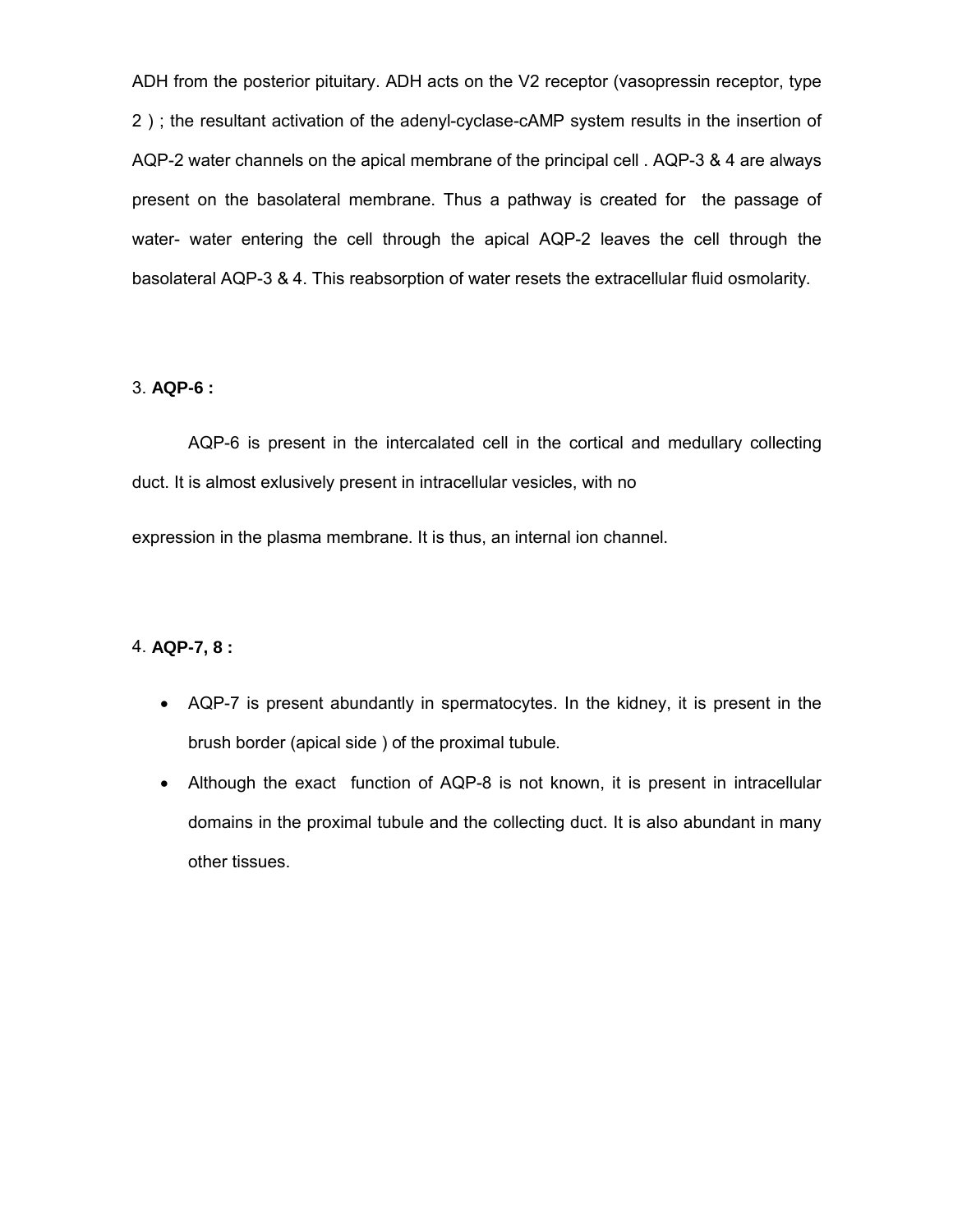

**Fig. 4. Aquaporins in the kidney**

## **AQUAPORINS AND DISEASE :**

## **1. DIABETES INSIPIDUS**

There are two significant forms of diabetes insipidus : central and nephrogenic.

 $\checkmark$  Central ( neurogenic ) DI is characterized by a defect in vasopressin production or release. This form of DI is rarely hereditary ; it occurs as a consequence of head trauma or disease in the hypothalamus or pituitary.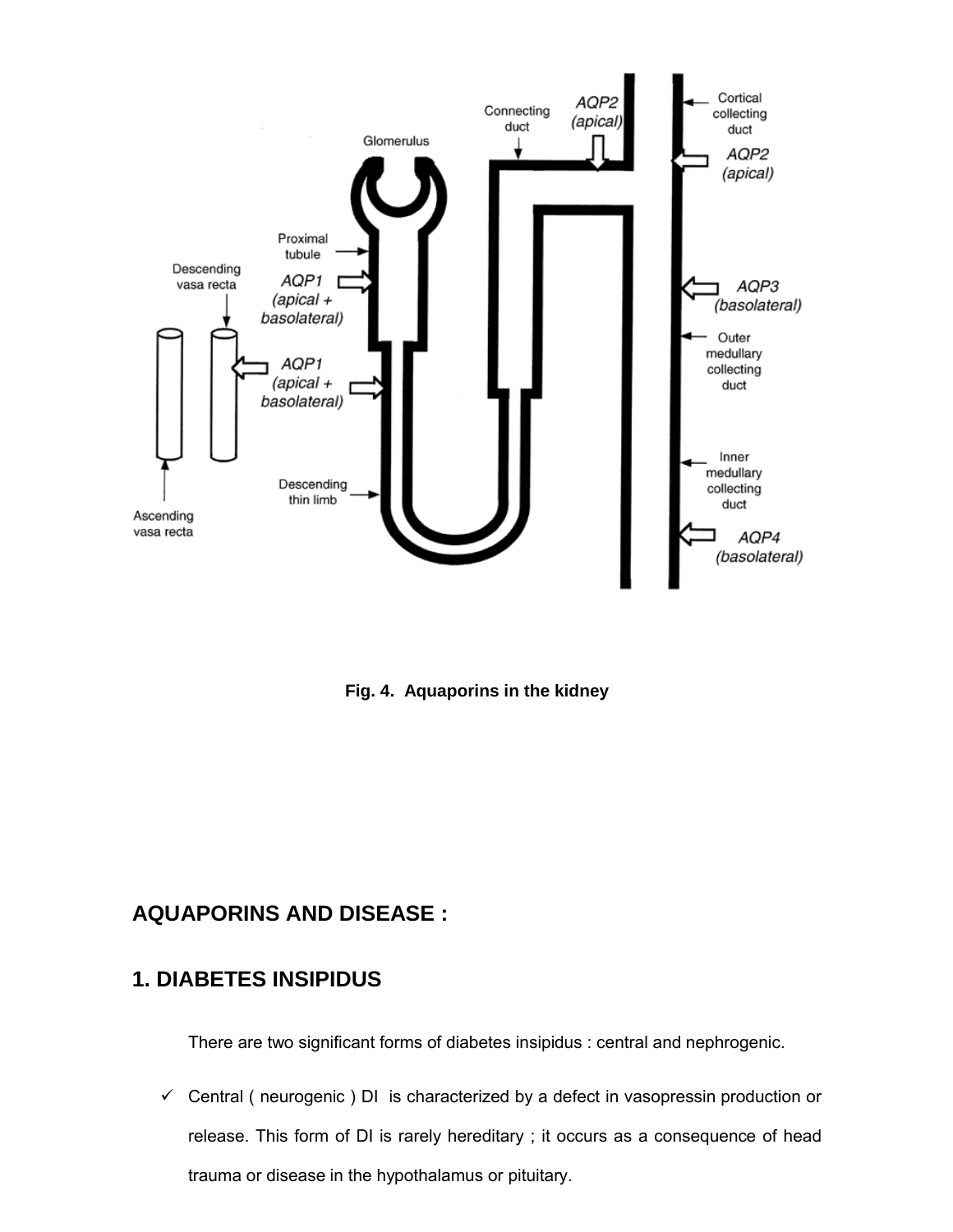In experimental animals(rats) with central DI, decreased AQP-2 expression in the apical membrane has been demonstrated.

- $\checkmark$  Nephrogenic DI is characterized by an inability of the kidneys to respond to vasopressin stimulation.The most common hereditary form occurs due to a mutation in the V2 receptor. It is an autosomal recessive condition, localized on the X chromosome. AQP-2 trafficking to the apical plasma membrane is impaired as a result of this mutation.
- $\checkmark$  Acquired nephrogenic DI occurs commonly after lithium therapy. Lithium is administered for the treatment of bipolar mood disorder ( manic depressive psychosis ). Lithium induced nephrogenic DI is characterized by decreased expression of AQP-2 in the apical plasma membrane.

# **2. CHRONIC HEART FAILURE**

Severe chronic heart failure is characterized by defects in renal handling of water and sodium resulting in extracellular fluid expansion and hyponatremia.

In experimental rats with congestive heart failure (CHF), an increase in the abundance of AQP-2 water channels in the collecting duct principal cells and increased expression of AQP-2 in the apical plasma membrane of these cells

has been demonstrated.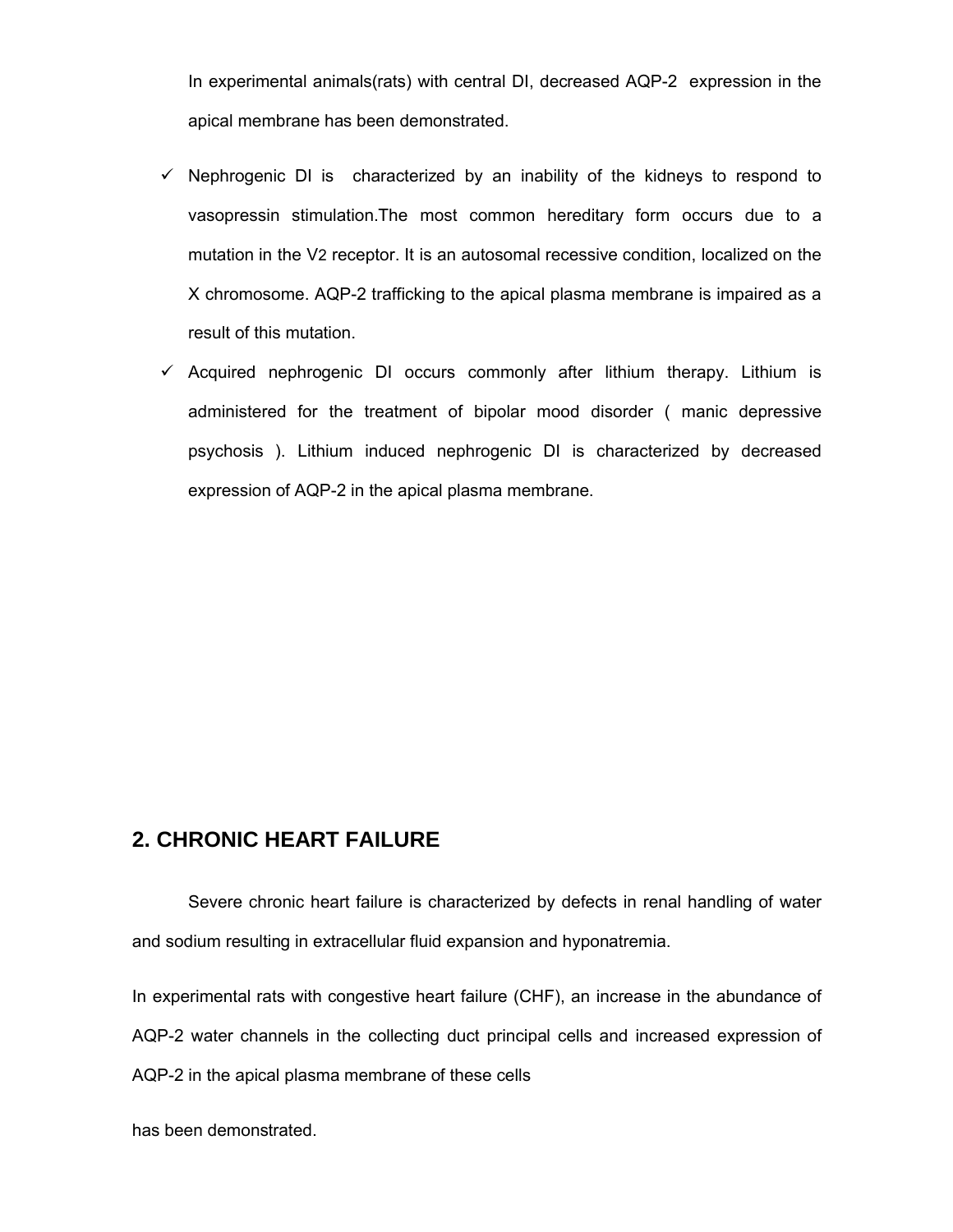### **CONCLUSION**

The discovery of aquaporins by Agre and colleagues has allowed enormous progress into the understanding of how water is transported across the biological membranes and epithelial cells at the molecular level. It has also offered tremendous insight into how renal water handling occurs at the physiological level and in various disease states associated with severe derangement of body water balance.

Future research will focus on understanding the molecular mechanisms of aquaporin action, identifying novel aquaporins and defining the role of each aquaporin in physiological and pathological states.

#### **REFERENCES** :

- 1. Agre P. Molecular physiology of water transport : aquaporin nomenclature workshop. Mammalian aquaporins. *Biol Cell* **89 :** 257-259,1997.
- 2. Agre P, Bonhivers M, and Borgnia MJ. The aquaporins, blueprints for cellular plumbing systems. *J Biol Chem* **273 :** 14659-14662, 1998.
- 3. Agre P, Lee MD, Devidas S, and Guggino WB. Aquaporins and ion conductance. *Science* **275 :** 1490, 1997.
- 4. Agre P, Preston GM, Smith BL, Jung JS, Raina S, Moon C, Guggino WB, and Nielsen S. Aquaporin CHIP : the archetypal molecular water channel. *Am J Physiol Renal Fluid Electrolyte Physiol* **265 :** F 463-F476, 1993.
- 5. Agre P, Saboori AM, Asimos A, and Smith BL. Purification and partial

characterization of the Mr 30,000 integral membrane protein associated with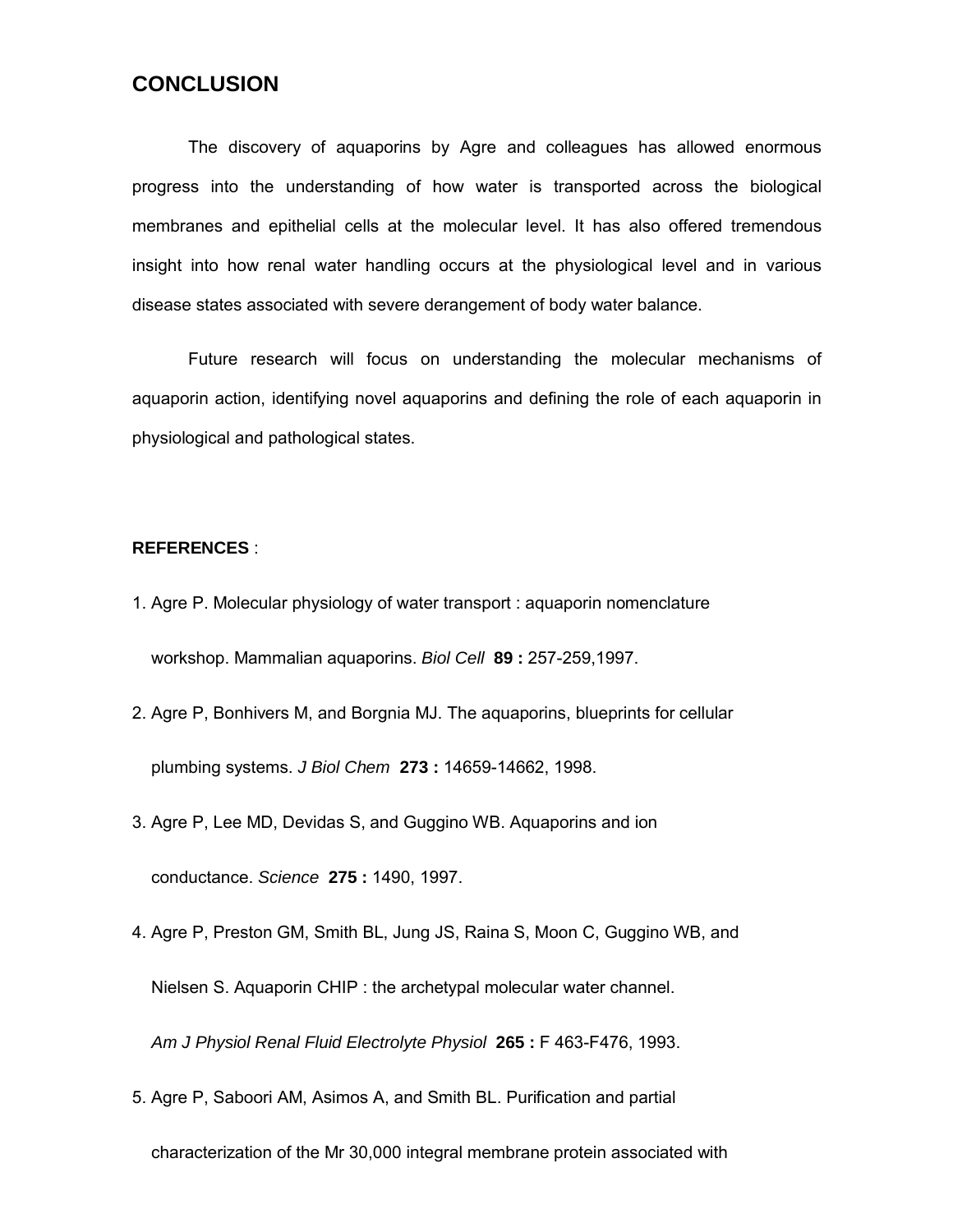the erythrocyte Rh (D) antigen. *J Biol Chem* **262 :** 17497-17503, 1987.

- 6. Agre P, Sasaki S, and Chrispeels MJ. Aquaporins : a family of water channel proteins. *Am J Physiol Renal Fluid Electrolyte Physiol* **265 :** F461-F462, 1993.
- 7. Borgnia M, Nielsen S, Engel A, and Agre P. Cellular and molecular biology of the aquaporin water channels. *Annu Rev Biochem* **68** : 425-458.
- 8. Cheng A, Van HA, Yeager M, Verkman AS, and Mitra AK : Three dimensional structure of a human water channel. *Nature* **387 :** 627-630, 1997.
- 9. Christensen S, Kusano E, Yusufi AN, Murayama N, and Dousa TP.
	- pathogenesis of nephrogenic diabetes insipidus due to chronic administration of lithium in rats. *J Clin Invest* **75 :** 1869-1879, 1985.
- 10. Deen PM, and Knoers NV. Vasopressin type-2 receptor and aquaporin-2 water channel mutants in nephrogenic diabetes insipidus. *Am J Med Sci* **316 :** 300-309, 1998.
- 11. Deen PM, Verdijk MA, Knoers NV, Wieringa B, Monnens LA, van Os CH, and van Oost BA. Requirement of renal human water channel aquaporin-2 for vasopressin dependent concentration of urine. *Science* **264 :** 92-95, 1994.
- 12. Denker BM, Smith BL, Kuhajda FP, and Agre P. Identification, purification, and partial characterization of a novel Mr 28,000 integral membrane protein from erythrocytes and renal tubules. *J Biol Chem* **263 :** 15634-15642, 1998.
- 13. Ecelbarger CA, Terris J, Frindt G, Echevarria M, Marples D, Nielsen S,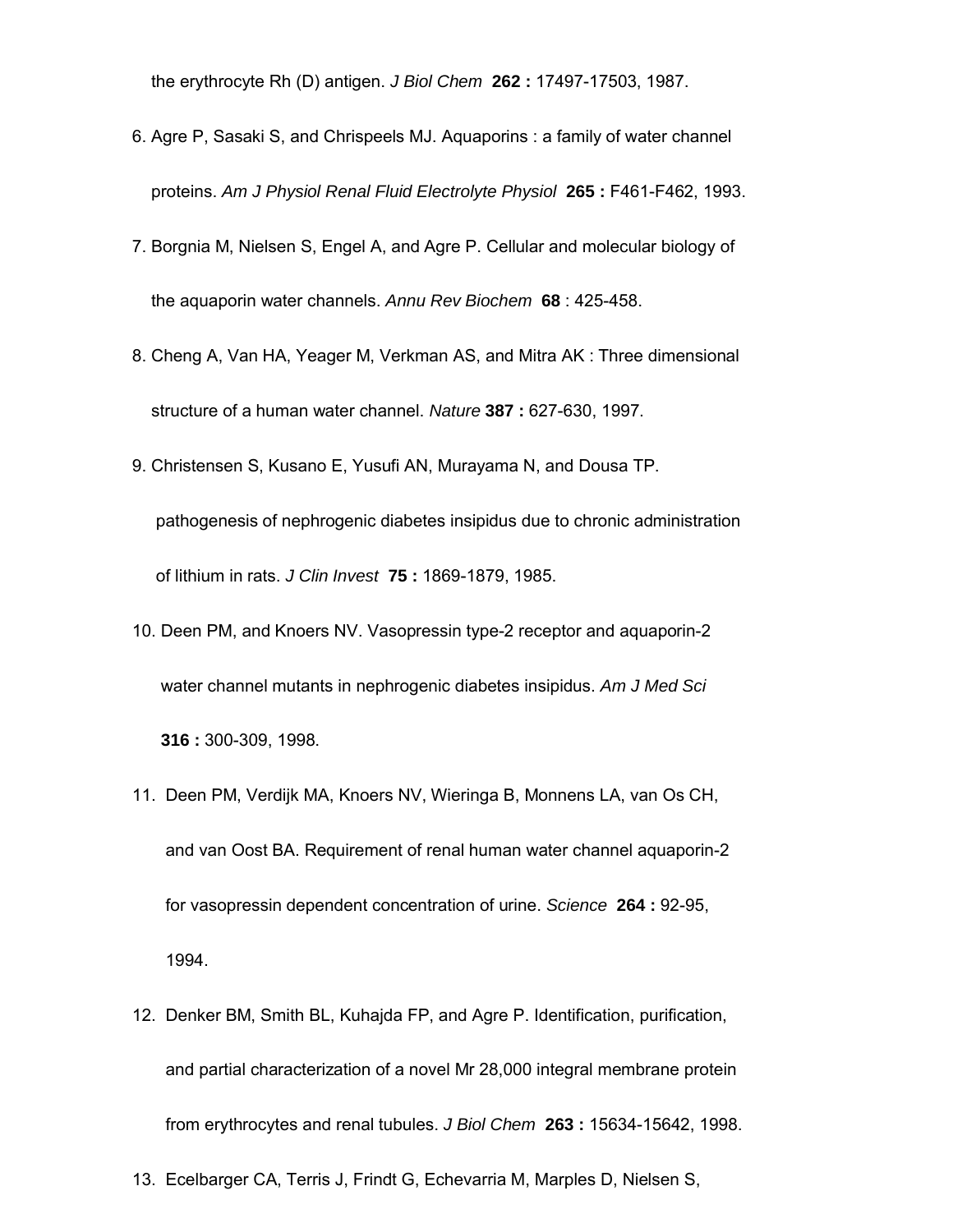and Knepper MA. Aquaporin water channel localization and regulation in rat kidney. *Am J Physiol Renal Fluid Electrolyte Physiol* **269 :** F 663-F672, 1995.

- 14. Fu D, Libson A, Miercke LJW, Weitzman C, Nollert P, Krucinski J, Stroud RM. Structure of a glycerol conducting channel and the basis of its selectivity. *Science* **290 :** 481-486.
- 15. Jung JS, Preston GM, Smith BL, Guggino WB, and Agre P. Molecular structure of a water channel through aquaporin CHIP : the hourglass model. *J Biol Chem* **269 :** 14648-14654, 1994.
- 16. King LS, Choi M, Fernandez PC, Carton J-P, and Agre P. Defective Urinary concentrating ability due to a complete deficiency of aquaporin-1. *N Engl J Med* **345 :** 175-179, 2001.
- 17. Knepper MA. Molecular physiology of urinary concentrating mechanism : regulation of water channels by vasopressin. *Am J Physiol Renal Physiol*  **272 :** F3-F12, 1997.
- 18. Knepper MA, Nielsen S, Chou CL, and DiGiovanni SR. Mechanism of vasopressin action in the renal collecting duct. *Semin Nephrol* **14 :** 302-391, 1994.
- 19. Maunsbach AB, Marples D, Chin E, et al. Aquaporin-1 water channel expression in human kidney. *J Am soc Nephrol* **8 :** 1-14,1997.
- 20. Nielsen S, Kwon TH, Christensen BM, Promeneur D, Frokiaer J, and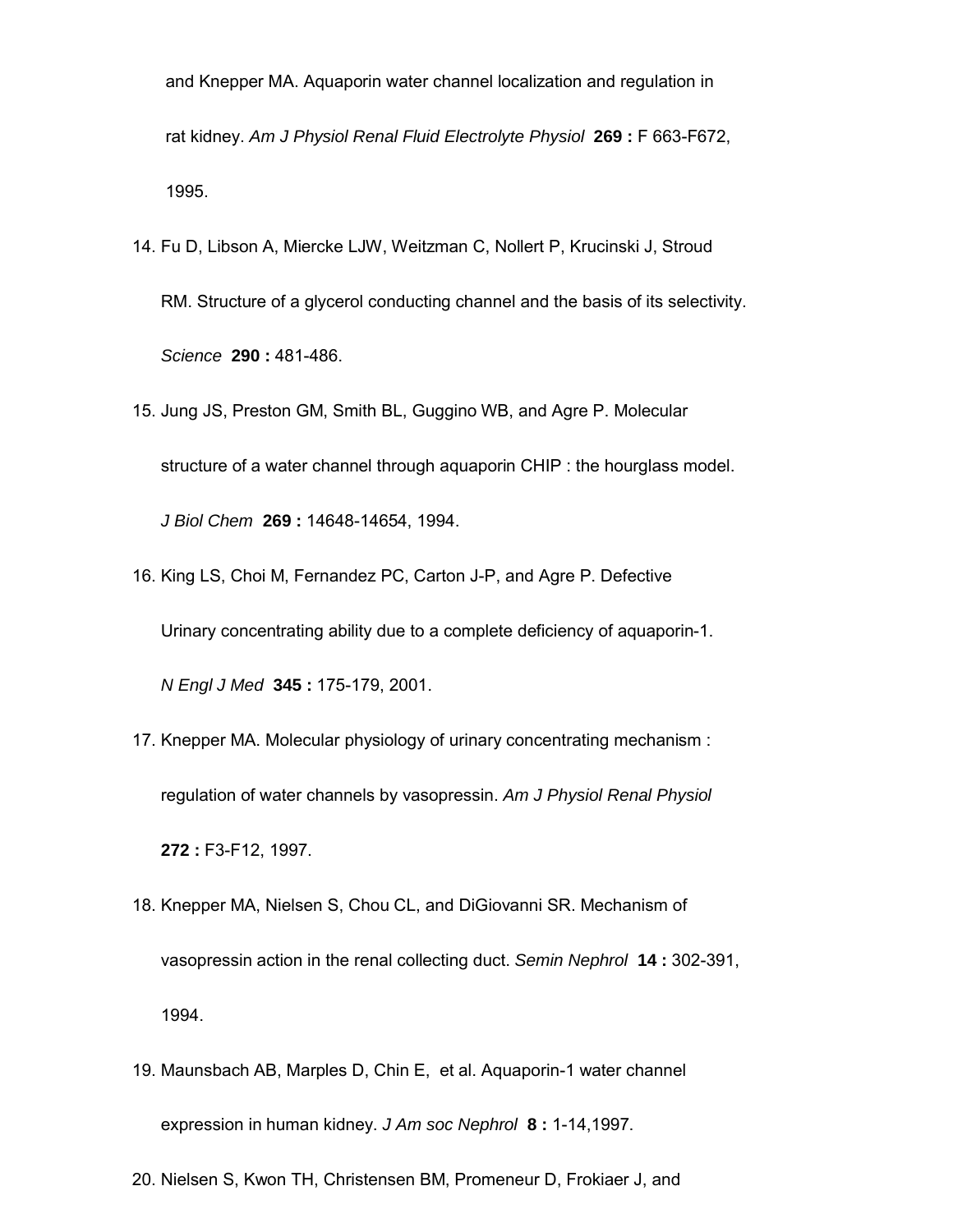Marples D. Physiology and pathophysiology of renal aquaporins.

*J Am Soc Nephrol* **10 :** 647-663, 1997.

- 21. Nielsen S, Frokiaer J, Marples D, Kwon TH, Agre P, Knepper MA. Aquaporins in the kidney : from molecules to medicine. *Physiol Rev.* **82 :** 205-244,2002.
- 22. Nielsen S, Terris J, Andersen D, et al. Congestive heart failure in rats is associated with increased expression and targeting of aquaporin-2 water channel in collecting duct. *Proc Natl Acad Sci USA* **94 :** 5450-5455,1997.
- 23. Sabolic I, Katsura T, Verbavatz JM, and Brown D. The AQP2 water channel: effect of vasopressin treatment, microtubule disruption, and distribution in neonatal rats. *J Membr Biol* **143 :** 165-175, 1995.
- 24. Walz T, Hirai T, Agre P, et al. The three-dimensional structure of aquaporin-1. *Nature* **387 :** 624-627, 1997.

25.. Yasui M, Kwon TH, Knepper MA, Nielsen S, and Agre P. Aquaporin-6 : an intracellular vesicle water channel protein in renal epithelia. *Proc Natl Acad Sci USA* **96 :** 5808-5813.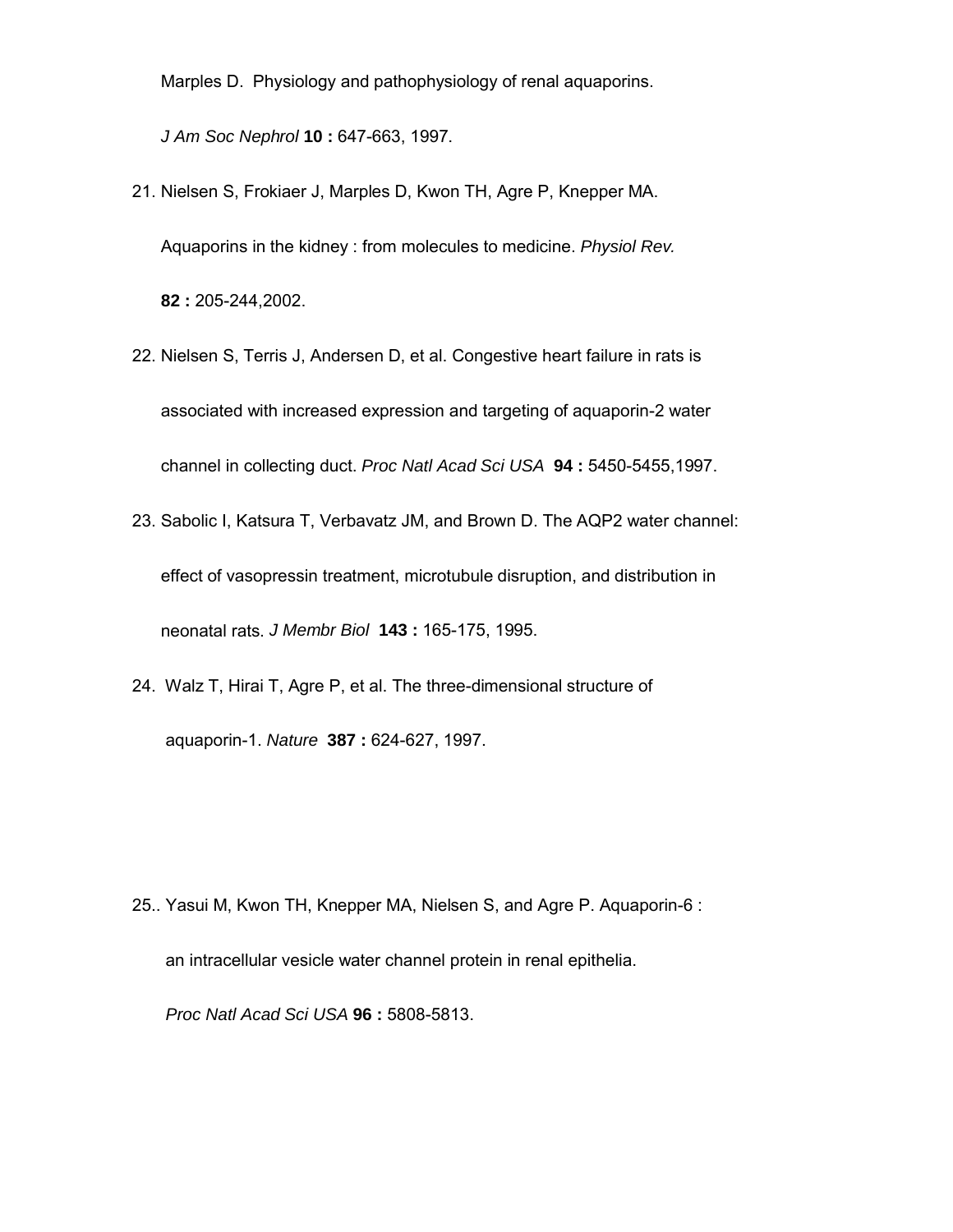# **12] ROLE OF PRANAYAMA IN MENOPAUSE**

# *DR. POOJA SHAH\*, DR.CHINMAY SHAH\*\**

**\***Consultant Panchkarma Physician, Chakrapani Panchkarma Hospital, Bhavnagar \*\* Assistant Professor, Department of Physiology, Govt. Medical College, Bhavnag**ar**

Menopause means permanent cessation of menstruation at the end of reproductive life due to loss of ovarian follicular activity. It normally occurs between age of 45 to 55 years. Manifestation of Menopause may be Vasomotor (hot flush), Genital and Urinary, Psychological and there is other Health hazards. Psychological symptoms include Anxiety, Headache, Insomnia, Irritability, Depression, Dementia, Mood swing and Inability to concentrate. What is required for better life is Nutrition, which includes Balanced diet and Supplementary minerals like Ca+2, Fe+2, Health education regarding body Physiology, not pathology and Psychological relaxation

What is Pranayam : Pranayam comes from the following words: Prana - "life force" or "life energy" and Ayama - "expansion", "non-restraint", or "extension" . Pranayama is when this self-energizing force embraces the body with extension, expansion and control. Pranayama is one of the Principles of Yoga. It literally means "control of breath". Pranayama is a set of different exercises that involves controlling one's breath based on the four stages of breathing, particularly the two pause stages. These breathing Techniques or Pranayama are designed to allow the free flow of energy in the body and to purify the body's energy channels called nadis. The practice of Pranayama also ensures that every cell in the body receives oxygen and nutrients.

Breathing is divided in to four Stages**: 1.** Inhalation or Puraka 2. Full Pause or Abhyantara Kumbhaka (Pause After Inhaling) Full Pause 3. Exhalation or Rechaka 4.Empty Pause or Bahya Kumbhaka (Pause After Exhaling)

**Breathing is important for two basic reasons.** It is the only means of supplying our bodies and its various organs with oxygen which is vital for our survival and Breathing is one of the ways to get rid of waste products and toxins from our body.

#### **Why Oxygen is so vital?**

Oxygen is the most vital nutrient in our bodies.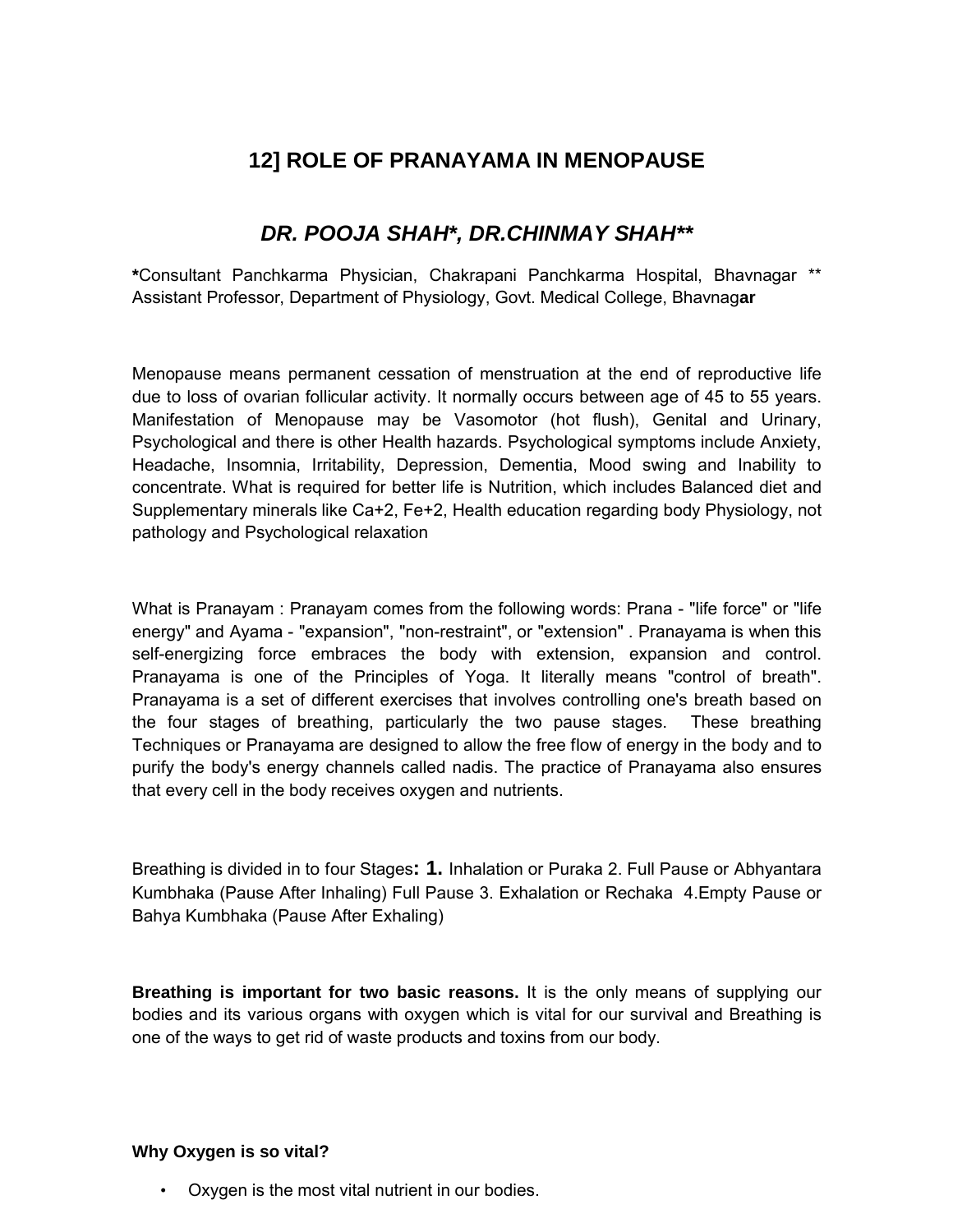- It is essential for the proper and efficient functioning of the brain, nerves, Glands and other internal organs.
- We can survive without food for weeks and without water for days, but without oxygen we will die within a few minutes.
- If the brain does not get proper supply of this essential nutrient, it will cause degradation of all the vital organs of the body.
- The brain requires more oxygen than any other organ. If it doesn't get enough, the result is mental sluggishness, negative thoughts, depression and, eventually, vision and hearing declines.

Oxygen supply in our body, however, declines as we get older and if we live a poor lifestyle.

#### **Oxygen purifies the blood stream**

- One of the major secrets of energy and rejuvenation is a purified blood stream. The quickest and most effective way to purify the blood stream is by taking in extra supplies of oxygen from the air we breathe. The Breathing Exercises described in this website are the most effective methods ever devised for saturating the blood with extra oxygen. So here are a few things about what oxygen do to our body:
- Oxygen bums up the waste products (toxins) in the body, as well as recharges the body's batteries (the solar plexus).
- Most of our energy requirements come, not from food, but from the air we breathe. By purifying the blood stream, every part of the body benefits, as well as the mind. Rejuvination of the skin will start.
- Scientists have discovered that the chemical basis of energy production in the body is a chemical called Adenosine Triphosphate (ATP). If something goes wrong with the production of ATP, the result is lowered vitality, disease and premature ageing. Scientists have also discovered that oxygen is critical for the production of ATP; in fact, it is in fact its most vital component. The work done at Baylor University in the USA has shown that you can reverse Arterial Disease in monkeys by infusing oxygen into the diseased arteries. Yoga permits us to tap into this vital nutrient.

Why Pranayam ?

#### **Way We Breathe is wrong :**

- Our breathing is too shallow and too quick. We are not taking in sufficient oxygen and we are not eliminating sufficient carbon dioxide. As a result, our bodies are oxygen starved, and a toxic build-up occurs. Every cell in the body requires oxygen and our level of vitality is just a product of the health of all the cells.
- Shallow breathing does not exercise the lungs enough, so they lose some of their function, causing a further reduction in vitality. Animals which breathe slowly live the longest; the elephant is a good example. We need to breathe more slowly and deeply.
- Quick shallow breathing results in oxygen starvation which leads to reduced vitality, premature ageing, poor immune system and a myriad of other factors.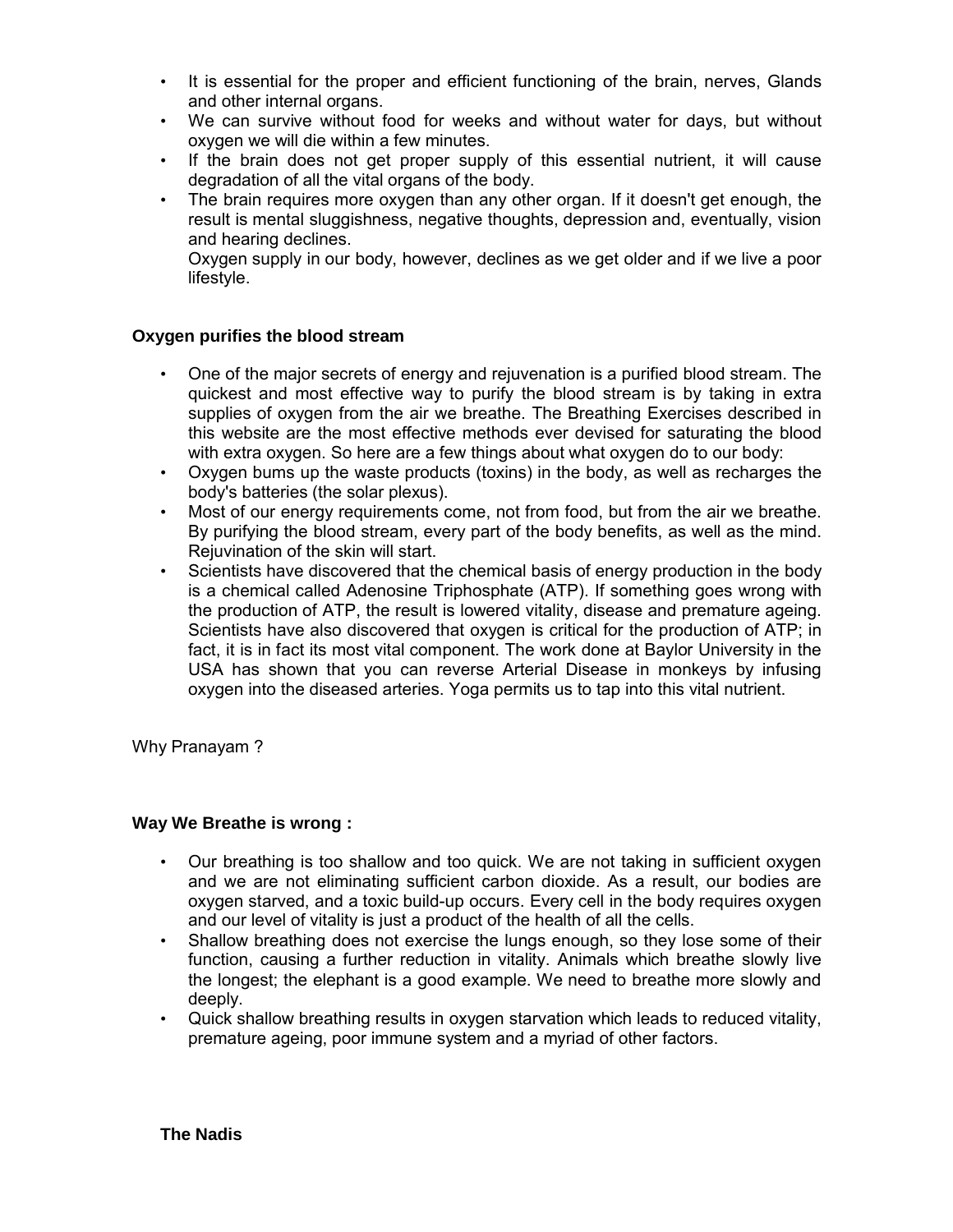- The Nadis are nerve channels or tubes in the astral body through which the Prana flows. Asanas and Pranayamas are designed to purify the Nadis for the Prana to flow freely. If the Nadis are blocked, the Prana cannot flow easily and freely and results to poor health. According to Ancient Yogis, there are about two thousand Nadis. Of all these Nadis, the most important is the Sushumna.
- The function of the Sushumna can be compared to the functions of the Spinal Cord in the physical body. On either side of the Sushumna are two other Nadis called the Ida and the Pingala which correspond to the sympathetic ganglia of the Spinal Cord as shown in the cross-section of the spinal vertebra. Kundalini, which is a dormant or static energy and is depicted as a coiled snake, is located at the base of the Sushumna in the Muladhara Chakra. This energy is awakened by the practice of Pranayama and other Yogic Practices

### **Important during menopause**

- Particularly important during menopause as they have a powerful effect on the neuroendocrine system, allowing fresh, oxygenated blood to flow to the glands
- It reduces the effects of menopause's hormonal changes by balancing the endocrine system. It smoothes out the hormonal and glandular changes that take place during this stage of life. Yogis believe that the breath and the mind are interdependent entities. That is, if one's breath is under control, then so is his mind.
- Our state of mind is very important because our emotions, reactions, and everything else that is needed to live a productive life depends on it. The practice of Pranayama partly aims to bring the mind to a state of peace, which is essential to living a good life.

Thus, Pranayama offers a better self-control. Through concentration, one can better handle temper and reactions. Mind can function clearly, avoiding arguments and wrong decisions. Moreover, self-control also involves control over one's physical body. Pranayama develops our concentration and focus. It fights away stress and relaxes the body. Controlling one's breathing also results to serenity and peace of mind. Pranayama leads to spiritual journey through a relaxed body and mind.

# **13] UNRAVELLING THE STOMACH- A HISTORICAL PERSPECTIVE**

### **DR. SWAPNIL J. PARALIKAR M.D.\*, DR. M.B.JANI PH.D.\*\***

\*Assistant Professor, Department of Physiology, Medical College, Baroda. \*\*Professor, Department of Physiology, Medical College, Baroda.

# **ANCIENT VIEWS ON STOMACH & DIGESTION**

 $\triangleright$  The Greek physicians considered heat to be the principal agent in digestion. Galen (in the first century AD ) described a process of concoction or heating within the stomach "like a lot of burning hearths around a great cauldron". This heating of the food was thought to convert it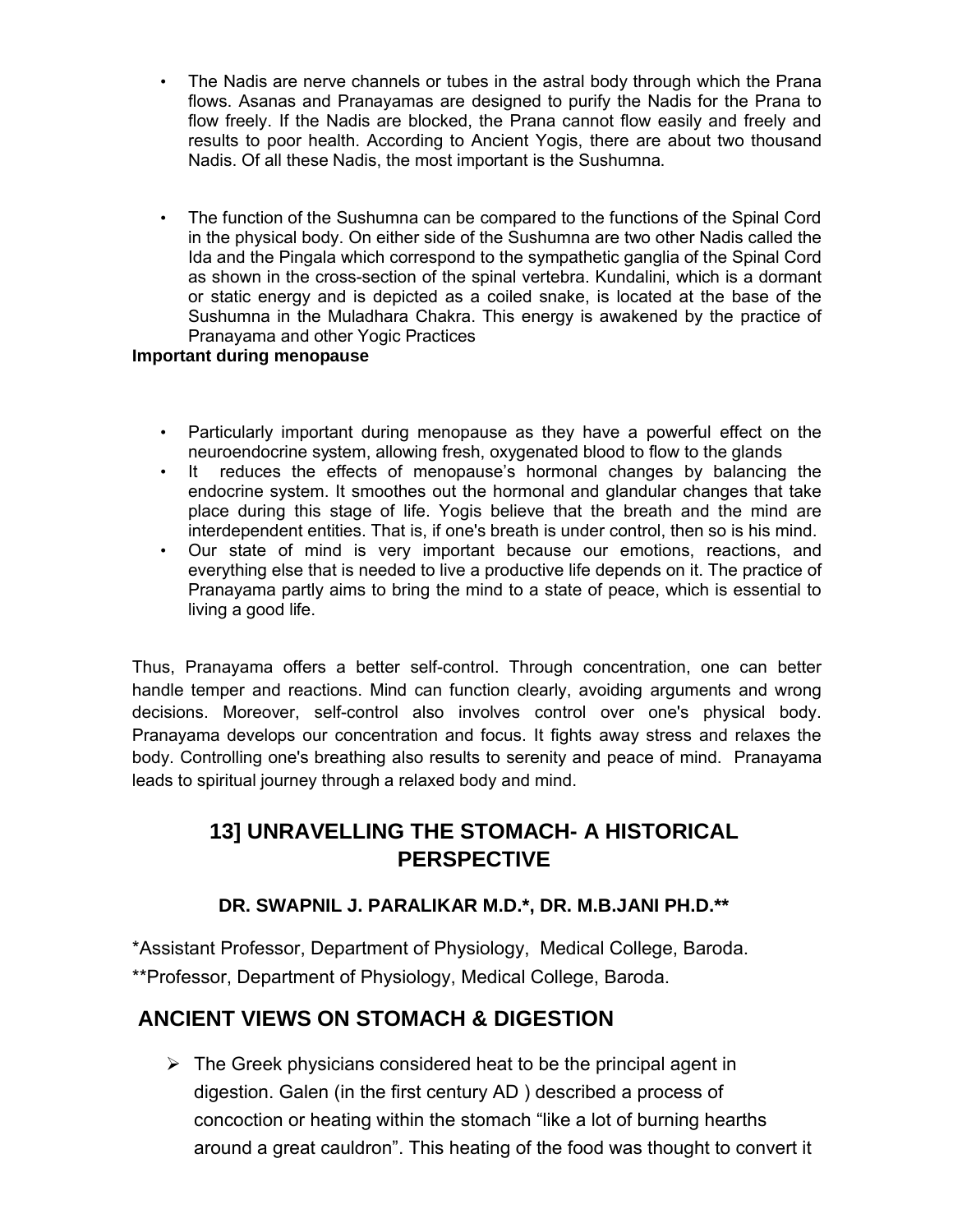into chyle, then into the four humours - blood, phlegm, yellow and black bile - before it was assimilated into the body.

 $\triangleright$  The Swiss physician, Paracelsus in the 16<sup>th</sup> century, described the stomach as a chemical laboratory within the body, and suggested that there was an agent in the stomachs of certain animals which allowed them to digest bones and small animals. Most physicians however, rejected this proposition and stayed with the age-old humoral account of digestion.

# **WILLIAM BEAUMONT & THE ORIGINS OF MODERN GASTROENTEROLGY**

In 1822 William Beaumont, an American army surgeon stationed at Mackinac Island in northern Michigan,USA was called to treat a French-Candian guide, Alexis St. Martin, who had a gunshot wound on the abdomen. Beaumont saved St. Martin's life and nursed him to health. The wound healed but left a permanent gastric fistula in the man's side. "When he lies on the opposite side, I can look directly into the cavity of the stomach, and almost see the process of digestion".



For over eight years Beaumont carried out a series of experiments and observations on the effects of certain foods on the stomach of his patient. They resulted in the isolation of the hydrochloric acid from the stomach juice, the discovery of the connection between the stomach secretion and emotional changes and the first attempt of describing of the stomach motility. His book titled " EXPERIMENTS & OBSERVATIONS ON THE GASTRIC JUICE & THE PHYSIOLOGY OF DIGESTION" was a breakthrough work in the field of experimental gastrology.

# **HEIDENHAIN'S POUCH & THE STOMACH CELLS**

Heidenhain, an eminent German physiologist in the second half of the nineteenth century studied the stomach. Heidenhain prepared a denervated pouch ( with vagus nerve cut ) called the HEIDENHAIN'S POUCH to study stomach secretions. Examining the gastric secretion in 1878 he found and described three types of cells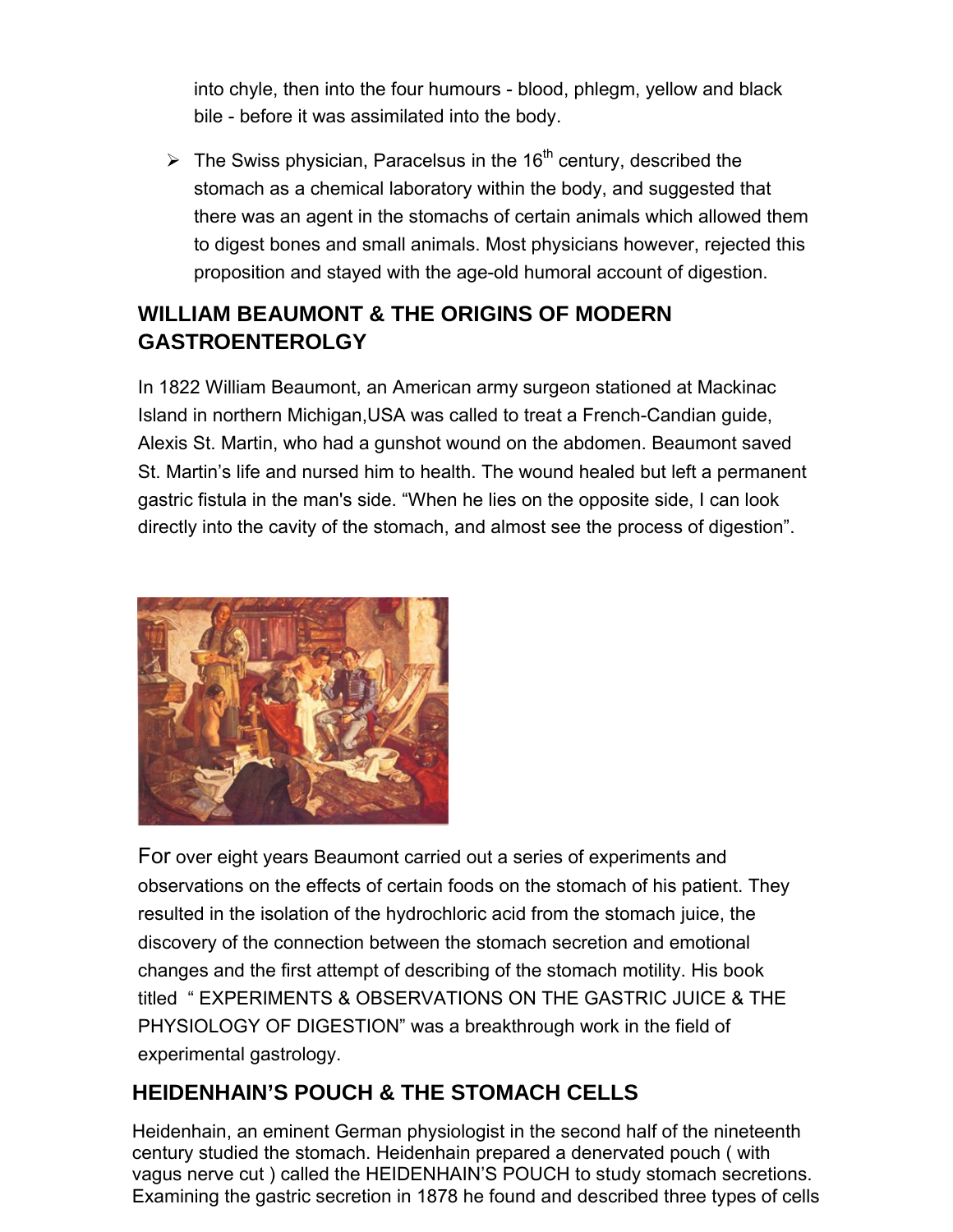in gastric mucosa: chief or zymogenic cells which release pepsin, parietal cells secreting the hydrochloric acid and epithelial cells.

# **IVAN PAVLOV'S CLASSICAL EXPERIMENTS**

- In 1897 Pavlov worked out an original surgery technique allowing the isolation of a part of the stomach, saving not only blood supply but also with innervation Thanks to that it was possible to investigate functional changes in the stomach under different nerve stimuli.The model was christened "Pavlov's pouch". This model with an oesophageal fistula enabled the study of the role of the higher centres in stomach secretion. Thus, Pavlov was the first to demonstrate the cephalic phase of gastric secretion.
- Pavlov studied intestinal secretions, demonstrated that it contained an enzyme that activated proteolytic agents in the pancreatic juice and coined the term 'enterokinase'.
- Pavlov's greatest contribution was his demonstration of the role of the nervous system on stomach and pancreatic secretions.

 For his contributions Ivan Pavlov was awarded the first Nobel Prize in Physiology in 1904.

# **THE STORY OF GASTRIN & HISTAMINE**

Edkins discovered gastrin in 1905, stating to the Royal Society that" in the process of the absorption of digested food in the stomach a substance may be separated from the cells of the mucous membrane which, passing into the blood or lymph, later stimulates the secretory cells of the stomach to functional activity." This discovery was subsequent to the discovery of secretin by Bayliss and Starling in 1902.

For years, there prevailed a controversy about the existence of gastrin. The debate intensified, when in 1920, a Polish physiologist,Leon Popielski discovered that histamine stimulated gastric acid secretion.Popielski was opposed to the 'hormonal theory' and Edkins' view of the stomach secretin(gastrin). The confusion cleared in 1938 when Komarov demonstrated that there were two separate secretagogues in the stomach mucosa. The controversy settled in 1964, when Roderic Greogry, professor of Physiology at Liverpool, published the amino acid structure of gastrin. This was the final confirmation that gastrin in pure form was a potent stimulant of gastric acid secretion.

# **THE CONTRIBUTIONS OF HORACE DAVENPORT**

 Horace Davenport, Professor of Physiology at the University of Michigan, Ann Arbour, USA, demonstrated the role of carbonic anhydrase on gastric acid secretion. This offered new insight into the operation of the parietal cell and subsequently, laid the foundations of the modern treatment of peptic ulcer disease. Davenport was the first person to demonstrate that aspirin and bile salts damaged the gastric mucosa.

# **VAGOTOMY AS A TREATMENT FOR PEPTIC ULCER**

Andre Latarjet gave a detailed account of the vegetative innervation of the stomach. He studied the role of acetylcholine in stimulating acid secretion.In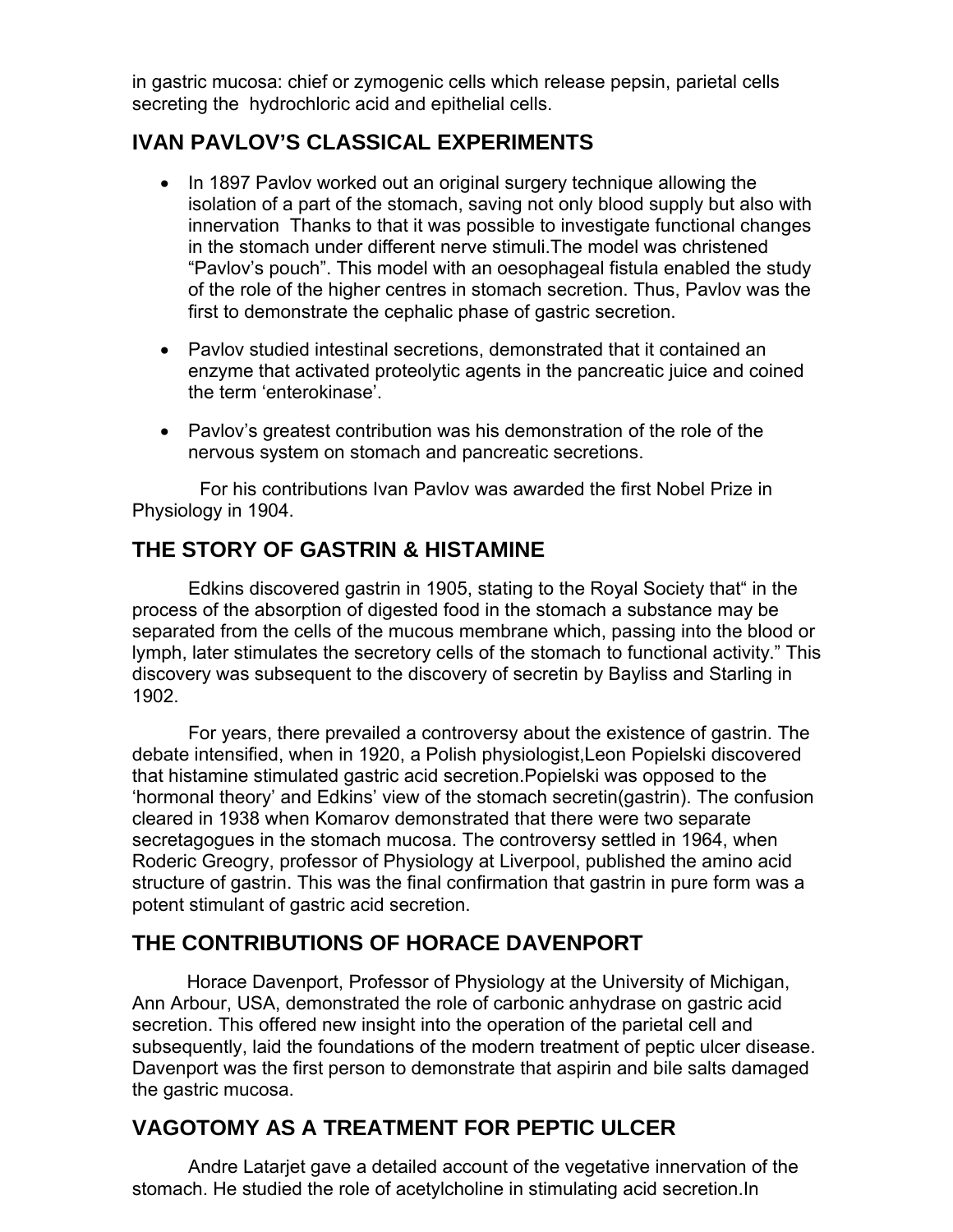1923,Latarjet performed a local vagotomy, limited to the lesser curvature, and demonstrated a significant decrease in acid secretion. Twenty years later in Merritt Billings Hospital in Chicago L. Dragstedt showed clinically proved results of his own study on the significance of vagotomy for the hydrochloric acid secretion and etiopathogenesis of the stomach ulcer disease.

# **HISTAMINE RECEPTOR ANTAGONISTS**

Histamine -2 receptors (H2) were discovered by J.Black in 1972, and their antagonists were introduced in treatment in 1976. For his work , Black was awarded the Nobel Prize in 1988.

# **HELICOBACTER PYLORI & REVOLUTION IN PEPTIC ULCER TREATMENT**

In 1981, Robby Warren, a pathologist at the Royal Perth Hospital, found spiral bacteria in biopsies of the gastric mucosa. These patients also had inflammation in the mucosa. He worked on this subject with Barren Marshall, a physician in training at the same hospital. Marshall continued research, developed therapy for the eradication of the bacteria ( now named Helicobacter Pylori ), even successfully treated his own peptic ulcer disease with the therapy. As Marshall treated scores of desperate patients in Australia and abroad, he was convinced that his line of treatment could forever revolutionize the treatment of peptic ulcer

In 1994, the National Institute of Health,USA adopted a resolution to the effect that detection and eradication of H. pylori was the key to the treatment of gastric and duodenal ulcer patients. This was the culmination of a decade of intense research by Barry Marshall and his colleague at Royal Perth Hospital, Robin Warren.

For their pathbreaking contribution, Marshall and Warren were awarded the Nobel Prize in Physiology or Medicine in 2005.

Thus, goes the story of the stomach;long and arduous, yet inspiring legendary scientists to unravel it.

### REFERENCES:

- 1. A Srodka : The short history of gastroenterology. Journal of Physiology and Pharmacology 54: S3 9-21,2003.
- 2. Website www.rcpe.ac.uk (Library of The Royal College of Physicians of Edinburgh)
- 3. Website www.nobelprize.org ( Offical website of the Nobel Foundation)

# **14] PERIPHERAL ARTERIAL PULSATION: A REVIEW ON ANATOMY AND PHYSIOLOGY NIRVAN AB+ , PATEL JP++, SHAH RK\***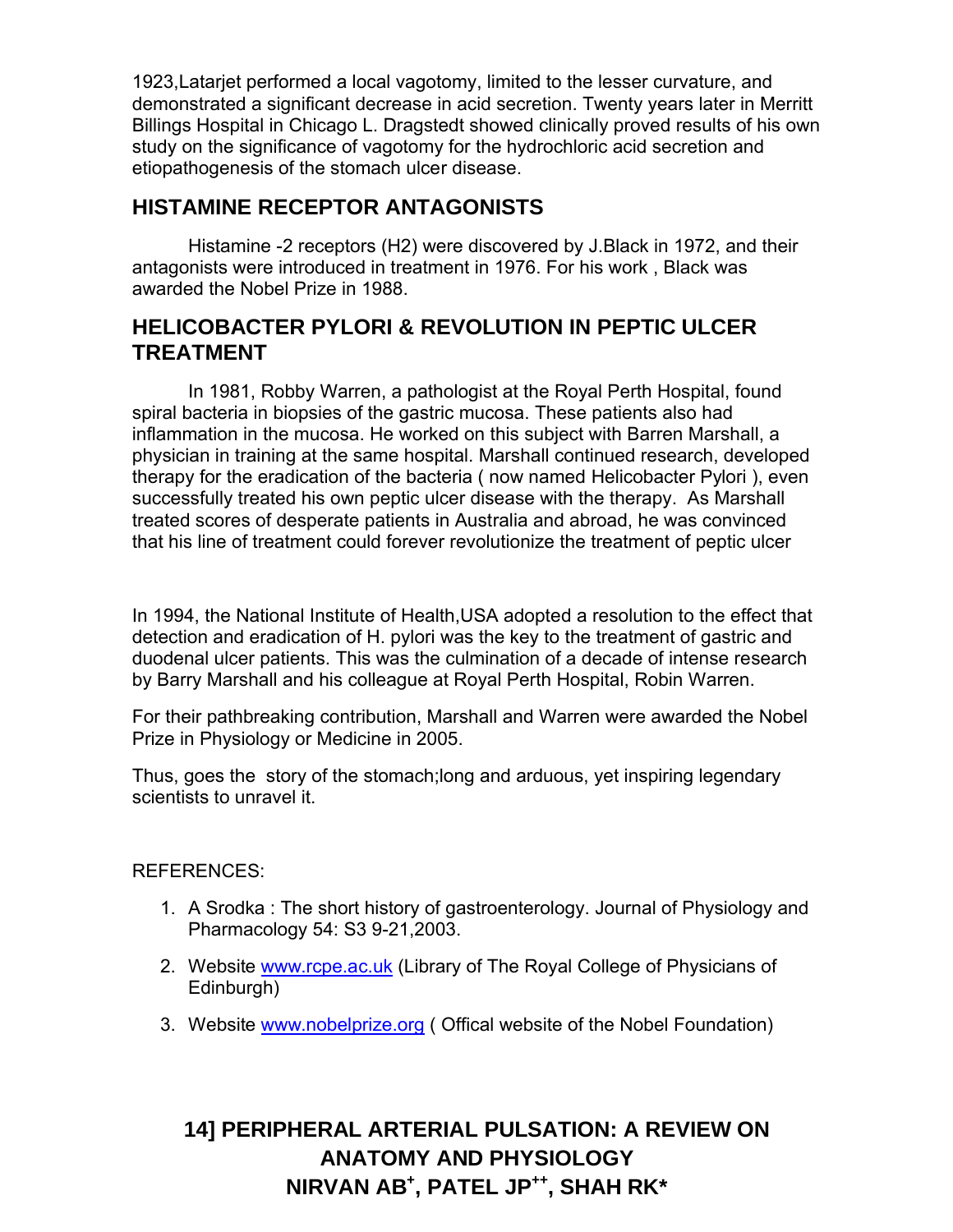MS, DNB (Anatomy)

Assistant Professor in Anatomy, B. J. Medical college, Ahmedabad.

++ MS (Anatomy)

Associate Professor in Anatomy, Smt. NHL Municipal Medical College, Ahmedabad

**\*** MS (Anatomy)

Jr. Lecturer in Anatomy, Smt. NHL Municipal Medical College, Ahmedabad

### **Abstract**

Arterial pulses are relevant anatomic landmarks for some of frequently used regional anesthetic blocks both for surgical procedures and pain therapy. The superficially situated arteries are also clinically important for various diseases. We palpated different arteries in fifty persons (25 male and 25 female). We tried to describe accurate anatomical site of palpation of pulsation for different arteries in our body.

### **Introduction**

*Pulse (disambiguation):* In medicine, a person's **pulse** is the throbbing of their arteries. The pulsation of an artery produced by the rise and falls in blood pressure as the heart goes into systole and diastole. It can be observed clinically by palpation at any place that allows for an artery to be compressed against a bone, such as at the neck (carotid artery), at the wrist (radial artery), behind the knee (popliteal artery), on the inside of the elbow (brachial artery), and near the ankle joint (posterior tibial artery).

A normal pulse rate for a healthy adult, while resting, can range from 60 to 100 beats per minute (BPM), although well-conditioned athletes may have a healthy pulse rate lower than 60 BPM. Bradycardia occurs when the pulse rate is below 60 per minute, whereas tachycardia occurs when the rate is above 100 BPM. During sleep, the pulse can drop to as low as 40 BPM; during strenuous exercise, it can rise as high as 150–200 BPM. Generally, pulse rates are higher (130 BPM) in infants and young children. The resting heart rate for an infant is usually close to an adult's pulse rate during strenuous exercise (average 110 BPM for an infant). The pulse rate can also be measured by measuring the heart beats directly (the apical pulse).

In most people, the pulse is an accurate measure of heart rate. Under certain circumstances, including arrhythmias, some of the heart beats are ineffective, and the aorta is not stretched enough to create a palpable pressure wave. The pulse is too irregular and the heart rate can be (much) higher than the pulse rate. In this case, the heart rate should be determined by auscultation of the heart apex, in which case it is not the pulse. The **pulse deficit** (difference between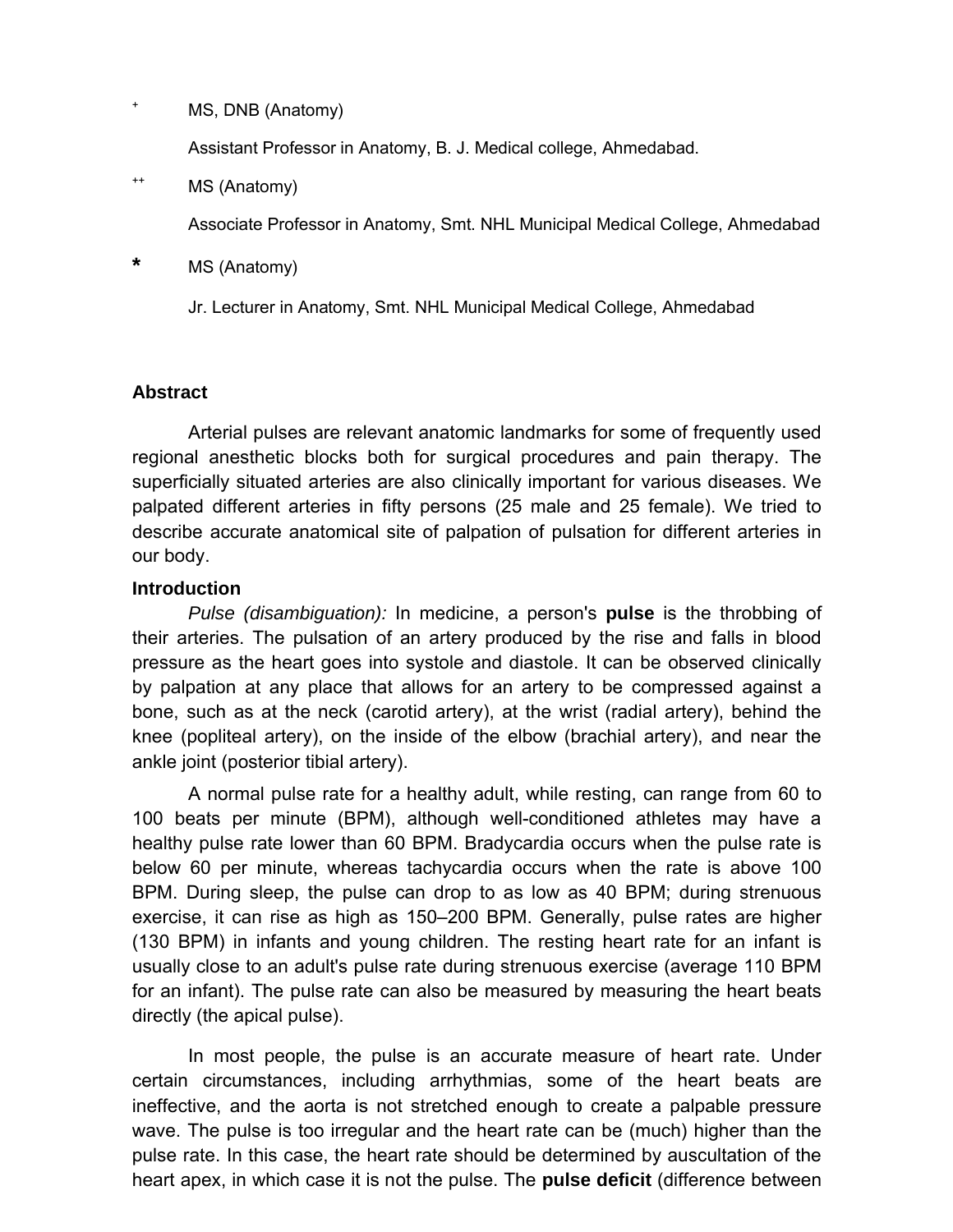heart beats and pulsations at the periphery) should be determined by simultaneous palpation at the radial artery and auscultation at the heart apex. A collapsing pulse is a sign of hyperdynamic circulation.

### **Mechanism of generation of pulse wave**

Pressure waves move along the artery walls, which are pliable; these waves are not caused by the forward movement of the blood itself, however. When the heart contract, blood is ejected into the aorta and the aorta stretches. At this point, the wave of distention (**pulse wave**) is pronounced but relatively slow-moving (3–6 m/s). As it travels towards the peripheral blood vessels, it gradually diminishes and becomes faster. In the large arterial branches, its velocity is 7–10 m/s; in the small arteries, it is 15–35 m/s. The pressure pulse is transmitted fifteen or more times more rapidly than the blood flow.

Scale for measuring peripheral pulse volume

- $\div$  +0 = absent or not discernible
- $\div$  +1 = thready, weak, difficult to feel
- $\div$  +2 = normal, detected readily, obliterated by strong pressure
- $\div$  +3 = bounding, difficult to obliterate

### **Reading a pulse**

Pulses are manually palpated with fingers. When palpating the carotid artery, the femoral artery or the brachial artery, the thumb may be used. However, the thumb has its own pulse which can interfere with detecting the patient's pulse at other points, where two or three fingers should be used. Fingers or the thumb must be placed near an artery and pressed gently against a firm structure, usually a bone, in order to feel the pulse. The size of the lumen of an artery and its distance from the skin surface determine if a particular artery can be felt with the palpating finger.

To obtain a reasonably accurate resting pulse rate, make sure the person is calm and has been resting for 5 minutes before reading the pulse. Bear in mind that any stimulants, taken prior to the reading will affect the rate (such as caffeine or nicotine). Put the index and middle fingers over the pulse count, and count for 30 seconds, and afterwards multiply by 2, to get the pulse rate. If the person's pulse rate is irregular, count for a full minute, and do not multiply. Averaging multiple readings may give a more representative figure. Home blood pressure measurement devices also typically give a pulse reading, as do portable pulse oximeters, now more commonly available to such people as flyers and sufferers of COPD.

## **Anatomy: common pulse sites and relations of artery**

**Palpation of Upper Limb Arterial Pulses -** In the upper limb, axillary, brachial, radial and ulnar arteries may all be felt in one or more parts of their course. The ability to palpate the pulse in three of these is of major clinical significance.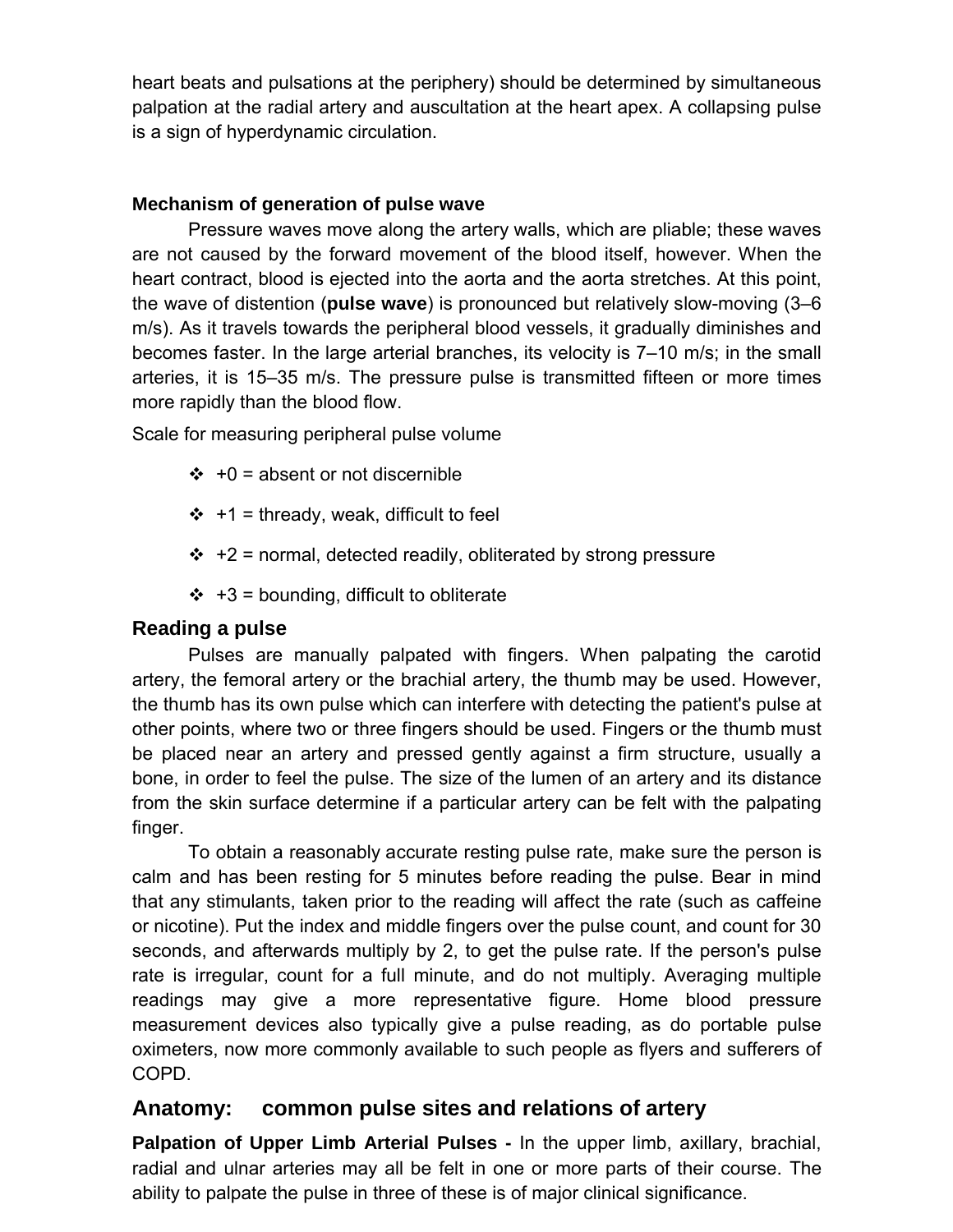- The **Axillary artery pulse** can be felt in the lateral wall of the axilla, where the artery lies against the shaft of humerus. Because of axillary fat, pulsation are much deeper in position. Axillary artery in this region is also related to the coracobrachialis, median nerve, ulnar nerve, radial nerve and axillary vein.
- The **brachial pulse** can be palpated by firm pressure along most of its course. The brachial artery is wholly superficial, covered anteriorly only by skin and superficial fascia and deep fascia. In the upper arm, pressing it laterally against the humerus in the bicipital groove; in the lower part of the arm, pressing it posteriorly against the humerus. It is best felt in the middle of the arm, by pressing it laterally. It is located between the biceps and triceps, on the medial side of the elbow cavity, frequently used in place of carotid pulse in infants (brachial artery). The brachial artery is the one usually utilized in determining the blood pressure.
- The **radial pulse** is best felt lateral to the tendon of F.C.R. at the wrist, and also in the anatomical snuff box. At the wrist, it lies over pronator quadratus and the lower end of radius where its pulsations are most accessible. At the anatomical snuff box it lies against scaphoid and trapezium bones. The former is the pulse usually felt in routine physical examination.
- The **ulnar pulse** can be palpated at the wrist where, it lies over flexor digitorum profundus muscle between flexor carpi ulnaris medially and flexor digitorum suprficialis laterally.

**Palpation of Lower Limb Arterial Pulses -** You should now palpate the pulses of the major arteries of the lower limb. The practical application of this technique will be used frequently during your future clinical practice in order to detect any disturbance in blood flow in the lower limbs from peripheral vascular disease.

 The **femoral pulse** can be felt by pressing directly backward at the midpoint between the anterior superior iliac spine and the pubic symphysis. Here, it is lying against ilio-pubic eminence from which it is separated only by psoas tendon. It is best felt when the thigh is flexed, abducted and laterally rotated.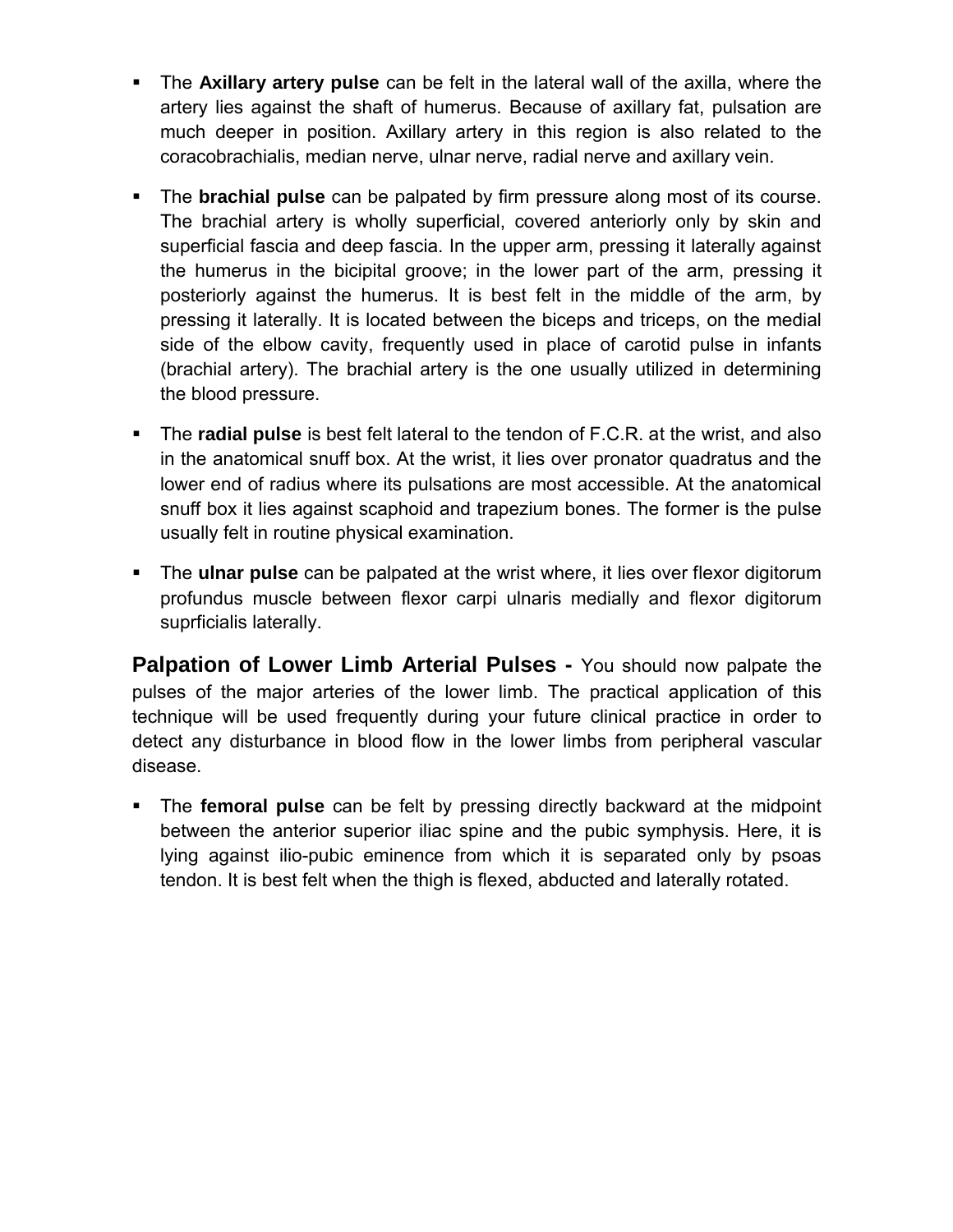

- The **popliteal pulse** can be detected when the knee is passively flexed approximately at 40° - 50° and pressure exerted forwards by the fingers of each hand against the posterior aspect of the tibia in lower part of popliteal fossa. The popliteal artery is lying over popliteal surface of femur, intercondylar notch and popliteus muscle from above downwards. The popliteal pulse is not always easily felt because it is deepest structure among tibial nerve, popliteal vein and popliteal artery. The **popliteal artery used to measure blood pressure from lower limb.**
- The **posterior tibial pulse** is palpable midway between the medial malleolus and the heel. The posterior tibial artery lies deep to the flexor retinaculum and abductor hallucis muscle and superficial to the medial surface of calcaneum.



 The **Dorsalis pedis pulse is** palpable from the midpoint between the malleoli to the proximal end of the first inter-metatarsal space against navicular. The dorsalis pedis artery lies between the extensor hallucis longus tendon medially and extensor digitorum longus laterally against talus and navicular bone.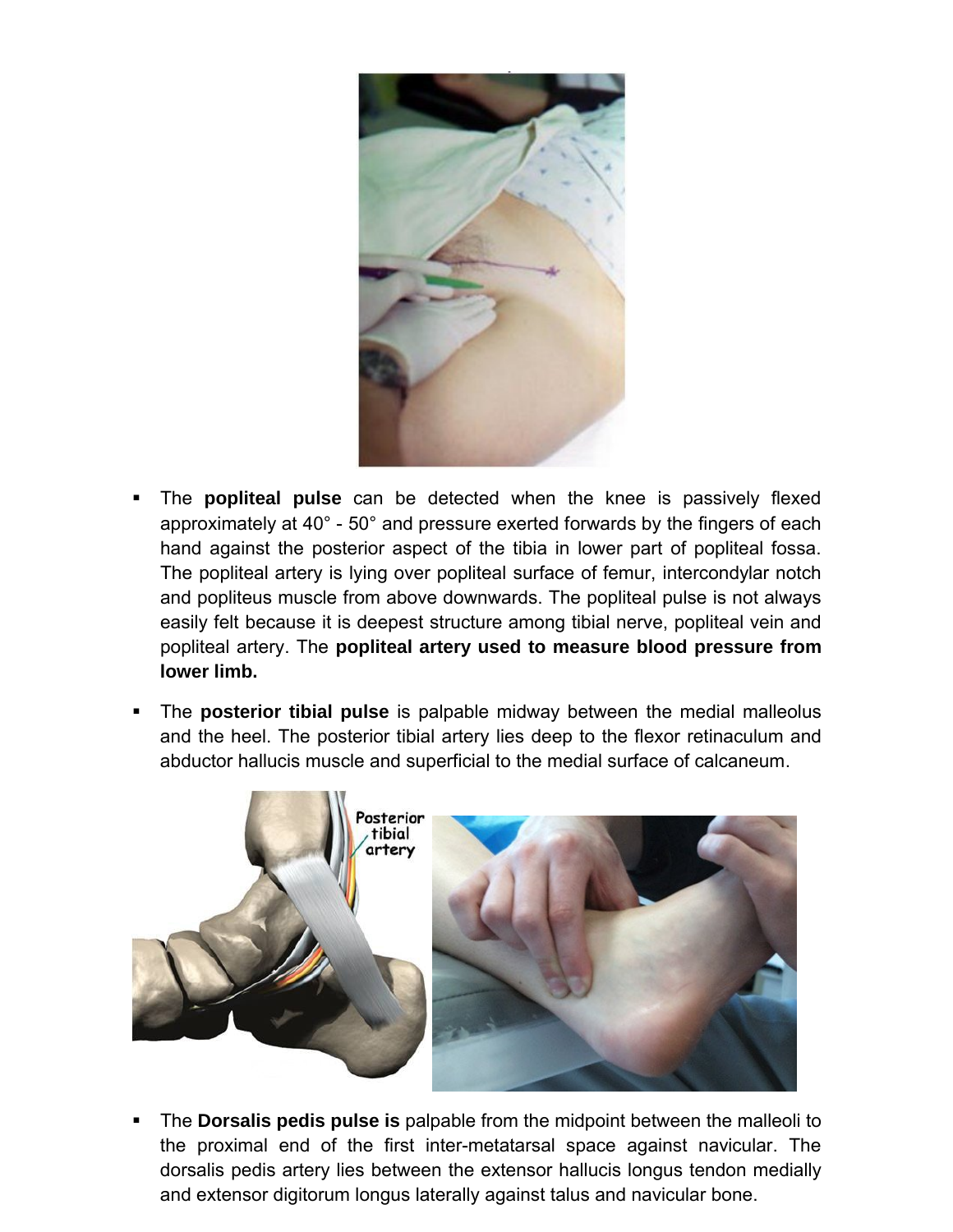## **Palpation of Head and neck Arterial Pulses -**

- The **subclavian pulse** can be felt in the angle between the medial end of the clavicle and the sternomastoid muscle. Using firm but gentle pressure behind the clavicle, the pulse can be felt by deep palpation of the artery against the superior surface of the first rib opposite the midpoint of the clavicle. This is of clinical significance, since compression of the artery downwards against the first rib can reduced uncontrolled bleeding from the axilla and arm following trauma.
- The **Carotid pulse** is located in the neck, the carotid artery should be palpated gently and while the patient is sitting or lying down. Stimulating its baroreceptors with vigorous palpitation can provoke severe bradycardia or even stop the heart in some sensitive persons (Carotid sinus syndrome). Also, a person's two carotid arteries should not be palpated at the same time. Doing so may limit the flow of blood to the head, possibly leading to fainting or brain ischemia. It can be felt between the anterior border of the sterno-cleido-mastoid muscle, above the hyoid bone and lateral to the thyroid cartilage.
- The **Facial pulse**: The facial artery is located on the mandible at the anteroinferior angle of masseter muscle along a line with the corners of the mouth. During clinching of teeth facial artery can be felt at the antero-inferior angle of contracted masseter muscle. The facial artery is also called anesthetists artery as anesthetists stands on head side of patient during surgery, can readily access facial artery.
- The **Temporal pulse**: The superficial temporal artery is located on the temple directly in front of the ear where it emerges from the base of parotid gland. Here, it lies over the zygomatic process of the temporal bone.

## **References**

- 1. Jarvis, Caroylin (2003). *Physical Examination & Health Assessment*. Saunders.
- 2. Gray's Anatomy,  $39<sup>th</sup>$  edition.
- 3. Surgical & clinical anatomy, Vishram singh, 2<sup>nd</sup> edition.
- 4. Textbook of Physical Diagnosis: History and Examination, third edition, by Mark H. Swartz, M.D.
- 5. Gerhard Schwarz, Reinhold Kleinert, Christian Dorn, Gerhard Litscher, Geor g Feigl & Norbert Bock: Pneumatic Pulse Simulation In Cadavers For Teaching Peripheral Plexus Blocks: *The Internet Journal of Anesthesiology.*  2000; Volume 4, Number 3.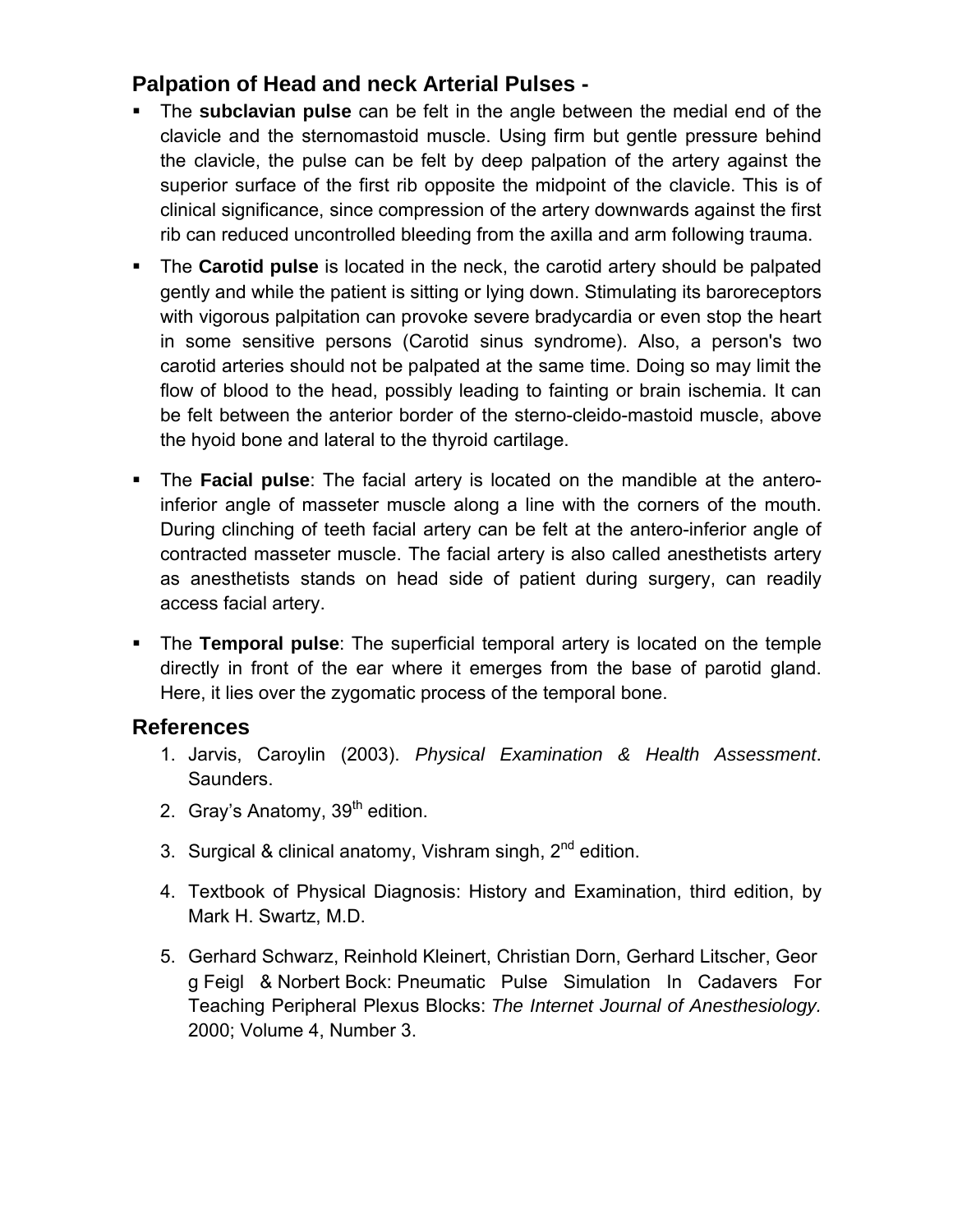**15] PULMONARY FUNCTION TESTS & ITS APPLICATION IN COPD**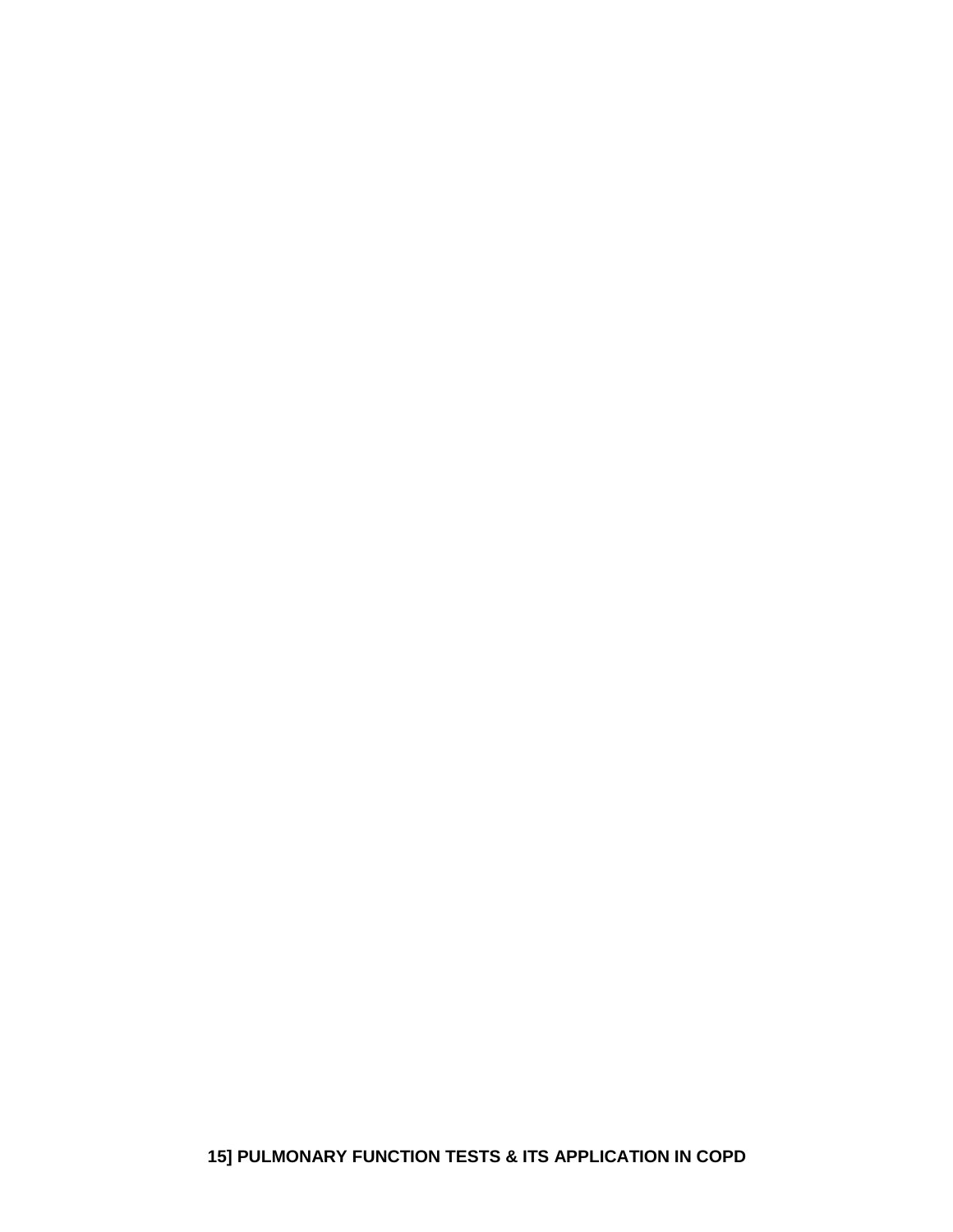#### **Dr Ashok Solanki ,ASSO. PROF. PHYSIOLOGY, AMC MET MEDICAL COLLEGE AHMEDABAD 380008**

 For individuals with COPD in whom emphysema is a major component, the elastic tissue in the alveolar and capillary walls is progressively destroyed, which results in increased lung compliance and decreased elastic recoil. This produces air trapping and increase RV, FRC and TLC. These increases in lung volumes increases work of breathing by stretching the respiratory muscles and decreases their efficiency.

 In chronic bronchitis, accumlation of mucus and airway inflammation cause premature airway closure and increases in RV, FRC and TLC. Airway resistance and work of breathing are increasd but lung compliance is normal.

 Resistance to airflow is the change in pressure per unit flow.Airway Resistance varies with the increase of the fourth power of radius of the alveoli.The major site of airway resistance is the first eight airway generations.

 Pulmonary function tests- Spirometry, flow-volume loop, body plethysmography can detect abnormalities in lung function before individual becomes symptomatic. The results are compared with with results obtained in normal individuals and vary with gender, ethnicity, age and height. COPD is characrerized by increase in lung volumes and airway resistance and by decrease in expiratory flow rate.

Changes in the mechanical properties of the lung or chest wall or both in the presence of disease results in an increase in the work of breathing. The work of breathing is calculated by multiplying the change in volume by the pressure exerted across the respiratory system.

Work of of breathing ( $w$ ) = Pressure ( $p$ ). change in volume ( $v$ )

Patterns of abnormalities in PFT results

|                | Pulmonary function<br>measurement | Obstractive pulmonary<br>disease | Restrictive lung disease |
|----------------|-----------------------------------|----------------------------------|--------------------------|
| $\mathbf 1$    | FVC(L)                            | Decreased                        | Decreased                |
| 2              | FEV1(L)                           | Decreased                        | Decreased                |
| 3              | FEV1 / FVC                        | Decreased                        | Normal                   |
| $\overline{4}$ | <b>PEFR</b>                       | Decreased                        | Normal                   |
| 5              | FEF 50 (L/SEC)                    | Decreased                        | Normal                   |
| 6              | Slp of FV curve                   | Decreased                        | Normal to increasd       |

# CASE REPORTS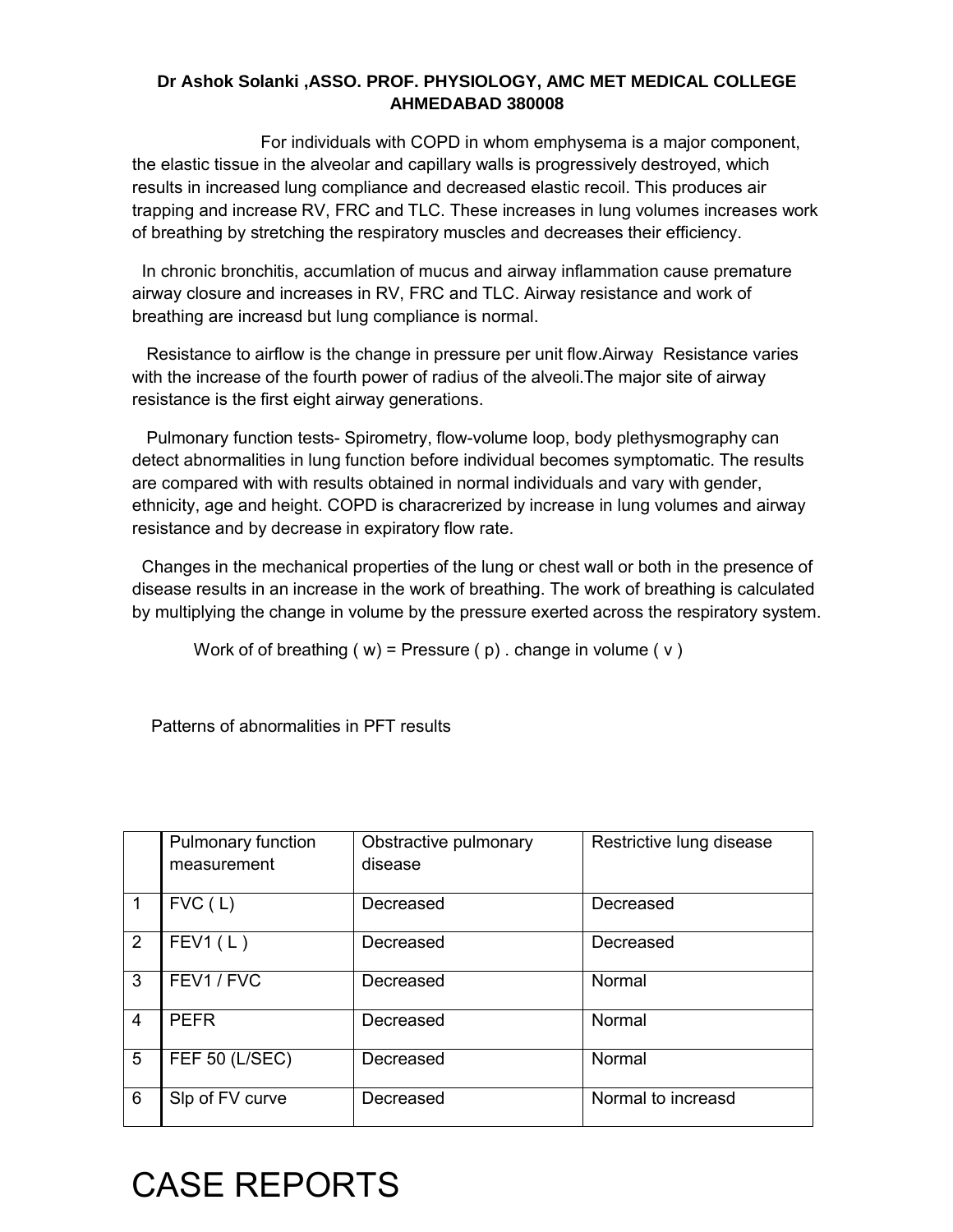## **16] A CASE OF BILATERAL RENAL AGENESIS**

#### **DR. SUNITA GUPTA,PROF. AND HEAD ,DEPT. OF ANATOMY ,AMC MET MEDICAL COLLEGE AHMEDABAD 380008 ,DR. VENU SHAH P. G. STUDENT**

An abortus of four and a help months gestational age was submitted to auopsy examination. Mother's age was 30 years, second gravida and second para, first child is normal (FTND) and alive at 3 years of age without any significant health problems.

On Gross Findings :-

Both kidneys were absent and in their place was present some unidentifiable tissue, absent useters, bladder present, both lungs present, liver size according to age.

No gross anomaly in any of the organs developed at four and a half months of gestation.

Sections from unidentifiable tissue, attached to the liver were taken and stained by H & E stain.

#### FINDINGS IN THE SLIDE

Undifferentiated embryonal cells without any evidence of pattern formation are seen. Overall gross and histological findings are consistent with the presumptive diagnosis of renal agenesis with pulmonary hypoplasia and no other organ malformation.

Renal agenesis will result in oligohydramnios because amniotic fluid is mainly derived from fetal urine.

It is an example of a deformation sequence in which an anomaly ie. – the lack of normal kidneys, leads to lack of fetal urine output which results in oligohydramnios that causes deformation through constraint.

The most serious consequence of oligohydramnios is pulmomany hypoplasia. These are extremely small lungs on each side of the heart in middle of the chest.

Microscopic examination of the lung reneals no alveolar development.

Only tubular bronchioles incapable of significant gas exchange, in the baby with oligohydramnios & pulmonary hypoplasia.

The baby, demonstrates the typical potters facies, with prominent infraorbital folds, resulting from oligohydramnios in utrero.

#### Discription :

Bilateral renal agenesis is invariably fatal unilat. agenesis is invariably fatal. It may be symptomatic and often incidentally diagnosed by abdominal ultra sound or computed tomography (CT) scan secondary to another condition.

In infants with unilateral renal agenesis, the remaining kidney may be enlarged & there is increased risk of problems with the remaining kidney.

It has been associated with chromosomal abnormalities like trisomy 22, 7, 10, 45 etc.

It can be presentally detected by ultra sound where elective termination may reduce the birth prevalence of renal agenesis (stool et. Al – 1995*a*, 1995*b* )

Embryogenesis :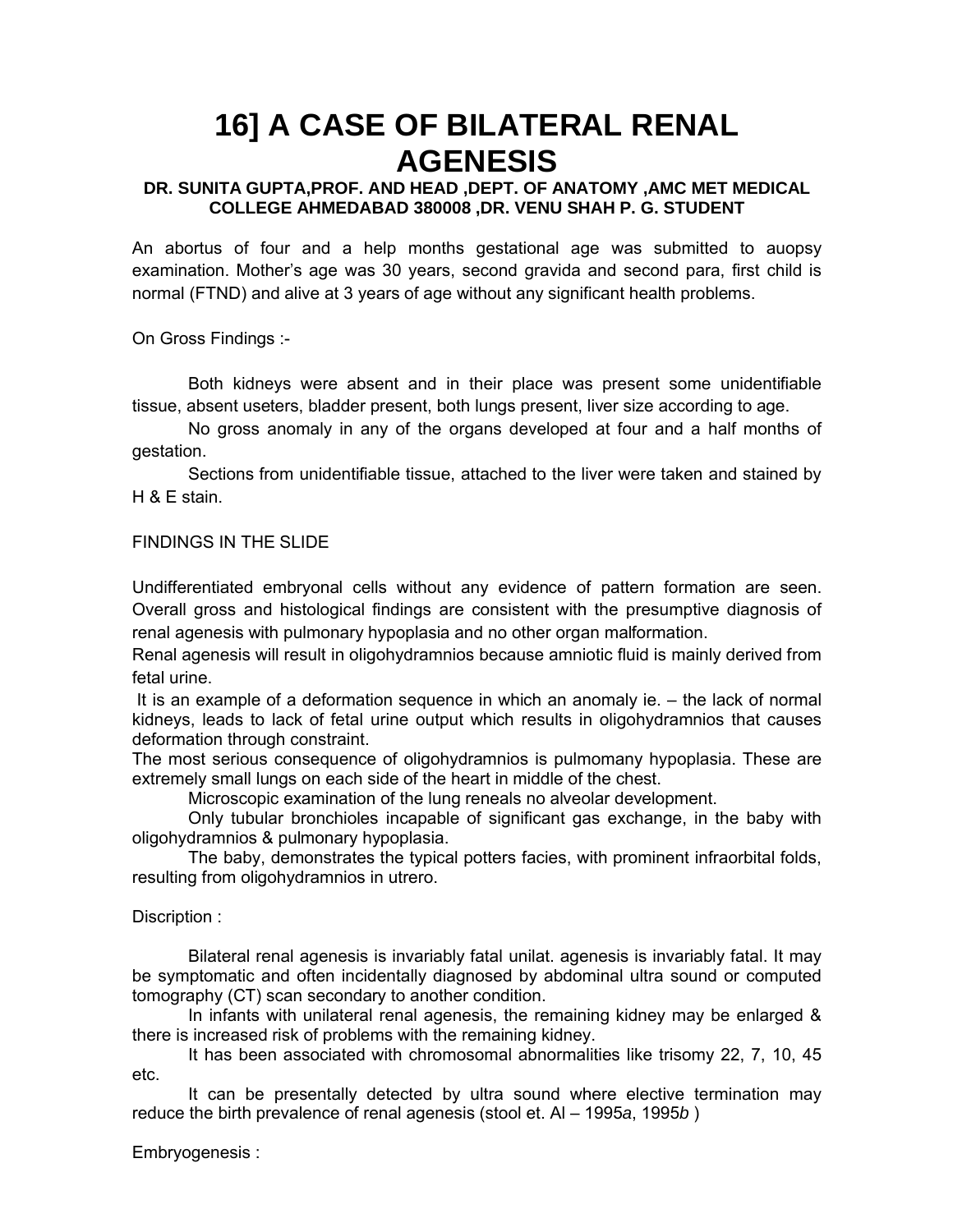The metanephric bunds, which begin to develop into kidneys, in  $5<sup>th</sup>$  week of gestation, fail to develop, renal agenesis results.

Following factors are responsible for renal agenesis :-

- (1) Increases with low birth weight
- (2) Prematurity
- (3) Intrauterine growth retardation
- (4) Multiple gestation pregnancies
- (5) Maternal alcohol consumption
- (6) Maternal smoking.

#### Discussion :

Due to severe oligohydramnios, there is compression of the foetus with resultant heart failure & or severe pulmonary insufficiency after prolonged inability to expand & mature the alveolar tree.

VACTERAL malformation may be there. But, this is not a case of VACTERAL.

- V (Vertebral / vascular malformation)
- A Imperforate anus
- C Cardiac malformation<br>TE Trachco esophageal
- Trachco esophageal fistula
- R Renal or rib malformation
- L Limb anomalies s

References :

- (1) Buchta R. M. Visesbul C, Gilbert E F, Sarta G. E., Opitz JM Familial bilateral renal agenesis and hereditary renal adysplasia 2 Kinderheilk 115 : 111 – 129, 1973.
- (2) Mauser S M, Dobrin R S, Vernier RL Unilateral and bilateral renal agenesis in monoamniotic twins. J Pediater 84 : 236 – 238, 1974

**The views expressed by the authors do not necessarily reflect those of the Publisher/Editorial team. No responsibility is accepted for errors or ommission.**

**All efforts have made to prevent all type of errors, if any error found is to be forgiven.**

**Articles can be sent for primary review on following address.**

#### **FROM :**

#### EDITOR DR. JANARDAN V. BHATT M.D. (Med.), M.D. (Phys.), Ph.D. (Phys.) **BASIC MEDICAL SCIENCES FORUM of APPA, Corresspondence Address : POST BAG NO. 06 ELLISBRIDGE POST OFFICE, AHMEDABAD - 380 006. GUJARAT INDIA. Email : soham2007@yohoo.com Websites :http//:www.themedicalacademy.com**